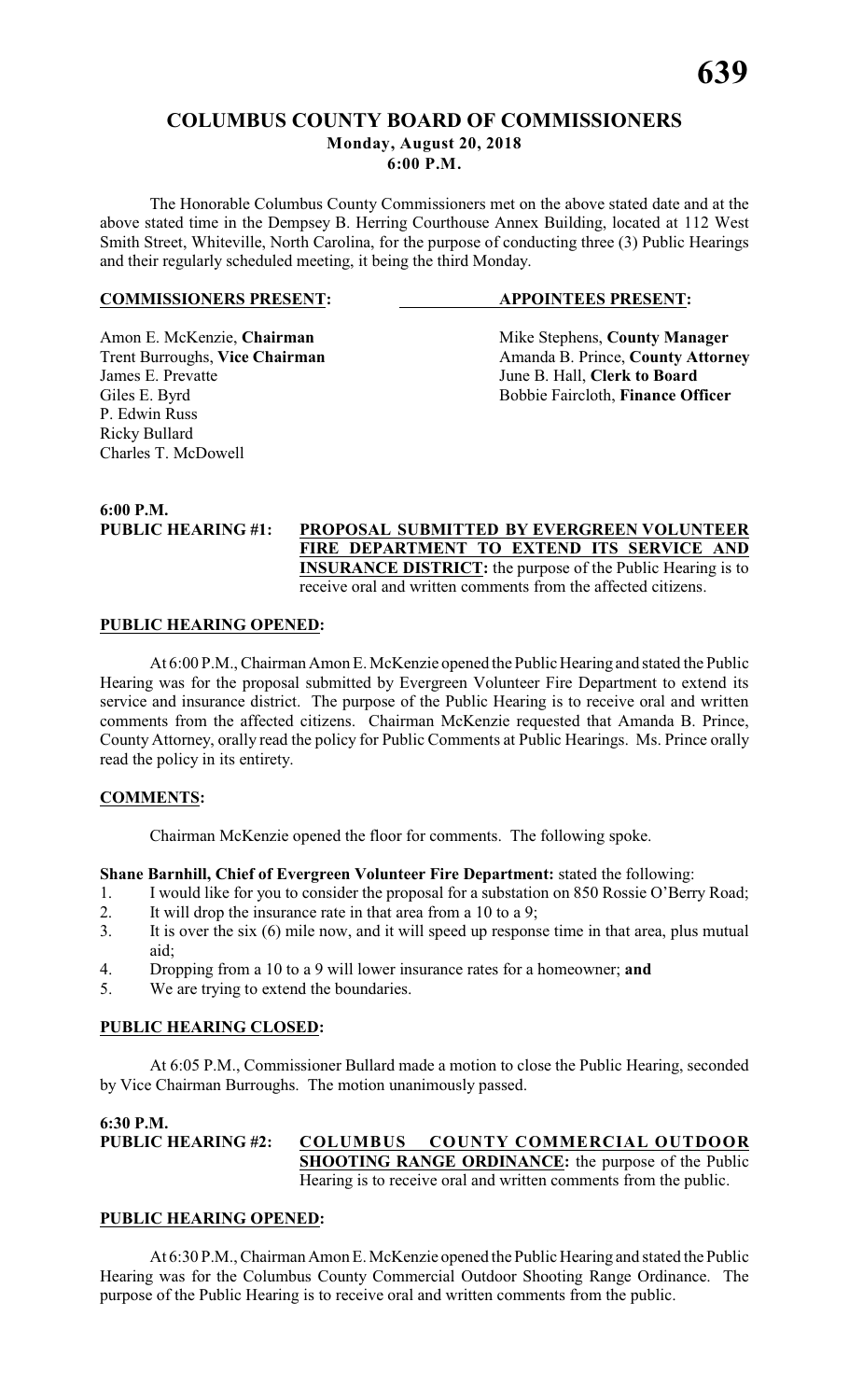### **COMMENTS:**

Chairman McKenzie opened the floor for comments. The following spoke.

### **Nick Evan Tosco, 402 S. Tryon Street, Charlotte, NC 28202:** stated the following:

- 1. I am an attorney who represents Low Country Preserve Shooting Range;
- 2. I represent Todd Dawkins;<br>3. I ow Country Preserve is lo
- Low Country Preserve is located in the southern part of the county and entails 287 acres;
- 4. Mr. Dawkins has been in operation since 2012;
- 5. I am here tonight to speak in favor of the Ordinance;
- 6. Although it regulates and restricts Mr. Dawkins at his shooting range more than is currently the case, it is a fair and balanced approach in regulating shooting ranges in the County;
- 7. I would say that there is a Shooting Range Protection Act 1997;
- 8. It is our belief that this is in compliance with State and Federal laws, as it is currently worded, we are in favor of it, and we will support it as well;
- 9. It is in conformance with State and Federal laws, it is in conformance with nearby counties and cities that have similar firing and shooting range ordinances;
- 10. I am here to answer any questions tonight; **and**
- 11. There are provisions in this Ordinance that apply to existing ranges.

**Anthony Guy Buck:** stated the following:

- 1. I have not seen a draft of the Shooting Ordinance that you have;
- 2. What about shooting towards people's property?;
- 3. I have a barn that has shot at, bullets on top of the house;
- 4. Will he be made to turn the ranges away from property belonging to someone else;
- 5. This restricts the owners from using their property like they see fit;
- 6. He has called me and informed me to call him and let him know when anyone would be in the area;
- 7. I should not have to place calls to someone just to utilize my property when I see fit to do so, and vice versa; **and**
- 8. With the acreage involved, the path of the projectiles could be turned away from adjoining properties.

### **PUBLIC HEARING CLOSED:**

At 6:38 P.M., Commissioner Russ made a motion to closed the Public Hearing, seconded by Commissioner Byrd. The motion unanimously passed.

### **6:38 P.M. REGULAR SESSION:**

### **Agenda Items #1, #2 and #3: MEETING CALLED to ORDER, INVOCATION and PLEDGE of ALLEGIANCE:**

At 6:38 P.M., Chairman Amon E. McKenzie called the August 20, 2018 Columbus County Board of Commissioners Regular Session Meeting to order. The invocation was delivered by Chairman Amon E. McKenzie. Everyone in attendance stood and pledged Allegiance to the Flag of the United States of America which was led by Commissioner Giles E. Byrd.

### **Agenda Item #4: BOARD MINUTES APPROVAL:**

Commissioner McDowell made a motion to approve the July 23, 2018 Meeting with Columbus County Board of Education Minutes, as recorded, and the August 06, 2018 Regular Session Board Meeting Minutes, as recorded, seconded by Commissioner Russ. The motion unanimously passed.

### **Agenda Item #5: PUBLIC INPUT:**

Chairman McKenzie opened the floor for Public Input. The following spoke.

- 1. **Franklin H. Thurman, 125 Maultsby Drive, Whiteville, NC 28472:** stated the following: -I am the President of the Democratic Party;
	- -I have a letter from the ACLU Legal Firm; **and**
	- -We want more voting polls accessible to our voters, namely Fair Bluff, Chadbourn and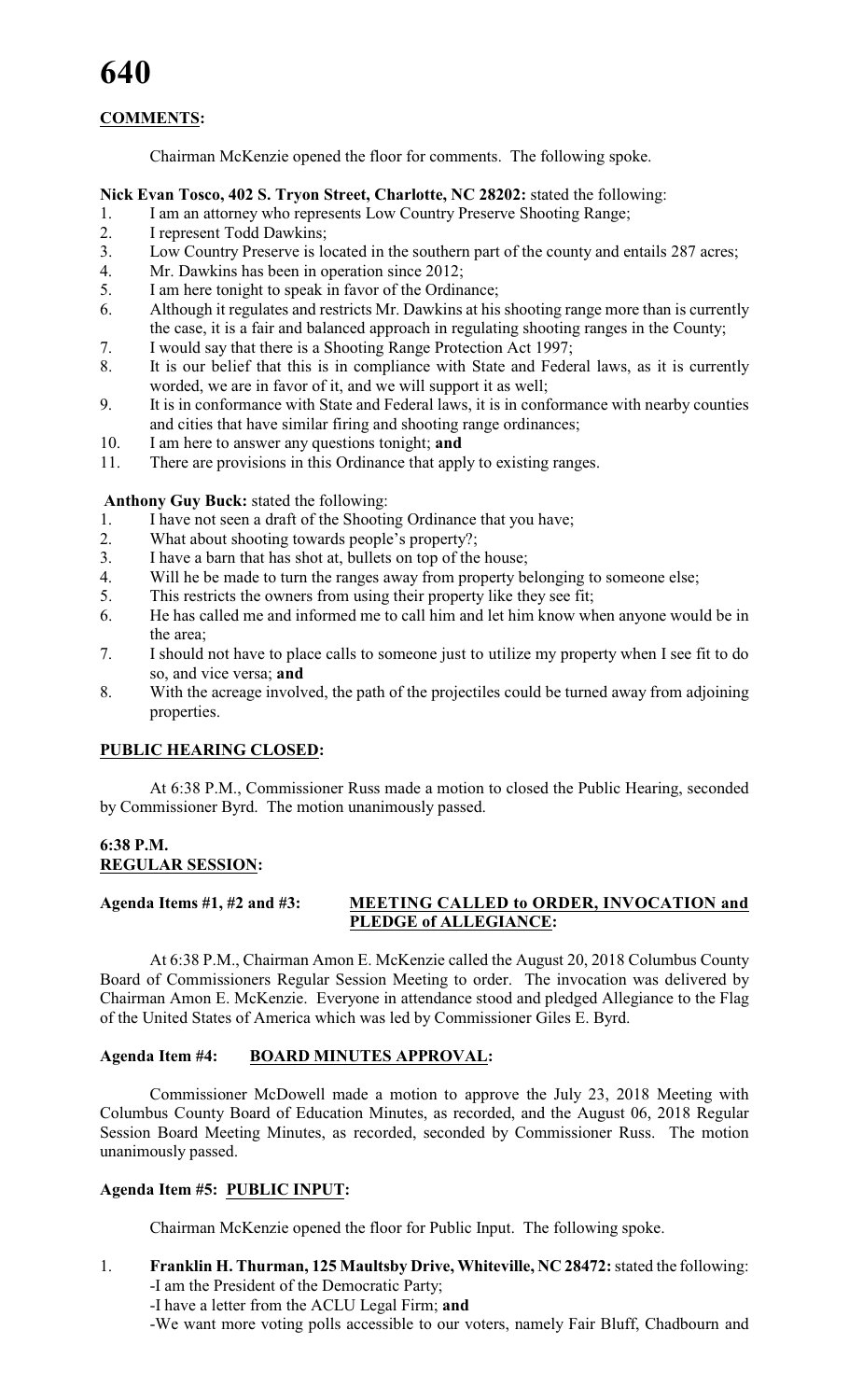Bolton.

### **Carla Strickland, Board of Elections Director:** stated the following:

-The Board of Elections has been receiving HAVA Grant funds and they ended in 2014; -After our budget was adopted in June, 2018, there has been legislation passed that increases the cost of operating the Satellite One-Stop Sites for the voters;

-The following areas of concern were considered and addressed while drafting the One-Stop Plan:

- 1. How to facilitate the new hours for Satellite One-Stops that will be fair to all voters in our county without severely overextending resources;
- 2. How to operate these sites for such long hours without the onset of fatigue or exhaustion of the workers; **and**
- 3. How much will this cost the taxpayers in the County;

-The cost of operating the Satellite One-Stop Sites has increased five fold; **and** -With our limited funds, we adopted the best Satellite One-Stop Site Plan within the realm of our authority.

### **RECESS REGULAR SESSION and enter into PUBLIC HEARING #3:**

At 7:02 P.M., Commissioner Bullard made a motion to recess Regular Session and enter into Public Hearing Number 3, seconded by Commissioner Byrd. The motion unanimously passed.

**7:02 P.M. ECONOMIC DEVELOPMENT INCENTIVE GRANT for the STABLE EXPANSION at the BOYS AND GIRLS HOME of NORTH CAROLINA:** the purpose of the Public Hearing is to invite all interested persons to attend and present their views.

### **PUBLIC HEARING OPENED:**

At 7:02 P.M., Chairman McKenzie called the Public Hearing to order and stated the Public Hearing was for an Economic Development Incentive Grant for the Stable Expansion at the Boys and Girls Home of North Carolina. The purpose of the Public Hearing is to invite all interested persons to attend and present their views.

### **COMMENTS:**

Chairman McKenzie opened the floor for comments. The following spoke.

### 1. **Gary Lanier, Economic Development Director:** stated the following:

-This is a project that from an Economic Development standpoint, we feel will have a significant impact on tourism in Columbus County; **and**

-It could also lead to some additional economical development opportunities.

### 2. **Bill Thompson:** stated the following:

-I am president of the Americas Boys and Girls Homes;

-I would like to let everyone know the impact of the horse shows;

-We have a history of having horse shows which began in the late '60's which began with the Lions Club;

-In 1995, we built the arena at Lake Waccamaw;

-The tourists like Lake Waccamaw due to the pecan trees;

-Most of the accrediting agencies are stating we need at least 175 stalls in good condition; -We do have 175 stalls, but only 125 stalls are operable;

-We will have a Gated Horse Show on November  $9<sup>th</sup>$  and  $11<sup>th</sup>$ , 2018, for the first time;

-The reason we are requesting this from Columbus County, we know it will have an economic impact;

-We have received letters of endorsement from several agencies;

-Cooperative Extension has been very helpful; **and**

-We have been told there could be a \$330,000 impact for one weekend.

### **PUBLIC HEARING CLOSED:**

At 7:15 P.M., Commissioner McDowell made a motion to close the Public Hearing and resume Regular Session, seconded by Commissioner Prevatte. The motion unanimously passed.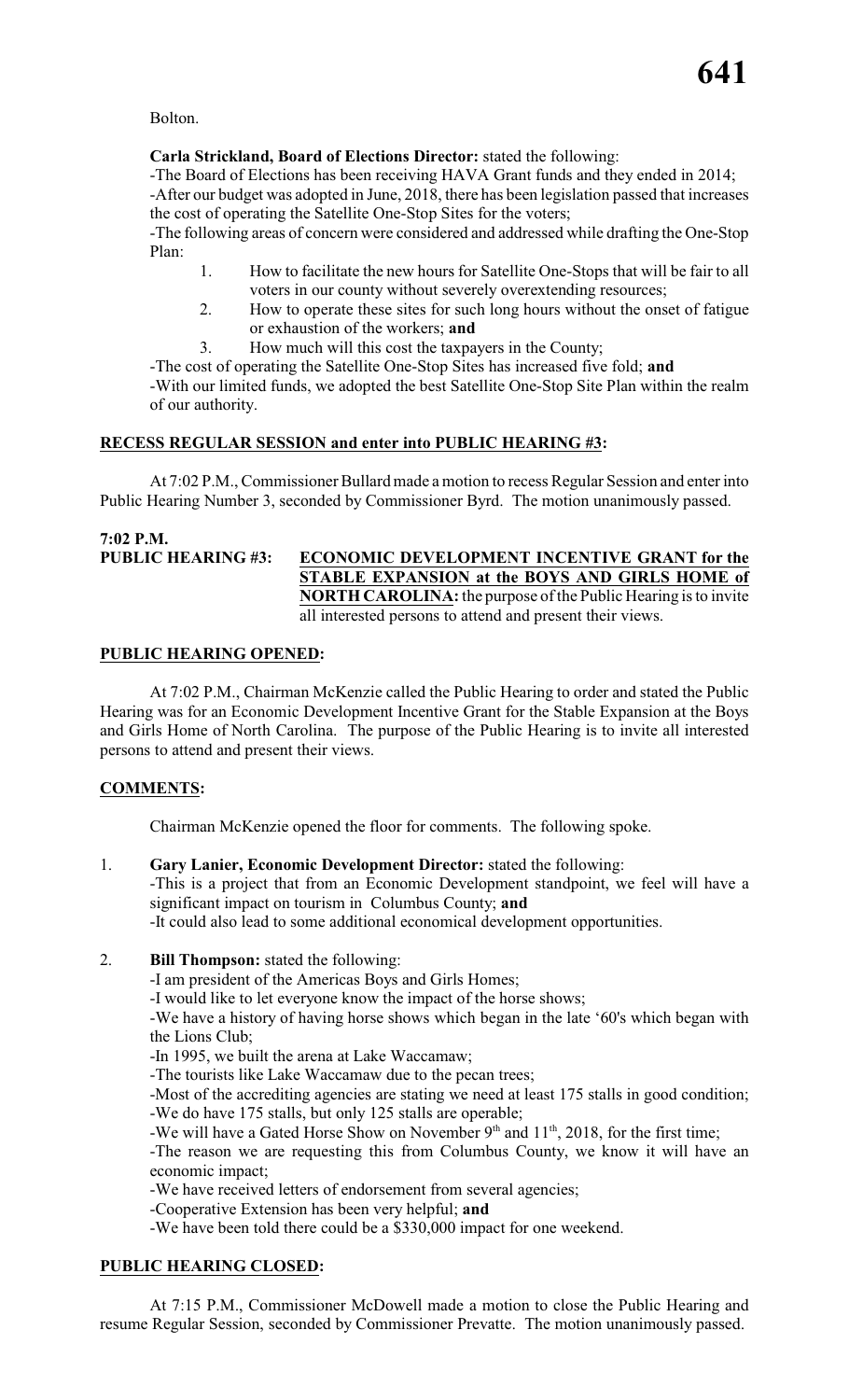### **REGULAR SESSION RESUMED:**

### **PUBLIC INPUT - (RESUMED):**

- 2. **Gloria Smith, 2268 Pinelog Road:** stated the following: -I am First Vice Chair of the Columbus County Democratic Party; -In my view, we are being suppressed; -We have five (5) minority candidates that are running, and if the precincts shut down, that is going to take a lot away; **and** -There are two (2) heated races, and this is not fair for the minorities.
	-
- 3. **Elton Ray Jacobs, P.O. Box 338, Bolton, NC:** stated the following:

-I would like to address the Board with the concerns of Buckhead Fire and Rescue and the community of Buckhead, and the communities east and northeast of Old Lake Road and Highway 74;

-As of now, DOT is proposing just to put an interchange overpass at Old Lake Road;

-With this, you will have to cross over 74 and go into Lake Waccamaw, through the Town Lake Waccamaw, and then come back out to get onto 74;

-We are highly against this, and we are supposed to have a Public Meeting the last of September, and I cannot get a straight answer on the date, but sometime in September, 2018; -I hope I have the backing of Emergency Management and the school board since East Columbus High School is there, and it is used as an emergency shelter during inclement weather;

-It is a high school in the county where multiple sports are played with heavy traffic involved, and funneling this traffic through the Town of Lake Waccamaw could be a nightmare;

-Please voice your opinion on this matter, and there is a major need for another option; **and** -According to the drawings, no service road has been proposed on the north side.

### **MOTION:**

Commissioner Byrd made a motion to send a letter to the North Carolina Department of Transportation, with copies to our representatives and senator, relative to this situation with Highway 74, seconded by Commissioner Bullard. The motion unanimously passed.

4. **Noah David Long, 2313 Joe Brown Highway South, Chadbourn, NC 28431:** stated the following:

-There are many errors on the 2018 Columbus County Tax Notices;

-This was an error on the part of Administration at the Columbus County Tax Department;

-The 2% discount, if paid by August 31, 2018, needs to be extended due to this error; **and**

-I have not seen anything in The News Reporter relative to this error.

5. **Robert Eugene Adams, 233 Mt. Calvary Road, Clarkton, NC 28433:** stated the following:

-I would like to speak to you relative to the Veterans Park;

-We have had several people commenting about nothing being done;

-The location has to be cleaned before anything major can be done;

-Due to extremely wet weather, the machinery cannot do the cleaning at this time; **and**

-Please be patient and support us and we will get this done as soon as we can.

6. **Angela Norris:** stated the following:

-As soon as we can, and the weather permits, we will get this \$3 million park done; **and** -It cannot be done overnight and will be done in a timely manner.

### Agenda Item #6: **PRESENTATION - 3<sup>RD</sup> ANNUAL SFC MATTHEW MCCLINTOCK MEMORIAL GOLF TOURNAMENT:**

Kelly Johnson, President of the Fairmont Chamber of Commerce, will deliver a presentation. Mr. Johnson stated the following:

- 1. I am the President of Fairmont Chamber of Commerce and have been for the last ten (10) years;
- 2. I wanted to make you aware of something we started last year, and ask for your support, and Mark will give you the details;
- 3. Matthew Q. McClintock was the last soldier killed in Afghanistan before the war was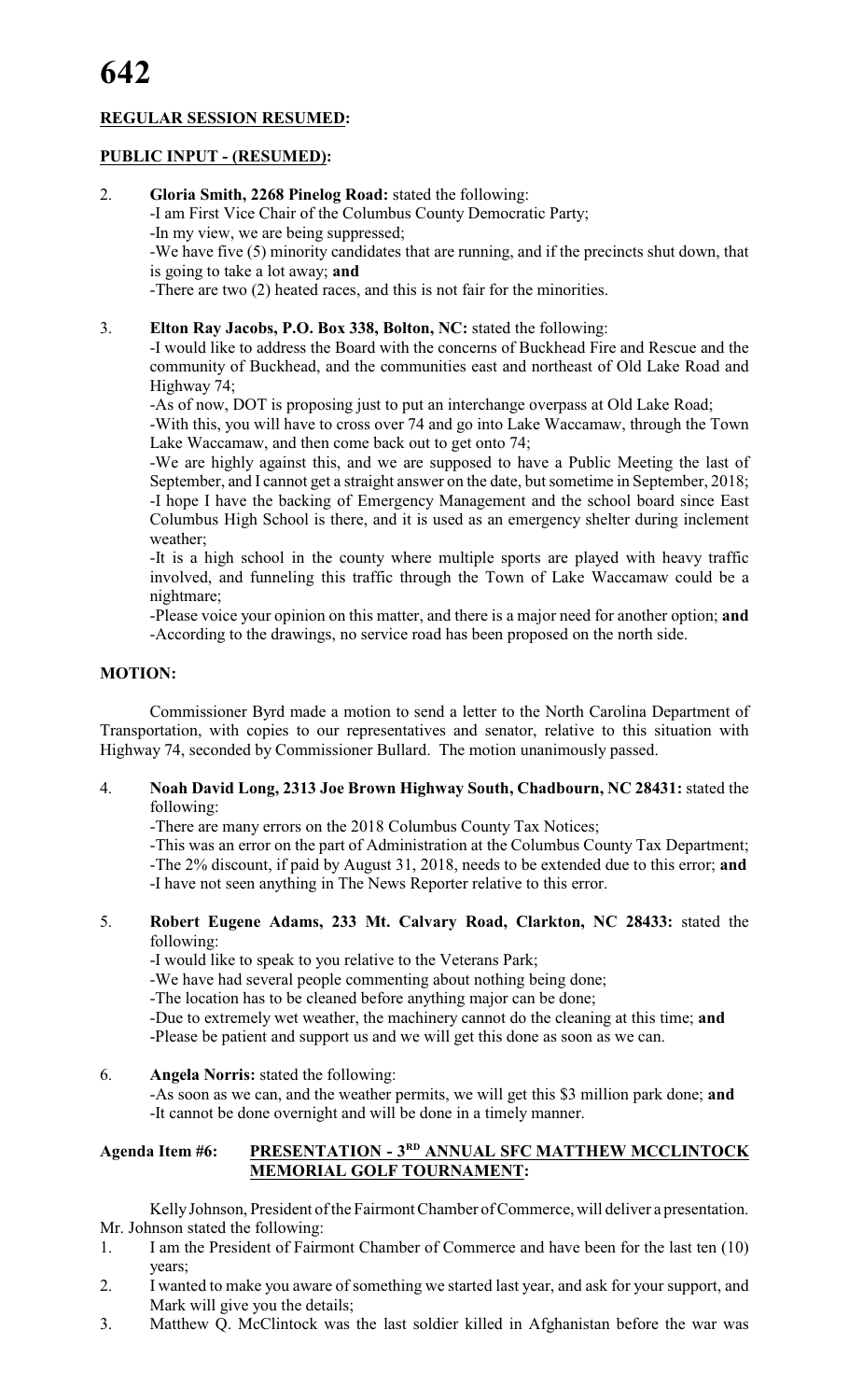declared completed;

- 4. We started out to raise money for the kids of the parents that were killed in action;<br>We fly in the parents from Florida we have paratroopers that will present the Americ
- We fly in the parents from Florida, we have paratroopers that will present the American Flag to the family and he will have his team members there;
- 6. To see the ceremony and how lives were affected, we raised about \$13,000.00 for it.
- 7. There were three (3) events held last year, two (2) were in Texas, and one (1) in North Carolina and that was in Fairmont; **and**
- 8. We are reaching out to Commissioners in many counties for their support.

Mark stated the following:

- 1. This has been a passion of mine for the last three (3) years;
- 2. Through my membership in Raeford Kwanis Club, I introduced the idea of raising money for the children of fallen soldiers; **and**
- 3. This is working well and we hope to have this practice spread to other areas.

### **Agenda Item #7: FIRE and RESCUE - EVERGREEN VOLUNTEER FIRE DEPARTMENT:**

Craig Rogers, Chairman of the Board of Directors, requested approval of the extension of the fire service and proposed insurance district for the Evergreen Volunteer Fire Department as represented in the GIS produced map. **(The required Public Hearing was conducted on this date at 6:00 P.M.)**

Commissioner Bullard made a motion to approve the extension of the fire service and proposed insurance district for the Evergreen Volunteer Fire Department as represented in the GIS produced map, seconded by Commissioner Russ. The motion unanimously passed.

### **Agenda Item #8: HUMAN RESOURCES- DEPARTMENTAL UPDATE:**

Virginia Taylor, Human Resources Director, delivered the following departmental update.

| <b>DEPARTMENT</b>       | <b>TOTAL STAFF</b><br><b>POSITIONS</b> | <b>FILLED</b><br><b>POSITIONS</b> | <b>VACANT</b><br><b>POSITIONS</b> | PART-TIME<br><b>POSITIONS</b> | <b>LEFT</b><br><b>EMPLOYMENT</b><br>07/01/17 THRU<br>06/30/2018 |
|-------------------------|----------------------------------------|-----------------------------------|-----------------------------------|-------------------------------|-----------------------------------------------------------------|
| <b>Social Services</b>  | 150                                    | 135                               | 15                                | $\boldsymbol{0}$              | 16                                                              |
| Sheriff<br>Detention    | 87<br>41                               | 85<br>40                          | $\overline{c}$<br>$\mathbf{1}$    | 6                             | 18<br>11                                                        |
| EDC/Planning            | $\overline{2}$                         | $\mathbf{1}$                      | 1                                 |                               | 1 Promoted to<br>Planner                                        |
| Library                 | 24                                     | 23                                | $\mathbf{1}$                      | $\overline{2}$                | 1                                                               |
| <b>HUD</b>              | $\overline{3}$                         | 3                                 | $\mathbf{0}$                      |                               | $\mathbf{1}$                                                    |
| Finance                 | 6                                      | 5                                 | 1                                 |                               | 1                                                               |
| Parks & Recreation      | 8                                      | 8                                 | $\mathbf{0}$                      |                               | 1                                                               |
| <b>County Planner</b>   | $\mathbf{1}$                           | $\mathbf{1}$                      | $\mathbf{0}$                      |                               |                                                                 |
| Aging                   | 27                                     | 23                                | $\overline{4}$                    | $9(67 \text{ CNA's})$         | $\overline{2}$                                                  |
| Attorney                | $\overline{3}$                         | $\overline{3}$                    | $\boldsymbol{0}$                  |                               | $\mathbf{1}$                                                    |
| Purchasing              | $\mathbf{1}$                           | $\mathbf{1}$                      | $\boldsymbol{0}$                  |                               |                                                                 |
| Inspections             | $\overline{4}$                         | $\overline{4}$                    |                                   |                               | $\mathbf{1}$                                                    |
| Tax Administration      | 18                                     | 18                                | $\boldsymbol{0}$                  |                               | 1                                                               |
| <b>Public Utilities</b> | 13                                     | 13                                | $\mathbf{0}$                      |                               | 3                                                               |
| Solid Waste             | $\overline{3}$                         | $\overline{3}$                    | $\mathbf{0}$                      |                               |                                                                 |
| <b>EMS</b>              | 26                                     | 22                                | $\overline{4}$                    |                               |                                                                 |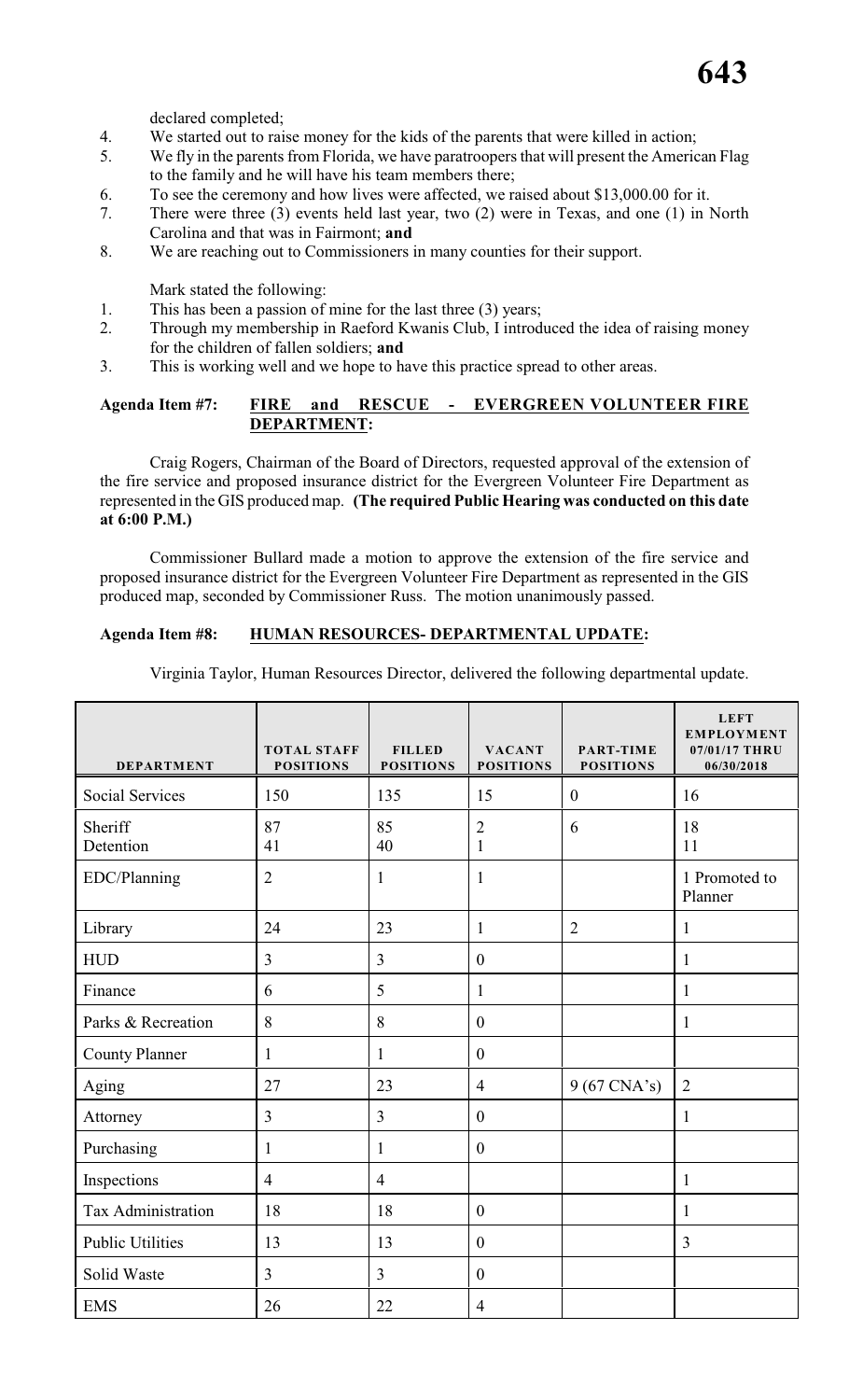| <b>DEPARTMENT</b>            | <b>TOTAL STAFF</b><br><b>POSITIONS</b> | <b>FILLED</b><br><b>POSITIONS</b> | <b>VACANT</b><br><b>POSITIONS</b> | <b>PART-TIME</b><br><b>POSITIONS</b> | <b>LEFT</b><br><b>EMPLOYMENT</b><br>07/01/17 THRU<br>06/30/2018 |
|------------------------------|----------------------------------------|-----------------------------------|-----------------------------------|--------------------------------------|-----------------------------------------------------------------|
| <b>MIS</b>                   | 5                                      | 5                                 | $\boldsymbol{0}$                  |                                      |                                                                 |
| <b>HR</b>                    | $\overline{2}$                         | $\overline{2}$                    | $\mathbf{0}$                      |                                      |                                                                 |
| Administration               | $\overline{3}$                         | 3                                 | $\mathbf{0}$                      |                                      | $\mathbf{1}$                                                    |
| Fire Marshal                 | $\overline{2}$                         | $\overline{2}$                    | $\mathbf{0}$                      |                                      |                                                                 |
| Animal Control               | $\overline{4}$                         | $\overline{4}$                    | $\mathbf{0}$                      | $\overline{2}$                       |                                                                 |
| <b>Public Transportation</b> | 1                                      | $\mathbf{1}$                      | $\mathbf{0}$                      |                                      |                                                                 |
| Governing Body               |                                        | 1                                 | $\mathbf{0}$                      |                                      |                                                                 |
| Health                       | 48                                     | 48                                | $\mathbf{0}$                      | $\overline{3}$                       | $\overline{4}$                                                  |
| <b>Register of Deeds</b>     | 5                                      | 5                                 | $\boldsymbol{0}$                  |                                      | 1                                                               |
| Airport                      |                                        | 1                                 | $\overline{0}$                    |                                      |                                                                 |
| Maintenance                  | 14                                     | 14                                | $\mathbf{0}$                      |                                      | $\overline{4}$                                                  |
| <b>TOTAL:</b>                | 503                                    | 474                               | 29                                | 89                                   | 68                                                              |

- 1. I have completed the EEO 2017 Report with the Department of Commerce and we are in compliance;
- 2. I have completed the 2017 NC State of Human Resources and we are in compliance;
- 3. I have completed the 2018 Salary Report and we are waiting to see if we are in compliance;
- 4. The Open Enrollment for 2018 went well;
- 5. It is time for Open Enrollment again beginning September 29, 2018 through October 31, 2018, Monday through Friday beginning at 8:00 A.M. until 10:00 P.M., and on Saturdays from 8:00 A.M. to Noon;
- 6. There will be a 4% increase on the employer's side per month which will be a \$19.96 increase;
- 7. The tobacco attestation must be done each year in order for the employee to get a \$60.00 deduction;
- 8. Beginning in January, 2019, the employee will have to go a CVS Pharmacy who has a mini clinic and speak to someone there once;
- 9. The closest mini clinic is in Wilmington or Myrtle Beach;
- 10. Effective October 01, 2018, all employees will be flipped to the 70/30 plan until January 01, 2019; **and**
- 11. All employees will receive new insurance cards.

### **Agenda Item #9: MAINTENANCE - APPROVAL of QUOTE from PURE MAINTENANCE:**

Larry Hayes, Maintenance Director, requested Board approval of the quote for \$51,137.66 to remediate the mold and mildew in the closed Detention Center.

Commissioner McDowell made a motion to approve the fifty-one thousand, one hundred thirty-seven and 66/100 (\$51,137.66) dollars to remediate the mold and mildew in the closed Detention Center, seconded by Commissioner Prevatte. The motion unanimously passed.

### **Agenda Item #10: MAINTENANCE - CLOSED DETENTION CENTER CELL COMPONENT REMOVAL:**

Larry Hayes, Maintenance Director, requested Board approval of the quote from Redwine Welding and Fabrication to remove inmate cell bars, beds and benches from the closed Detention Center, from the following listed bidders.

| <b>COMPANY</b>                | <b>PRICE</b> |
|-------------------------------|--------------|
| Redwine Welding & Fabrication | \$4,000.00   |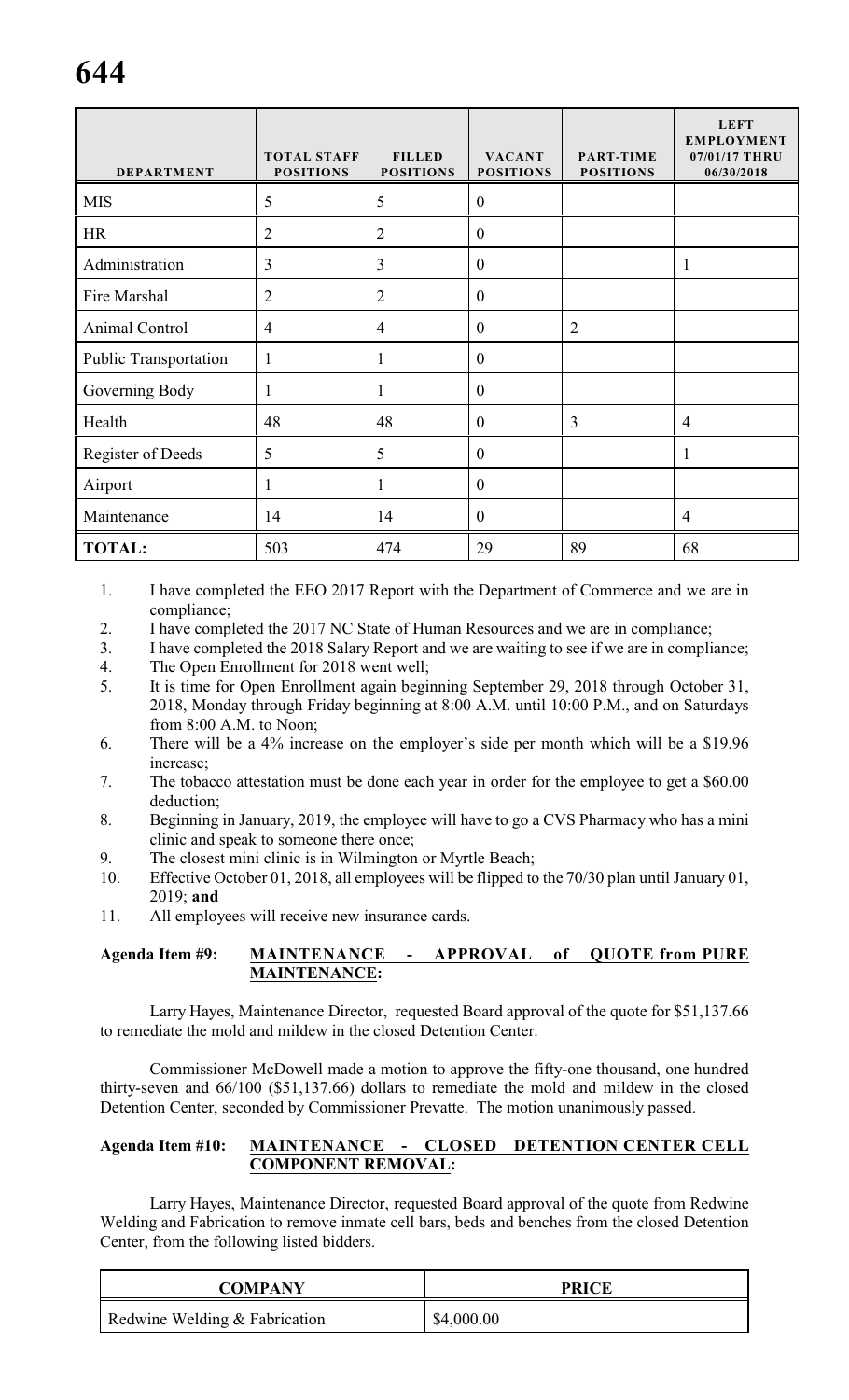| Davey Ray                        | \$5,000.00 |
|----------------------------------|------------|
| <b>Full Throttle Fabrication</b> | \$5,337.50 |

Commissioner Byrd made a motion to approve the bid from Redwine Welding and Fabrication, in the amount of four thousand and 00/100 (\$4,000.00) dollars to remove inmate cell bars, beds and benches from the closed Detention Center, seconded by Commissioner Bullard. The motion unanimously passed.

### **Agenda Item #11: MAINTENANCE - HISTORICAL COURTHOUSE VETERANS MEMORIAL REFURBISHMENT:**

Larry Hayes, Maintenance Director, requested Board approval of the quote from Cole Monument Works for the refurbishment of the Veterans Memorial at the Historic Courthouse.

Commissioner Byrd made a motion to approve the quote from Cole Monument Works for the refurbishment of the Veterans Memorial at the Historic Courthouse, at the cost of one thousand, sixty-seven and 50/100 (\$1,067.50) dollars, seconded by Commissioner Russ. The motion unanimously passed.

### **Agenda Item #12: MAINTENANCE - HISTORICAL COURTHOUSE VETERANS MEMORIAL REFURBISHMENT:**

Larry Hayes, Maintenance Director, requested Board approval of the quote from Delton Patrick for the refurbishment of the Veterans Memorial at the Historical Courthouse, at the cost of one thousand, seven hundred, and 00/100 (\$1,700.00) dollars.

Commissioner Russ made a motion to approve the quote from Delton Patrick for the refurbishment of the Veterans Memorial at the Historical Courthouse, at the cost of one thousand, seven hundred, and 00/100 (\$1,700.00) dollars, seconded by Commissioner Byrd. The motion unanimously passed.

### **Agenda Item #13: SOCIAL SERVICES - MONTHLY ADMINISTRATIVE UPDATE:**

Algernon McKenzie, Social Services Director, delivered the following Monthly Administrative Update.

On July 11, 2018 our monthly staff meeting was held. During the meeting, staff was informed of the new budget for 2018-19. I informed staff the MOU with DHHS has been signed and submitted, which outlines the performance measures and requirements that counties are expected to meet. Staff was encouraged to make sure they are completing all applications and case management functions as all programs will be monitored by program representatives. I also informed staff of our meeting with the Division of the Deaf and Hard of Hearing. They were given information about how to assist clients with hearing issues and resources to help them access those services.

New staff were introduced, along with accomplishments and staff recognitions for good customer service.

On July 12, 2018 I attended our Director's Association Executive Board meeting. During the session, we were given information on NCFAST and the roll out of P-4 (Child Welfare in NCFAST). IBM programmers have been completing site visits in the pilot counties to look at issues with the system. There have been several issues identified; which will require IBM to work on fixes. Therefore, the Division of Health and Human Services; along with the NCFAST Team have delayed further roll out of Child Welfare in NCFAST until late Fall. At that time, counties will need to have purchased the required I-pads for their Child Welfare Mobile App; which will allow the CPS intake staff to complete investigations in the field and after hours. We were informed the new modified policy for Child Welfare will be changed before it is rolled out to counties. There are some areas of the policy that have caused concern among county Directors.

Susan Perry-Manning, from the Secretary's office, gave an update on the required MOU's between DHHS and counties. She stated that 86 counties have signed the MOU's; which were due July 1, 2018 to the Division. There are some counties that submitted signing statements, along with the MOU, expressing their concerns with some of the content of the MOU. The Division will be working on how they will collect and share county performance information. They will send out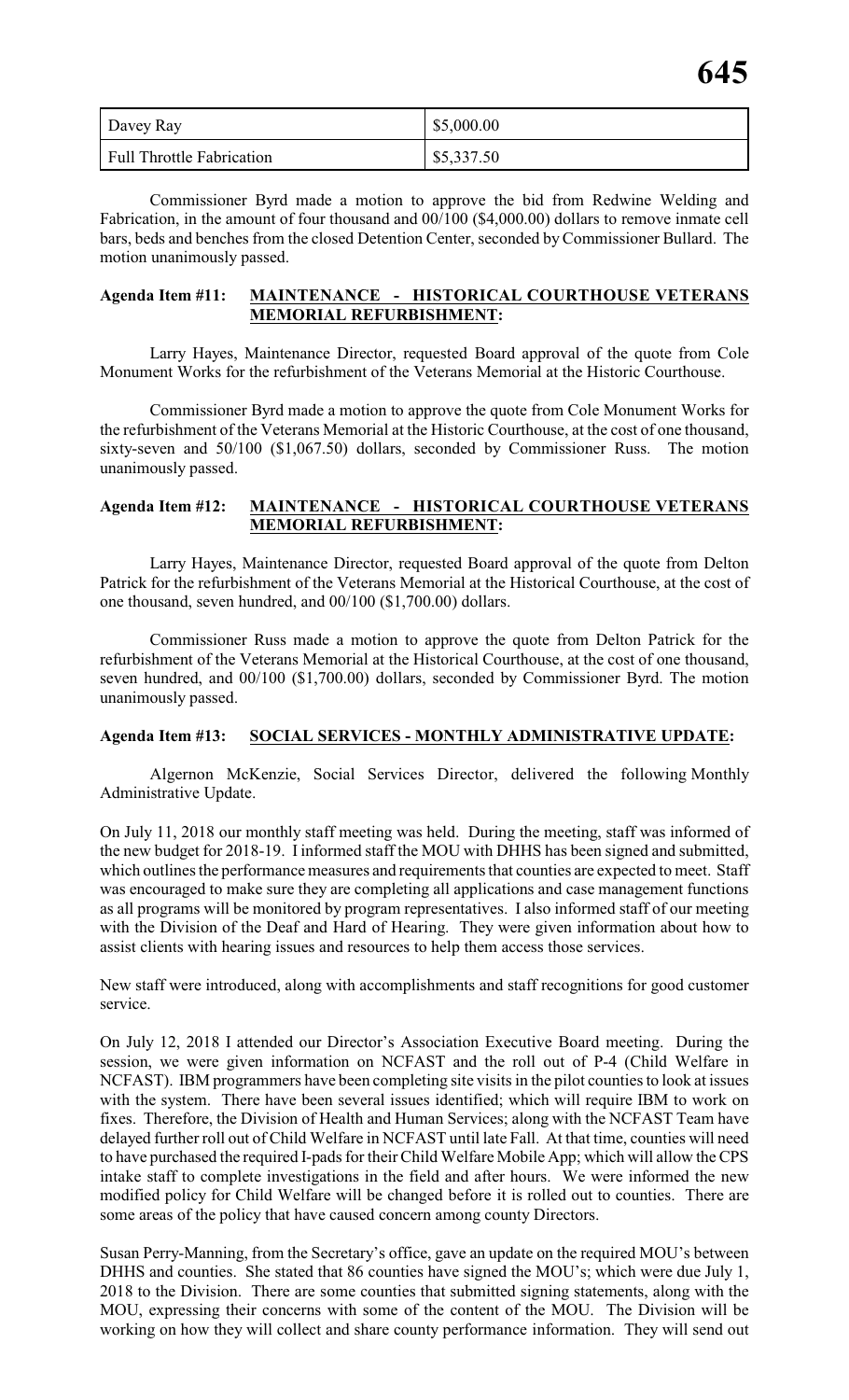status reports at some point in the future.

The State is working on NCFAST certification for all workers in Economic Services. This new certification will require individuals working in Medicaid, Food & Nutrition and Work First programs, to complete a training program to be able to complete their work in NCFAST. This is in the development phase and the State will have a workgroup with input from counties regarding the requirements of this certification. No implementation date has been given at this point.

The State is moving forward with Document Management; which involves scanning documents into NCFAST. As the State (DHHS) begins their Federal and State monitoring of programs, case information will be pulled from NCFAST. Therefore, all case evidence will need to be scanned into NCFAST. We have been given the requirements for scanners in order to scan directly into NCFAST and we are exploring what type of scanners we need; and the cost to upgrade and purchase scanners for Economic Services. Due to the volume of information that must be scanned, we will also be looking at the scanning capacity of the scanners selected. If we don't have information for cases scanned into NCFAST, we may be out of compliance; therefore, we are working on this now; which could mean we will need additional funds added to our 2018-19 budget.

As we continue our recruitment efforts for Foster and Adoptive Parents; our agency, through the Transitional Unit, is sponsoring a Family Fun Day. Our theme for this event is "Make a Difference Foster to Adopt". The event is free to all Columbus County residents. It will be held on August 25, 2018 from 10am to 2pm at the Columbus County fairgrounds. Information will be shared about becoming a Foster or Adoptive Parent; which is needed in our county and will benefit a child or children in need of a safe environment to grow.

| <b>Economic Services</b>     |                                                                                                                                                        |  |  |  |  |
|------------------------------|--------------------------------------------------------------------------------------------------------------------------------------------------------|--|--|--|--|
| <b>PROGRAM</b>               | <b>STATISTICS</b>                                                                                                                                      |  |  |  |  |
| <b>Food &amp; Nutrition</b>  | Applications TakeN 274<br>Applications Approved: 166<br>Active Cases: 5,580<br>Benefits Issued: \$1,311,936.00<br>Participants Served: 11,837          |  |  |  |  |
| <b>Adult Medicaid</b>        | Applications Taken: 112<br>Cases Terminated: 39<br>Redeterminations: 311<br>Applications Processed: 211                                                |  |  |  |  |
| Family & Children's Medicaid | Applications Taken: 112<br>Applications Processed: 110<br>Redeterminations: 616<br>Total Medicaid Cases: 13,453<br>Total Individuals Receiving: 17,157 |  |  |  |  |
| <b>Child Support</b>         | <b>Absent Parents Located: 135</b><br>Orders Enforced: 1,017<br>Active Cases: 4,020<br>Collections: \$458,180.32                                       |  |  |  |  |

| <b>July 2018</b> |  |
|------------------|--|
| conomic Servicí  |  |

### **July 2018 Human Services**

| <b>PROGRAM</b>              | <b>STATISTICS</b>                                                                                                                                                                                              |
|-----------------------------|----------------------------------------------------------------------------------------------------------------------------------------------------------------------------------------------------------------|
| <b>Adult Services (APS)</b> | APS Reports Accepted: 29<br>County Wards: 28<br>Number of Payee Cases: 15<br><b>Adults Served APS: 20</b><br>Number of Medicaid Transportation Trips: 1,478<br>Amount Requested for Reimbursement: \$28,896.41 |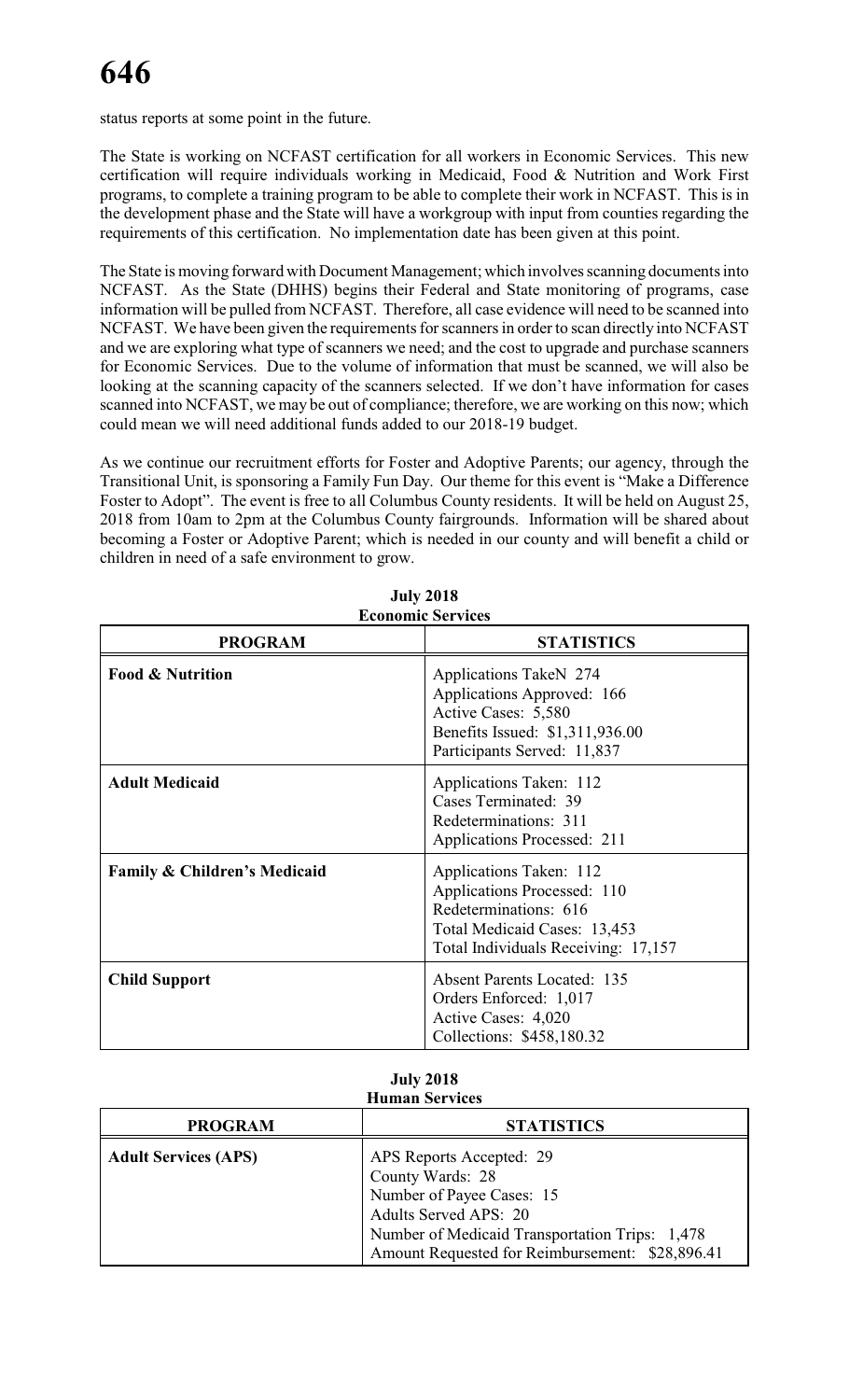| <b>PROGRAM</b>                                 | <b>STATISTICS</b>                                                                                                                                                                               |
|------------------------------------------------|-------------------------------------------------------------------------------------------------------------------------------------------------------------------------------------------------|
| <b>Children's Protective Services</b><br>(CPS) | Reports Accepted: 28<br>Reports Screened Out: 21<br>Families Receiving In-Home Services: 45<br>Children Served: 91<br>Contacts with Families Monthly: 378<br>Assessments: 21                    |
| <b>Foster Care</b>                             | Foster Children in Foster Homes: 59<br>Children Placed Outside County: 13<br>Agency Adoptions: 0<br>Pending Adoptions: 6<br>Total Foster Homes Licensed: 6<br>Total Children in Foster Care: 65 |
| <b>Work First Employment (TANF)</b>            | Applications Taken: 33<br>Applications Approved: 24<br><b>Individuals Receiving Benefits: 265</b><br>Entered Employment: 3<br>Number in Non-Paid Work Experience: 1                             |
| <b>Program Integrity</b>                       | Collections for Fraud: \$4,040.83<br>New Referrals: 15<br>Cases Established: 3                                                                                                                  |
| Day Care                                       | Children Receiving Day Care Assistance: 390<br>Children on the Waiting List: 742<br>Amount Spent on Day Care Services: \$158,465.78                                                             |

#### **HUMAN SERVICES BOARD REPORT**

Melinda H. Lane, Program Manager

### **Vacancies/Updates/News for July 2018**

#### **Intake/Investigation/Assessment:**

The Intake/Investigation/Assessment Unit continues to be fully staffed and busy! All staff have busy caseloads that include allegations of substance abuse, domestic violence, and sexual abuse, among other things. Staff are continuing to take required training. Child Welfare go-live for NCFAST for Columbus County has been indefinitely postponed due to issues within NCFAST. Staff will continue to take required trainings at a slower pace at this time. Staff are preparing for a Program Development Plan Review which will occur in September.

### **In-Home Services:**

The In-Home Services Unit continues to be fully staffed and busy! However, one Social Worker has recently resigned and will be leaving the agency in August to pursue other work closer to her home and what she wants to do. Staff are continuing to take required training. Child Welfare go-live for NCFAST for Columbus County has been indefinitely postponed due to issues within NCFAST. Staff will continue to take required trainings at a slower pace at this time. Staff are preparing for a Program Development Plan Review which will occur in September.

#### **Foster Care:**

The Foster Care/Adoptions Unit continues to be fully staffed and going strong. One Social Worker has been on maternity leave, but plans are that she will be back in August. Staff are continuing to take required training. Child Welfare go-live for NCFAST for Columbus County has been indefinitely postponed due to issues within NCFAST. Staff will continue to take required trainings at a slower pace at this time. Staff are preparing for a Program Development Plan Review which will occur in September.

### **Transitional Unit:**

The Transitional unit continues to plan events for LINKs foster children and Foster/Adoptive Parent Recruitment. This Unit is in full swing with preparations for a "Foster to Adopt" event planned for August 25th. This Unit is also very busy assisting the other Child Welfare Units with courtesy visits, etc. Staff are continuing to take required training. Child Welfare go-live for NCFAST for Columbus County has been indefinitely postponed due to issues within NCFAST. Staff will continue to take required trainings at a slower pace at this time. Staff are preparing for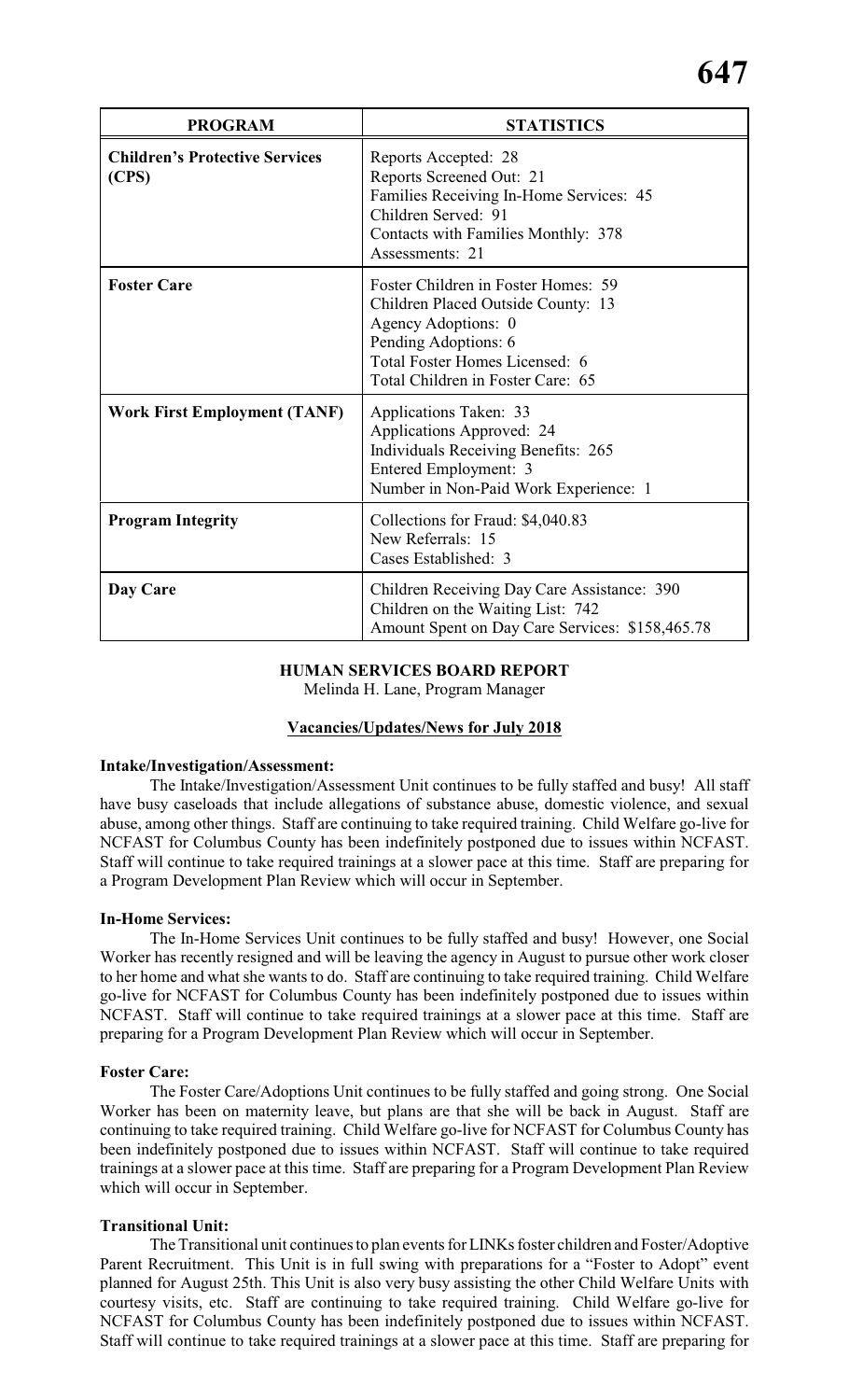a Program Development Plan Review which will occur in September.

### **Adult Services:**

The Adult Services Unit continues to be fully staffed and very busy. Cases are becoming more complex with more issues. This Unit is encountering more and more issues with homeless adults and adults with mental health issues which creates other problems because of the slow response time of mental health agencies. Members of this Unit continue to cross-train in order to work together more efficiently. The addition of another position in this Unit may be a future request to help with the increasing caseloads.

### **Work First Employment:**

The Work First Employment Unit continues to work within the NCFAST system with daily issues. This Unit continues to assist with 200% and will soon begin to assist with Emergency Assistance.

### **Child Day Care:**

The Child Day Care Unit continues to be fully staffed. This Unit continues to work within the NCFAST system dealing with daily issues and updates. The waiting list continues to grow which is a concern for staff, but the state continues to not allow any way to work the list.

### **Program Integrity:**

Program Integrity continues to work hard to get caught up with program integrity duties and cases. Staff are preparing for Program Integrity to begin in NCFast. Only one temporary worker continues to work with the Crisis Intervention Program with the new fiscal year of funding which began July 1. In June 88 applications were taken for CIP with 87 approvals. For the first time ever funding in CIP continued to be available throughout the year and the need for more temporary staff earlier in the year is being discussed.

### **Economic Services Program Narrative**

Child Support/Paralegal and Work First Cash/Medicaid Transportation/Maintenance and

### Housekeeping

Food and Nutrition and Family and Children's Medicaid

Adult Medicaid//Rest Home and Nursing Home/Community Alternatives Program (CAP)

Submitted by Cyndi Hammonds, Income Maintenance Administrator

### **Reporting Month: July 2018**

### **News/Updates/Vacancies**

### **Food and Nutrition:**

Final Monitoring Results have been received for this team and we had minor errors. Our monitor stated we knew what we were doing but because we had more than one error in our findings, we must submit a corrective action plan. The findings they found does not mean each error was an application that was either denied incorrectly or put on Food and Nutrition and they were not eligible; it means that a case did not have a second request to the client for information, the case was approved untimely, there was no documentation in NCFAST of why the case closed, one case had a request for information in English instead of Spanish, etc. A total of 84 cases were reviewed. We failed our timeliness compliance 2 of the weeks in July due to our struggle with vacancies. We have interviewed and hope to make a recommendation soon on 2 of the 6 vacancies.

### Adult and Family & Children's Medicaid:

The Family & Children's Intake team is helping take Food & Nutrition applications and took a total of 158 applications for them which has helped tremendously. That team just had a 29-year veteran worker to retire which gives this team a vacancy now. The Intake and Review teams have kept their work timely. Adult Medicaid continues to struggle with timeliness due to vacancies and the need of another Long Term Care position. We have interviewed and hope we can make a recommendation for 1 of their vacancies.

### **Child Support and Paralegal:**

Child Support is getting more stable in their compliance timeframes as new workers are getting training. They only had 2 court days in July and prepared 344 cases to be heard. We have 1 vacancy on this team now. Our paralegal prepared 161 orders and reviewed 38 orders the attorney prepared.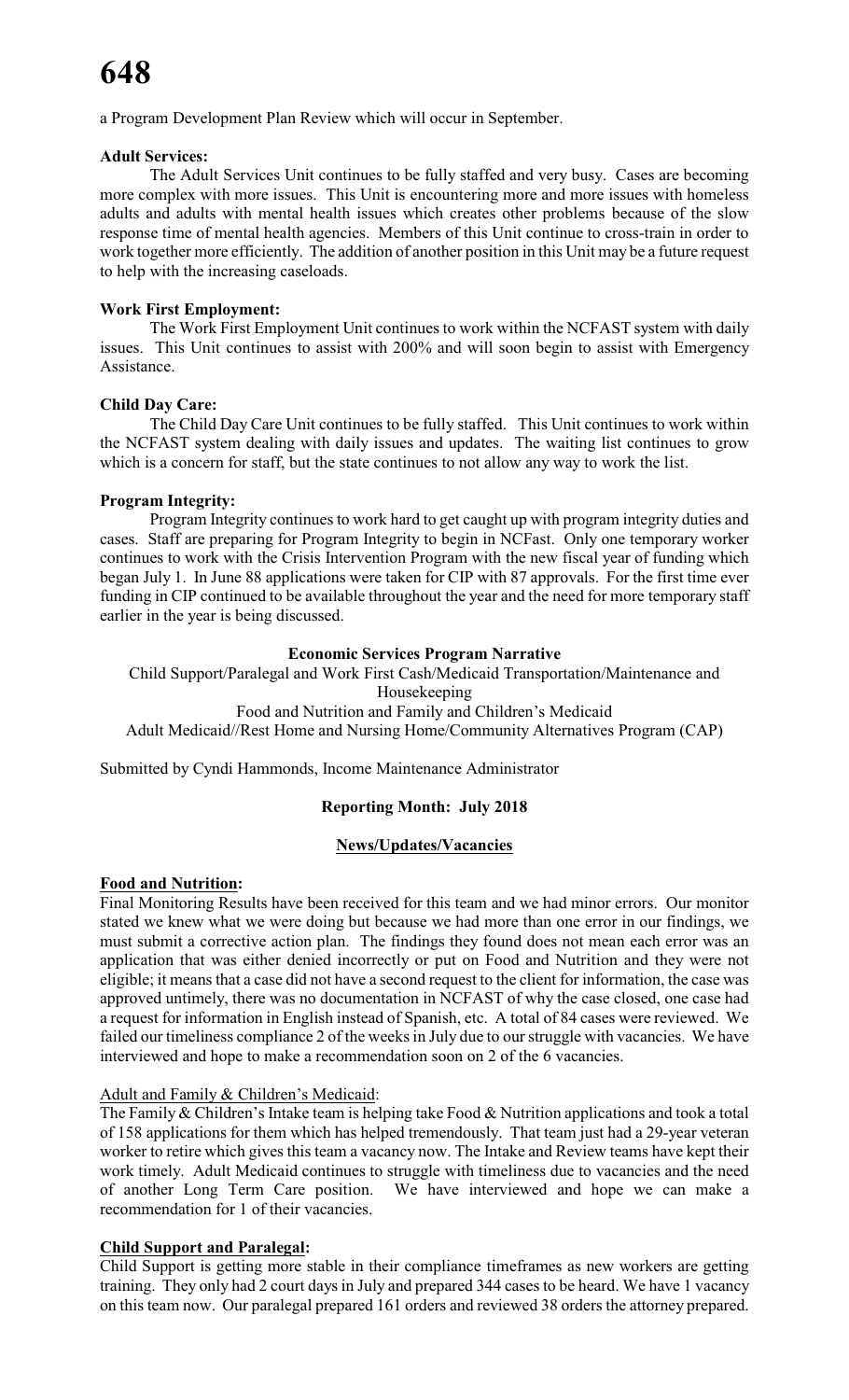### **Work First Cash/Medicaid Transportation/Interpreter/Maintenance and Housekeeping/Deputy:**

- Medicaid Transportation continues to remain busy with one vacancy now. The supervisor and the interpreter is helping with the duties until the vacancy is filled.
- The WorkFirst Cash team continue to keep their applications and reviews timely.
- Maintenance and Housekeeping continue to keep our building and grounds clean.
- Deputy Best continues to do a great job with our security.

### **Document Management:**

NCFAST is preparing all counties to go live with all Economic Benefit programs with their document management system. This system is not a cost to counties unless you are a county that already had a document management system and now want to "bridge" this with the NCFAST document management system. The only cost to the counties would be the purchasing of up-to-date scanners which we are desperately in need of. This will help counties go paperless and they are wanting all counties to go live in August; next month. The State has shared that in 2019 all records that are reviewed by any state staff and local and federal auditors will be reviewed in NCFAST only. No paper records will be reviewed. If we do not have our information in the system, it will be an error on the county.

### **Agenda Item #14: SOCIAL SERVICES - ENERGY PROGRAMS ENERGY OUTREACH PLAN 2018/19:**

Algernon McKenzie, Social Services Director, requested Board approval of the Energy Programs Outreach Plan 2018/19.

Commissioner McDowell made a motion to approve the Energy Programs Outreach Plan 2018/19, seconded by Commissioner Byrd. The motion unanimously passed. A copy of the Energy Programs Outreach Plan 2018/19 will be marked as Exhibit "A", and kept on file in the Minute Book Attachments, Book Number 6, in the Office of the Clerk to the Board, for review.

### **Agenda Item #15: PLANNING - PROPOSED COLUMBUS COUNTY COMMERCIAL OUTDOOR SHOOTING RANGE ORDINANCE:**

Samantha Alsup, Planning Director, requested the Board to approve the Proposed Columbus CountyCommercial Outdoor Shooting Range Ordinance, on its first reading. **(The required Public Hearing was conducted on this date at 6:30 P.M.)**

Commissioner McDowell made a motion to approve the Proposed Columbus County Commercial Outdoor Shooting Range Ordinance, on its first reading, with the second reading being scheduled for the September 04, 2018 Meeting, seconded by Vice Chairman Burroughs. The motion unanimously passed.

### **Agenda Item #16: EMERGENCY SERVICES - RADIO COVERAGE:**

KayWorley, Emergency Services Director, delivered the following presentation on the radio coverage in Columbus County.

- 1. The majority of the radio programming has been completed;
- 2. We have one department we are trying to schedule a date and time, and so far, it has been unsuccessful;
- 3. After several meetings, we created a Radio Assessment Form and sent to the fire, EMS and law enforcement agencies to be filled out and returned;
- 4. With the fire and EMS agencies, we received eight (8) that were dissatisfied, and nine (9) that was satisfied; **and**
- 5. With the law enforcement agencies, we received two (2) that were dissatisfied, and three (3) that were satisfied.

Kenwood representative stated the following:

- 1. Better reception may require additional towers and sites;
- 2. Kay and I have discovered monopoles at some of the schools and additional water towers that we may can utilize;
- 3. I would like to close the project that we have now before we proceed with additional tasks;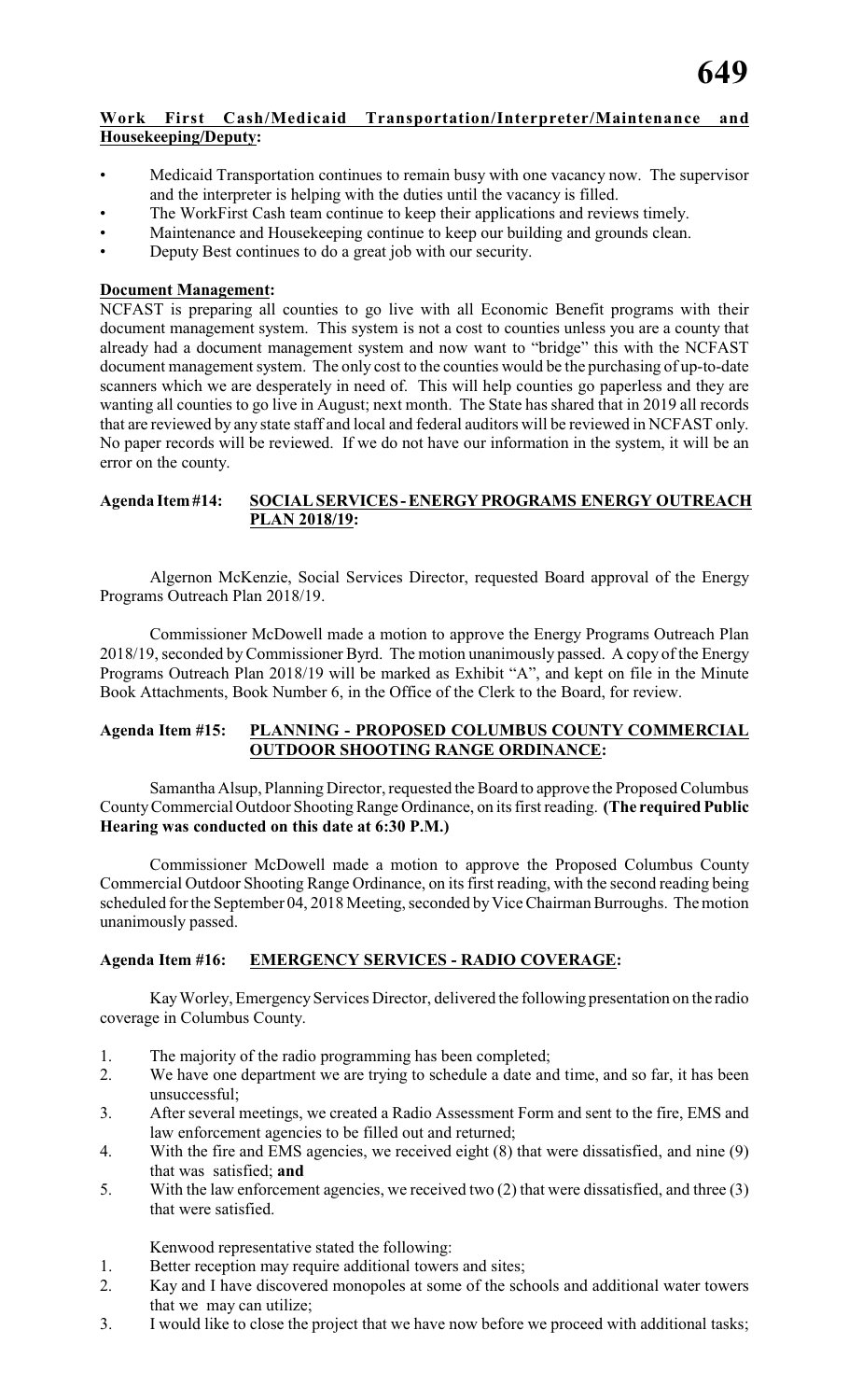- 4. We can drop these additional sites into a model to see if they will help;
- 5. We will physically need to go visit these additional sites to see if they will meet the needs that we have; **and**
- 6. You may have an answer by the September 17, 2018 Meeting.

After further discussion, Commissioner Prevatte made a motion to pay the balance owed to Kenwood, and start the new process, seconded by Commissioner Russ. The motion unanimously passed.

### **RECESS REGULAR SESSION and enter into COMBINATION MEETING of COLUMBUS COUNTY WATER and SEWER DISTRICTS I, II, III, IV and V BOARD MEETING:**

At 8:27 P.M., Commissioner Bullard made a motion to recess Regular Session and enter into a **combination meeting** of Columbus County Water and Sewer Districts I, II, III, IV and V Board Meeting, seconded by Commissioner Byrd. The motion unanimously passed.

### **Agenda Item #17: COLUMBUS COUNTY WATER and SEWER DISTRICTS I, II, III, IV and V - APPROVAL of BOARD MEETING MINUTES:**

August 06, 2018 **Combination Meeting** of Columbus County Water and Sewer Districts I, II, III, IV and V Board Meeting **(5 sets)**

This information will be recorded in Minute Book Number 2 for each Water District, respectively.

### **ADJOURN COMBINATION MEETING of COLUMBUS COUNTY WATER and SEWER DISTRICTS I, II, III, IV and V BOARD MEETING:**

At 8:28 P.M., Commissioner Byrd made a motion to adjourn the **combination meeting** of Columbus County Water and Sewer Districts I, II, III, IV and V Board Meeting, and resume Regular Session, seconded by Commissioner McDowell. The motion unanimously passed.

### **Agenda Item #18: CONSENT AGENDA ITEMS:**

Vice Chairman Burroughs made a motion to approve the following Consent Agenda Items, seconded by Commissioner Byrd. The motion unanimously passed.

### A. **Budget Amendments:**

| <b>TYPE</b>         | <b>ACCOUNT</b> | <b>DETAILS</b>                    | <b>AMOUNT</b> |
|---------------------|----------------|-----------------------------------|---------------|
| <b>Expenditures</b> | 10-6120-549923 | Grants - Area Events              | 44,000        |
| <b>Revenues</b>     | 10-3612-440040 | Grants Parks and Rec              | 44,000        |
| <b>Expenditures</b> | 10-5301-550010 | Non-Capital Outlay                | 25,000        |
| <b>Revenues</b>     | 10-3991-499101 | <b>Fund Balance Appropriation</b> | 25,000        |

### B. **Tax Releases and Refunds:**

| Perm Tag        | Amount:                                                         | \$1,041.75 |                        |                                                                                      |           |       |            |
|-----------------|-----------------------------------------------------------------|------------|------------------------|--------------------------------------------------------------------------------------|-----------|-------|------------|
|                 | Bracey, Wesley Ryan                                             |            | <b>PROPERTY: 00000</b> |                                                                                      | Total:    |       | \$1,222.94 |
|                 | Value: \$129,410.00 Year: 2018                                  |            | Account:               | 15-02878                                                                             | $Bill#$ : | 95076 |            |
|                 |                                                                 |            |                        | Release value of permanent tag. Release Acme Delco(155.30) release Columbus          |           |       |            |
| Rescue(25.89)   |                                                                 |            |                        |                                                                                      |           |       |            |
| Perm Tag        |                                                                 |            |                        |                                                                                      | Amount:   |       | \$677.57   |
|                 | Bracy Bros Logging LLC                                          |            | <b>PROPERTY: 00000</b> |                                                                                      | Total:    |       | \$795.42   |
|                 | Value: \$84,170.00 Year: 2018                                   |            | Account:               | 15-01064                                                                             | $Bill#$ : | 95092 |            |
|                 |                                                                 |            |                        | Release value of permanent tag. Release Acme Delco(101.01) release Columbus          |           |       |            |
| Resource(16.84) |                                                                 |            |                        |                                                                                      |           |       |            |
| Perm Tag        |                                                                 |            |                        |                                                                                      | Amount:   |       | \$277.00   |
|                 | Construction Components, Inc.                                   |            | PROPERTY: 00000        |                                                                                      | Total:    |       | \$277.00   |
|                 | Value: \$34,410.00 Year: 2018 Account:                          |            |                        | 01-04199                                                                             | $Bill#$ : | 99999 |            |
|                 |                                                                 |            |                        | Release all city taxes lives in Roseland Fire District and overbilled value. Release |           |       |            |
|                 | White ville City $(259.22)$ release White ville Rescue $(6.89)$ |            |                        |                                                                                      |           |       |            |
|                 |                                                                 |            |                        |                                                                                      |           |       |            |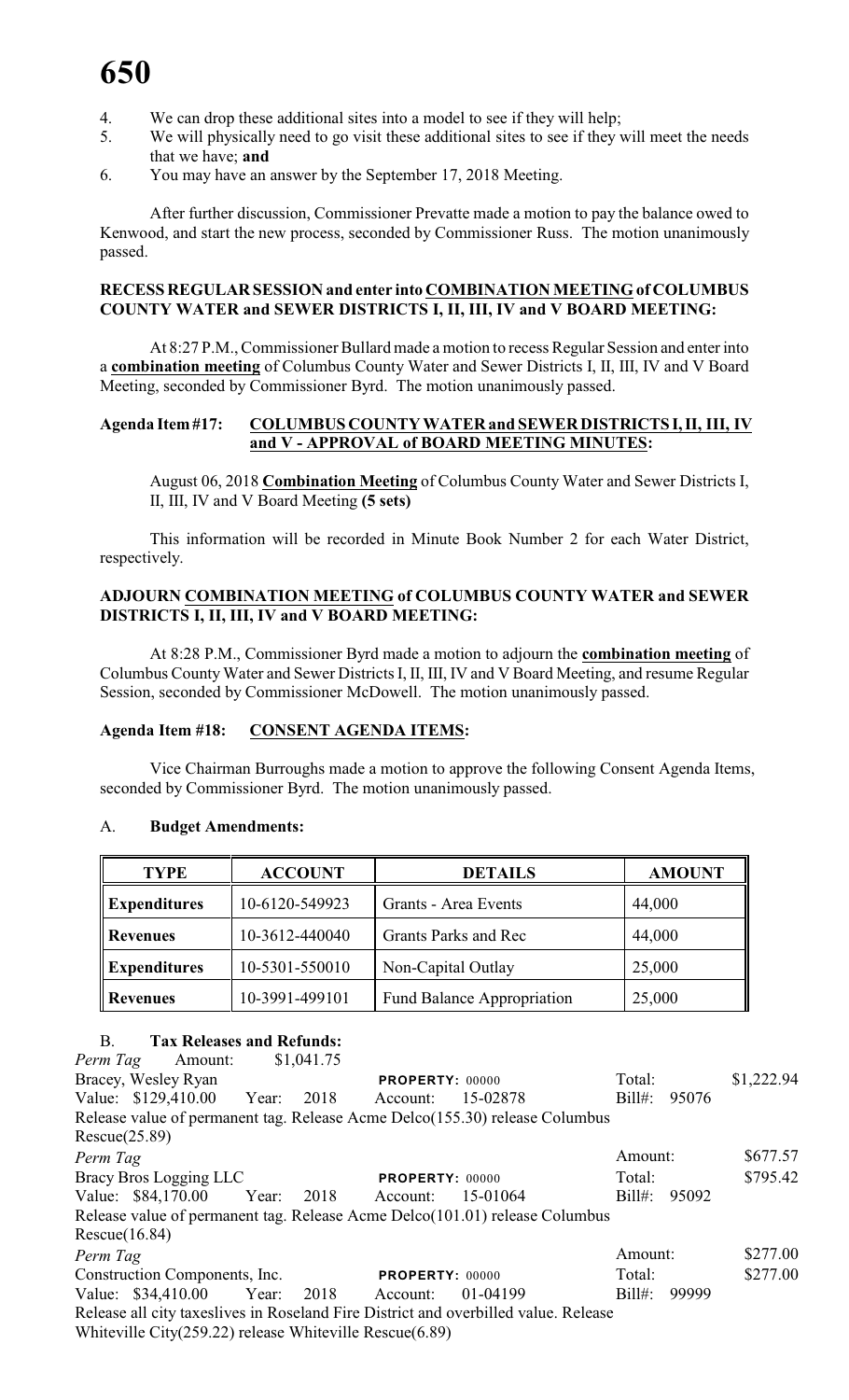| Perm Tag                                                                                                                        |                      |      |                            |          | Amount:               |       | \$328.44   |
|---------------------------------------------------------------------------------------------------------------------------------|----------------------|------|----------------------------|----------|-----------------------|-------|------------|
| Stanley, William Elihu Martin                                                                                                   |                      |      | PROPERTY: 00000            |          | Total:                |       | \$377.40   |
| Value: \$40,800.00                                                                                                              | Year:                | 2018 | Account:                   | 09-05101 | Bill#: 33926          |       |            |
| Release value o4 vehicles. No longer own. Release Yam City(40.80) release Columbus                                              |                      |      |                            |          |                       |       |            |
| Rescue(8.16)<br>Perm Tag                                                                                                        |                      |      |                            |          | Amount:               |       | \$74.30    |
| Watkins, Norman Lee                                                                                                             |                      |      | PROPERTY: 00000            |          | Total:                |       | \$82.61    |
| Value: \$9,230.00                                                                                                               | Year:                | 2018 | Account:                   | 13-03129 | Bill#:                | 39171 |            |
| Release permanent tag value. Listed to Mountaineer Transportation. Release Klondyke<br>Fire(6.46) release Columbus Rescue(1.85) |                      |      |                            |          |                       |       |            |
| <b>Property Value</b>                                                                                                           |                      |      |                            |          | Amount:               |       | \$40.25    |
| Baker, Joann Allen                                                                                                              |                      |      | PROPERTY: 00000            |          | Total:                |       | \$46.25    |
| Value: \$5,000.00                                                                                                               | Year:                | 2018 | Account:                   | 06-01322 | $Bill#$ :             | 91952 |            |
| Release portion of value that shb exempted. Release Yam City(5.00) release Columbus<br>Rescue(1.00)                             |                      |      |                            |          |                       |       |            |
| <b>Property Value</b>                                                                                                           |                      |      |                            |          | Amount:               |       | \$8.05     |
| Bass, Annie Mae H.                                                                                                              |                      |      | PROPERTY: 00000            |          | Total:                |       | \$209.05   |
| Value: \$0.00                                                                                                                   | Year:                | 2018 | Account:                   | 12-01020 | Bill#: 92741          |       |            |
| Release SWMH not liveable. Release Evergreen Fire(.80) release Columbus Rescue(.20)                                             |                      |      |                            |          |                       |       | \$751.07   |
| Property Value                                                                                                                  |                      |      |                            |          | Amount:               |       |            |
| Caines, Anthony Brian                                                                                                           |                      |      | <b>PROPERTY: 27985</b>     |          | Total:                |       | \$1,249.63 |
| Value: \$93,300.00                                                                                                              | Year:                | 2018 | Account:                   | 15-04965 | Bill#: 97451          |       |            |
| Release value conveyed and rebilled Act#15-03741. Release Roseland Fire(279.90) release<br>Columbus Rescue(18.66)               |                      |      |                            |          |                       |       |            |
| Property Value                                                                                                                  |                      |      |                            |          | Amount:               |       | \$269.07   |
| Crane Dermatology Associates, PA                                                                                                |                      |      | <b>PROPERTY: 00000</b>     |          | Total:                |       | \$273.10   |
| Value: \$20,155.00                                                                                                              | Year:                | 2018 | Account:                   | 01-01453 | Bill#: 99999          |       |            |
| Release value of office equipment. Office never opened. Release Whiteville City(106.82)<br>Release Whiteville Rescue(4.03)      |                      |      |                            |          |                       |       |            |
| Property Value                                                                                                                  |                      |      |                            |          | Amount:               |       | \$163.42   |
| Curry, John Robert                                                                                                              |                      |      | PROPERTY: 82073            |          | Total:                |       | \$183.72   |
| Value: \$35,600.00                                                                                                              | Year:                | 2018 | Account:                   | 03-01331 | Bill#: 1005           |       |            |
| Release portion of value. Overbilled 1990 D/W burned 8-3-18. Release Old Dock(16.24)<br>release Columbus Rescue(4.06)           |                      |      |                            |          |                       |       |            |
| <b>Property Value</b>                                                                                                           |                      |      |                            |          | Amount:               |       | \$63.60    |
| Frank, K W LLC ETALS<br>Value: \$37,900.00                                                                                      | Year:                | 2018 | PROPERTY: 5876<br>Account: | 02-03107 | Total:<br>Bill#: 5832 |       | \$65.18    |
| Release value. Rebilled Prop#98826 part of bldg conveyed in 2017 adjusting size. Release<br>Whiteville Rescue $(1.58)$          |                      |      |                            |          |                       |       |            |
| <b>Property Value</b>                                                                                                           |                      |      |                            |          | Amount:               |       | \$8.05     |
| Grainger, Jerry Edward                                                                                                          |                      |      | PROPERTY: 00000            |          | Total:                |       | \$209.25   |
| Value: \$1,550.00                                                                                                               | Year:                | 2018 | Account:                   | 09-12060 | Bill#:                | 8898  |            |
| Release property value. SWMH torn down. Release Yam City(1.00) release Columbu<br>Rescue(.20)                                   |                      |      |                            |          |                       |       |            |
| Property Value                                                                                                                  |                      |      |                            |          | Amount:               |       | \$1,489.06 |
| Grainger, Mildred Denise (Heirs)                                                                                                |                      |      | PROPERTY: 24374            |          | Total:                |       | \$2,681.32 |
| Value: \$20,900.00                                                                                                              | Year: 09-17 Account: |      |                            | 13-00938 | Bill#: 99999          |       |            |
| Release value sold at tax sale. Release Columbus Rescue(44.26)                                                                  |                      |      |                            |          |                       |       |            |
| Property Value                                                                                                                  |                      |      |                            |          | Amount:               |       | \$357.28   |
| Helena Chemical Co                                                                                                              |                      |      | PROPERTY: 00000            |          | Total:                |       | \$363.80   |
| Value: \$32,620.00                                                                                                              | Year:                | 2018 | Account:                   | 02-05511 | Bill#:                | 99999 |            |
| Release portion of value overbilled. Release Whiteville City(94.02) release Whiteville<br>Rescue(6.52)                          |                      |      |                            |          |                       |       |            |
| Property Value                                                                                                                  |                      |      |                            |          | Amount:               |       | \$0.00     |
| Horne, Betty                                                                                                                    |                      |      | PROPERTY: 61449            |          | Total:                |       | \$5.16     |
| Value: \$53,900.00                                                                                                              | Year:                | 2017 | Account:                   | 01-43440 | Bill#: 69029          |       |            |
| Release value sold at tax sale.                                                                                                 |                      |      |                            |          | Amount:               |       | \$8.05     |
| <b>Property Value</b><br>McCallum Wilbert (Heirs)                                                                               |                      |      | <b>PROPERTY: 17513</b>     |          | Total:                |       | \$121.25   |
| Value: \$3,500.00                                                                                                               | Year:                | 2018 | Account:                   | 10-10586 | Bill#: 19808          |       |            |
| Release value of MH not liveable. Release Columbus Rescue(.20)                                                                  |                      |      |                            |          |                       |       |            |
| Property Value                                                                                                                  |                      |      |                            |          | Amount:               |       | \$44.19    |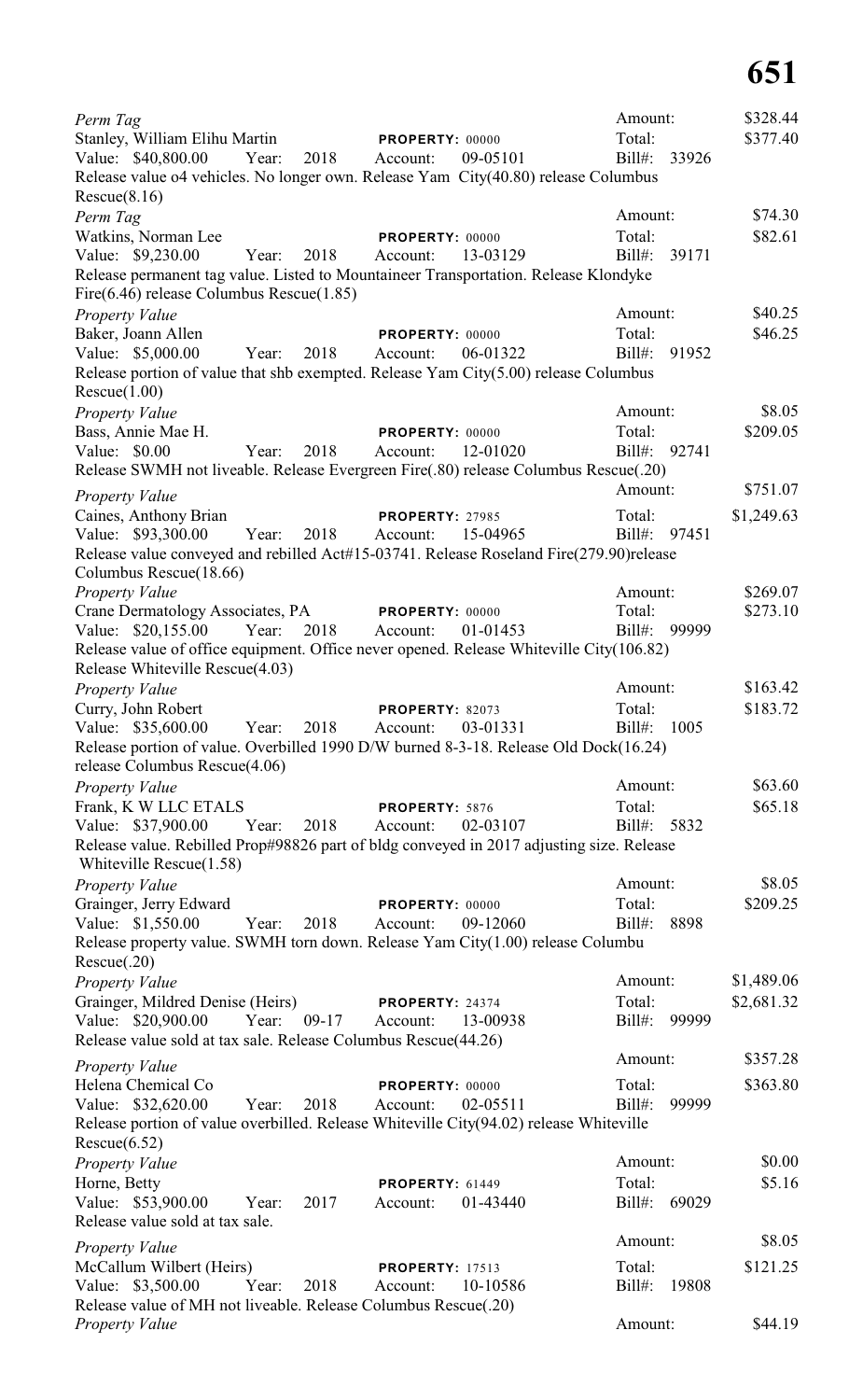| MCDuffie, Robert Bernard<br>Value: \$5,490.00<br>Release portion of value. Should have gotten 25490 Vet exemption. Release Klondyke<br>Fire $(3.84)$ release Columbus Rescue $(1.10)$ release late list $(4.91)$ | Year: | 2018 | <b>PROPERTY: 92691</b><br>Account: | 13-01619 | Total:<br>$Bill#$ : | 20168 | \$54.04  |
|------------------------------------------------------------------------------------------------------------------------------------------------------------------------------------------------------------------|-------|------|------------------------------------|----------|---------------------|-------|----------|
| <b>Property Value</b>                                                                                                                                                                                            |       |      |                                    |          | Amount:             |       | \$16.22  |
| MCPherson, Hugh Thomas                                                                                                                                                                                           |       |      | PROPERTY: 00000                    |          | Total:              |       | \$18.23  |
| Value: \$2,015.00                                                                                                                                                                                                | Year: | 2018 | Account:                           | 01-08337 | Bill#:              | 20991 |          |
| Release property value. Sold 2014. Release North Whiteville (1.61) release Whiteville                                                                                                                            |       |      |                                    |          |                     |       |          |
| Rescue(.40)                                                                                                                                                                                                      |       |      |                                    |          |                     |       |          |
| Property Value                                                                                                                                                                                                   |       |      |                                    |          | Amount:             |       | \$45.48  |
| Norris, Lonnie Dale                                                                                                                                                                                              |       |      | PROPERTY: 00000                    |          | Total:              |       | \$52.26  |
| Value: \$5,650.00                                                                                                                                                                                                | Year: | 2018 | Account:                           | 06-01008 | Bill#: 24228        |       |          |
| Release value of permanent tag. Sold Dec 2017. Release Yam City(5.65) release                                                                                                                                    |       |      |                                    |          |                     |       |          |
| Columbus Rescue(1.13)                                                                                                                                                                                            |       |      |                                    |          |                     |       |          |
| <b>Property Value</b>                                                                                                                                                                                            |       |      |                                    |          | Amount:             |       | \$222.74 |
| Packer, William C                                                                                                                                                                                                |       |      | <b>PROPERTY: 21710</b>             |          | Total:              |       | \$250.41 |
| Value: \$27,670.00                                                                                                                                                                                               | Year: | 2018 | Account:                           | 12-35251 | Bill#:              | 24715 |          |
| Release portion of value overbilled mobile home park. Release Evergreen Fire(22.14)                                                                                                                              |       |      |                                    |          |                     |       |          |
| release Columbus Rescue(5.53)                                                                                                                                                                                    |       |      |                                    |          |                     |       |          |
| Property Value                                                                                                                                                                                                   |       |      |                                    |          | Amount:             |       | \$40.25  |
| Piver, James Henry Jr                                                                                                                                                                                            |       |      | PROPERTY: 00000                    |          | Total:              |       | \$45.25  |
| Value: \$5,000.00                                                                                                                                                                                                | Year: | 2018 | Account:                           | 03-02610 | Bill#:              | 25943 |          |
| Release portion of value. Should have gotten 25,000 SCE. Release Old Dock(4.00) release                                                                                                                          |       |      |                                    |          |                     |       |          |
| Columbus $Resource(1.00)$                                                                                                                                                                                        |       |      |                                    |          |                     |       |          |
| Property Value                                                                                                                                                                                                   |       |      |                                    |          | Amount:             |       | \$77.38  |
| R & S Enterprises                                                                                                                                                                                                |       |      | PROPERTY: 00000                    |          | Total:              |       | \$79.30  |
| Value: \$9,613.00                                                                                                                                                                                                | Year: | 2018 | Account:                           | 02-01650 | Bill#:              | 27285 |          |
| Release value of business equipment. Sold to Institute of Devine Health PC. Release                                                                                                                              |       |      |                                    |          |                     |       |          |
| Whiteville Rescue(1.92)                                                                                                                                                                                          |       |      |                                    |          |                     |       |          |
| Property Value                                                                                                                                                                                                   |       |      |                                    |          | Amount:             |       | \$364.11 |
| Sarvis, Linda Buffkin Rogers                                                                                                                                                                                     |       |      | <b>PROPERTY: 11818</b>             |          | Total:              |       | \$373.16 |
| Value: \$97,400.00 Year: 2018 Account: 06-05639                                                                                                                                                                  |       |      |                                    |          | Bill#: 29493        |       |          |
| Release portion of value. Should be partially exempt. Release Columbus Rescue(9.05)                                                                                                                              |       |      |                                    |          |                     |       |          |
|                                                                                                                                                                                                                  |       |      |                                    |          | Amount:             |       | \$25.23  |
| Property Value                                                                                                                                                                                                   |       |      |                                    |          |                     |       |          |
| Sealey, Jimmy E & Hope R (Heirs)                                                                                                                                                                                 |       |      | <b>PROPERTY: 00000</b>             |          | Total:              |       | \$31.89  |
| Value: \$0.00                                                                                                                                                                                                    | Year: | 2018 | Account:                           | 10-15100 | Bill#: 29874        |       |          |
| Release value of equipment. Sold Release Cole Service(3.13) release late list(2.90) release                                                                                                                      |       |      |                                    |          |                     |       |          |
| columbus rescue(.63)                                                                                                                                                                                             |       |      |                                    |          |                     |       |          |
| Property Value                                                                                                                                                                                                   |       |      |                                    |          | Amount:             |       | \$5.49   |
| Sellers, John Kelly Jr                                                                                                                                                                                           |       |      | PROPERTY: 00000                    |          | Total:              |       | \$6.64   |
| Value: \$682.00                                                                                                                                                                                                  | Year: | 2018 | Account:                           | 09-25583 | Bill#:              | 30058 |          |
| Release equipment. SHB deleted. Release Williams Fire(.41) release Columbus                                                                                                                                      |       |      |                                    |          |                     |       |          |
| Rescue $(.14)$ release late list $(.60)$                                                                                                                                                                         |       |      |                                    |          |                     |       |          |
| Property Value                                                                                                                                                                                                   |       |      |                                    |          | Amount:             |       | \$28.17  |
| Simmons, Danny Lee                                                                                                                                                                                               |       |      | PROPERTY: 7787                     |          | Total:              |       | \$31.67  |
| Value: \$13,600.00                                                                                                                                                                                               | Year: | 2018 | Account:                           | 03-21240 | $Bill#$ :           | 30913 |          |
| Release property value. Land Use for Farmed area corrected. Release Old Dock(2.80)                                                                                                                               |       |      |                                    |          |                     |       |          |
| release Columbus Rescue(.70)                                                                                                                                                                                     |       |      |                                    |          |                     |       |          |
| Property Value                                                                                                                                                                                                   |       |      |                                    |          | Amount:             |       | \$8.45   |
| Skin Dudes LLC                                                                                                                                                                                                   |       |      | PROPERTY: 00000                    |          | Total:              |       | \$8.66   |
| Value: \$1,050.00                                                                                                                                                                                                | Year: | 2018 | Account:                           | 02-00608 | Bill#:              | 31355 |          |
| Release value. Sold to Allergy Partners Act#1-05182. Release Whiteville Rescue(.21)                                                                                                                              |       |      |                                    |          |                     |       |          |
| <b>Property Value</b>                                                                                                                                                                                            |       |      |                                    |          | Amount:             |       | \$32.20  |
| Small, Billy & Hilda                                                                                                                                                                                             |       |      | <b>PROPERTY: 18120</b>             |          | Total:              |       | \$33.00  |
| Value: \$4,000.00                                                                                                                                                                                                | Year: | 2017 | Account:                           | 10-01405 | Bill#: 87135        |       |          |
| Release total. Error. Release Columbus Rescue(.80)                                                                                                                                                               |       |      |                                    |          |                     |       |          |
|                                                                                                                                                                                                                  |       |      |                                    |          | Amount:             |       | \$8.05   |
| <b>Property Value</b>                                                                                                                                                                                            |       |      |                                    |          |                     |       | \$209.05 |
| Soles, Vincent Jr                                                                                                                                                                                                |       | 2018 | PROPERTY: 00000<br>Account:        | 01-87349 | Total:<br>$Bill#$ : | 32727 |          |
| Value: \$1,000.00                                                                                                                                                                                                | Year: |      |                                    |          |                     |       |          |
| Release property value. SWMH no longer there. Torn down in 2016. Release North                                                                                                                                   |       |      |                                    |          |                     |       |          |
| Whiteville(.80) release Whiteville Rescue(.20)                                                                                                                                                                   |       |      |                                    |          | Amount:             |       | \$8.05   |
| Property Value                                                                                                                                                                                                   |       |      |                                    |          |                     |       |          |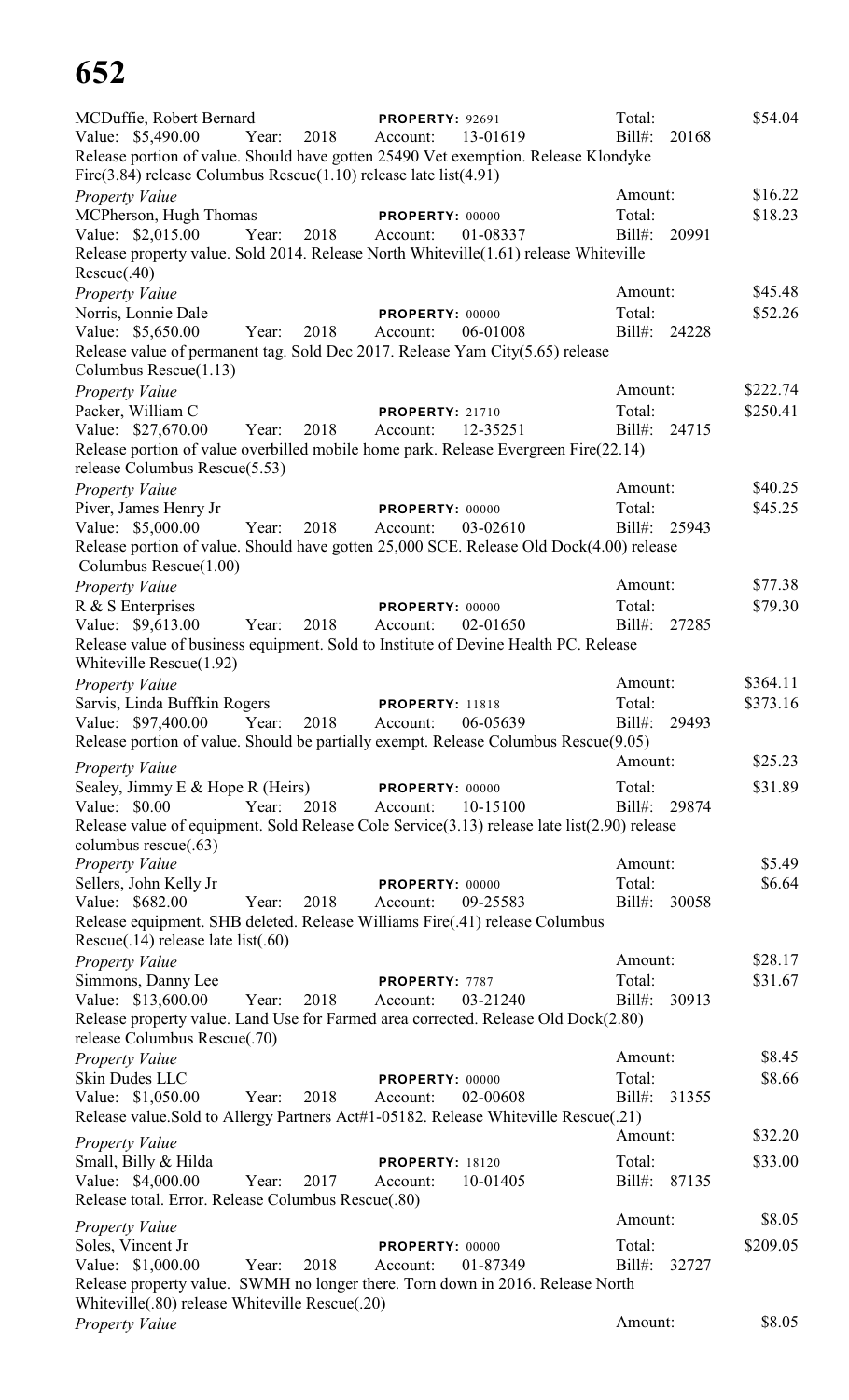| Stanley, Donald Michael<br>Value: \$5,700.00<br>Columbus Rescue(.20)                | Year: | 2018          | <b>PROPERTY: 75073</b><br>Account: | 09-03049<br>Release value of SWMH. Not hooked up for 6 years. Release Roseland Fire(.80) release | Total:<br>Bill#: | 33693 | \$9.05   |
|-------------------------------------------------------------------------------------|-------|---------------|------------------------------------|--------------------------------------------------------------------------------------------------|------------------|-------|----------|
| Property Value                                                                      |       |               |                                    |                                                                                                  | Amount:          |       | \$5.30   |
| Stanley, Mary Alice B                                                               |       |               | PROPERTY: 00000                    |                                                                                                  | Total:           |       | \$5.30   |
| Value: \$1,000.00<br>Release Whiteville City Taxes lived outside city for 12 years. | Year: | 2018          | Account:                           | 01-88996                                                                                         | Bill#: 48018     |       |          |
|                                                                                     |       |               |                                    |                                                                                                  | Amount:          |       | \$101.43 |
| Property Value<br>Ward, Brenda Gail (ETL)                                           |       |               | PROPERTY: 77975                    |                                                                                                  | Total:           |       | \$114.03 |
| Value: \$15,400.00 Year:                                                            |       | 2018          | Account:                           | 13-00140                                                                                         | Bill#:           | 38260 |          |
|                                                                                     |       |               |                                    | Release portion of value overbilled with incorrect improvements. Release roseland                |                  |       |          |
| Fire $(10.08)$ release Columbus Rescue $(2.52)$                                     |       |               |                                    |                                                                                                  |                  |       |          |
| Property Value                                                                      |       |               |                                    |                                                                                                  | Amount:          |       | \$8.05   |
| Ward, T Lynn                                                                        |       |               | PROPERTY: 00000                    |                                                                                                  | Total:           |       | \$9.05   |
| Value: \$1,000.00                                                                   | Year: | 2018          | Account:                           | 07-02041                                                                                         | $Bill#$ :        | 38979 |          |
|                                                                                     |       |               |                                    | Release value of single wide. Isnt liveable. Release Nakina Fire(.80) release Columbus           |                  |       |          |
| Rescue(.20)                                                                         |       |               |                                    |                                                                                                  |                  |       |          |
| Property Value                                                                      |       |               |                                    |                                                                                                  | Amount:          |       | \$124.61 |
| Wheels LT                                                                           |       |               | PROPERTY: 00000                    |                                                                                                  | Total:           |       | \$127.71 |
| Value: \$15,480.00 Year:                                                            |       | 2018          | Account:                           | 01-03430                                                                                         | $Bill#$ :        | 39896 |          |
|                                                                                     |       |               |                                    | Release property value. Helena Chemical Lessee. Will pay on Act#2-05511 Release                  |                  |       |          |
| Whiteville Rescue(3.10)                                                             |       |               |                                    |                                                                                                  |                  |       |          |
| <b>Property Value</b>                                                               |       |               |                                    |                                                                                                  | Amount:          |       | \$119.29 |
| Whiteville Cardio-Pulmonary Clinic PROPERTY: 00000                                  |       |               |                                    |                                                                                                  | Total:           |       | \$122.25 |
| Value: \$14,819.00                                                                  | Year: | 2018 Account: |                                    | 01-89000                                                                                         | $Bill#$ :        | 40195 |          |
|                                                                                     |       |               |                                    | Release value of business equipment. Sold to Institute of Divine Health PC Release               |                  |       |          |
| Whiteville Rescue(2.96)                                                             |       |               |                                    |                                                                                                  |                  |       |          |
| Property Value                                                                      |       |               |                                    |                                                                                                  | Amount:          |       | \$132.83 |
| Wood, William E & Susan W                                                           |       |               | <b>PROPERTY: 23035</b>             |                                                                                                  | Total:           |       | \$136.13 |
| Value: \$32,500.00                                                                  | Year: | 2018          | Account:                           | 12-04455                                                                                         | Bill#: 41616     |       |          |
|                                                                                     |       |               |                                    | Release portion of value Prop#23035. Should be in land use. Release Columbus                     |                  |       |          |
| Rescue(3.30)                                                                        |       |               |                                    |                                                                                                  |                  |       |          |
| Property Value                                                                      |       |               |                                    |                                                                                                  | Amount:          |       | \$103.04 |
| Wood, William E. & Susan W                                                          |       |               | PROPERTY: 92674                    |                                                                                                  | Total:           |       | \$115.83 |
| Value: \$37,100.00                                                                  | Year: | 2018          | Account:                           | 14-04535                                                                                         | Bill#:           | 41617 |          |
|                                                                                     |       |               |                                    | Release portion of value Prop#92674. Should be in land use. Release Welches                      |                  |       |          |
| Creek(10.23) release Whiteville Rescue(2.56)                                        |       |               |                                    |                                                                                                  |                  |       |          |
| <b>Property Value</b>                                                               |       |               |                                    |                                                                                                  | Amount:          |       | \$127.19 |
| Wright, Helen Dean                                                                  |       |               | <b>PROPERTY: 95756</b>             |                                                                                                  | Total:           |       | \$139.83 |
| Value: \$15,800.00                                                                  | Year: | 2018          | Account:                           | 09-04130                                                                                         | $Bill#$ :        | 42051 |          |
|                                                                                     |       |               |                                    | Release portion of value overbilled clerical error in breakdown. Release Williams                |                  |       |          |
| $Fire(9.48)$ release Columbus Rescue $(3.16)$                                       |       |               |                                    |                                                                                                  |                  |       |          |
| Refunds                                                                             |       |               |                                    |                                                                                                  | Amount:          |       | \$0.00   |
| Short, James W                                                                      |       |               | PROPERTY: 4327                     |                                                                                                  | Total:           |       | \$200.00 |
| Value: \$0.00                                                                       | Year: | 2018          | Account:                           | 01-82783                                                                                         | $Bill#$ :        | 30783 |          |
| Refund user fee. Double billed for can.                                             |       |               |                                    |                                                                                                  |                  |       |          |
| Refunds                                                                             |       |               |                                    |                                                                                                  | Amount:          |       | \$21.98  |
| Stanley, Mary Alice B                                                               |       |               | PROPERTY: 00000                    |                                                                                                  | Total:           |       | \$21.98  |
| Value: \$0.00                                                                       | Year: | $14-17$       | Account:                           | 01-88996                                                                                         | $Bill#$ :        | 99999 |          |
| Refund Whiteville City Taxes.                                                       |       |               |                                    |                                                                                                  |                  |       |          |
| User Fee                                                                            |       |               |                                    |                                                                                                  | Amount:          |       | \$0.00   |
| Adams, Robert E.                                                                    |       |               | PROPERTY: 00000                    |                                                                                                  | Total:           |       | \$200.00 |
| Value: \$0.00                                                                       | Year: | 2018          | Account:                           | 5-00021                                                                                          | Bill#:           | 91019 |          |
| Release user fee. Vacant.                                                           |       |               |                                    |                                                                                                  |                  |       |          |
| User Fee                                                                            |       |               |                                    |                                                                                                  | Amount:          |       | \$0.00   |
|                                                                                     |       |               |                                    |                                                                                                  | Total:           |       | \$200.00 |
| Alioto, Blake<br>Value: \$0.00                                                      | Year: | 2018          | <b>PROPERTY: 86661</b><br>Account: | 01-02046                                                                                         | $Bill#$ :        | 91136 |          |
| Release user fee. Vacant lot.                                                       |       |               |                                    |                                                                                                  |                  |       |          |
|                                                                                     |       |               |                                    |                                                                                                  | Amount:          |       | \$0.00   |
| User Fee                                                                            |       |               |                                    |                                                                                                  |                  |       |          |
| Alioto, Nick                                                                        |       |               | <b>PROPERTY: 75057</b>             |                                                                                                  | Total:           |       | \$200.00 |
| Value:<br>\$0.00                                                                    | Year: | 2018          | Account:                           | 09-00025                                                                                         | Bill#:           | 91139 |          |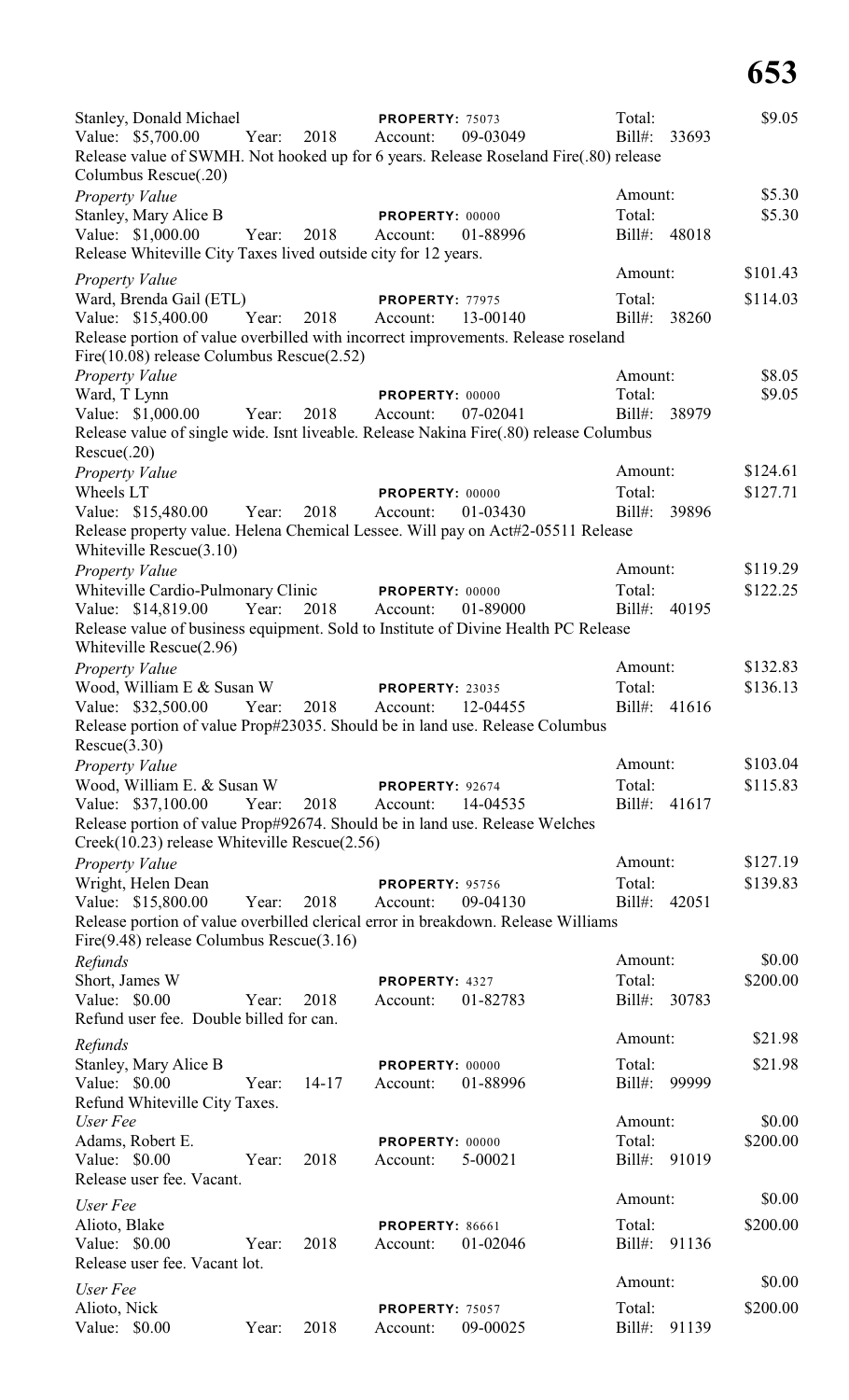| Release user fee. Dbilled.                                                                                       |                                                |                                         |                    |
|------------------------------------------------------------------------------------------------------------------|------------------------------------------------|-----------------------------------------|--------------------|
| User Fee<br>Alpha L. Formyduval Trust<br>Value: $$0.00$<br>Year:<br>2018<br>Release user fee. Can picked up.     | PROPERTY: 6866<br>03-01746<br>Account:         | Amount:<br>Total:<br>Bill#: 91227       | \$0.00<br>\$200.00 |
| User Fee<br>Anderson, Allen & Tammy<br>Year:<br>Value: \$0.00<br>2018<br>Release user fee. Billed to S\W         | PROPERTY: 63545<br>03-00078<br>Account:        | Amount:<br>Total:<br>Bill#: 91350       | \$0.00<br>\$200.00 |
| User Fee<br>Anderson, Edward Carlyle & Debra<br>2018<br>Value: \$0.00<br>Year:<br>Release user fee. Dbilled.     | <b>PROPERTY: 60528</b><br>01-00691<br>Account: | Amount:<br>Total:<br>Bill#: 91372       | \$0.00<br>\$200.00 |
| User Fee<br>Anderson, Marcia<br>Value: \$0.00<br>2018<br>Year:<br>Release user fee. Dbilled.                     | <b>PROPERTY: 86960</b><br>06-28544<br>Account: | Amount:<br>Total:<br>Bill#: 91392       | \$0.00<br>\$200.00 |
| User Fee<br>Anderson, William Eugene<br>Value: \$0.00<br>2018<br>Year:<br>Release user fee. Vacant.              | <b>PROPERTY: 18480</b><br>11-00360<br>Account: | Amount:<br>Total:<br>Bill#: 91413       | \$0.00<br>\$200.00 |
| User Fee<br>Apollo Industries c/o Gary Kramer<br>2018<br>Value: \$0.00<br>Year:<br>Release user fee. Empty lots. | PROPERTY: 154<br>01-00960<br>Account:          | Amount:<br>Total:<br>Bill#: 99999       | \$0.00<br>\$678.00 |
| User Fee<br>Baldwin, Brandon Lamar<br>Value: \$0.00<br>2018<br>Year:<br>Release user fee. Dbilled.               | <b>PROPERTY: 20336</b><br>Account:<br>11-02811 | Amount:<br>Total:<br>Bill#: 91988       | \$0.00<br>\$200.00 |
| User Fee<br>Baldwin, Larry C.<br>Value: $$0.00$<br>2018<br>Year:<br>Release user fee. Home is vacant.            | PROPERTY: 64092<br>14-03524<br>Account:        | Amount:<br>Total:<br>$Bill#$ :<br>92078 | \$0.00<br>\$200.00 |
| User Fee<br>Barfield, Anita W & Donna Mack<br>Value: \$0.00<br>2018<br>Year:<br>Release user fee. Vacant         | PROPERTY: 246<br>01-03000<br>Account:          | Amount:<br>Total:<br>Bill#: 92306       | \$0.00<br>\$200.00 |
| User Fee<br>Barfield, Harvey Lareau<br>Value: $$0.00$<br>Year:<br>2018<br>Release user fee. Billed on SWMH       | PROPERTY: 82285<br>06-03512<br>Account:        | Amount:<br>Total:<br>Bill#: 92314       | \$0.00<br>\$200.00 |
| User Fee<br>Barnhill, Benjamin & Matha Faye<br>Value: \$0.00<br>2018<br>Year:<br>Release user fee. Dbilled.      | PROPERTY: 81410<br>01-03284<br>Account:        | Amount:<br>Total:<br>Bill#: 92518       | \$0.00<br>\$200.00 |
| User Fee<br>Barsh, Margaret<br>Value: \$0.00<br>2018<br>Year:<br>Release user fee. Vacant                        | PROPERTY: 00000<br>08-05407<br>Account:        | Amount:<br>Total:<br>Bill#: 92705       | \$0.00<br>\$200.00 |
| User Fee<br>Bass, Eloise G<br>Value: \$0.00<br>Year:<br>2018<br>Release user fee. Already billed to SWMH         | PROPERTY: 23486<br>13-01480<br>Account:        | Amount:<br>Total:<br>Bill#: 92748       | \$0.00<br>\$200.00 |
| User Fee<br>Batten, Jessie Joseph Jr<br>Value: $$0.00$<br>Year:<br>2018<br>Release user fee. Dbilled.            | <b>PROPERTY: 23497</b><br>13-01602<br>Account: | Amount:<br>Total:<br>Bill#:<br>92943    | \$0.00<br>\$200.00 |
| User Fee<br>Beard, Gwendolyn McKenzie                                                                            | PROPERTY: 00000                                | Amount:<br>Total:                       | \$0.00<br>\$200.00 |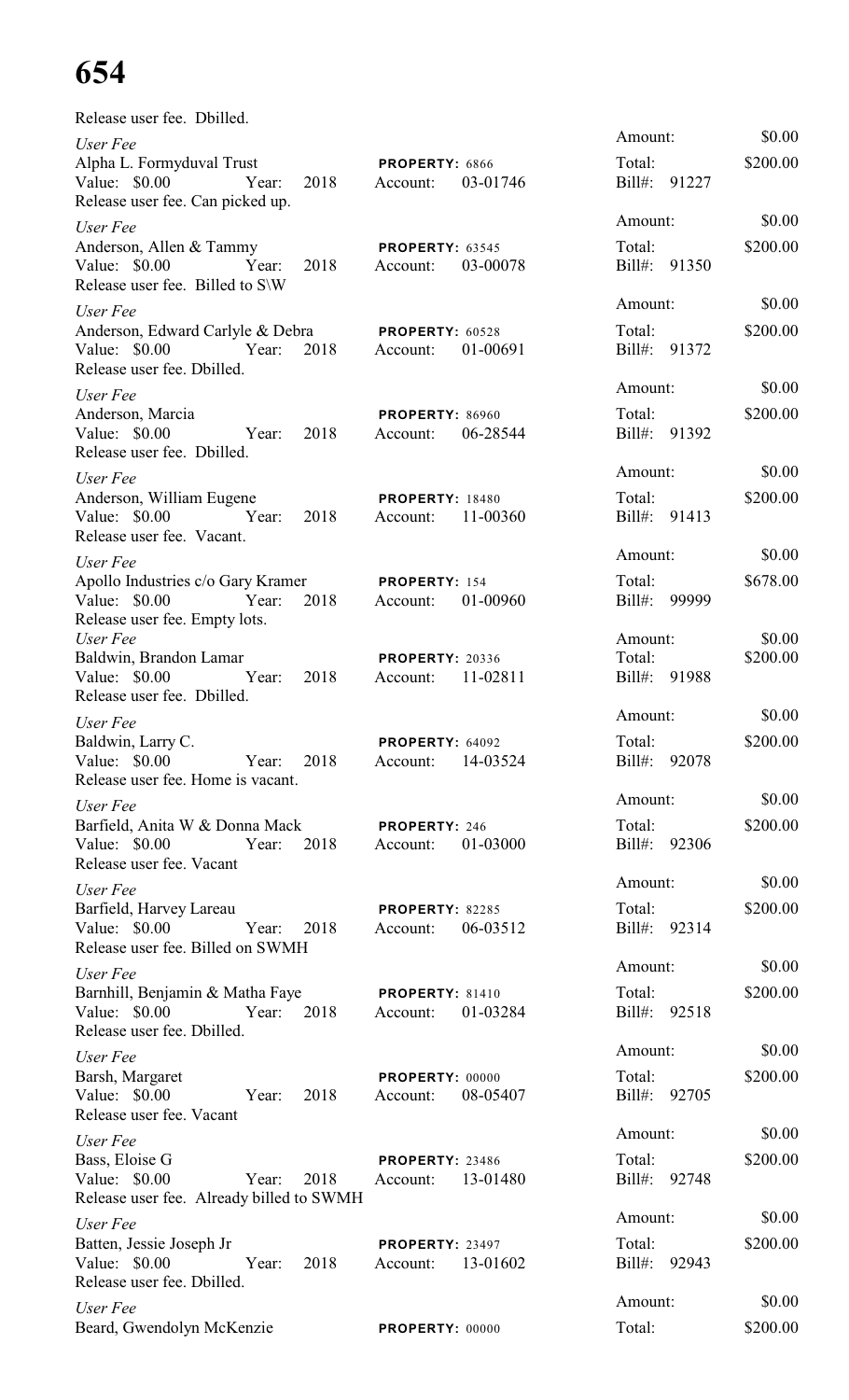| Value: \$0.00<br>Release user fee. Vacant.                                                 | Year: | 2018 | Account:                           | 05-01024 | Bill#: 93125           |       |                    |
|--------------------------------------------------------------------------------------------|-------|------|------------------------------------|----------|------------------------|-------|--------------------|
| User Fee<br>Beck, Daylon & Pam                                                             |       |      | PROPERTY: 76000                    |          | Amount:<br>Total:      |       | \$0.00<br>\$200.00 |
| Value: \$0.00<br>Release user fee. Vacant.                                                 | Year: | 2018 | Account:                           | 09-00703 | $Bill#$ :              | 93189 |                    |
| User Fee                                                                                   |       |      |                                    |          | Amount:                |       | \$0.00             |
| Beck, Valerie Ellen<br>Value: \$0.00<br>Release user fee. Vacant.                          | Year: | 2018 | PROPERTY: 76698<br>Account:        | 04-00483 | Total:<br>Bill#: 93262 |       | \$200.00           |
| User Fee                                                                                   |       |      |                                    |          | Amount:                |       | \$0.00             |
| Bellamy, James Lee<br>Value: \$0.00<br>Release user fee. Vacant.                           | Year: | 2018 | PROPERTY: 310<br>Account:          | 01-04439 | Total:<br>Bill#: 93425 |       | \$200.00           |
| User Fee                                                                                   |       |      |                                    |          | Amount:                |       | \$0.00             |
| Benoy, Larry D 7 Della Faye<br>Value: \$0.00<br>Release user fee. Dbilled.                 | Year: | 2018 | PROPERTY: 90996<br>Account:        | 03-01541 | Total:<br>Bill#: 93576 |       | \$200.00           |
| User Fee                                                                                   |       |      |                                    |          | Amount:                |       | \$0.00             |
| Benton, Barbara D<br>Value: \$0.00<br>Release user fee. Vacant.                            | Year: | 2018 | <b>PROPERTY: 12672</b><br>Account: | 07-00460 | Total:<br>Bill#: 93611 |       | \$200.00           |
| User Fee                                                                                   |       |      |                                    |          | Amount:                |       | \$0.00             |
| Benton, Jerry Phillip<br>Value: \$0.00<br>Release user fee.                                | Year: | 2018 | PROPERTY: 75329<br>Account:        | 01-01808 | Total:<br>Bill#:       | 93671 | \$200.00           |
| User Fee                                                                                   |       |      |                                    |          | Amount:                |       | \$0.00             |
| Berry, Henry & Dianne Clark Berry<br>Value: \$0.00<br>Release user fee. Billed to SWMH.    | Year: | 2018 | PROPERTY: 94172<br>Account:        | 03-03615 | Total:<br>$Bill#$ :    | 93792 | \$200.00           |
| User Fee                                                                                   |       |      |                                    |          | Amount:                |       | \$0.00             |
| Betty Ann Myers Cook Irrevocable Trust<br>Value: $$0.00$<br>Release user fee. Vacant land. | Year: | 2018 | <b>PROPERTY: 29095</b><br>Account: | 15-05615 | Total:<br>Bill#: 93976 |       | \$200.00           |
| User Fee                                                                                   |       |      |                                    |          | Amount:                |       | \$0.00             |
| Big Mac Properties, LLC<br>Value: \$0.00<br>Release user fee. Land only.                   | Year: | 2018 | <b>PROPERTY: 16106</b><br>Account: | 09-01234 | Total:<br>Bill#: 94014 |       | \$200.00           |
| User Fee                                                                                   |       |      |                                    |          | Amount:                |       | \$0.00             |
| <b>Big Mac Properties, LLC</b><br>Value: \$0.00<br>Release user fee. Land only.            | Year: | 2018 | <b>PROPERTY: 16106</b><br>Account: | 09-01234 | Total:<br>Bill#: 94014 |       | \$200.00           |
| User Fee                                                                                   |       |      |                                    |          | Amount:                |       | \$0.00             |
| Blackman, James Gray & Patricia Ann<br>Value: \$0.00<br>Release user fee. Dbilled.         | Year: | 2018 | PROPERTY: 6454<br>Account:         | 03-01350 | Total:<br>Bill#: 94119 |       | \$200.00           |
| User Fee                                                                                   |       |      |                                    |          | Amount:                |       | \$0.00             |
| Blackwell, Charlie McKeever<br>Value: \$0.00<br>Release user fee. Dbilled.                 | Year: | 2018 | <b>PROPERTY: 29865</b><br>Account: | 16-00740 | Total:<br>Bill#: 94236 |       | \$200.00           |
| User Fee                                                                                   |       |      |                                    |          | Amount:                |       | \$0.00             |
| Blackwell, Robert Joseph & Maxine<br>Value: \$0.00<br>Release user fee. Vacant house       | Year: | 2018 | PROPERTY: 446<br>Account:          | 01-06360 | Total:<br>Bill#: 94311 |       | \$200.00           |
| User Fee                                                                                   |       |      |                                    |          | Amount:                |       | \$0.00             |
| Boeni George L.<br>Value: \$0.00<br>Release user fee. Billed to S/W                        | Year: | 2018 | <b>PROPERTY: 26259</b><br>Account: | 14-04457 | Total:<br>Bill#: 94586 |       | \$200.00           |
| User Fee                                                                                   |       |      |                                    |          | Amount:                |       | \$0.00             |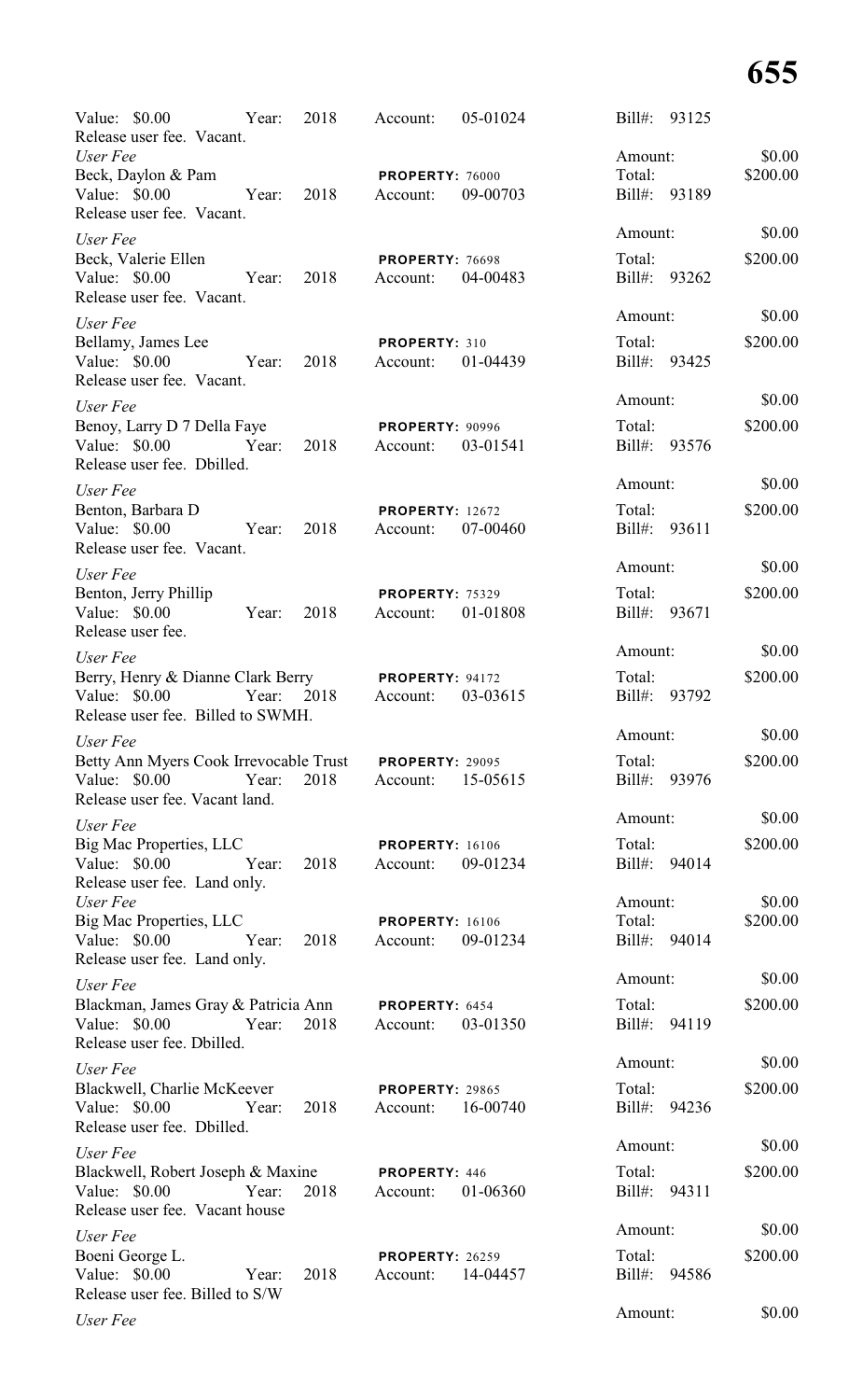| Bohon, Steven Wayne<br>Value: \$0.00<br>Year:                                                     | 2018 | <b>PROPERTY: 93721</b><br>Account: | 11-05854 | Total:<br>Bill#: 94594            | \$113.00           |
|---------------------------------------------------------------------------------------------------|------|------------------------------------|----------|-----------------------------------|--------------------|
| Release user fee. Vacant.                                                                         |      |                                    |          | Amount:                           | \$0.00             |
| User Fee<br>Boswell, William Randolph                                                             |      | PROPERTY: 479                      |          | Total:                            | \$200.00           |
| Value: $$0.00$<br>Year:<br>Release user fee. Dbilled.                                             | 2018 | Account:                           | 01-07260 | Bill#: 94822                      |                    |
| User Fee                                                                                          |      |                                    |          | Amount:                           | \$0.00             |
| Bowen, Bryan O & Tiare<br>Value: \$0.00<br>Year:                                                  | 2018 | <b>PROPERTY: 91888</b><br>Account: | 15-01024 | Total:<br>Bill#: 94848            | \$200.00           |
| Release user fee. Vacant.                                                                         |      |                                    |          | Amount:                           | \$0.00             |
| User Fee<br>Bowen, Kathelia<br>Value: \$0.00<br>Year:<br>Release user fee. Moved mobile home.     | 2018 | <b>PROPERTY: 76279</b><br>Account: | 04-01303 | Total:<br>Bill#: 94917            | \$113.00           |
| User Fee<br>Bowen, Lucy<br>Value: \$0.00<br>Year:<br>Release user fee. Can billed on Single Wide. | 2018 | PROPERTY: 00000<br>Account:        | 01-00528 | Amount:<br>Total:<br>Bill#: 94927 | \$0.00<br>\$113.00 |
| User Fee                                                                                          |      |                                    |          | Amount:                           | \$0.00             |
| Brackley, Daniel & Pamela Baldwin<br>Value: \$0.00<br>Year:<br>Release user fee. Dbilled.         | 2018 | <b>PROPERTY: 26203</b><br>Account: | 14-02914 | Total:<br>$Bill#$ :<br>95083      | \$200.00           |
| User Fee                                                                                          |      |                                    |          | Amount:                           | \$0.00             |
| Brigman, Jessie Tony<br>Value: \$0.00<br>Year:                                                    | 2018 | PROPERTY: 92722<br>Account:        | 06-03466 | Total:<br>$Bill#$ :<br>95309      | \$200.00           |
| Release user fee. Dbilled.                                                                        |      |                                    |          |                                   |                    |
| User Fee                                                                                          |      |                                    |          | Amount:                           | \$0.00             |
| Brown, Carl D & Janice I<br>Value: \$0.00<br>Year:<br>Release user fee. Dbilled.                  | 2018 | PROPERTY: 20743<br>Account:        | 12-03280 | Total:<br>$Bill#$ :<br>95610      | \$200.00           |
| User Fee                                                                                          |      |                                    |          | Amount:                           | \$0.00             |
| Brown, Carl D. &<br>Value: \$0.00<br>Year:<br>Release user fee. Dbilled.                          | 2018 | <b>PROPERTY: 95890</b><br>Account: | 12-05156 | Total:<br>Bill#: 95607            | \$200.00           |
| User Fee                                                                                          |      |                                    |          | Amount:                           | \$0.00             |
| Brown, Carl Laverne<br>Value: \$0.00<br>Year:<br>Release user fee. Dbilled                        | 2018 | PROPERTY: 77542<br>Account:        | 12-03706 | Total:<br>Bill#: 95614            | \$200.00           |
| User Fee                                                                                          |      |                                    |          | Amount:                           | \$0.00             |
| Brown, Joyce Ann<br>Value: \$0.00<br>Year:<br>Release user fee. DBL for 99 Jacks Drive            | 2018 | PROPERTY: 92678<br>Account:        | 13-01062 | Total:<br>Bill#: 95865            | \$200.00           |
| User Fee                                                                                          |      |                                    |          | Amount:                           | \$0.00             |
| Bruno, Mark<br>Value: $$0.00$<br>Year:                                                            | 2018 | <b>PROPERTY: 26086</b><br>Account: | 13-05439 | Total:<br>Bill#: 96176            | \$200.00           |
| Release user fee. Dbilled                                                                         |      |                                    |          | Amount:                           | \$0.00             |
| User Fee                                                                                          |      |                                    |          | Total:                            | \$200.00           |
| Bryan, Herschel R. & Rosvil S<br>Value: \$0.00<br>Year:<br>Release user fee. Dbilled.             | 2018 | <b>PROPERTY: 75695</b><br>Account: | 09-01763 | Bill#: 96214                      |                    |
| User Fee                                                                                          |      |                                    |          | Amount:                           | \$0.00             |
| Bryan, Shelba Jean<br>Value: \$0.00<br>Year:<br>Release user fees. Dbilled.                       | 2018 | <b>PROPERTY: 15364</b><br>Account: | 09-01760 | Total:<br>Bill#: 96219            | \$400.00           |
| User Fee                                                                                          |      |                                    |          | Amount:                           | \$0.00             |
| Bryant, Betty<br>Value: \$0.00<br>Year:<br>Release user fee. Only land.                           | 2018 | <b>PROPERTY: 90175</b><br>Account: | 06-02212 | Total:<br>$Bill#$ :<br>96233      | \$200.00           |
| User Fee                                                                                          |      |                                    |          | Amount:                           | \$0.00             |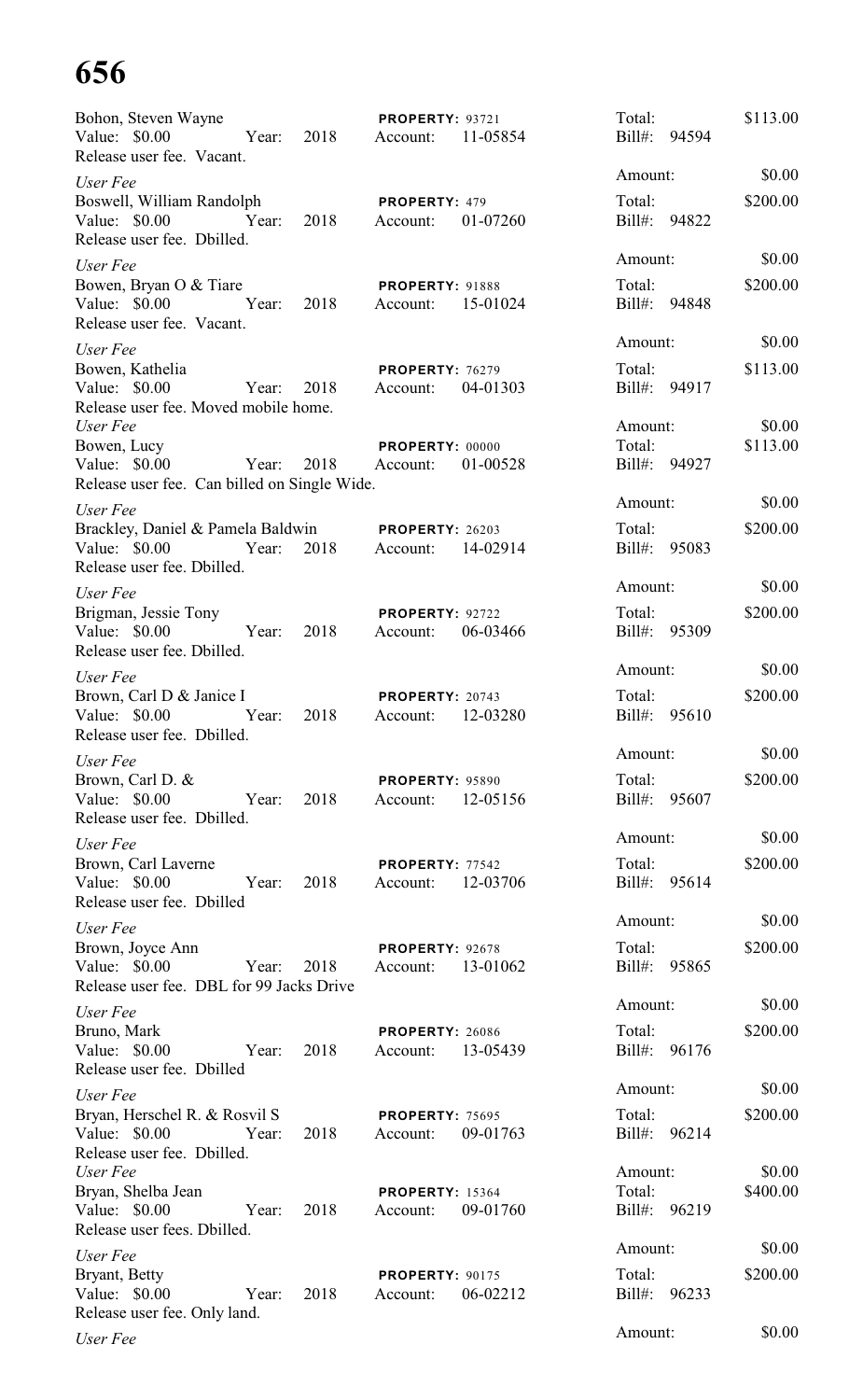| Bryant, Hilda Faye<br>Value: \$0.00<br>Year:<br>Release user fee. Dbilled.                          | 2018 | <b>PROPERTY: 26670</b><br>Account: | 14-00327 | Total:<br>Bill#:<br>21094            | \$200.00           |
|-----------------------------------------------------------------------------------------------------|------|------------------------------------|----------|--------------------------------------|--------------------|
| User Fee                                                                                            |      |                                    |          | Amount:                              | \$0.00             |
| Buffkin, Joshua<br>Value: \$0.00<br>Year:<br>Release portion of user fee. Only had portion of year. | 2018 | PROPERTY: 00000<br>Account:        | 03-03015 | Total:<br>Bill#: 96464               | \$64.66            |
| User Fee<br>Buffkin, Kenneth W & Joyce<br>Value: \$0.00<br>Year:<br>Release user fee.               | 2018 | <b>PROPERTY: 15372</b><br>Account: | 09-01940 | Amount:<br>Total:<br>Bill#: 96468    | \$0.00<br>\$200.00 |
| User Fee                                                                                            |      |                                    |          | Amount:                              | \$0.00             |
| Bullard, Percy Milton & Elizabeth<br>Value: \$0.00<br>Year:<br>Release user fee. House vacant.      | 2018 | <b>PROPERTY: 13974</b><br>Account: | 08-01967 | Total:<br>Bill#:<br>96647            | \$200.00           |
| User Fee                                                                                            |      |                                    |          | Amount:                              | \$0.00             |
| Butler, Johnnie<br>Value: \$0.00<br>Year:<br>Release user fee. Vacant.                              | 2018 | <b>PROPERTY: 18149</b><br>Account: | 10-04231 | Total:<br>Bill#:<br>97097            | \$113.00           |
| User Fee                                                                                            |      |                                    |          | Amount:                              | \$0.00             |
| Butler, Merle B<br>Value: \$0.00<br>Year:<br>Release user fee. Dbilled.                             | 2018 | PROPERTY: 710<br>Account:          | 01-11320 | Total:<br>Bill#:<br>97119            | \$200.00           |
| User Fee                                                                                            |      |                                    |          | Amount:                              | \$0.00             |
| Byrd, Robert<br>Value: \$0.00<br>Year:<br>Release user fee. Billed to SWMH.                         | 2018 | <b>PROPERTY: 18779</b><br>Account: | 11-04940 | Total:<br>Bill#:<br>97342            | \$200.00           |
| User Fee<br>Byrd, Robert & Gracie (DEC)<br>Value: \$0.00<br>Year:<br>Release user fee. Dbilled.     | 2018 | <b>PROPERTY: 77318</b><br>Account: | 14-02843 | Amount:<br>Total:<br>Bill#:<br>97344 | \$0.00<br>\$200.00 |
| User Fee                                                                                            |      |                                    |          | Amount:                              | \$0.00             |
| Campbell, Israel Monzelle & Patricia<br>Value: \$0.00<br>Year:<br>Release user fee. Vacant.         | 2018 | <b>PROPERTY: 15059</b><br>Account: | 08-05419 | Total:<br>Bill#: 97651               | \$200.00           |
| User Fee                                                                                            |      |                                    |          | Amount:                              | \$0.00             |
| Carlisle, Charles Green (Jr)<br>Value: \$0.00<br>Year:<br>Release user fee. Vacant.                 | 2018 | PROPERTY: 87173<br>Account:        | 03-02830 | Total:<br>Bill#: 97972               | \$200.00           |
| User Fee                                                                                            |      |                                    |          | Amount:                              | \$0.00             |
| Carlyle, Norbit & Agnes M.<br>Value: \$0.00<br>Year:<br>Release user fee. Vacant house.             | 2018 | PROPERTY: 78212<br>Account:        | 06-04408 | Total:<br>Bill#: 97988               | \$200.00           |
| User Fee                                                                                            |      |                                    |          | Amount:                              | \$0.00             |
| Carter, Jason & Cassika M.<br>Value: \$0.00<br>Year:<br>Release user fee. Dbilled                   | 2018 | PROPERTY: 22714<br>Account:        | 12-03712 | Total:<br>Bill#: 98194               | \$200.00           |
| User Fee                                                                                            |      |                                    |          | Amount:                              | \$0.00             |
| Cartrette, Carlton M.<br>Value: \$0.00<br>Year:<br>Release user fee.                                | 2018 | PROPERTY: 79542<br>Account:        | 09-02415 | Total:<br>Bill#: 98340               | \$200.00           |
| User Fee                                                                                            |      |                                    |          | Amount:                              | \$0.00             |
| Cartrette, Christal A<br>Value: \$0.00<br>Year:<br>Release user fee. Dbilled.                       | 2018 | PROPERTY: 80079<br>Account:        | 16-01119 | Total:<br>Bill#: 98346               | \$200.00           |
| User Fee                                                                                            |      |                                    |          | Amount:                              | \$0.00             |
| Cartrette, Gary Lee & Linda Sue<br>Value: \$0.00<br>Year:<br>Release user fee. Dbilled.             | 2018 | <b>PROPERTY: 92831</b><br>Account: | 09-01427 | Total:<br>Bill#:<br>98388            | \$200.00           |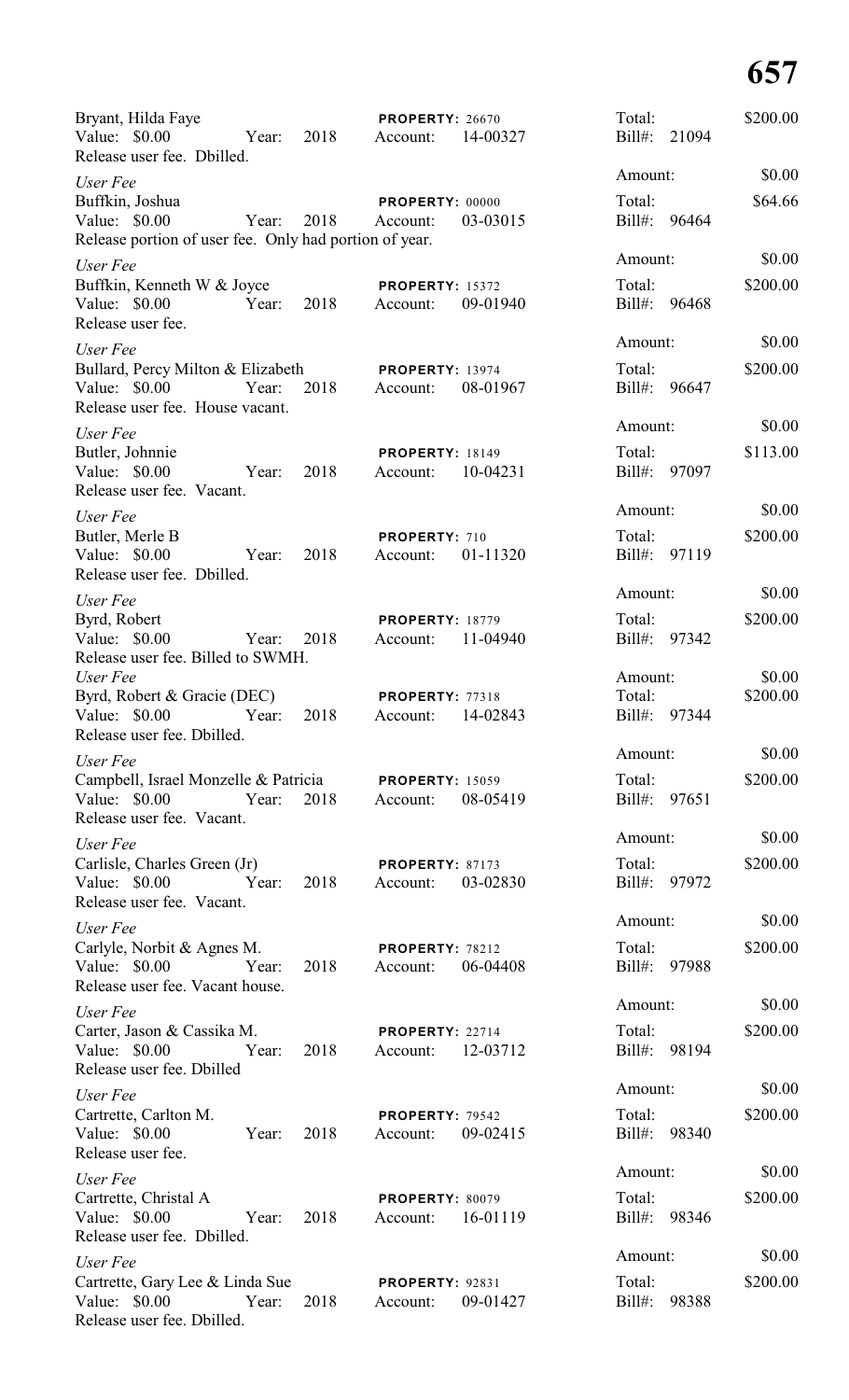| User Fee                                                                                                                        |                                                | Amount:                               | \$0.00             |
|---------------------------------------------------------------------------------------------------------------------------------|------------------------------------------------|---------------------------------------|--------------------|
| Cartrette, Jeffrey L<br>Value: \$0.00 Year:<br>2018<br>Release user fee. Dbilled.                                               | <b>PROPERTY: 17283</b><br>09-03341<br>Account: | Total:<br>Bill#: 98421                | \$200.00           |
| User Fee<br>Cartrette, Tommy Mank (T M) PROPERTY: 15511<br>Year: 2018 Account:<br>Value: \$0.00<br>Release user fee. Dbilled.   | 09-03980                                       | Amount:<br>Total:<br>Bill#: 98592     | \$0.00<br>\$200.00 |
| User Fee<br>Case, Candace B<br>Value: \$0.00<br>Year: 2018 Account:<br>Release user fee. Dbilled.                               | <b>PROPERTY: 14308</b><br>08-00819             | Amount:<br>Total:<br>Bill#: 98617     | \$0.00<br>\$113.00 |
| User Fee<br>Causey, Marilyn Fowler<br>Value: \$0.00 Year: 2018 Account:<br>Release user fees.                                   | <b>PROPERTY: 16915</b><br>09-05611             | Amount:<br>Total:<br>Bill#: 99999     | \$0.00<br>\$400.00 |
| User Fee<br>Chadwick, Barry L. & Tracey L. PROPERTY: 1963<br>Value: \$0.00<br>Year: 2018 Account:<br>Release user fee. Dbilled. | 01-02774                                       | Amount:<br>Total:<br>Bill#: 98732     | \$0.00<br>\$200.00 |
| User Fee<br>Charles Louvania M<br>Year: 2018<br>Value: \$0.00<br>Release user fee. Vacant.                                      | <b>PROPERTY: 14136</b><br>08-00136<br>Account: | Amount:<br>Total:<br>Bill#: 98780     | \$0.00<br>\$200.00 |
| User Fee<br>Chestnut, Herbert Lee<br>Value: \$0.00 Year: 2018<br>Release user fee. Dbilled.                                     | <b>PROPERTY: 4718</b><br>Account: 01-14265     | Amount:<br>Total:<br>Bill#: 98856     | \$0.00<br>\$200.00 |
| User Fee<br>Clark, Walter L.<br>Value: $$0.00$<br>2018<br>Year:<br>Release user fee. Clear land.                                | PROPERTY: 9837<br>05-01400<br>Account:         | Amount:<br>Total:<br>Bill#: 99120     | \$0.00<br>\$200.00 |
| User Fee<br>Cokeley, Mary Retha<br>Value: \$0.00 Year:<br>2018<br>Release user fee. Dbilled.                                    | <b>PROPERTY: 75793</b><br>06-05524<br>Account: | Amount:<br>Total:<br>Bill#: 99401     | \$0.00<br>\$200.00 |
| User Fee<br>Coleman, Kenneth Wayne (ETALS) PROPERTY: 30469<br>Value: \$0.00 Year:<br>2018<br>Release user fee. Vacant.          | 16-02552<br>Account:                           | Amount:<br>Total:<br>Bill#: 99575     | \$0.00<br>\$200.00 |
| User Fee<br>Coleman, Maelene F.<br>Value: \$0.00<br>Year:<br>2018<br>Release user fee. Only has 1 can billed for 2.             | <b>PROPERTY: 15561</b><br>09-04740<br>Account: | Amount:<br>Total:<br>Bill#: 99588     | \$0.00<br>\$200.00 |
| User Fee<br>Coleman, Tammy<br>Value: \$0.00 Year:<br>2018<br>Releae user fees. Dbilled.                                         | <b>PROPERTY: 93252</b><br>09-01757<br>Account: | Amount:<br>Total:<br>Bill#: 99638     | \$0.00<br>\$200.00 |
| User Fee<br>Compass Properties& Rentals LLC<br>Value: \$0.00<br>2018<br>Year:<br>Release user fee. Dbilled.                     | PROPERTY: 5959<br>01-00193<br>Account:         | Amount:<br>Total:<br>Bill#: 99850     | \$0.00<br>\$200.00 |
| User Fee<br>Compass Properties& Rentals LLC<br>Value: \$0.00<br>2018<br>Year:<br>Release user fee. Dbilled.                     | PROPERTY: 87861<br>14-02001<br>Account:        | Amount:<br>Total:<br>Bill#: 87861     | \$0.00<br>\$200.00 |
| User Fee<br>Council, Jeanette W. & Willis<br>2018<br>Value: \$0.00<br>Year:                                                     | PROPERTY: 5728<br>01-02947<br>Account:         | Amount:<br>Total:<br>$Bill#$ :<br>190 | \$0.00<br>\$200.00 |
|                                                                                                                                 |                                                |                                       |                    |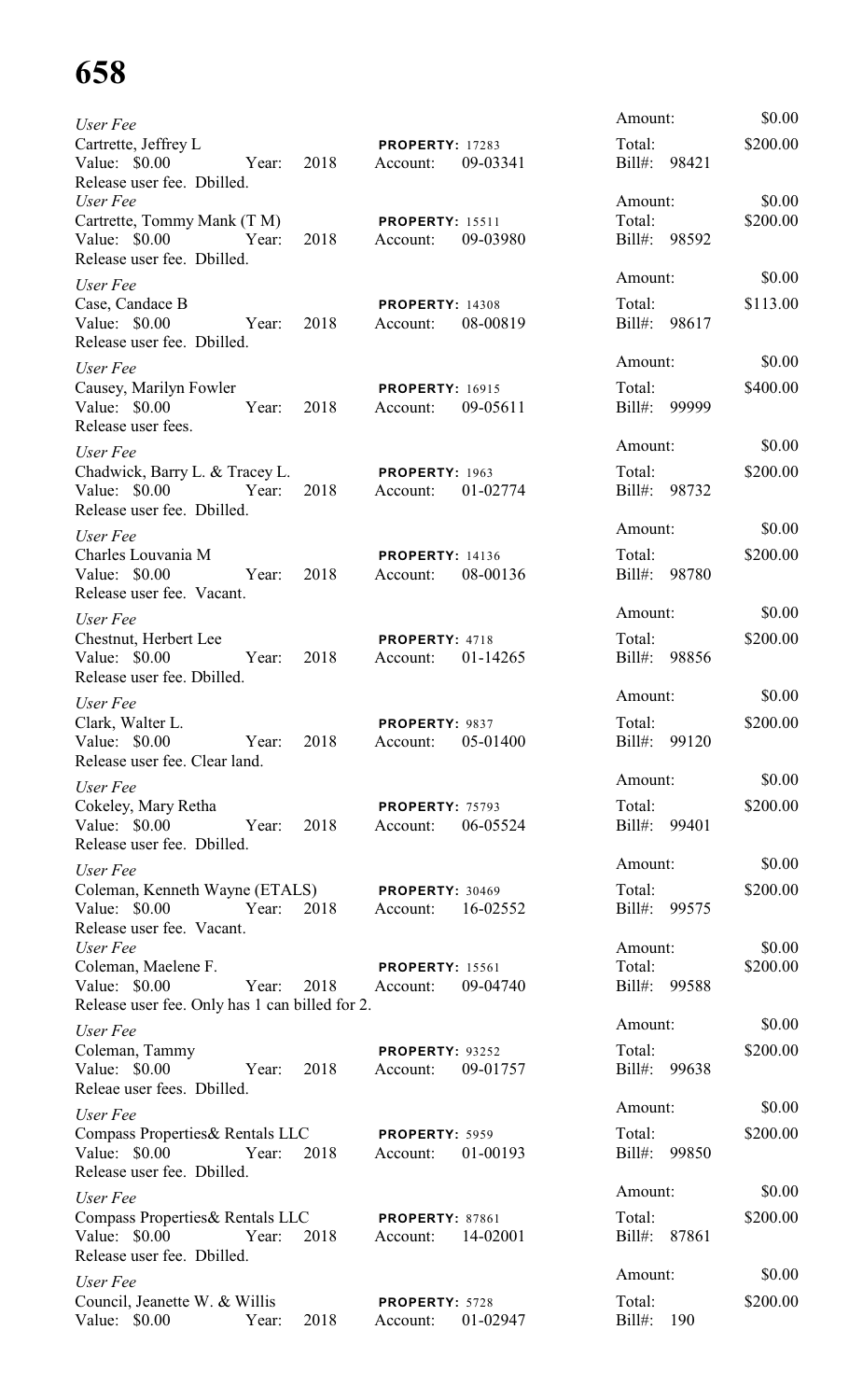| Release user fee. Dbilled.                                                          |       |      |                             |          |                   |      |                    |
|-------------------------------------------------------------------------------------|-------|------|-----------------------------|----------|-------------------|------|--------------------|
| User Fee                                                                            |       |      |                             |          | Amount:           |      | \$0.00             |
| Council, Willis R                                                                   |       |      | <b>PROPERTY: 19500</b>      |          | Total:            |      | \$200.00           |
| Value: \$0.00<br>Release overbilled for can.                                        | Year: | 2018 | Account:                    | 11-06919 | Bill#: 242        |      |                    |
|                                                                                     |       |      |                             |          | Amount:           |      | \$0.00             |
| User Fee<br>Creech, Charles D & Peggy                                               |       |      | PROPERTY: 20900             |          | Total:            |      | \$400.00           |
| Value: \$0.00                                                                       | Year: | 2018 | Account:                    | 12-05940 | Bill#: 551        |      |                    |
| Release user fees. Empty lot.                                                       |       |      |                             |          |                   |      |                    |
| User Fee                                                                            |       |      |                             |          | Amount:           |      | \$0.00             |
| Creech, Lucille Watts                                                               |       |      | PROPERTY: 60026             |          | Total:            |      | \$200.00           |
| Value: \$0.00                                                                       | Year: | 2018 | Account:                    | 14-00228 | Bill#: 567        |      |                    |
| Release user fee. Home repoed 8 yrs ago.                                            |       |      |                             |          | Amount:           |      | \$0.00             |
| User Fee<br>Cribb, Benjamin Perry & Jewell                                          |       |      | <b>PROPERTY: 15592</b>      |          | Total:            |      | \$200.00           |
| Value: \$0.00                                                                       | Year: | 2018 | Account:                    | 09-05300 | Bill#: 653        |      |                    |
| Release user fee. Dbilled.                                                          |       |      |                             |          |                   |      |                    |
| User Fee                                                                            |       |      |                             |          | Amount:           |      | \$0.00             |
| Cribb, Betty C                                                                      | Year: | 2018 | <b>PROPERTY: 83249</b>      | 09-05324 | Total:            |      | \$200.00           |
| Value: \$0.00<br>Release user fee. Dbilled.                                         |       |      | Account:                    |          | Bill#: 655        |      |                    |
| User Fee                                                                            |       |      |                             |          | Amount:           |      | \$0.00             |
| Cribb, Christopher Scott                                                            |       |      | <b>PROPERTY: 15618</b>      |          | Total:            |      | \$600.00           |
| Value: $$0.00$                                                                      | Year: | 2018 | Account:                    | 09-03842 | Bill#: 684        |      |                    |
| Release user fee. Drilled.                                                          |       |      |                             |          |                   |      |                    |
| User Fee                                                                            |       |      |                             |          | Amount:           |      | \$0.00             |
| Cribb, Jewell C.                                                                    |       |      | <b>PROPERTY: 15627</b>      |          | Total:            |      | \$200.00           |
| Value: \$0.00                                                                       | Year: | 2018 | Account:                    | 09-05723 | Bill#: 716        |      |                    |
| Release user fee. Vacant.                                                           |       |      |                             |          | Amount:           |      | \$0.00             |
| User Fee<br>Crosby, Samuel Thomas                                                   |       |      | PROPERTY: 00000             |          | Total:            |      | \$4.53             |
| Value: \$0.00                                                                       | Year: | 2018 | Account:                    | 15-03553 | Bill#:            | 869  |                    |
| Release value of single wide. Release Acme Delco(3.88) release Columbus Rescue(.65) |       |      |                             |          |                   |      |                    |
| User Fee                                                                            |       |      |                             |          | Amount:           |      | \$0.00             |
| Curry, John Robert                                                                  |       |      | PROPERTY: 77377             |          | Total:            |      | \$200.00           |
| Value: \$0.00                                                                       | Year: | 2018 | Account:                    | 03-50026 | $Bill#$ :         | 1006 |                    |
| Release user fee. Drilled.                                                          |       |      |                             |          | Amount:           |      | \$0.00             |
| User Fee                                                                            |       |      |                             |          |                   |      |                    |
| Curry, John Robert<br>Value: \$0.00                                                 | Year: | 2018 | PROPERTY: 82073<br>Account: | 03-01331 | Total:<br>Bill#:  | 1005 | \$200.00           |
| Release user fee. Drilled.                                                          |       |      |                             |          |                   |      |                    |
| User Fee                                                                            |       |      |                             |          | Amount:           |      | \$0.00             |
| Daniels, Ellen D                                                                    |       |      | PROPERTY: 30584             |          | Total:            |      | \$200.00           |
| Value: \$0.00                                                                       | Year: | 2018 | Account:                    | 16-03024 | Bill#:            | 1181 |                    |
| Release user fee. Vacant.                                                           |       |      |                             |          |                   |      |                    |
| User Fee                                                                            |       |      |                             |          | Amount:           |      | \$0.00             |
| Daniels, Wilbert & Sadie Mae<br>Value: \$0.00                                       | Year: | 2018 | PROPERTY: 8661<br>Account:  | 04-03080 | Total:<br>Bill#:  | 1256 | \$200.00           |
| Release user fee. Vacant.                                                           |       |      |                             |          |                   |      |                    |
| User Fee                                                                            |       |      |                             |          | Amount:           |      | \$0.00             |
| Davis, Barbara Carroll                                                              |       |      | PROPERTY: 94657             |          | Total:            |      | \$200.00           |
| Value: \$0.00                                                                       | Year: | 2018 | Account:                    | 15-00051 | Bill#:            | 1335 |                    |
| Release user fee. Vacant Lot.                                                       |       |      |                             |          |                   |      |                    |
| User Fee<br>Davis, James D                                                          |       |      | <b>PROPERTY: 27536</b>      |          | Amount:<br>Total: |      | \$0.00<br>\$200.00 |
| Value: $$0.00$                                                                      | Year: | 2018 | Account:                    | 15-11683 | Bill#: 1436       |      |                    |
| Release user fee. Drilled.                                                          |       |      |                             |          |                   |      |                    |
| User Fee                                                                            |       |      |                             |          | Amount:           |      | \$0.00             |
| Davis, Jimmy Roy & Shirley                                                          |       |      | PROPERTY: 1153              |          | Total:            |      | \$200.00           |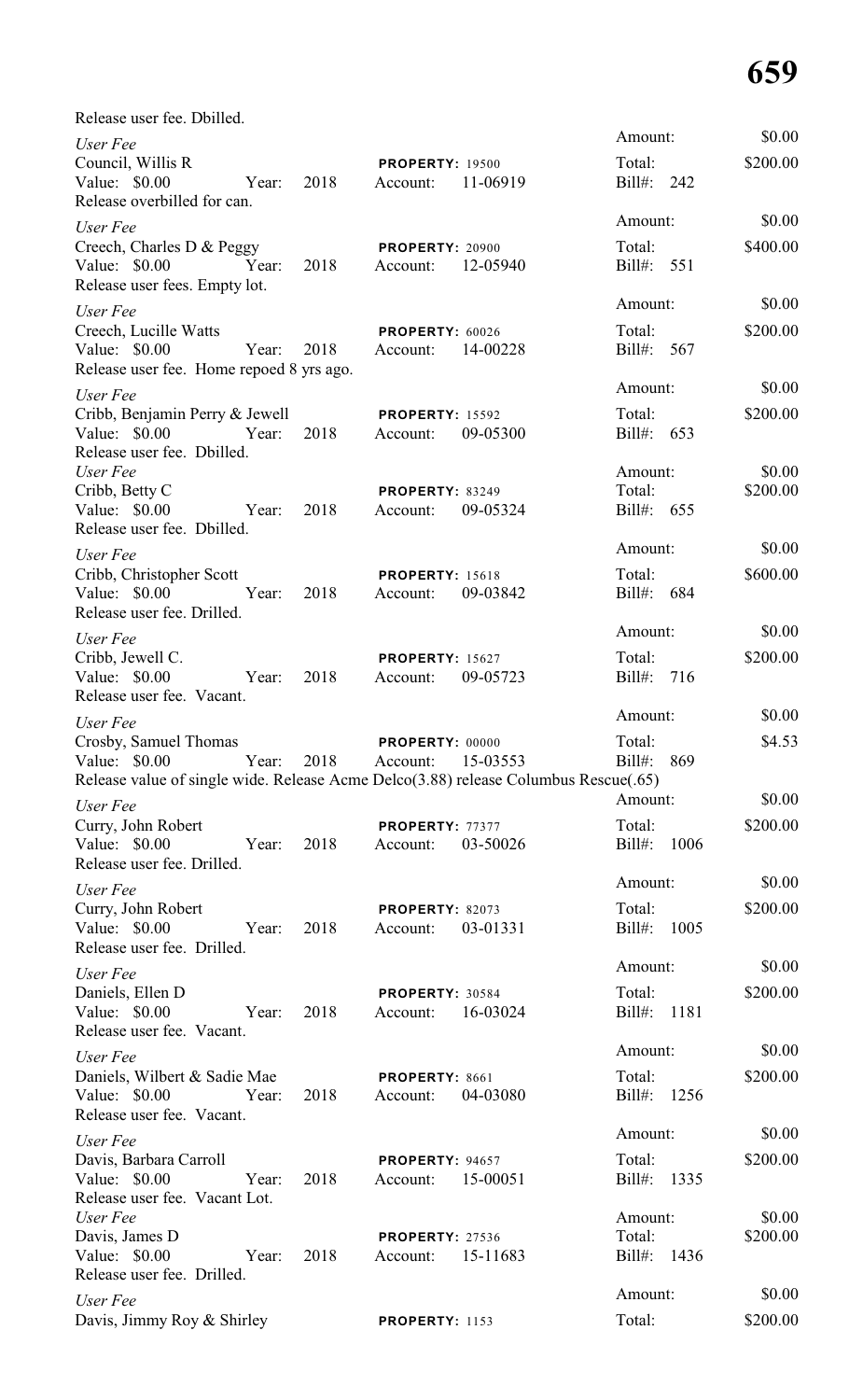| Value: \$0.00<br>Release user fee. Drilled.                                                      | Year: | 2018 | Account:                           | 01-19820 | $Bill#$ :<br>1461           |            |
|--------------------------------------------------------------------------------------------------|-------|------|------------------------------------|----------|-----------------------------|------------|
| User Fee                                                                                         |       |      |                                    |          | Amount:                     | \$0.00     |
| Davis, Karen H.<br>Value: \$0.00<br>Release user fee. Drilled                                    | Year: | 2018 | <b>PROPERTY: 98758</b><br>Account: | 03-04560 | Total:<br>$Bill#$ :<br>1473 | \$200.00   |
| User Fee                                                                                         |       |      |                                    |          | Amount:                     | \$0.00     |
| Davis, Karen Joyce Hutsell<br>Value: \$0.00<br>Release user fee. Vacant.                         | Year: | 2018 | <b>PROPERTY: 75641</b><br>Account: | 03-03377 | Total:<br>Bill#:<br>1475    | \$200.00   |
| User Fee                                                                                         |       |      |                                    |          | Amount:                     | \$0.00     |
| Davis, Mamie<br>Value: $$0.00$<br>Release user fee. Just land                                    | Year: | 2018 | <b>PROPERTY: 30595</b><br>Account: | 16-03480 | Total:<br>Bill#:<br>1524    | \$200.00   |
| User Fee                                                                                         |       |      |                                    |          | Amount:                     | \$0.00     |
| Davis, Mamie<br>Value: \$0.00<br>Release user fee. Just land                                     | Year: | 2018 | <b>PROPERTY: 75655</b><br>Account: | 16-03483 | Total:<br>$Bill#$ :<br>1526 | \$800.00   |
| User Fee                                                                                         |       |      |                                    |          | Amount:                     | \$0.00     |
| Davis, Mamie<br>Value: $$0.00$<br>Release user fee. Just land                                    | Year: | 2018 | PROPERTY: 1878<br>Account:         | 01-06198 | Total:<br>Bill#:<br>1512    | \$113.00   |
| User Fee                                                                                         |       |      |                                    |          | Amount:                     | \$0.00     |
| Davis, Mamie Lene<br>Value: \$0.00<br>Release user fee. Drilled.                                 | Year: | 2018 | <b>PROPERTY: 30394</b><br>Account: | 16-03483 | Total:<br>$Bill#$ :<br>1527 | \$200.00   |
| User Fee                                                                                         |       |      |                                    |          | Amount:                     | \$0.00     |
| Davis, Mildred<br>Value: \$0.00<br>Release user fee. Vacant homes.                               | Year: | 2018 | <b>PROPERTY: 23970</b><br>Account: | 13-09980 | Total:<br>$Bill#$ :<br>1548 | \$400.00   |
| User Fee                                                                                         |       |      |                                    |          | Amount:                     | \$0.00     |
| Davis, Thomas<br>Value: \$0.00<br>Release user fee. SWMH is gone.                                | Year: | 2018 | PROPERTY: 00000<br>Account:        | 12-00240 | Total:<br>Bill#:<br>1590    | \$200.00   |
| User Fee                                                                                         |       |      |                                    |          | Amount:                     | \$0.00     |
| Davis, Thomas L. & Mona<br>Value: \$0.00<br>Release user fee. Empty lot no longer a trailer park | Year: | 2018 | <b>PROPERTY: 20949</b><br>Account: | 12-06300 | Total:<br>Bill#: 1593       | \$1,000.00 |
| User Fee                                                                                         |       |      |                                    |          | Amount:                     | \$0.00     |
| Davis, Thomas L. & Mona<br>Value: \$0.00<br>Release user fee. Empty lot                          | Year: | 2018 | PROPERTY: 20942<br>Account:        | 12-06300 | Total:<br>$Bill#$ :<br>1605 | \$200.00   |
| User Fee                                                                                         |       |      |                                    |          | Amount:                     | \$0.00     |
| Davis, William Carles & Barbara<br>Value: \$0.00<br>Release user fee. Drilled.                   | Year: | 2018 | PROPERTY: 1176<br>Account:         | 01-20140 | Total:<br>$Bill#$ :<br>1627 | \$200.00   |
| User Fee                                                                                         |       |      |                                    |          | Amount:                     | \$0.00     |
| Dees, Geneva Vann<br>Value: \$0.00<br>Release user fee. Vacant.                                  | Year: | 2018 | PROPERTY: 23244<br>Account:        | 12-06428 | Total:<br>Bill#:<br>1769    | \$200.00   |
| User Fee                                                                                         |       |      |                                    |          | Amount:                     | \$0.00     |
| Dew, ElizabethAnn & Melissa Tedder<br>Value: \$0.00<br>Release user fee. Vacant.                 | Year: | 2018 | PROPERTY: 90614<br>Account:        | 01-07712 | Total:<br>$Bill#$ :<br>1882 | \$200.00   |
| User Fee                                                                                         |       |      |                                    |          | Amount:                     | \$0.00     |
| Dew, Jimmy<br>Value: \$0.00<br>Release user fee. Vacant.                                         | Year: | 2018 | PROPERTY: 00000<br>Account:        | 01-05165 | Total:<br>$Bill#$ :<br>1896 | \$200.00   |
| User Fee                                                                                         |       |      |                                    |          | Amount:                     | \$0.00     |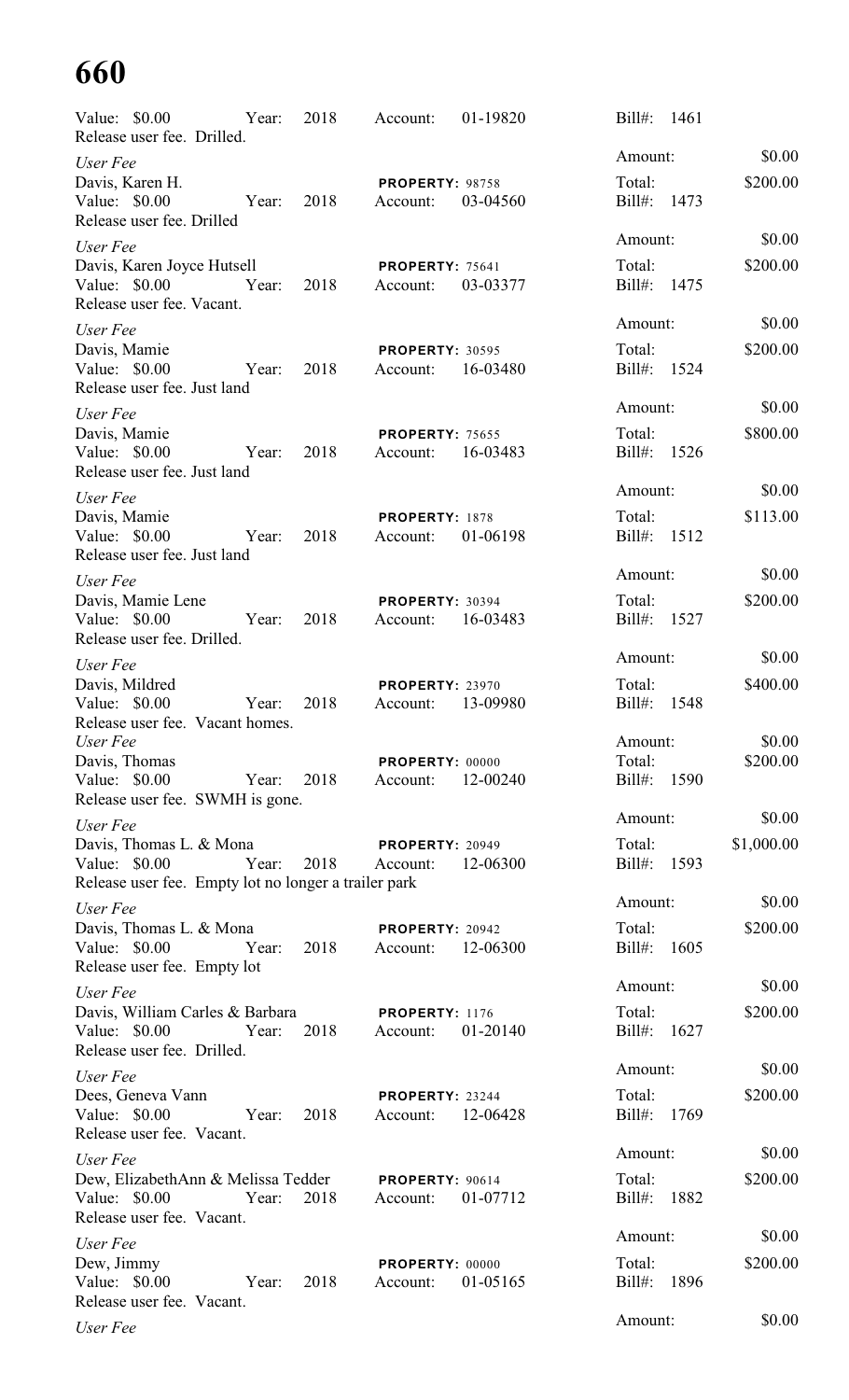| Dew, Larry G & Celia B<br>Value: \$0.00<br>Release user fee. Drilled.                                                               | Year: 2018 Account: | <b>PROPERTY: 87456</b><br>01-04054             | Total:<br>Bill#: 87456           | \$200.00           |
|-------------------------------------------------------------------------------------------------------------------------------------|---------------------|------------------------------------------------|----------------------------------|--------------------|
| User Fee                                                                                                                            |                     |                                                | Amount:                          | \$0.00             |
| Deweitt, Ronnie R & Verlene B <b>PROPERTY</b> : 85219<br>Value: \$0.00<br>Year:<br>Release user fee. Vacant land.                   | 2018                | 06-00229<br>Account:                           | Total:<br>Bill#: 1985            | \$200.00           |
| User Fee<br>Dores, Hilda E<br>Value: \$0.00 Year:<br>Release user fee. Drilled.                                                     | 2018                | <b>PROPERTY: 18997</b><br>11-07980<br>Account: | Amount:<br>Total:<br>Bill#: 2235 | \$0.00<br>\$200.00 |
| User Fee                                                                                                                            |                     |                                                | Amount:                          | \$0.00             |
| Dow, George Teal & Janice<br>Value: \$0.00 Year: 2018<br>Release user fee. Drilled.                                                 |                     | <b>PROPERTY: 77917</b><br>3-04831<br>Account:  | Total:<br>Bill#: 2334            | \$200.00           |
| User Fee                                                                                                                            |                     |                                                | Amount:                          | \$0.00             |
| Dubar Flecksie (Jr)<br>Value: \$0.00 Year:<br>Release user fee. Drilled.                                                            | 2018                | PROPERTY: 80561<br>15-12423<br>Account:        | Total:<br>Bill#: 2443            | \$200.00           |
| User Fee                                                                                                                            |                     |                                                | Amount:                          | \$0.00             |
| Dubois, Mary<br>Value: \$0.00<br>Year:<br>Release user fee. DBL. Listed on Act#11-08125                                             | 2018                | PROPERTY: 00000<br>11-08121<br>Account:        | Total:<br>Bill#: 2452            | \$200.00           |
| User Fee                                                                                                                            |                     |                                                | Amount:                          | \$0.00             |
| Dudley, George Edward & Mable<br>Value: \$0.00 Year: 2018<br>Release user fee. Drilled.                                             |                     | PROPERTY: 1257<br>01-21400<br>Account:         | Total:<br>Bill#: 2468            | \$200.00           |
| User Fee                                                                                                                            |                     |                                                | Amount:                          | \$0.00             |
| Duncan, Charles Larry<br>Value: \$0.00<br>Year:<br>Release user fee. No can                                                         | 2018                | PROPERTY: 94534<br>09-01365<br>Account:        | Total:<br>Bill#:<br>2608         | \$200.00           |
| User Fee                                                                                                                            |                     |                                                | Amount:                          | \$0.00             |
| Duncan, Dewey (ETALS)<br>Value: \$0.00<br>Year:<br>Release user fee. Land                                                           | 2018                | <b>PROPERTY: 15692</b><br>09-00536<br>Account: | Total:<br>Bill#: 2629            | \$200.00           |
| User Fee                                                                                                                            |                     |                                                | Amount:                          | \$0.00             |
| Dyson, Dale<br>Value: \$0.00<br>Year:<br>Release user fee. Only land.                                                               | 2018                | PROPERTY: 60387<br>13-00024<br>Account:        | Total:<br>Bill#: 2864            | \$200.00           |
| User Fee                                                                                                                            |                     |                                                | Amount:                          | \$0.00             |
| Dyson, John A. & Wanda<br>Value: \$0.00<br>Year:<br>Release user fee. Vacant.                                                       | 2018                | PROPERTY: 24411<br>13-11103<br>Account:        | Total:<br>Bill#: 2870            | \$200.00           |
| User Fee<br>Easter, Marsh Carroll<br>Value: \$0.00<br>Year:                                                                         | 2018                | <b>PROPERTY: 28144</b><br>15-12745<br>Account: | Amount:<br>Total:<br>Bill#: 2971 | \$0.00<br>\$200.00 |
| Release user fee. Vacant.                                                                                                           |                     |                                                | Amount:                          | \$0.00             |
| User Fee<br>Edge, Luther M. (Heirs) & Nettie B q PROPERTY: 17539<br>Value: \$0.00<br>Release user fee. Hurricane Matthew destroyed. | Year: 2017 Account: | 10-03580                                       | Total:<br>Bill#: 59341           | \$116.00           |
| User Fee                                                                                                                            |                     |                                                | Amount:                          | \$0.00             |
| Elks, Olivia Jane<br>Value: \$0.00<br>Year:<br>Release Uses a commercial hauler.                                                    | 2018                | PROPERTY: 93698<br>11-00061<br>Account:        | Total:<br>Bill#: 3428            | \$113.00           |
| User Fee                                                                                                                            |                     |                                                | Amount:                          | \$0.00             |
| Elliott, Marion L. & Cheryl<br>Value: \$0.00<br>Release user fee. Drilled.                                                          | 2018<br>Year:       | PROPERTY: 9620<br>05-03526<br>Account:         | Total:<br>Bill#: 3483            | \$200.00           |
| User Fee                                                                                                                            |                     |                                                | Amount:                          | \$0.00             |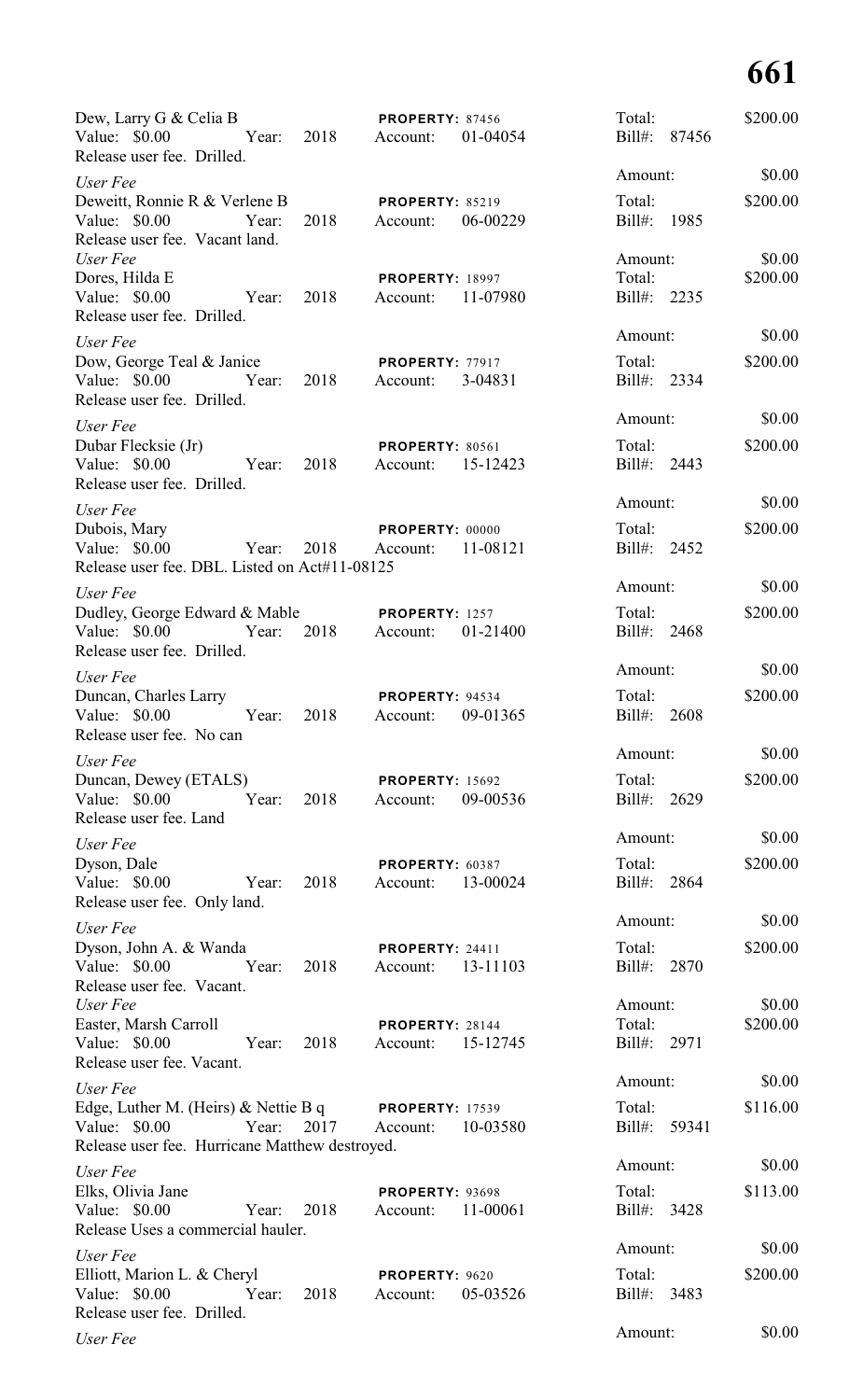| Ellis, Walton & Alice<br>Value: \$0.00<br>Release user fee. Drilled.                                  | Year: 2018 |      | <b>PROPERTY: 28155</b><br>Account: | 15-13027 | Total:<br>Bill#: 3586    | \$200.00           |
|-------------------------------------------------------------------------------------------------------|------------|------|------------------------------------|----------|--------------------------|--------------------|
| User Fee                                                                                              |            |      |                                    |          | Amount:                  | \$0.00             |
| Estrada, Donna G<br>Value: \$0.00<br>Release user fee. Drilled.                                       | Year:      | 2018 | <b>PROPERTY: 12919</b><br>Account: | 07-03867 | Total:<br>Bill#: 3832    | \$200.00           |
| User Fee<br>Etheridge Mary Helen                                                                      |            |      | <b>PROPERTY: 00000</b>             |          | Amount:<br>Total:        | \$0.00<br>\$200.00 |
| Value: \$0.00<br>Release user fee. Dbilled.Billed to land                                             | Year:      | 2018 | Account:                           | 03-01822 | Bill#: 3909              |                    |
| User Fee                                                                                              |            |      |                                    |          | Amount:                  | \$0.00             |
| Etheridge, Jackie Junior<br>Value: \$0.00<br>Release user fee. Vacant.                                | Year:      | 2018 | PROPERTY: 6757<br>Account:         | 03-05920 | Total:<br>Bill#: 3859    | \$200.00           |
| User Fee                                                                                              |            |      |                                    |          | Amount:                  | \$0.00             |
| Etheridge, Paul Harvey<br>Value: \$0.00<br>Release user fee. Vacant.                                  | Year:      | 2018 | PROPERTY: 6778<br>Account:         | 03-06280 | Total:<br>Bill#: 3922    | \$200.00           |
| User Fee                                                                                              |            |      |                                    |          | Amount:                  | \$0.00             |
| Ezzell, Suann<br>Value: \$0.00<br>Release user fee. Vacant.                                           | Year:      | 2018 | PROPERTY: 6818<br>Account:         | 03-06923 | Total:<br>Bill#: 4131    | \$200.00           |
| User Fee                                                                                              |            |      |                                    |          | Amount:                  | \$0.00             |
| Faircloth, Patrick N.                                                                                 |            |      | PROPERTY: 2834                     |          | Total:                   | \$200.00           |
| Value: \$0.00<br>Release user fee. Has a commercial hauler.                                           | Year:      | 2018 | Account:                           | 01-03130 | Bill#: 4198              |                    |
| User Fee                                                                                              |            |      |                                    |          | Amount:                  | \$0.00             |
| Faircloth, Patrick N.<br>Value: \$0.00<br>Release user fee. Land only.                                | Year:      | 2018 | PROPERTY: 00000<br>Account:        | 13-12405 | Total:<br>Bill#:<br>4202 | \$200.00           |
| User Fee                                                                                              |            |      |                                    |          | Amount:                  | \$0.00             |
| Faircloth, Patrick N.<br>Value: \$0.00                                                                | Year:      | 2018 | <b>PROPERTY: 23481</b><br>Account: | 13-02629 | Total:<br>Bill#: 99999   | \$2,396.98         |
| Release user fee. Has a commercial hauler.                                                            |            |      |                                    |          | Amount:                  | \$0.00             |
| User Fee<br>Faircloth, Patrick N. & Herlar                                                            |            | 2018 | PROPERTY: 85224                    |          | Total:                   | \$200.00           |
| Value: $$0.00$<br>Release user fee. Vacant.                                                           | Year:      |      | Account:                           | 01-07838 | Bill#: 4200              |                    |
| User Fee                                                                                              |            |      |                                    |          | Amount:                  | \$0.00             |
| Farmer, Wanda Renee<br>Value: \$0.00<br>Release user fee. Vacant                                      | Year:      | 2018 | <b>PROPERTY: 28182</b><br>Account: | 15-02550 | Total:<br>Bill#: 4313    | \$200.00           |
| User Fee                                                                                              |            |      |                                    |          | Amount:                  | \$0.00             |
| Faulk, Kelvin & Doris<br>Value: \$0.00                                                                | Year:      | 2018 | <b>PROPERTY: 94111</b><br>Account: | 07-04547 | Total:<br>Bill#: 4454    | \$200.00           |
| Release user fee. Drilled.<br>User Fee                                                                |            |      |                                    |          | Amount:                  | \$0.00             |
| Faulk, Mary Lois Ward<br>Value: \$0.00<br>Release user fee. Drilled.                                  | Year:      | 2018 | PROPERTY: 6831<br>Account:         | 03-07140 | Total:<br>Bill#: 4484    | \$200.00           |
| User Fee                                                                                              |            |      |                                    |          | Amount:                  | \$0.00             |
| Featherson, Christopher<br>Value: \$0.00<br>Release user fee. Billed to S/W mobile home Act#14-03606. | Year:      | 2018 | PROPERTY: 89044<br>Account:        | 14-02046 | Total:<br>Bill#: 4559    | \$200.00           |
| User Fee                                                                                              |            |      |                                    |          | Amount:                  | \$0.00             |
| Fisher, Audrey<br>Value: \$0.00<br>Release user fee. Drilled.                                         | Year:      | 2018 | PROPERTY: 5495<br>Account:         | 01-08057 | Total:<br>Bill#: 4817    | \$200.00           |
| User Fee                                                                                              |            |      |                                    |          | Amount:                  | \$0.00             |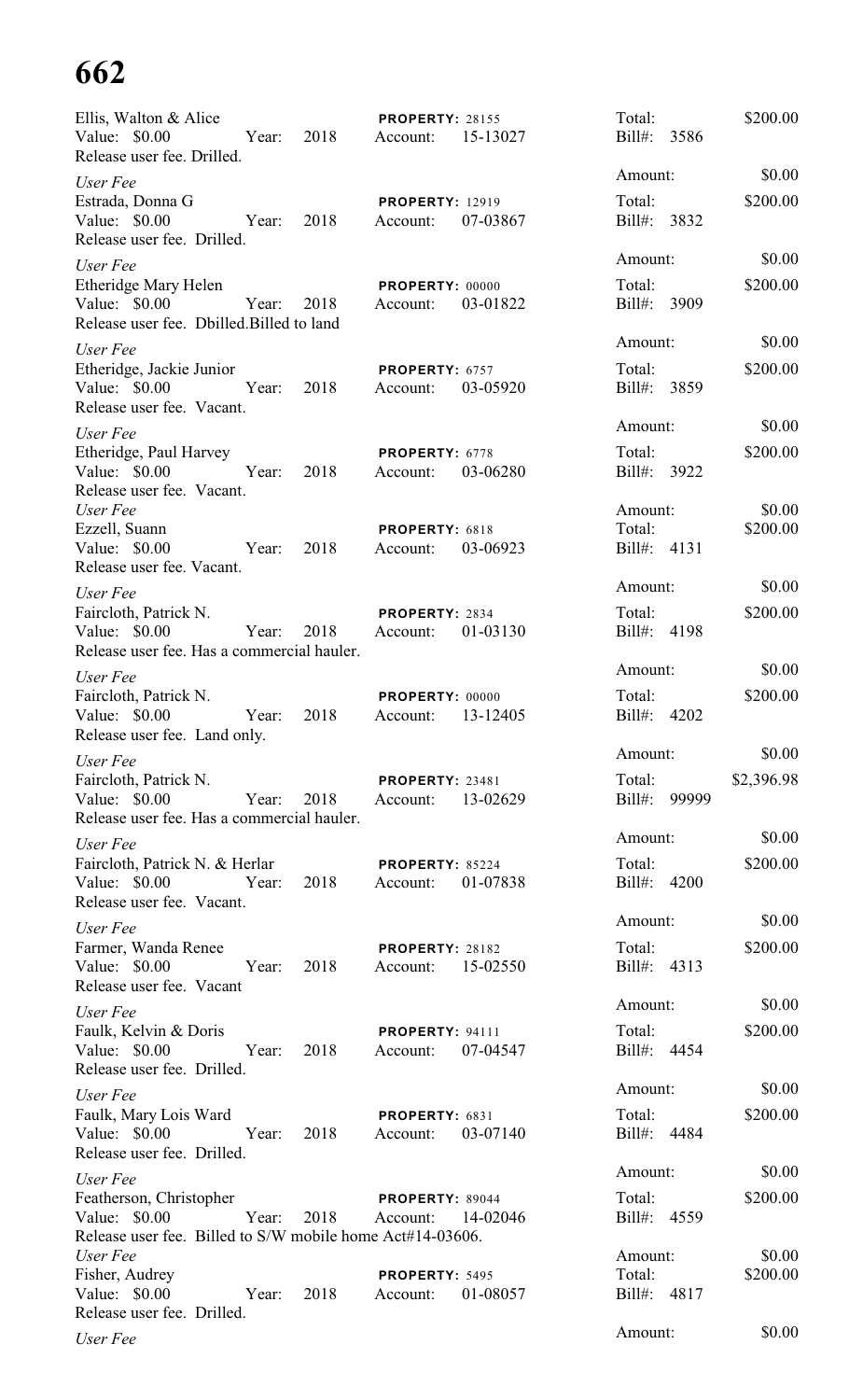| Floyd, Billy Edward (Sr)<br>Value: \$0.00<br>Year:<br>Release user fee. Billed to single wide and land. | 2018 | <b>PROPERTY: 96264</b><br>Account: | 01-07181 | Total:<br>Bill#: 5012 | \$200.00           |
|---------------------------------------------------------------------------------------------------------|------|------------------------------------|----------|-----------------------|--------------------|
| User Fee                                                                                                |      |                                    |          | Amount:               | \$0.00             |
| Floyd, Verna<br>Value: \$0.00<br>Year:<br>Releae user fees. Drilled.                                    | 2018 | PROPERTY: 00000<br>Account:        | 10-03934 | Total:<br>Bill#: 5131 | \$200.00           |
| User Fee                                                                                                |      |                                    |          | Amount:               | \$0.00             |
| Floyd, Verna C.<br>Value: $$0.00$<br>Year:<br>Releae user fees. Drilled.                                | 2018 | <b>PROPERTY: 17647</b><br>Account: | 10-04730 | Total:<br>Bill#: 5132 | \$200.00           |
| User Fee                                                                                                |      |                                    |          | Amount:               | \$0.00             |
| Floyd, Wilbur<br>Value: \$0.00<br>Year:<br>Release user fee. Home is vacant.                            | 2018 | PROPERTY: 1662<br>Account:         | 01-28200 | Total:<br>Bill#: 5134 | \$200.00           |
| User Fee                                                                                                |      |                                    |          | Amount:               | \$0.00             |
| Fowler, Eddie Thomas<br>Value: $$0.00$<br>Year:<br>Release user fee. Drilled.                           | 2018 | <b>PROPERTY: 79098</b><br>Account: | 01-29183 | Total:<br>Bill#: 5519 | \$200.00           |
| User Fee                                                                                                |      |                                    |          | Amount:               | \$0.00             |
| Fowler, James C (ETAL)<br>Value: \$0.00<br>Year:<br>Release user fee. Vacant.                           | 2018 | PROPERTY: 27841<br>Account:        | 15-03629 | Total:<br>Bill#: 5568 | \$200.00           |
| User Fee                                                                                                |      |                                    |          | Amount:               | \$0.00             |
| Fowler, Jerry H & Eula Ann                                                                              |      | PROPERTY: 76523                    |          | Total:                | \$200.00           |
| Value: \$0.00<br>Year:<br>Release user fee. Drilled.                                                    | 2018 | Account:                           | 03-07991 | Bill#: 5585           |                    |
| User Fee                                                                                                |      |                                    |          | Amount:               | \$0.00             |
| Fowler, John Erwin                                                                                      |      | PROPERTY: 79898                    |          | Total:                | \$200.00           |
| Value: \$0.00<br>Year:<br>Release user fee. Billed for can with Singlewide.                             | 2018 | Account: 09-05569                  |          | Bill#: 5595           |                    |
| User Fee<br>Freeman, Elbert                                                                             |      | PROPERTY: 00000                    |          | Amount:<br>Total:     | \$0.00<br>\$200.00 |
| Value: \$0.00 Year:                                                                                     | 2018 | Account:                           | 04-01814 | Bill#: 5969           |                    |
| Release user fee. House is vacant.                                                                      |      |                                    |          |                       |                    |
| User Fee                                                                                                |      |                                    |          | Amount:               | \$0.00             |
| Freeman, Janice E (ETALS)                                                                               |      | <b>PROPERTY: 15036</b>             |          | Total:                | \$200.00           |
| Value: \$0.00 Year:<br>Release user fee. Vacant.                                                        | 2018 | Account:                           | 08-05506 | Bill#: 6021           |                    |
| User Fee                                                                                                |      |                                    |          | Amount:               | \$0.00             |
| Freeman, John Henry (Heirs)<br>Value: \$0.00 Year:<br>Release user fee. Vacant.                         | 2018 | PROPERTY: 60220<br>Account:        | 11-09790 | Total:<br>Bill#: 6047 | \$200.00           |
| User Fee                                                                                                |      |                                    |          | Amount:               | \$0.00             |
| Freeman, Judith C.                                                                                      |      | PROPERTY: 00000                    |          | Total:                | \$200.00           |
| Value: $$0.00$<br>Year:<br>Release user fee. Moved to Robeson County.                                   | 2018 | Account:                           | 12-02736 | Bill#: 6064           |                    |
| User Fee                                                                                                |      |                                    |          | Amount:               | \$0.00             |
| Freeman, Mary S. (Heirs)                                                                                |      | <b>PROPERTY: 19106</b>             |          | Total:                | \$200.00           |
| Value: \$0.00<br>Year:<br>Release user fee. Empty lot.                                                  | 2018 | Account: 11-09840                  |          | Bill#: 6120           |                    |
| User Fee                                                                                                |      |                                    |          | Amount:               | \$0.00             |
| Frink, Jennie<br>Value: \$0.00<br>Year:<br>Release user fee. House is vacant                            | 2018 | PROPERTY: 96881<br>Account:        | 03-03665 | Total:<br>Bill#: 6252 | \$200.00           |
| User Fee                                                                                                |      |                                    |          | Amount:               | \$0.00             |
| Frink, John Andre<br>Value: \$0.00<br>Year:<br>Release user fee. Drilled.                               | 2018 | <b>PROPERTY: 85167</b><br>Account: | 01-00028 | Total:<br>Bill#: 6254 | \$200.00           |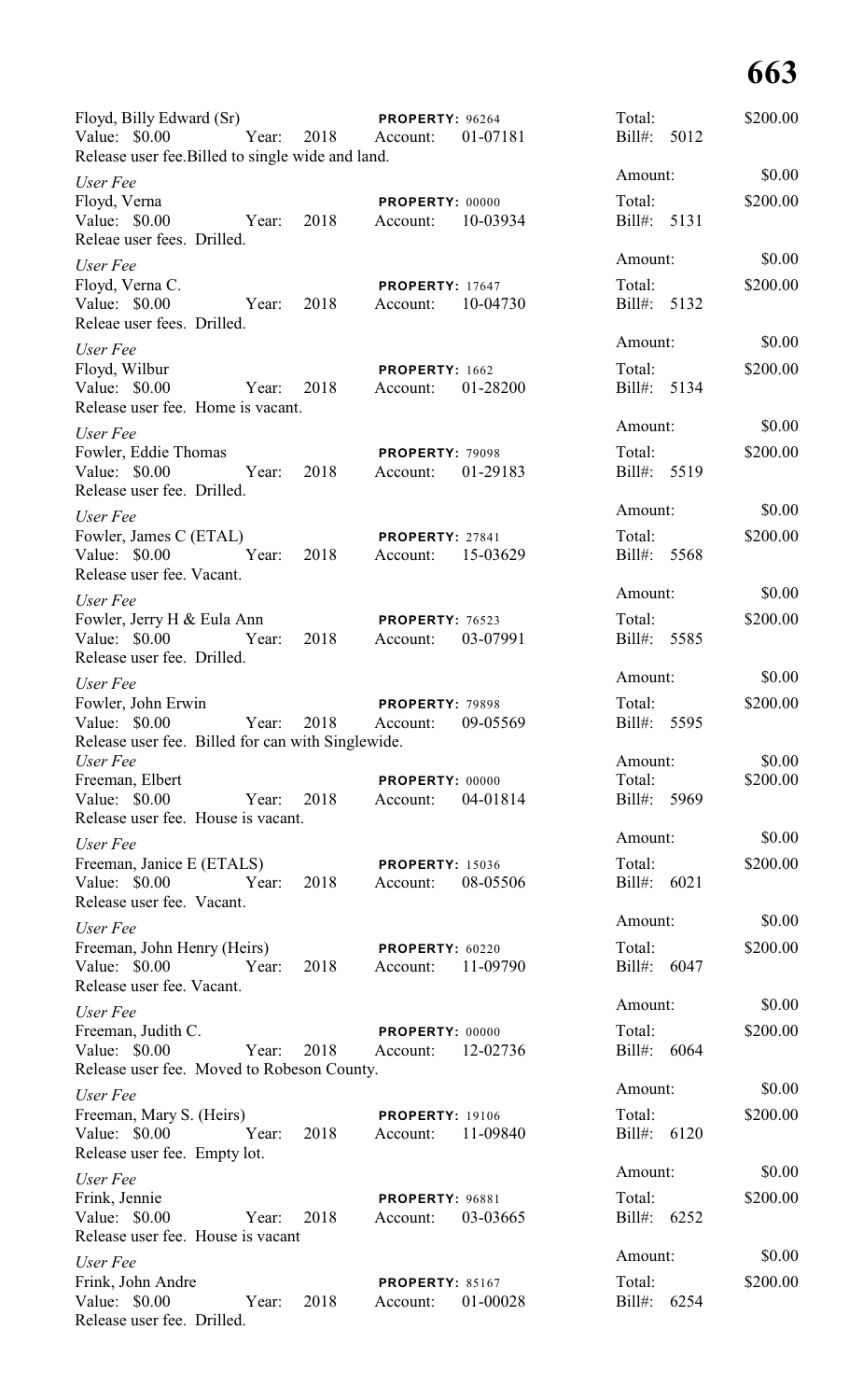| User Fee                                                                                |      |                                                | Amount:                  | \$0.00             |
|-----------------------------------------------------------------------------------------|------|------------------------------------------------|--------------------------|--------------------|
| Gaghan, Judith Ann Bullard<br>Value: \$0.00<br>Year:<br>Release user fee. Drilled       | 2018 | <b>PROPERTY: 20800</b><br>12-01801<br>Account: | Total:<br>Bill#: 6360    | \$200.00           |
| User Fee                                                                                |      |                                                | Amount:                  | \$0.00             |
| Garmon, Johnnie & Nancy<br>Value: \$0.00<br>Year:<br>Release two user fees. Overbilled. | 2018 | <b>PROPERTY: 12558</b><br>06-01535<br>Account: | Total:<br>Bill#: 6527    | \$400.00           |
| User Fee                                                                                |      |                                                | Amount:                  | \$0.00             |
| Garner, George Oscar & Alene                                                            |      | PROPERTY: 6931                                 | Total:                   | \$200.00           |
| Value: \$0.00 Year:<br>Release user fee. Drilled.                                       | 2018 | 03-08200<br>Account:                           | Bill#: 6536              |                    |
| User Fee                                                                                |      |                                                | Amount:                  | \$0.00             |
| Garner, Goerge Oscar & Alene<br>Value: \$0.00 Year:<br>Release user fee. Empty lot.     | 2018 | PROPERTY: 6599<br>03-03715<br>Account:         | Total:<br>Bill#: 6534    | \$200.00           |
| User Fee                                                                                |      |                                                | Amount:                  | \$0.00             |
| Gause, Billy Layton<br>Value: $$0.00$<br>Year:<br>Release user fee. Drilled.            | 2018 | PROPERTY: 1809<br>01-30960<br>Account:         | Total:<br>Bill#: 6746    | \$200.00           |
| User Fee                                                                                |      |                                                | Amount:                  | \$0.00             |
| Gause, Florina Ellis                                                                    |      | PROPERTY: 26469                                | Total:                   | \$200.00           |
| Value: \$0.00<br>Year:<br>Release user fee. Drilled                                     | 2018 | Account:<br>14-05730                           | Bill#: 6752              |                    |
| User Fee                                                                                |      |                                                | Amount:                  | \$0.00             |
| George, Lucindy<br>Value: \$0.00<br>Year:<br>Release user fee. Vacant.                  | 2018 | <b>PROPERTY: 21143</b><br>Account:<br>12-09260 | Total:<br>Bill#: 6949    | \$200.00           |
| User Fee                                                                                |      |                                                | Amount:                  | \$0.00             |
| Godwin, Minnie Elease<br>Release user fee. Drilled.                                     |      | <b>PROPERTY: 30132</b>                         | Total:<br>Bill#: 7499    | \$200.00           |
| User Fee                                                                                |      |                                                | Amount:                  | \$0.00             |
| Goins, Tommy A.<br>Value: \$0.00 Year:<br>Release user fee. Drilled.                    | 2018 | PROPERTY: 80188<br>Account: 03-08704           | Total:<br>Bill#: 7570    | \$200.00           |
| User Fee                                                                                |      |                                                | Amount:                  | \$0.00             |
| Good Cindy Nix & Elaine Watts<br>Value: \$0.00 Year: 2018<br>Release user fee. Vacant.  |      | <b>PROPERTY: 75907</b><br>Account: 03-02119    | Total:<br>Bill#: 7635    | \$200.00           |
| User Fee                                                                                |      |                                                | Amount:                  | \$0.00             |
| Gooden, Denise C                                                                        |      | PROPERTY: 9656                                 | Total:                   | \$200.00           |
| Value: \$0.00 Year:<br>Release user fee. Drilled.                                       | 2018 | Account: 05-01018                              | Bill#: 7640              |                    |
| User Fee<br>Gordon, John J. & Amanda D                                                  |      | <b>PROPERTY: 24344</b>                         | Amount:<br>Total:        | \$0.00<br>\$428.44 |
| Value: \$0.00<br>Year:<br>Release portion of user fees.                                 | 2017 | 13-05956<br>Account:                           | Bill#: 63894             |                    |
| User Fee                                                                                |      |                                                | Amount:                  | \$0.00             |
| Gordon, John J. & Amanda D<br>Value: \$0.00<br>Year:<br>Release 2 cans. Overbilled.     | 2018 | <b>PROPERTY: 24344</b><br>13-05956<br>Account: | Total:<br>Bill#: 7690    | \$400.00           |
| User Fee                                                                                |      |                                                | Amount:                  | \$0.00             |
| Gordon, Nina Meares<br>Value: \$0.00<br>Year:<br>Release user fee. Drilled.             | 2018 | <b>PROPERTY: 63086</b><br>10-06180<br>Account: | Total:<br>Bill#: 7693    | \$200.00           |
| User Fee                                                                                |      |                                                | Amount:                  | \$0.00             |
| Gore, Amanda Kaye<br>Value: \$0.00<br>Year:                                             | 2018 | PROPERTY: 85737<br>Account:<br>14-04145        | Total:<br>Bill#:<br>7712 | \$200.00           |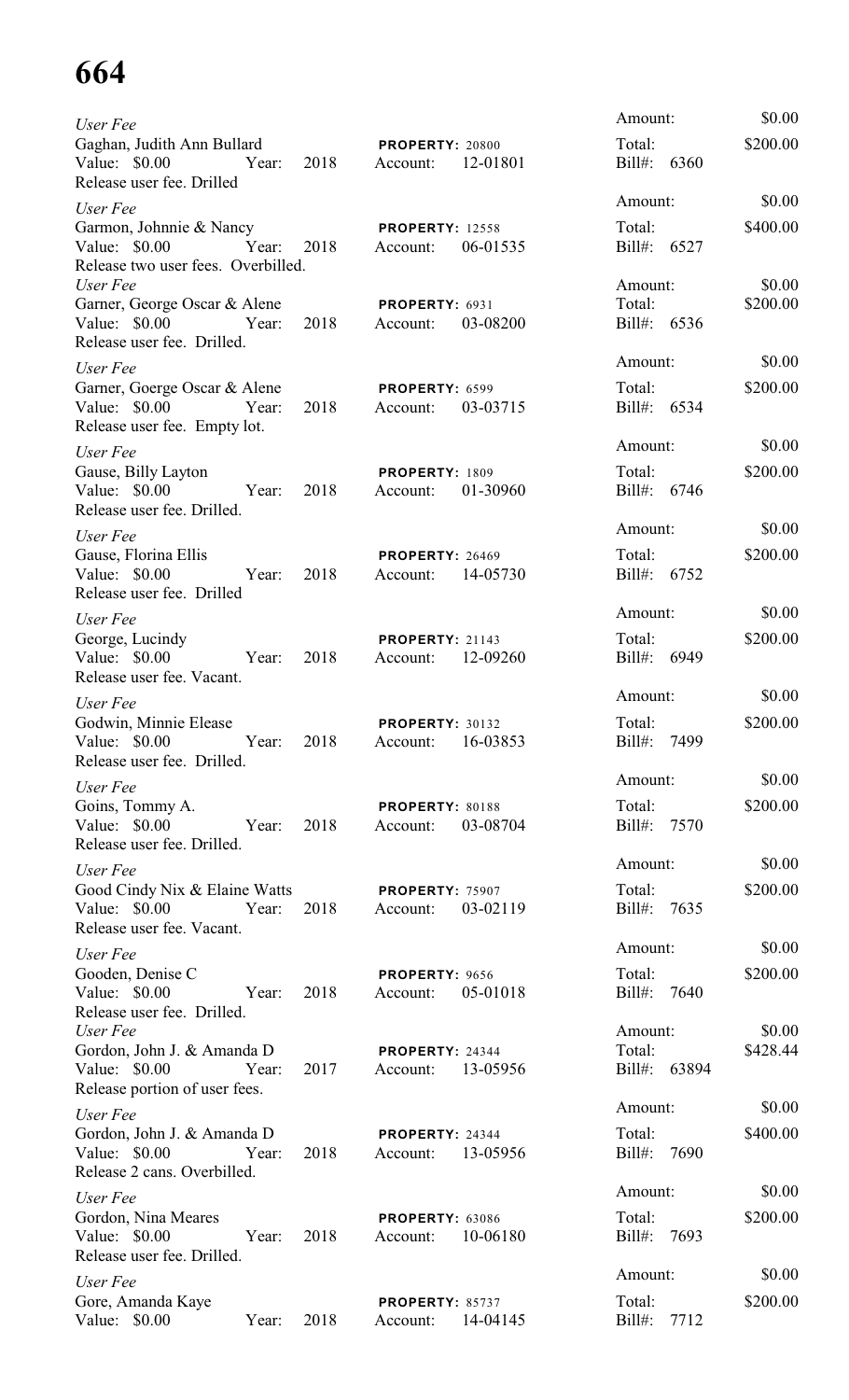| Release user fee. Drilled.                                                                                        |                                                |                                                              |
|-------------------------------------------------------------------------------------------------------------------|------------------------------------------------|--------------------------------------------------------------|
| User Fee<br>Gore, Brenda N.<br>Value: $$0.00$<br>2018<br>Year:<br>Release user fee. Vacant                        | <b>PROPERTY: 27931</b><br>15-03848<br>Account: | \$0.00<br>Amount:<br>\$200.00<br>Total:<br>Bill#: 7743       |
| User Fee<br>Gore, Clarence Lloyd<br>Value: \$0.00<br>2018<br>Year:<br>Release user fee. Land only.                | <b>PROPERTY: 96255</b><br>01-07179<br>Account: | Amount:<br>\$0.00<br>\$200.00<br>Total:<br>Bill#: 7768       |
| User Fee<br>Gore, Loretta Moore<br>Value: \$0.00<br>2018<br>Year:<br>Release user fee. Vacant land                | <b>PROPERTY: 82818</b><br>14-00530<br>Account: | Amount:<br>\$0.00<br>\$200.00<br>Total:<br>Bill#: 8124       |
| User Fee<br>Gore, Parcie Love & Eddie R<br>Value: $$0.00$<br>2018<br>Year:<br>Release user fee. Vacant.           | PROPERTY: 6995<br>Account:<br>03-09020         | \$0.00<br>Amount:<br>\$400.00<br>Total:<br>Bill#: 8192       |
| User Fee<br>Gowan, Eva & Judith Stocks<br>Value: \$0.00 Year:<br>2018<br>Release user fee. Drilled.               | <b>PROPERTY: 18287</b><br>Account:<br>10-06555 | \$0.00<br>Amount:<br>\$200.00<br>Total:<br>Bill#: 8410       |
| User Fee<br>Gowans, Amanda Lenore Hall<br>Value: \$0.00<br>2018<br>Year:<br>Release user fee. Drilled             | PROPERTY: 83382<br>13-15811<br>Account:        | \$0.00<br>Amount:<br>\$200.00<br>Total:<br>Bill#: 8412       |
| User Fee<br>Graham, Annie V & Herbert JRs<br>2018<br>Value: $$0.00$<br>Year:<br>Release user fee. Drilled.        | PROPERTY: 76465<br>04-03534<br>Account:        | Amount:<br>\$0.00<br>\$200.00<br>Total:<br>Bill#: 8457       |
| User Fee<br>Graham, Carrie L.<br>Value: \$0.00<br>2018<br>Year:<br>Release user fee. Billed to SWMH.              | PROPERTY: 86089<br>05-04807<br>Account:        | Amount:<br>\$0.00<br>Total:<br>\$200.00<br>$Bill#$ :<br>8489 |
| User Fee<br>Graham, Danny<br>Value: \$0.00<br>2018<br>Year:<br>Release user fee. Drilled.                         | <b>PROPERTY: 87359</b><br>15-05904<br>Account: | \$0.00<br>Amount:<br>Total:<br>\$200.00<br>Bill#: 8531       |
| User Fee<br>Graham, J D & Annie M<br>Value: \$0.00<br>Year:<br>2018<br>Release user fee. Vacant land.             | PROPERTY: 63041<br>13-15825<br>Account:        | \$0.00<br>Amount:<br>Total:<br>\$200.00<br>Bill#: 8638       |
| User Fee<br>Graham, Tankeisha Cutler<br>Value: \$0.00<br>Year:<br>2018<br>Release user fee. Vacant house is gone. | PROPERTY: 600<br>01-07115<br>Account:          | \$0.00<br>Amount:<br>Total:<br>\$113.00<br>Bill#: 8806       |
| User Fee<br>Green, Barney Ray<br>Value: \$0.00<br>Year:<br>2018<br>Release user fee. Only land.                   | <b>PROPERTY: 26570</b><br>14-06144<br>Account: | \$0.00<br>Amount:<br>Total:<br>\$200.00<br>Bill#: 9041       |
| User Fee<br>Green, Early James<br>Value: \$0.00<br>Year:<br>2018<br>Release user fee. Vacant.                     | <b>PROPERTY: 92171</b><br>06-02810<br>Account: | \$0.00<br>Amount:<br>Total:<br>\$200.00<br>Bill#: 9071       |
| User Fee<br>Green, Mable Louise<br>Value: \$0.00<br>2018<br>Year:<br>Release user fee. Drilled.                   | <b>PROPERTY: 30188</b><br>16-06200<br>Account: | \$0.00<br>Amount:<br>\$200.00<br>Total:<br>Bill#: 9163       |
| User Fee<br>Greer, Gary J                                                                                         | <b>PROPERTY: 75060</b>                         | \$0.00<br>Amount:<br>Total:<br>\$200.00                      |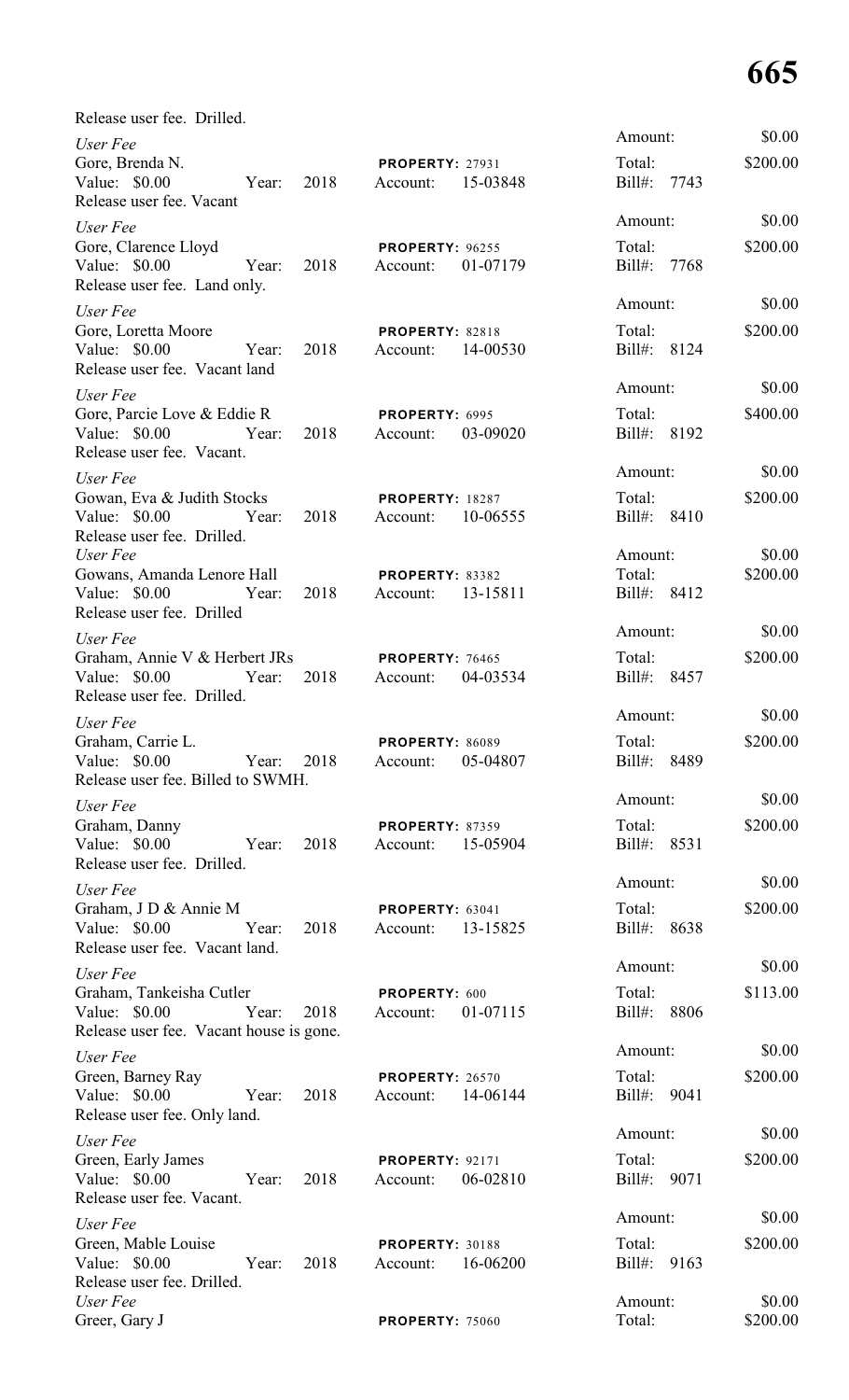| Value: $$0.00$<br>Release user fee. Drilled.                                                                              | Year: | 2018 | Account:                                    | 09-12197 | $Bill#$ :              | 9360  |          |
|---------------------------------------------------------------------------------------------------------------------------|-------|------|---------------------------------------------|----------|------------------------|-------|----------|
| User Fee                                                                                                                  |       |      |                                             |          | Amount:                |       | \$0.00   |
| Griffin, Kimberly Ann & Jack Willard<br>Value: \$0.00<br>Year:<br>Release user fee. Home is vacant.                       |       | 2018 | PROPERTY: 25742<br>Account:                 | 13-03517 | Total:<br>Bill#: 9466  |       | \$200.00 |
| User Fee                                                                                                                  |       |      |                                             |          | Amount:                |       | \$0.00   |
| Guyton, Berry Steve & Gelia<br>Value: \$0.00<br>Release user fee. Drilled.                                                | Year: | 2018 | <b>PROPERTY: 15975</b><br>Account:          | 09-12330 | Total:<br>Bill#: 9592  |       | \$200.00 |
| User Fee                                                                                                                  |       |      |                                             |          | Amount:                |       | \$0.00   |
| Hahn, Joseph & Beverly Irene<br>Value: \$0.00<br>Release user fee. Vacant.                                                | Year: | 2018 | <b>PROPERTY: 30666</b><br>Account:          | 16-05427 | Total:<br>Bill#:       | 9649  | \$200.00 |
| User Fee                                                                                                                  |       |      |                                             |          | Amount:                |       | \$0.00   |
| Hammond, Charles Dew<br>Value: \$0.00<br>Release user fee. Drilled.                                                       | Year: | 2018 | <b>PROPERTY: 79897</b><br>Account:          | 01-36362 | Total:<br>Bill#: 9947  |       | \$200.00 |
| User Fee                                                                                                                  |       |      |                                             |          | Amount:                |       | \$0.00   |
| Hammond, Steven<br>Value: \$0.00<br>Release user fee. Should not have been billed for a can. Paying on land Acct for can. | Year: | 2018 | PROPERTY: 00000<br>Account:                 | 12-02011 | Total:<br>$Bill#$ :    | 10016 | \$200.00 |
| User Fee                                                                                                                  |       |      |                                             |          | Amount:                |       | \$0.00   |
| Hammond, Warren F & Joyce W<br>Value: \$0.00<br>Release user fee. Drilled.                                                | Year: | 2018 | PROPERTY: 85242<br>Account:                 | 16-07301 | Total:<br>$Bill#$ :    | 10035 | \$200.00 |
| User Fee                                                                                                                  |       |      |                                             |          | Amount:                |       | \$0.00   |
| Harley, Johnny & Doris<br>Value: $$0.00$<br>Release user fee. Drilled.                                                    | Year: | 2018 | PROPERTY: 75077<br>Account:                 | 10-07797 | Total:<br>$Bill#$ :    | 10444 | \$200.00 |
| User Fee                                                                                                                  |       |      |                                             |          | Amount:                |       | \$0.00   |
| Harper, Mildred Ruth S<br>Value: \$0.00<br>Release user fee. Open can.                                                    | Year: | 2018 | <b>PROPERTY: 75085</b><br>Account:          | 06-04430 | Total:<br>Bill#:       | 10474 | \$113.00 |
| User Fee                                                                                                                  |       |      |                                             |          | Amount:                |       | \$0.00   |
| Harrelson, Ben L.<br>Value: \$0.00<br>Release user fee. Drilled.                                                          | Year: | 2018 | PROPERTY: 1645<br>Account:                  | 01-00059 | Total:<br>Bill#: 10520 |       | \$200.00 |
| User Fee                                                                                                                  |       |      |                                             |          | Amount:                |       | \$0.00   |
| Harrelson, Betty<br>Value: \$0.00<br>Release user fee. Drilled.                                                           | Year: | 2018 | <b>PROPERTY: 16019</b><br>Account:          | 09-12890 | Total:<br>Bill#: 10522 |       | \$200.00 |
| User Fee                                                                                                                  |       |      |                                             |          | Amount:                |       | \$0.00   |
| Harrelson, Robin D<br>Value: \$0.00<br>Release user fee. Drilled.                                                         | Year: | 2018 | PROPERTY: 1051<br>Account:                  | 01-03707 | Total:<br>Bill#: 10624 |       | \$200.00 |
| User Fee                                                                                                                  |       |      |                                             |          | Amount:                |       | \$0.00   |
| Hayes, Herman(Jr) & Josephine<br>Value: \$0.00<br>Release 2 cans. Home is not liveable.                                   | Year: | 2018 | PROPERTY: 7145<br>Account:                  | 03-10720 | Total:<br>Bill#: 10919 |       | \$400.00 |
| User Fee                                                                                                                  |       |      |                                             |          | Amount:                |       | \$0.00   |
| Hayes, Kenneth Earl & Bonnie<br>Value: \$0.00<br>Release user fee. Drilled.                                               | Year: | 2018 | <b>PROPERTY: 24496</b><br>Account: 13-18360 |          | Total:<br>Bill#:       | 10970 | \$200.00 |
| User Fee                                                                                                                  |       |      |                                             |          | Amount:                |       | \$0.00   |
| Hayes, Myrtle S (Heirs)<br>Value: \$0.00<br>Release user fee. Drilled.                                                    | Year: | 2018 | <b>PROPERTY: 13209</b><br>Account:          | 07-08220 | Total:<br>Bill#:       | 10991 | \$200.00 |
| User Fee                                                                                                                  |       |      |                                             |          | Amount:                |       | \$0.00   |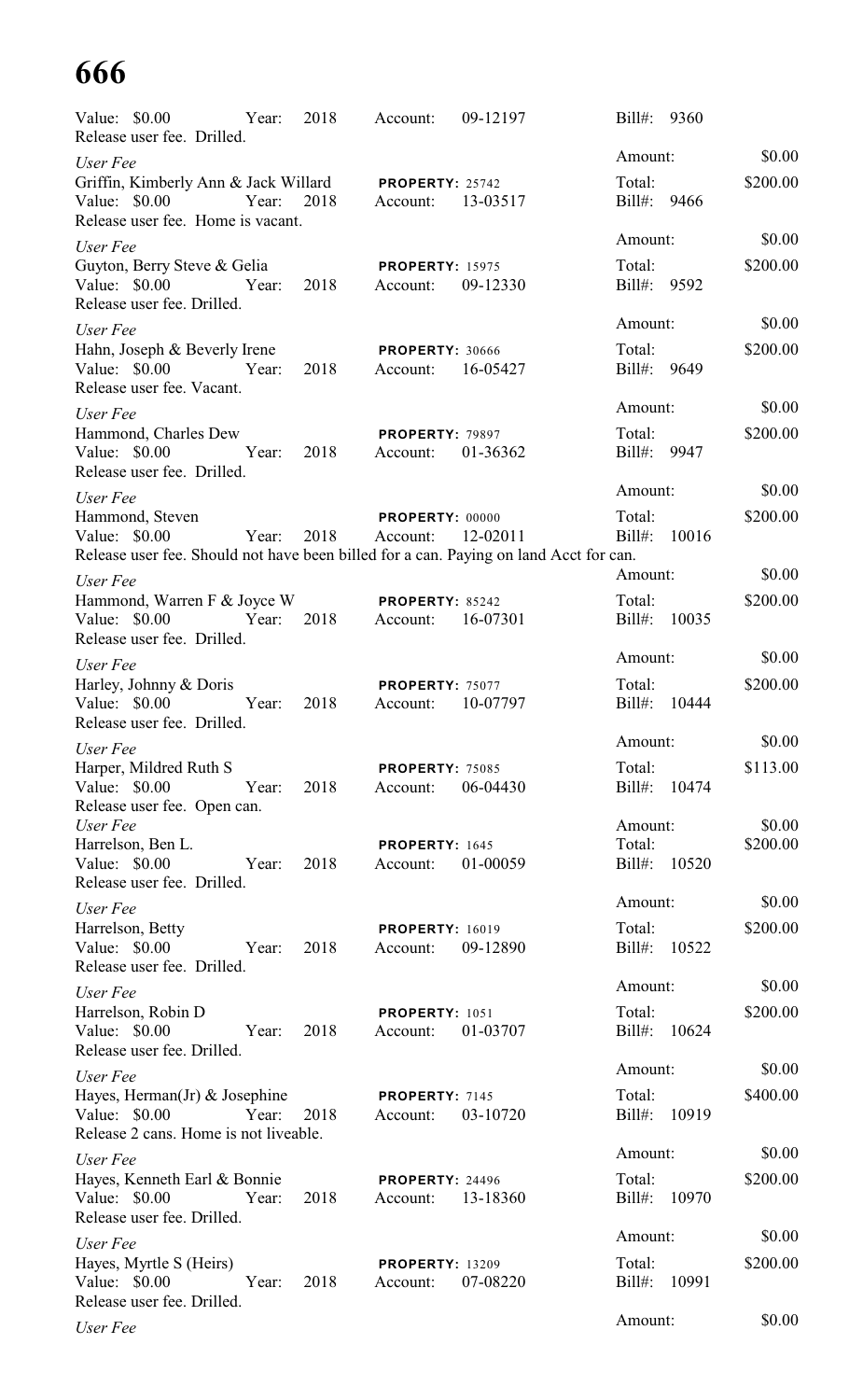| Hazel S Rooks Irrevocable Trust<br>Value: $$0.00$<br>Year:<br>Release user fee. House is vacant. | 2018          | PROPERTY: 76463<br>Account:        | 01-08004 | Total:<br>Bill#: 11161 |       | \$200.00 |
|--------------------------------------------------------------------------------------------------|---------------|------------------------------------|----------|------------------------|-------|----------|
| User Fee                                                                                         |               |                                    |          | Amount:                |       | \$0.00   |
| Hazel, Linda & Michael                                                                           |               | PROPERTY: 77769                    |          | Total:                 |       | \$200.00 |
| Value: $$0.00$<br>Year:<br>Release user fee. Drilled.                                            | 2018          | Account: 14-06544                  |          | Bill#: 11153           |       |          |
| User Fee                                                                                         |               |                                    |          | Amount:                |       | \$0.00   |
| Helms, Polly Champion<br>Value: $$0.00$<br>Year:                                                 | 2018 Account: | PROPERTY: 80264                    | 13-02255 | Total:<br>Bill#: 11293 |       | \$200.00 |
| Release user fee. Can billed to Act#13-02312.<br>User Fee                                        |               |                                    |          | Amount:                |       | \$0.00   |
| Herring, Diane Page                                                                              |               | <b>PROPERTY: 30529</b>             |          | Total:                 |       | \$200.00 |
| Value: $$0.00$<br>Year:<br>Release user fee. Vacant                                              | 2018          | Account:                           | 16-04431 | Bill#: 11507           |       |          |
| User Fee                                                                                         |               |                                    |          | Amount:                |       | \$0.00   |
| Hickman, James & Zenobia<br>Value: \$0.00<br>Year:<br>Release user fee. Billed with S/W          | 2018          | PROPERTY: 84033<br>Account:        | 06-04625 | Total:<br>Bill#: 11700 |       | \$200.00 |
| User Fee                                                                                         |               |                                    |          | Amount:                |       | \$0.00   |
| Hicks, Carolyn                                                                                   |               | <b>PROPERTY: 75935</b>             |          | Total:                 |       | \$200.00 |
| Value: \$0.00<br>Year:<br>Release user fee. Home burned.                                         | 2018          | Account:                           | 15-18243 | Bill#: 11720           |       |          |
| User Fee                                                                                         |               |                                    |          | Amount:                |       | \$0.00   |
| Hilbourn, Herald Ray<br>Value: $$0.00$<br>Year:                                                  | 2018          | <b>PROPERTY: 00000</b><br>Account: | 16-02741 | Total:<br>Bill#: 11828 |       | \$200.00 |
| Release user fee. Drilled.                                                                       |               |                                    |          | Amount:                |       | \$0.00   |
| User Fee<br>Hilbourn, Oliver & Letha(Heirs)                                                      |               | <b>PROPERTY: 14648</b>             |          | Total:                 |       | \$113.00 |
| Value: $$0.00$<br>Year:<br>Release user fee. Vacant                                              | 2018          | Account:                           | 08-08675 | Bill#: 11840           |       |          |
| User Fee                                                                                         |               |                                    |          | Amount:                |       | \$0.00   |
| Hilburn, Jerry Keith<br>Value: \$0.00<br>Year:                                                   | 2018          | <b>PROPERTY: 91942</b><br>Account: | 09-13483 | Total:<br>Bill#: 11902 |       | \$200.00 |
| Release user fee. Drilled                                                                        |               |                                    |          | Amount:                |       | \$0.00   |
| User Fee<br>Holland, Mary N                                                                      |               | PROPERTY: 24573                    |          | Total:                 |       | \$200.00 |
| Value: \$0.00<br>Year:<br>Release user fee. Drilled.                                             | 2018          | Account:                           | 13-19510 | Bill#:                 | 12680 |          |
| User Fee                                                                                         |               |                                    |          | Amount:                |       | \$0.00   |
| Hughes, James Madison                                                                            |               | PROPERTY: 7188                     |          | Total:                 |       | \$200.00 |
| Value: $$0.00$<br>Year:<br>Release user fee. Billed for 2 cans only has 1.                       | 2018          | Account:                           | 03-11540 | Bill#:                 | 13265 |          |
| User Fee                                                                                         |               |                                    |          | Amount:                |       | \$0.00   |
| Hunt, Nannette<br>Value: \$0.00<br>Year:                                                         | 2018          | PROPERTY: 5026<br>Account:         | 01-05980 | Total:<br>Bill#: 13350 |       | \$200.00 |
| Release user fee. Drilled<br>User Fee                                                            |               |                                    |          | Amount:                |       | \$0.00   |
| Ingram, Mary Jo                                                                                  |               | <b>PROPERTY: 82515</b>             |          | Total:                 |       | \$400.00 |
| Value: \$0.00<br>Year:<br>Release user fee. Overbilled.                                          | 2018          | Account:                           | 03-05055 | Bill#:                 | 13495 |          |
| User Fee                                                                                         |               |                                    |          | Amount:                |       | \$0.00   |
| Inman, Andrew Gordon & Joyce<br>Value: $$0.00$<br>Year:<br>Release user fee. Vacant.             | 2018          | PROPERTY: 2677<br>Account:         | 01-45660 | Total:<br>Bill#:       | 13500 | \$200.00 |
| User Fee                                                                                         |               |                                    |          | Amount:                |       | \$0.00   |
| Ivey, Wilbert Garry<br>Value: \$0.00<br>Year:<br>Release user fee. Drilled.                      | 2018          | <b>PROPERTY: 89129</b><br>Account: | 03-05827 | Total:<br>$Bill#$ :    | 13749 | \$200.00 |
| User Fee                                                                                         |               |                                    |          | Amount:                |       | \$0.00   |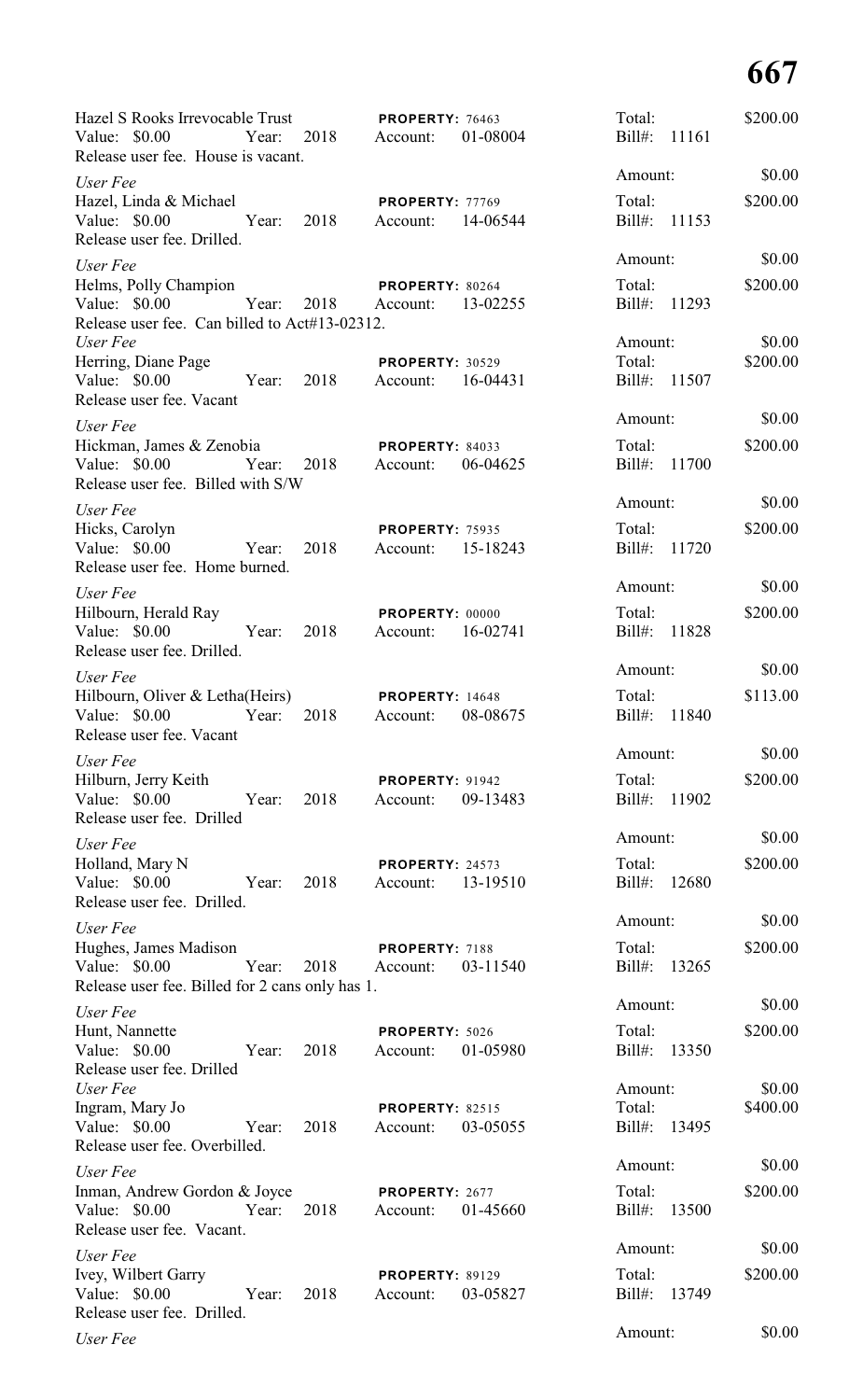| Jackson, Patricia (ETAL)                                                              |       |      | PROPERTY: 62198                    |          | Total:                 |       | \$200.00 |
|---------------------------------------------------------------------------------------|-------|------|------------------------------------|----------|------------------------|-------|----------|
| Value: \$0.00<br>Release user fee. Overcharged.                                       | Year: | 2018 | Account:                           | 13-02136 | $Bill#$ :              | 13966 |          |
| User Fee                                                                              |       |      |                                    |          | Amount:                |       | \$0.00   |
| Jenkins, Mary E<br>Value: \$0.00<br>Release user fee. Vacant homes.                   | Year: | 2018 | PROPERTY: 63761<br>Account:        | 01-47520 | Total:<br>$Bill#$ :    | 14568 | \$200.00 |
| User Fee                                                                              |       |      |                                    |          | Amount:                |       | \$0.00   |
| Jennings, Donna<br>Value: \$0.00<br>Release user fee. Drilled.                        | Year: | 2018 | PROPERTY: 81445<br>Account:        | 15-20347 | Total:<br>Bill#:       | 14635 | \$200.00 |
| User Fee                                                                              |       |      |                                    |          | Amount:                |       | \$0.00   |
| Jernigan, Esta Mae<br>Value: \$0.00<br>Release user fee. Vacant.                      | Year: | 2018 | <b>PROPERTY: 16180</b><br>Account: | 09-15620 | Total:<br>$Bill#$ :    | 14687 | \$200.00 |
| User Fee                                                                              |       |      |                                    |          | Amount:                |       | \$0.00   |
| Jones, Glenn & Martha<br>Value: $$0.00$<br>Release user fee. Wants trash can removed. | Year: | 2018 | PROPERTY: 88144<br>Account:        | 03-04458 | Total:<br>Bill#:       | 15323 | \$200.00 |
| User Fee                                                                              |       |      |                                    |          | Amount:                |       | \$0.00   |
| Jordan, Harry L. & Hilda<br>Value: \$0.00<br>Release user fee. Drilled.               | Year: | 2018 | PROPERTY: 9772<br>Account:         | 05-03334 | Total:<br>$Bill#$ :    | 15581 | \$200.00 |
| User Fee                                                                              |       |      |                                    |          | Amount:                |       | \$0.00   |
| Joseph Marie D<br>Value: \$0.00<br>Release user fee. Drilled.                         | Year: | 2018 | PROPERTY: 83258<br>Account:        | 07-43221 | Total:<br>$Bill#$ :    | 15644 | \$200.00 |
| User Fee                                                                              |       |      |                                    |          | Amount:                |       | \$0.00   |
| Kelly, Brenda<br>Value: \$0.00<br>Release user fee. Vacant.                           | Year: | 2018 | <b>PROPERTY: 80263</b><br>Account: | 13-02055 | Total:<br>$Bill#$ :    | 15931 | \$200.00 |
| User Fee                                                                              |       |      |                                    |          | Amount:                |       | \$0.00   |
| Kelly, Larry & Tina<br>Value: \$0.00<br>Release user fee. Vacant.                     | Year: | 2018 | <b>PROPERTY: 27946</b><br>Account: | 15-03865 | Total:<br>Bill#: 15962 |       | \$200.00 |
| User Fee                                                                              |       |      |                                    |          | Amount:                |       | \$0.00   |
| Kelly, Tina & Larry<br>Value: \$0.00 Year:<br>Release user fee. Vacant.               |       | 2018 | PROPERTY: 82759<br>Account:        | 15-05964 | Total:<br>Bill#: 15989 |       | \$200.00 |
| User Fee                                                                              |       |      |                                    |          | Amount:                |       | \$0.00   |
| Kennedy, David Eugene<br>Value: \$0.00 Year:<br>Release user fee. Drilled.            |       | 2018 | <b>PROPERTY: 21454</b><br>Account: | 12-13940 | Total:<br>Bill#: 16006 |       | \$200.00 |
| User Fee                                                                              |       |      |                                    |          | Amount:                |       | \$0.00   |
| Knight, Tillman(Jr) & viola S<br>Value: \$0.00 Year:<br>Release user fee. Vcant land  |       | 2018 | <b>PROPERTY: 30384</b><br>Account: | 16-01218 | Total:<br>Bill#: 16415 |       | \$200.00 |
| User Fee                                                                              |       |      |                                    |          | Amount:                |       | \$0.00   |
| Kono, Larry & Wife<br>Value: \$0.00<br>Release user fee. Vacant land                  | Year: | 2018 | PROPERTY: 7252<br>Account:         | 03-12640 | Total:<br>Bill#: 16439 |       | \$800.00 |
| User Fee                                                                              |       |      |                                    |          | Amount:                |       | \$0.00   |
| Lagant, Paula B<br>Value: $$0.00$<br>Release user fee. Drilled.                       | Year: | 2018 | <b>PROPERTY: 85625</b><br>Account: | 03-02549 | Total:<br>Bill#: 16591 |       | \$200.00 |
| User Fee                                                                              |       |      |                                    |          | Amount:                |       | \$0.00   |
| Lanier, Waylen Franklin & Barbara<br>Value: \$0.00<br>Release user fee. Drilled.      | Year: | 2018 | <b>PROPERTY: 16233</b><br>Account: | 09-01118 | Total:<br>Bill#: 16772 |       | \$200.00 |
| User Fee                                                                              |       |      |                                    |          | Amount:                |       | \$0.00   |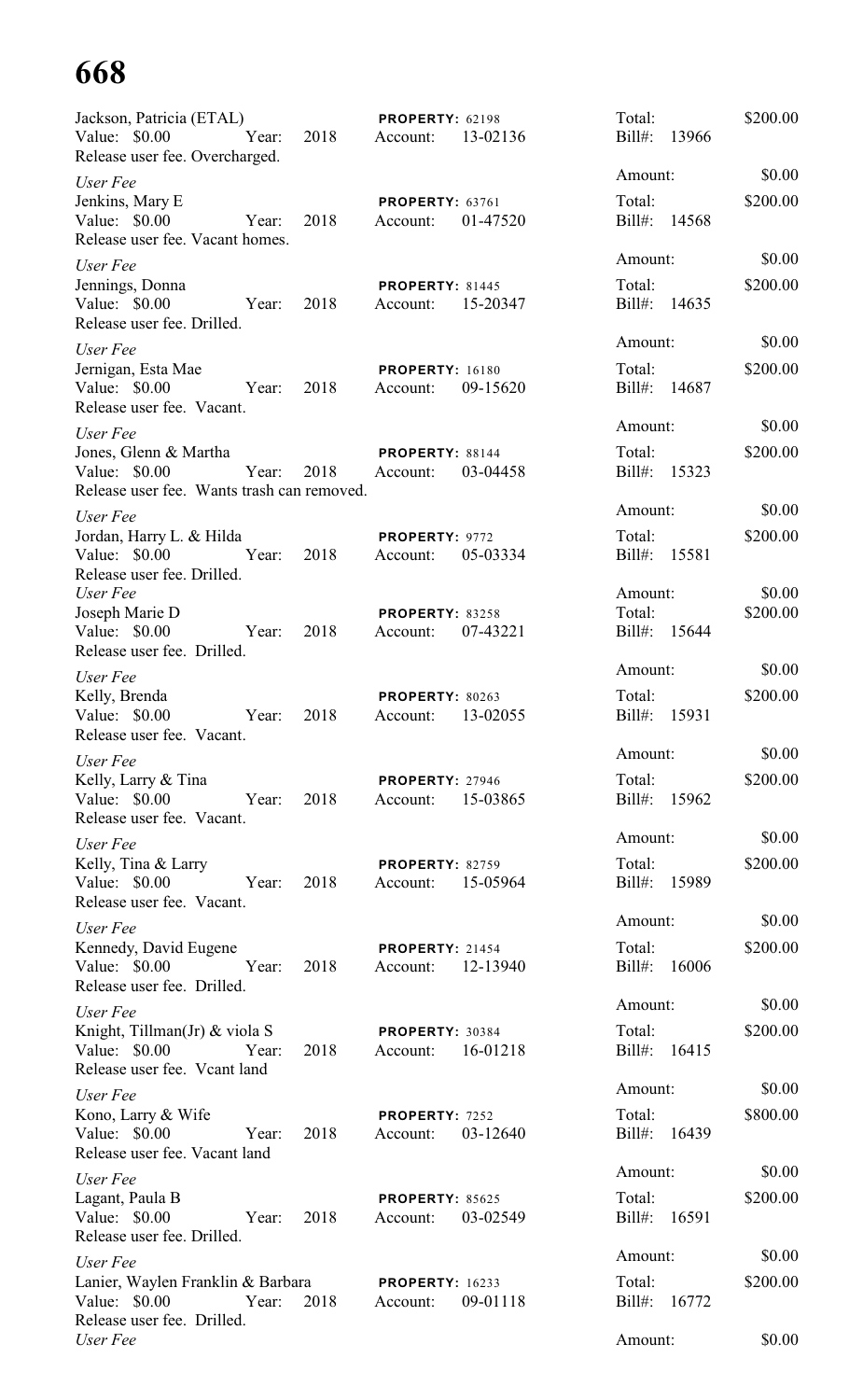| Lawson, Lonnie F.<br>Value: \$0.00<br>Release user fee. Drilled                                           |       | Year: 2018 | <b>PROPERTY: 85357</b><br>Account:          | 12-03107 | Total:<br>Bill#: 16898 |       | \$200.00           |
|-----------------------------------------------------------------------------------------------------------|-------|------------|---------------------------------------------|----------|------------------------|-------|--------------------|
| User Fee                                                                                                  |       |            |                                             |          | Amount:                |       | \$0.00             |
| Lennon, Grady (Heirs)<br>Value: \$0.00<br>Release user fee. Vacant.                                       | Year: | 2018       | <b>PROPERTY: 21551</b><br>Account:          | 12-15280 | Total:<br>Bill#: 17281 |       | \$200.00           |
| User Fee                                                                                                  |       |            |                                             |          | Amount:                |       | \$0.00             |
| Lennon, James Walter<br>Value: \$0.00<br>Release user fee. Vacant.                                        | Year: | 2018       | <b>PROPERTY: 21557</b><br>Account:          | 12-15380 | Total:<br>Bill#: 17300 |       | \$200.00           |
| User Fee                                                                                                  |       |            |                                             |          | Amount:                |       | \$0.00             |
| Lewis, Danny & Rhonda<br>Value: \$0.00<br>Release user fee. Drilled.                                      | Year: | 2018       | <b>PROPERTY: 18963</b><br>Account:          | 11-15543 | Total:<br>Bill#: 17580 |       | \$200.00           |
| User Fee                                                                                                  |       |            |                                             |          | Amount:                |       | \$0.00             |
| Lewis, William Monroe & Jolene<br>Value: \$0.00<br>Release user fee. Drilled.                             | Year: | 2018       | <b>PROPERTY: 10382</b><br>Account:          | 06-04112 | Total:<br>Bill#: 17778 |       | \$200.00           |
| User Fee                                                                                                  |       |            |                                             |          | Amount:                |       | \$0.00             |
| Little, Martin<br>Value: \$0.00<br>Release user fee. Drilled                                              | Year: | 2018       | PROPERTY: 80817<br>Account: 11-15613        |          | Total:<br>Bill#: 17894 |       | \$200.00           |
| User Fee                                                                                                  |       |            |                                             |          | Amount:                |       | \$0.00             |
| Long, Billy Joe<br>Value: \$0.00<br>Release user fee. No house on property.                               | Year: | 2018       | PROPERTY: 7329<br>Account:                  | 03-13449 | Total:<br>Bill#: 18088 |       | \$200.00           |
| User Fee                                                                                                  |       |            |                                             |          | Amount:                |       | \$0.00             |
| Long, Darlene Malpass<br>Value: \$0.00<br>Release user fee. Drilled.                                      | Year: | 2018       | <b>PROPERTY: 28839</b><br>Account: 15-24360 |          | Total:<br>Bill#:       | 18160 | \$200.00           |
| User Fee                                                                                                  |       |            |                                             |          | Amount:                |       | \$0.00             |
| Long, Joseph Lindon<br>Value: \$0.00<br>Release user fee. Drilled.                                        | Year: | 2018       | PROPERTY: 7353<br>Account:                  | 03-14320 | Total:<br>$Bill#$ :    | 18319 | \$200.00           |
| User Fee<br>Long, Joseph Lindon( $Jr$ )                                                                   |       |            | PROPERTY: 8144                              |          | Amount:<br>Total:      |       | \$0.00<br>\$200.00 |
| Value: \$0.00<br>Release user fee. House is vacant.                                                       | Year: | 2018       | Account:                                    | 03-00256 | Bill#:                 | 18320 |                    |
| User Fee                                                                                                  |       |            |                                             |          | Amount:                |       | \$0.00             |
| Long, Nathan<br>Value: \$0.00<br>Release user fee. Drilled.                                               | Year: | 2018       | PROPERTY: 24813<br>Account:                 | 13-24200 | Total:<br>Bill#:       | 18381 | \$200.00           |
| User Fee                                                                                                  |       |            |                                             |          | Amount:                |       | \$0.00             |
| Long, Odie (Dec)<br>Value: \$0.00<br>Release user fee. Vacant house.                                      | Year: | 2018       | PROPERTY: 7367<br>Account:                  | 03-14580 | Total:<br>Bill#:       | 18409 | \$200.00           |
| User Fee                                                                                                  |       |            |                                             |          | Amount:                |       | \$0.00             |
| Long, Thelton<br>Value: \$0.00<br>Release user fee. Drilled.                                              | Year: | 2018       | PROPERTY: 7395<br>Account:                  | 03-14860 | Total:<br>Bill#:       | 18491 | \$200.00           |
| User Fee                                                                                                  |       |            |                                             |          | Amount:                |       | \$0.00             |
| Lynn, Nicole LLC<br>Value: \$0.00<br>Release 2 user fees.                                                 | Year: | 2018       | <b>PROPERTY: 15739</b><br>Account:          | 09-03656 | Total:<br>Bill#:       | 99999 | \$400.00           |
| User Fee                                                                                                  |       |            |                                             |          | Amount:                |       | \$0.00             |
| Mary Gertrude Evans Irrevocable Trust<br>Value: \$0.00<br>Release user fee. Dwelling torn down years ago. | Year: | 2018       | PROPERTY: 9701<br>Account:                  | 05-01014 | Total:<br>$Bill#$ :    | 19530 | \$200.00           |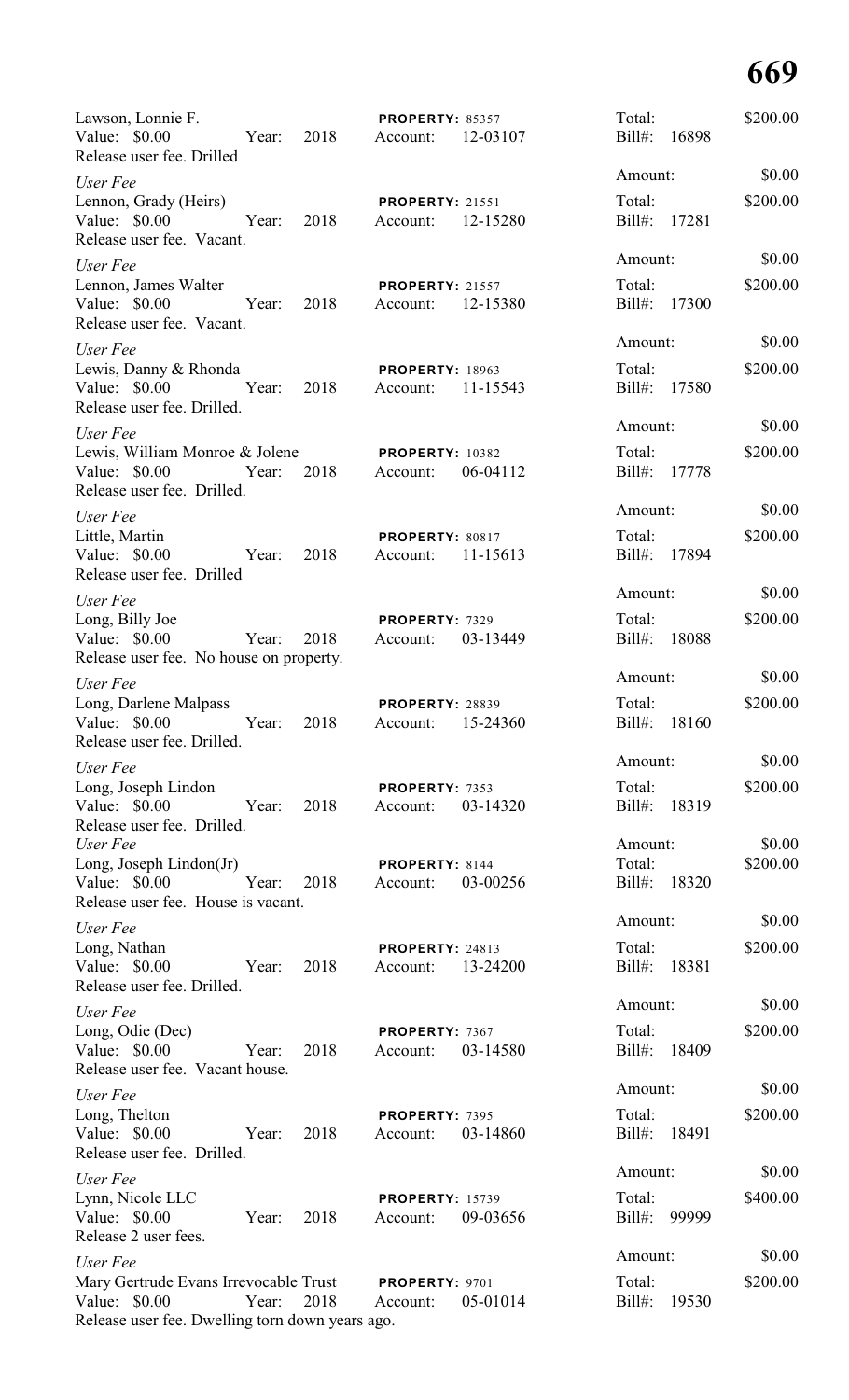| User Fee                                                                                             |      |                                                  |          | Amount:                           |        | \$0.00             |
|------------------------------------------------------------------------------------------------------|------|--------------------------------------------------|----------|-----------------------------------|--------|--------------------|
| Mason, Frank & Louise<br>Value: \$0.00<br>Year:<br>Release user fee. Drilled                         | 2018 | <b>PROPERTY: 21665</b><br>Account:               | 12-18580 | Total:<br>Bill#: 19547            |        | \$200.00           |
| User Fee                                                                                             |      |                                                  |          | Amount:                           |        | \$0.00             |
| Massengill, Zelma Ellen<br>Value: \$0.00 Year:<br>Release user fee. Drilled.                         | 2018 | PROPERTY: 3290<br>Account:                       | 01-59901 | Total:<br>Bill#: 19573            |        | \$200.00           |
| User Fee                                                                                             |      |                                                  |          | Amount:                           |        | \$0.00             |
| McColskey, Bobby Gene<br>Value: \$0.00 Year:<br>Release user fee. Drilled.                           | 2018 | <b>PROPERTY: 85180</b><br>Account:               | 12-16860 | Total:<br>Bill#: 19871            |        | \$200.00           |
| User Fee<br>McDaniels, Letha S<br>Value: \$0.00<br>Year: 2018<br>Release user fee. Vacant.           |      | <b>PROPERTY: 16807</b><br>Account:               | 09-04811 | Amount:<br>Total:<br>Bill#: 20036 |        | \$0.00<br>\$200.00 |
| User Fee                                                                                             |      |                                                  |          | Amount:                           |        | \$0.00             |
| MCDonald, Franklin<br>Value: \$0.00<br>Year: 2018<br>Release user fee. Drilled                       |      | <b>PROPERTY: 21712</b><br>Account:               | 12-17220 | Total:<br>Bill#: 20057            |        | \$200.00           |
| User Fee                                                                                             |      |                                                  |          | Amount:                           |        | \$0.00             |
| McDowell, Eugene E & Teddy F<br>Value: \$0.00<br>Year:<br>Release user fee. Billed to single wide.   | 2018 | <b>PROPERTY: 91571</b><br>Account:               | 09-00419 | Total:<br>Bill#: 20097            |        | \$200.00           |
| User Fee                                                                                             |      |                                                  |          | Amount:                           |        | \$0.00             |
| McDowell, J Monroe<br>Year:<br>Value: \$0.00<br>Release overbilled for 2 cans.                       | 2018 | <b>PROPERTY: 16301</b><br>Account:               | 09-17660 | Total:<br>Bill#: 20105            |        | \$400.00           |
| User Fee                                                                                             |      |                                                  |          | Amount:                           |        | \$0.00             |
| McDowell, John M.<br>Value: \$0.00<br>Year:<br>Release user fee. Home burned                         | 2018 | <b>PROPERTY: 87571</b><br>Account:               | 09-01218 | Total:<br>Bill#: 20117            |        | \$200.00           |
| User Fee                                                                                             |      |                                                  |          | Amount:                           |        | \$0.00             |
| McDuffie, Luther (Heirs)<br>Value: \$0.00 Year:<br>Release user fees. Drilled for cans on land only. |      | <b>PROPERTY: 24913</b><br>2018 Account: 13-25660 |          | Bill#: 20161                      | Total: | \$400.00           |
| User Fee                                                                                             |      |                                                  |          | Amount:                           |        | \$0.00             |
| McFann, Patrick Ray<br>Value: \$0.00 Year: 2018<br>Release user fee. Unliveable last ten years.      |      | <b>PROPERTY: 27558</b><br>Account: 15-05017      |          | Total:<br>Bill#: 99999            |        | \$1,265.00         |
| User Fee                                                                                             |      |                                                  |          | Amount:                           |        | \$0.00             |
| McKee, Barry Wayne<br>Value: \$0.00 Year: 2018<br>Release user fee. Drilled.                         |      | PROPERTY: 3386<br>Account: 01-55940              |          | Total:<br>Bill#: 20272            |        | \$200.00           |
| User Fee                                                                                             |      |                                                  |          | Amount:                           |        | \$0.00             |
| MCKenzie, Dorothy<br>Value: \$0.00 Year:<br>Release user fee.Dbilled.                                | 2018 | PROPERTY: 9822<br>Account: 05-04140              |          | Total:<br>Bill#: 20405            |        | \$200.00           |
| User Fee<br>MCKenzie, Mary D & Wade<br>Value: \$0.00 Year:                                           | 2018 | <b>PROPERTY: 24948</b><br>Account: 13-26065      |          | Amount:<br>Total:<br>Bill#: 20440 |        | \$0.00<br>\$200.00 |
| Release user fee. Vacant.                                                                            |      |                                                  |          | Amount:                           |        | \$0.00             |
| User Fee<br>McKenzie, Quinzell Roy<br>Value: \$0.00 Year:<br>Release user fee. Vacant.               | 2018 | PROPERTY: 00000<br>Account: 05-02846             |          | Total:<br>Bill#: 20451            |        | \$200.00           |
| User Fee                                                                                             |      |                                                  |          | Amount:                           |        | \$0.00             |
| McLamb, Paula<br>Value: $$0.00$<br>Year:                                                             | 2018 | PROPERTY: 83880<br>Account:                      | 09-02634 | Total:<br>Bill#: 20612            |        | \$200.00           |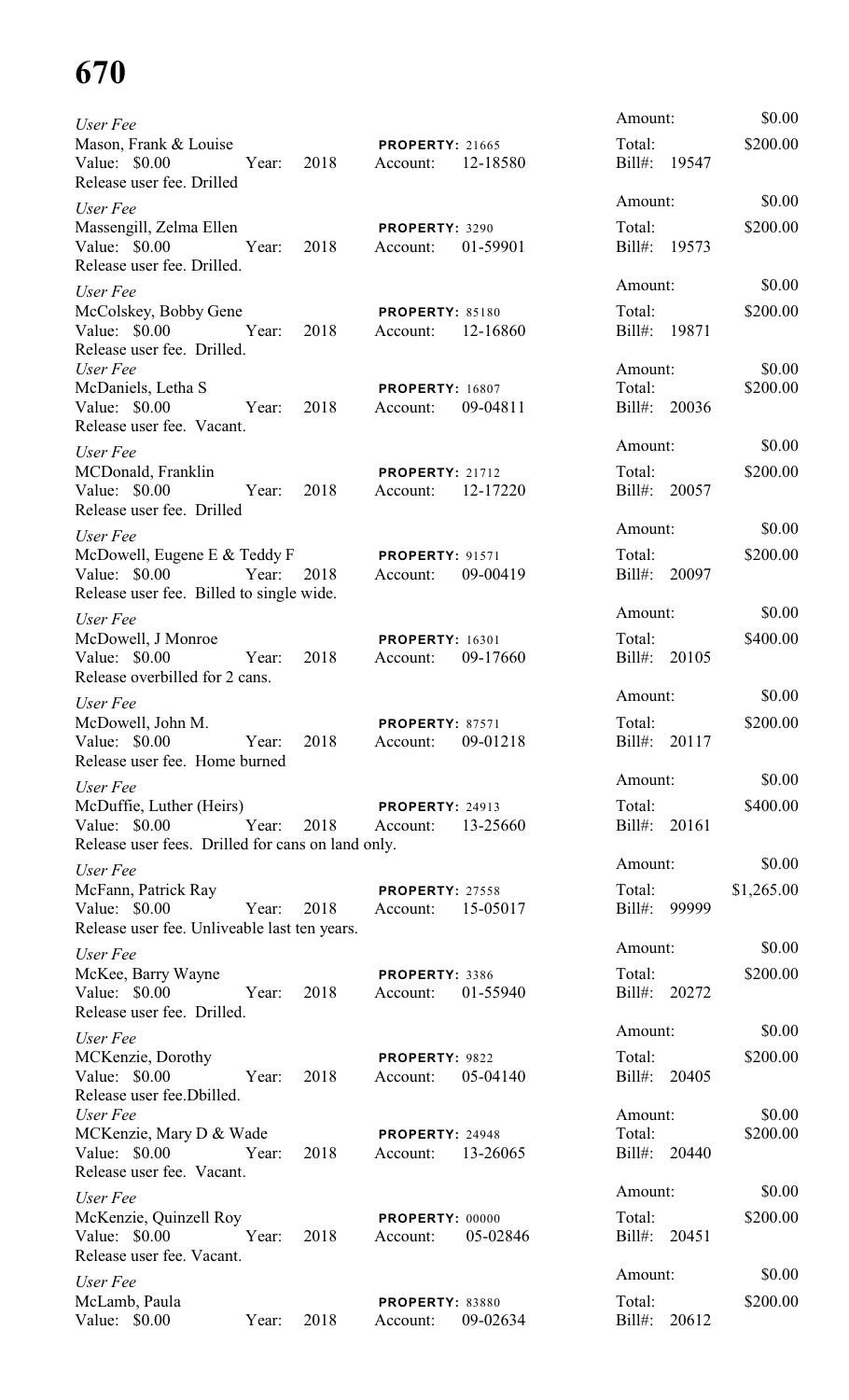| Release user fee. Vacant.                                                                                         |      |                                             |          |                                   |                    |
|-------------------------------------------------------------------------------------------------------------------|------|---------------------------------------------|----------|-----------------------------------|--------------------|
| User Fee<br>McLeskey, Sandra (DEC)<br>Value: \$0.00 Year:<br>Release user fee. Foreclosure.                       | 2018 | <b>PROPERTY: 77112</b><br>Account:          | 06-24603 | Amount:<br>Total:<br>Bill#: 20669 | \$0.00<br>\$200.00 |
| User Fee<br>McNeace Marvin Leroy & Zilfja<br>Value: \$0.00 Year:<br>Release user fee. Vacant land.                | 2018 | <b>PROPERTY: 12677</b><br>Account: 07-01259 |          | Amount:<br>Total:<br>Bill#: 20758 | \$0.00<br>\$200.00 |
| User Fee<br>MCPherson, Harold Wayne & Kenneth PROPERTY: 16450<br>Value: \$0.00 Year:<br>Release user fee. Vacant. | 2018 | Account: 09-00224                           |          | Amount:<br>Total:<br>Bill#: 20981 | \$0.00<br>\$200.00 |
| User Fee<br>McPherson, J H<br>Value: \$0.00 Year:<br>Release user fee. Vacant                                     | 2018 | <b>PROPERTY: 15637</b><br>Account:          | 09-02553 | Amount:<br>Total:<br>Bill#: 21008 | \$0.00<br>\$200.00 |
| User Fee<br>McPherson, James Wallace<br>Value: \$0.00 Year:<br>Release user fee. Vacant.                          | 2018 | <b>PROPERTY: 00000</b><br>Account: 09-04218 |          | Amount:<br>Total:<br>Bill#: 21029 | \$0.00<br>\$200.00 |
| User Fee<br>McPherson, Marc C<br>Value: \$0.00 Year:<br>Release user fee. Drilled.                                | 2018 | <b>PROPERTY: 15867</b><br>Account: 09-03430 |          | Amount:<br>Total:<br>Bill#: 21094 | \$0.00<br>\$200.00 |
| User Fee<br>McPherson, Marc C<br>Value: \$0.00<br>Year:<br>Release user fee. House vacant.                        | 2018 | <b>PROPERTY: 15867</b><br>Account: 09-03430 |          | Amount:<br>Total:<br>Bill#: 96269 | \$0.00<br>\$200.00 |
| User Fee<br>Melanies<br>Value: \$0.00<br>Year:<br>Release user fee. Empty building                                | 2018 | PROPERTY: 00000<br>Account:                 | 10-12137 | Amount:<br>Total:<br>Bill#: 21494 | \$0.00<br>\$200.00 |
| User Fee<br>Miller, Cynthia<br>Value: $$0.00$<br>Year:<br>Release user fee. Billed to SWMH                        | 2018 | PROPERTY: 92128<br>Account:                 | 13-05327 | Amount:<br>Total:<br>Bill#: 21729 | \$0.00<br>\$200.00 |
| User Fee<br>Miller, Deborah<br>Value: \$0.00<br>Year:<br>Release user fee. Drilled.                               | 2018 | <b>PROPERTY: 83350</b><br>Account:          | 06-04344 | Amount:<br>Total:<br>Bill#: 21732 | \$0.00<br>\$200.00 |
| User Fee<br>Miller, George Clayton<br>Value: $$0.00$<br>Year:<br>Release user fee. Drilled.                       | 2018 | <b>PROPERTY: 78638</b><br>Account:          | 10-12240 | Amount:<br>Total:<br>Bill#: 21756 | \$0.00<br>\$200.00 |
| User Fee<br>Mills, William<br>Value: $$0.00$<br>Year:<br>Release user fee. Drilled.                               | 2018 | <b>PROPERTY: 00000</b><br>Account:          | 14-05137 | Amount:<br>Total:<br>Bill#: 21977 | \$0.00<br>\$200.00 |
| User Fee<br>Mishoe, Ronnie<br>Value: \$0.00<br>Year:<br>Release user fee. Drilled                                 | 2018 | PROPERTY: 5493<br>Account:                  | 01-00119 | Amount:<br>Total:<br>Bill#: 22076 | \$0.00<br>\$200.00 |
| User Fee<br>Mitchell, Charity Nicole Hinson<br>Value: $$0.00$<br>Year:<br>Release user fee. Drilled.              | 2018 | <b>PROPERTY: 88986</b><br>Account:          | 06-00235 | Amount:<br>Total:<br>Bill#: 22119 | \$0.00<br>\$200.00 |
| User Fee<br>Mitchell, Preston Ramon                                                                               |      | <b>PROPERTY: 19004</b>                      |          | Amount:<br>Total:                 | \$0.00<br>\$200.00 |

| Amount:                           | \$0.00             |
|-----------------------------------|--------------------|
| Total:<br>Bill#: 20669            | \$200.00           |
| Amount:<br>Total:<br>Bill#: 20758 | \$0.00<br>\$200.00 |
| Amount:<br>Total:                 | \$0.00<br>\$200.00 |
| Bill#: 20981                      |                    |
| Amount:                           | \$0.00             |
| Total:<br>Bill#: 21008            | \$200.00           |
| Amount:                           | \$0.00             |
| Total:<br>Bill#: 21029            | \$200.00           |
| Amount:                           | \$0.00             |
| Total:                            | \$200.00           |
| Bill#: 21094                      |                    |
| Amount:                           | \$0.00             |
| Total:<br>Bill#: 96269            | \$200.00           |
| Amount:                           | \$0.00             |
| Total:<br>Bill#: 21494            | \$200.00           |
| Amount:                           | \$0.00             |
| Total:                            | \$200.00           |
| Bill#: 21729                      |                    |
| Amount:                           | \$0.00             |
| Total:<br>Bill#: 21732            | \$200.00           |
| Amount:                           | \$0.00             |
| Total:<br>Bill#: 21756            | \$200.00           |
| Amount:                           | \$0.00             |
| Total:                            | \$200.00           |
| Bill#: 21977                      |                    |
| Amount:                           | \$0.00             |
| Total:<br>Bill#: 22076            | \$200.00           |
| Amount:                           | \$0.00             |
| Total:                            | \$200.00           |
| Bill#: 22119                      |                    |
|                                   | 0000               |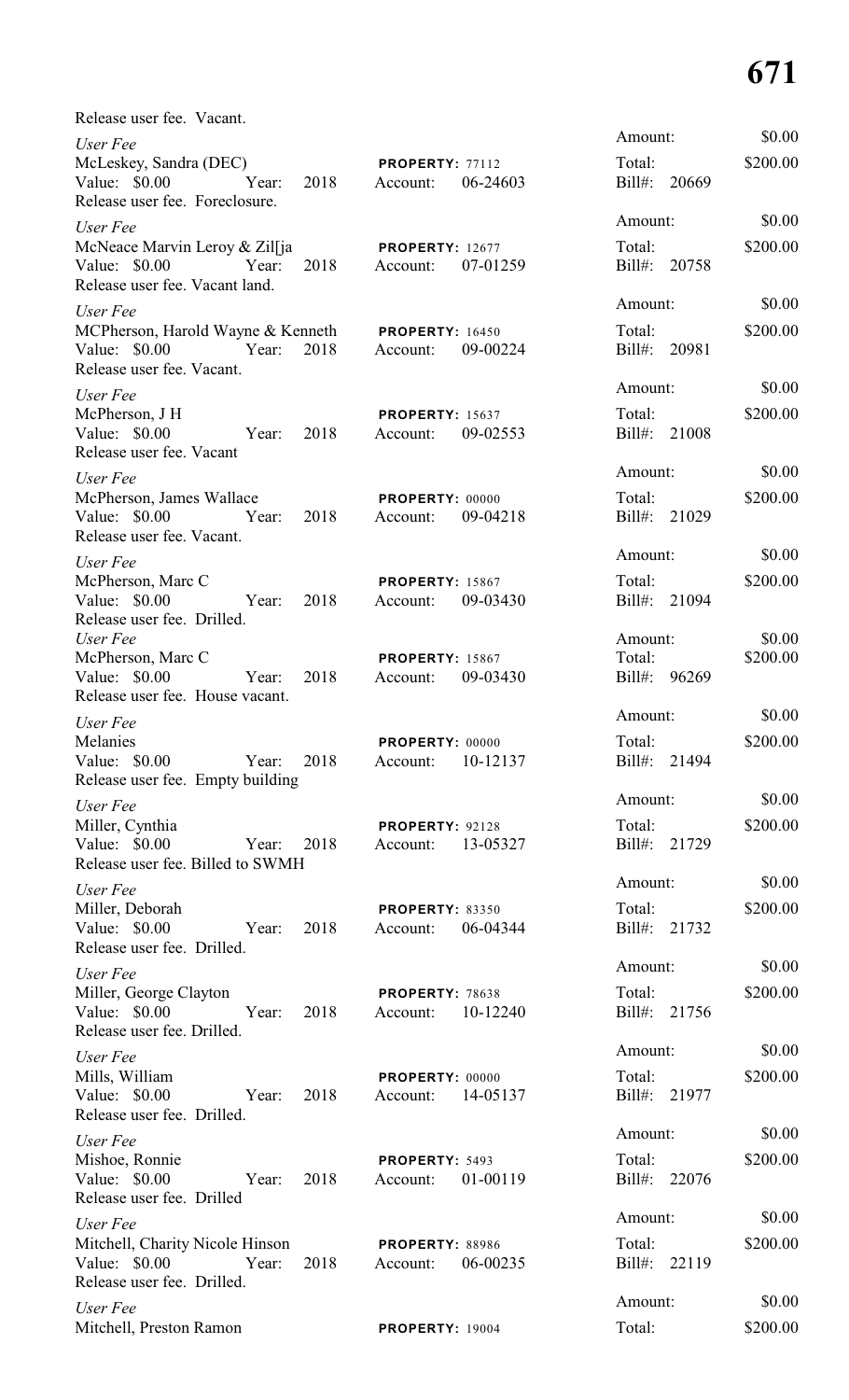| Value: \$0.00                                                                      | Year: | 2018    | Account:                           | 11-03329 | Bill#:<br>22232           |                    |
|------------------------------------------------------------------------------------|-------|---------|------------------------------------|----------|---------------------------|--------------------|
| Release user fee. Vacant<br>User Fee<br>Mizzell, Tony                              |       |         | PROPERTY: 00000                    |          | Amount:<br>Total:         | \$0.00<br>\$611.00 |
| Value: \$0.00<br>Release user fee. S/W vacant.                                     | Year: | $16-18$ | Account:                           | 12-03008 | Bill#: 99999              |                    |
| User Fee                                                                           |       |         |                                    |          | Amount:                   | \$0.00             |
| Monk, Rita Gail Smith<br>Value: \$0.00<br>Release user fee. Drilled.               | Year: | 2018    | <b>PROPERTY: 25041</b><br>Account: | 13-27985 | Total:<br>Bill#: 22344    | \$200.00           |
| User Fee                                                                           |       |         |                                    |          | Amount:                   | \$0.00             |
| Montes, Brenda Gerald<br>Value: \$0.00<br>Release user fee. Vacant house.          | Year: | 2018    | <b>PROPERTY: 86581</b><br>Account: | 07-05022 | Total:<br>Bill#: 22365    | \$200.00           |
| User Fee                                                                           |       |         |                                    |          | Amount:                   | \$0.00             |
| Moore, Carolina P.<br>Value: \$0.00<br>Release user fee. Billed on SWMH            | Year: | 2018    | <b>PROPERTY: 99212</b><br>Account: | 11-04508 | Total:<br>Bill#: 22456    | \$200.00           |
| User Fee                                                                           |       |         |                                    |          | Amount:                   | \$0.00             |
| Moore, Craige Franklin<br>Value: \$0.00<br>Release user fee. Home is vacant.       | Year: | 2018    | PROPERTY: 1682<br>Account:         | 01-63079 | Total:<br>Bill#: 22480    | \$200.00           |
| User Fee                                                                           |       |         |                                    |          | Amount:                   | \$0.00             |
| Moore, Gary L. & Tonya<br>Value: \$0.00<br>Release user fee. Drilled               | Year: | 2018    | PROPERTY: 27144<br>Account:        | 14-10722 | Total:<br>Bill#: 99999    | \$400.00           |
| User Fee                                                                           |       |         |                                    |          | Amount:                   | \$0.00             |
| Moore, Marion Travis<br>Value: \$0.00<br>Release user fee. Vacant                  | Year: | 2018    | PROPERTY: 26414<br>Account:        | 14-10943 | Total:<br>Bill#:<br>22641 | \$200.00           |
| User Fee                                                                           |       |         |                                    |          | Amount:                   | \$0.00             |
| Moore, Shane A<br>Value: \$0.00<br>Release user fee. Vacant.                       | Year: | 2018    | <b>PROPERTY: 10565</b><br>Account: | 06-05365 | Total:<br>Bill#: 22699    | \$200.00           |
| User Fee                                                                           |       |         |                                    |          | Amount:                   | \$0.00             |
| Moore, Shane Allan<br>Value: \$0.00<br>Release user fee. Drilled.                  | Year: | 2018    | PROPERTY: 13482<br>Account:        | 07-05905 | Total:<br>Bill#: 22711    | \$200.00           |
| User Fee                                                                           |       |         |                                    |          | Amount:                   | \$0.00             |
| Mott, Jim<br>Value: $$0.00$<br>Release user fee. Uses a commercial hauler.         | Year: | 2018    | PROPERTY: 96261<br>Account:        | 11-01136 | Total:<br>Bill#: 22865    | \$113.00           |
| User Fee                                                                           |       |         |                                    |          | Amount:                   | \$0.00             |
| Mullins, Shawn & Pamela<br>Value: \$0.00<br>Release user fee. Home no longer there | Year: | 2018    | PROPERTY: 86288<br>Account:        | 14-05839 | Total:<br>Bill#:<br>22932 | \$200.00           |
| User Fee                                                                           |       |         |                                    |          | Amount:                   | \$0.00             |
| Murray, Teresa Michelle Troy<br>Value: \$0.00<br>Release user fee. Drilled.        | Year: | 2018    | <b>PROPERTY: 91625</b><br>Account: | 14-01531 | Total:<br>Bill#:<br>23060 | \$200.00           |
| User Fee                                                                           |       |         |                                    |          | Amount:                   | \$0.00             |
| Myerovitz, Jack & Deborah<br>Value: \$0.00<br>Release user fee. Drilled.           | Year: | 2018    | <b>PROPERTY: 26969</b><br>Account: | 14-04907 | Total:<br>Bill#:<br>23085 | \$200.00           |
| User Fee                                                                           |       |         |                                    |          | Amount:                   | \$0.00             |
| Myers, James Lewis<br>Value: \$0.00<br>Release user fee. Home flooded.             | Year: | 2018    | <b>PROPERTY: 18055</b><br>Account: | 10-03957 | Total:<br>Bill#:<br>23090 | \$200.00           |
| User Fee                                                                           |       |         |                                    |          | Amount:                   | \$0.00             |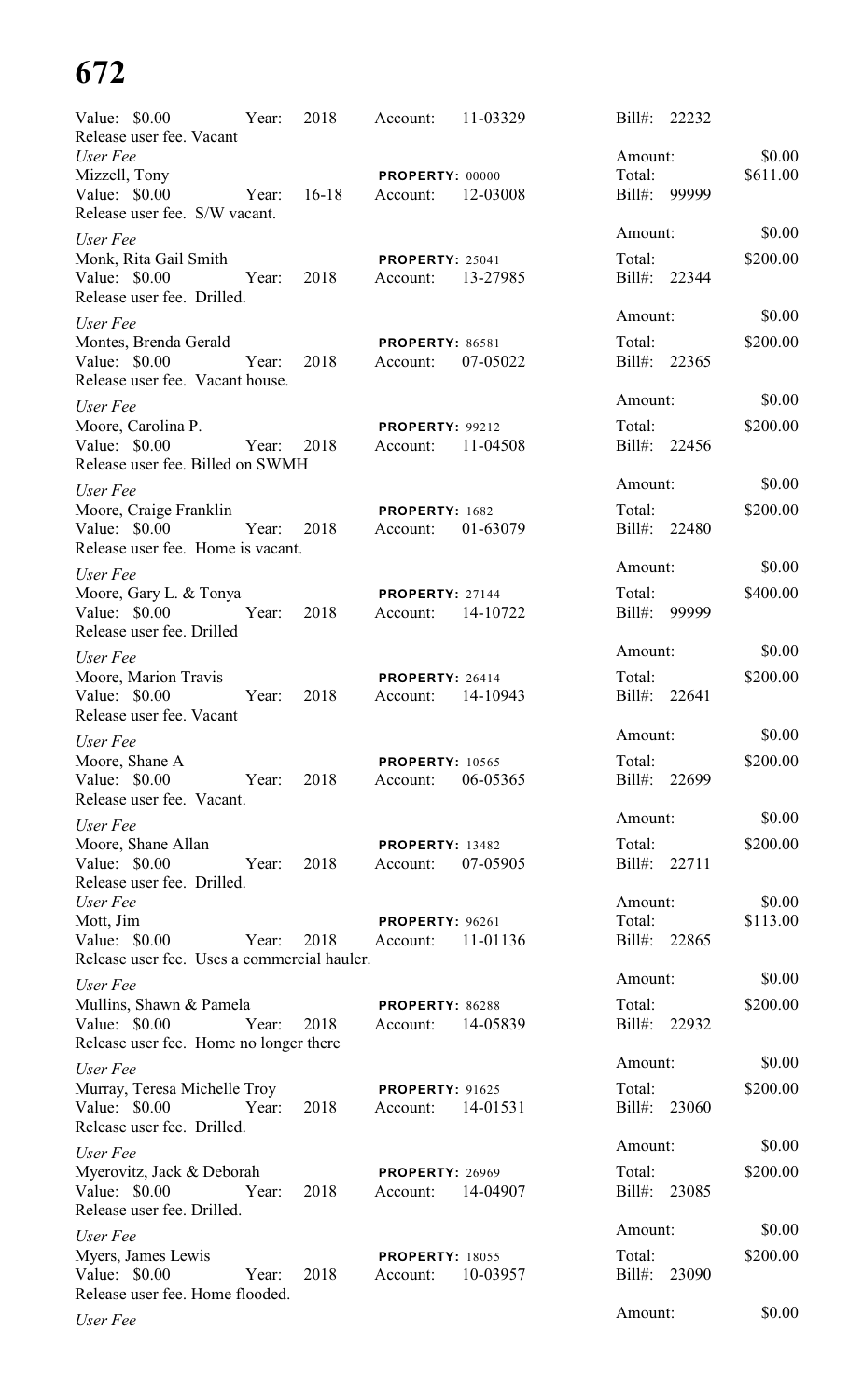| Nance, Linda F.<br>Value: \$0.00<br>2018<br>Year:<br>Release user fee. Vacant. Lot.                                | PROPERTY: 76270<br>03-03843<br>Account:        | Total:<br>$Bill#$ :<br>23286            | \$200.00           |
|--------------------------------------------------------------------------------------------------------------------|------------------------------------------------|-----------------------------------------|--------------------|
| User Fee                                                                                                           |                                                | Amount:                                 | \$0.00             |
| Nealey, Kenneth & Sheila Ann<br>Value: \$0.00<br>Year:<br>2018<br>Release user fee. Drilled.                       | <b>PROPERTY: 82652</b><br>09-21721<br>Account: | Total:<br>Bill#: 23467                  | \$200.00           |
| User Fee                                                                                                           |                                                | Amount:                                 | \$0.00             |
| Nealy, Gary Dean<br>Value: \$0.00<br>Year:<br>2018<br>Release user fees. Triple Billed.                            | PROPERTY: 86442<br>Account:<br>01-02833        | Total:<br>Bill#: 23513                  | \$400.00           |
| User Fee                                                                                                           |                                                | Amount:                                 | \$0.00             |
| Nealy, Theatus (Deceased)<br>Year:<br>Value: \$0.00<br>2018<br>Release user fee. Vacant land.                      | <b>PROPERTY: 16496</b><br>Account:<br>09-21903 | Total:<br>Bill#: 23543                  | \$200.00           |
| User Fee                                                                                                           |                                                | Amount:                                 | \$0.00             |
| Nealy, Tommy & Deanna Thompson PROPERTY: 78172<br>2018<br>Value: \$0.00<br>Year:<br>Releaseuser fee. Billed twice. | 13-05637<br>Account:                           | Total:<br>Bill#: 23545                  | \$200.00           |
| User Fee                                                                                                           |                                                | Amount:                                 | \$0.00             |
| Nobles, Alvin Monroe<br>2018<br>Value: \$0.00<br>Year:<br>Release user fee. Drilled.                               | PROPERTY: 00000<br>01-65740<br>Account:        | Total:<br>Bill#: 23775                  | \$200.00           |
| User Fee                                                                                                           |                                                | Amount:                                 | \$0.00             |
| Nobles, Anna Belle H<br>2018<br>Value: $$0.00$<br>Year:<br>Release user fee. Drilled.                              | PROPERTY: 30517<br>Account:<br>16-11880        | Total:<br>Bill#: 23777                  | \$200.00           |
| User Fee                                                                                                           |                                                | Amount:                                 | \$0.00             |
| Nobles, James A & Tammie K<br>Value: \$0.00<br>2018<br>Year:<br>Release user fee. Drilled.                         | PROPERTY: 93253<br>13-00965<br>Account:        | Total:<br>Bill#:<br>23858               | \$200.00           |
| User Fee                                                                                                           |                                                | Amount:                                 | \$0.00             |
| Nobles, James Ray & Juanita Bryant PROPERTY: 79264<br>2018<br>Value: \$0.00<br>Year:<br>Release user fee. Drilled  | 13-35525<br>Account:                           | Total:<br>Bill#: 23867                  | \$200.00           |
| User Fee                                                                                                           |                                                | Amount:                                 | \$0.00             |
| Nobles, John S<br>Value: \$0.00<br>2018<br>Year:<br>Release user fee. Billed to SWMH                               | PROPERTY: 79784<br>09-01648<br>Account:        | Total:<br>Bill#: 23885                  | \$200.00           |
| User Fee                                                                                                           |                                                | Amount:                                 | \$0.00             |
| Nobles, Johnnie Belinda & Bruce J.<br>2018<br>Value: \$0.00<br>Year:<br>Release user fee. Drilled.                 | <b>PROPERTY: 76347</b><br>01-65875<br>Account: | Total:<br>Bill#: 23887                  | \$200.00           |
| User Fee                                                                                                           |                                                | Amount:                                 | \$0.00             |
| Nobles, Larry<br>Value: $$0.00$<br>2018<br>Year:<br>Release user fee. SWMH Vacant.                                 | PROPERTY: 00000<br>13-30270<br>Account:        | Total:<br>Bill#: 23907                  | \$200.00           |
| User Fee                                                                                                           |                                                | Amount:                                 | \$0.00             |
| Nobles, Vivian<br>Value: \$0.00<br>2018<br>Year:<br>Release user fee. Land only.                                   | <b>PROPERTY: 17817</b><br>10-02718<br>Account: | Total:<br>Bill#:<br>23996               | \$200.00           |
| User Fee<br>Norman, Saundra W<br>Value: \$0.00<br>2018<br>Year:<br>Release user fee. Drilled.                      | PROPERTY: 82564<br>06-23251<br>Account:        | Amount:<br>Total:<br>$Bill#$ :<br>24014 | \$0.00<br>\$200.00 |
| User Fee                                                                                                           |                                                | Amount:                                 | \$0.00             |
| Olive Florence Orion<br>Value: \$0.00<br>Year:<br>2018<br>Release user fee. Vacant land                            | <b>PROPERTY: 93606</b><br>11-03656<br>Account: | Total:<br>Bill#:<br>24515               | \$200.00           |
| User Fee                                                                                                           |                                                | Amount:                                 | \$0.00             |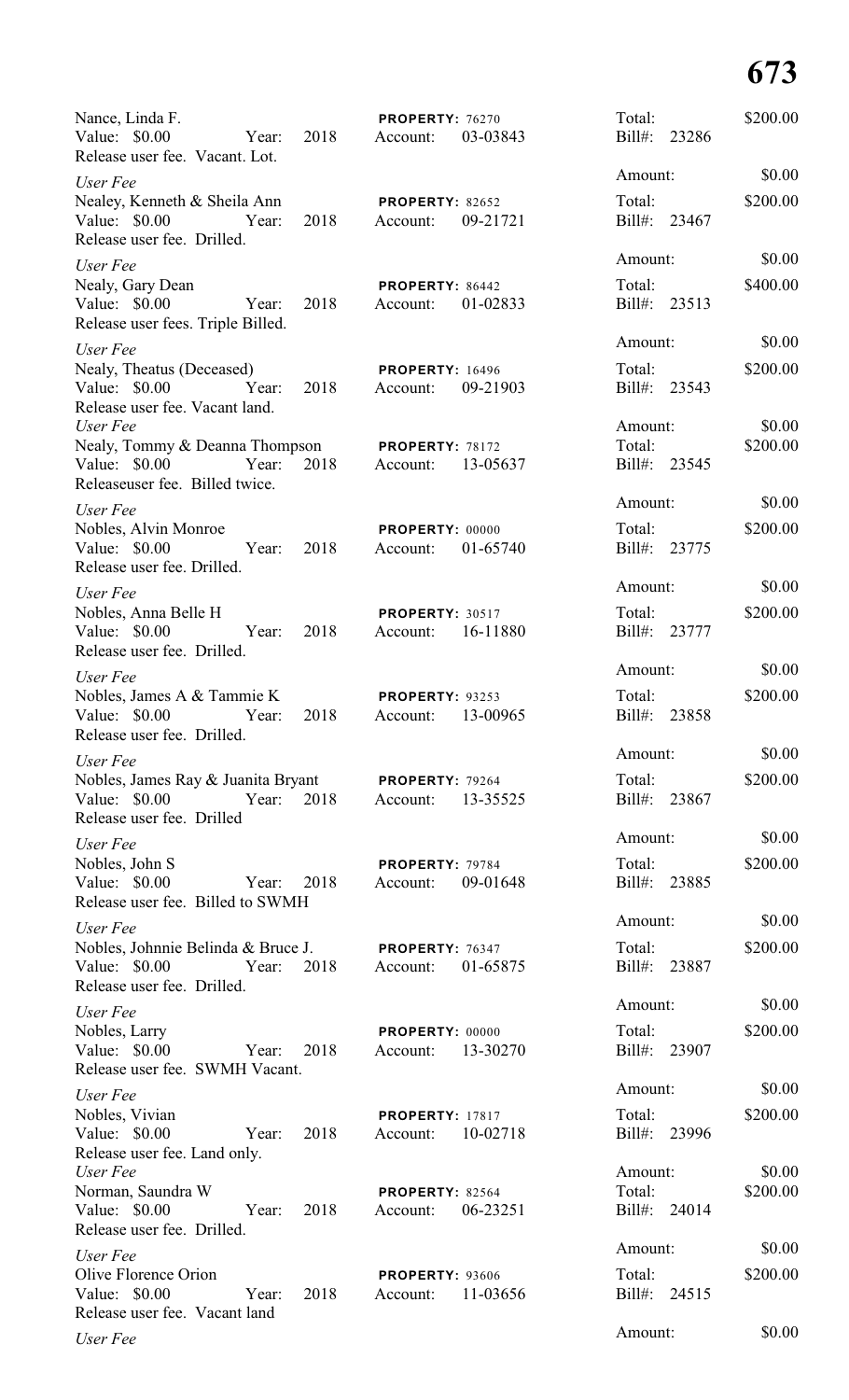| Page, Mark<br>Value: \$0.00<br>Release user fee. Drilled.                                                                   | Year: | 2018          | PROPERTY: 9853<br>Account:         | 05-01614 | Total:<br>Bill#: 24752            |       | \$200.00             |
|-----------------------------------------------------------------------------------------------------------------------------|-------|---------------|------------------------------------|----------|-----------------------------------|-------|----------------------|
| User Fee<br>Parker, Doris B & Tony D Bellamy                                                                                |       |               | PROPERTY: 83772                    |          | Amount:<br>Total:                 |       | \$0.00<br>\$200.00   |
| Value: $$0.00$<br>Release user fee. Billed to home.                                                                         | Year: | 2018          | Account:                           | 06-00048 | Bill#: 4321                       |       |                      |
| User Fee<br>Parker, Veronica<br>Value: \$0.00<br>Release user fee. Drilled                                                  | Year: | 2018          | <b>PROPERTY: 78169</b><br>Account: | 12-21302 | Amount:<br>Total:<br>Bill#: 25028 |       | \$0.00<br>\$200.00   |
| User Fee<br>Parker, Veronica I<br>Value: \$0.00<br>Release user fee. Vacant.                                                | Year: | 2018          | PROPERTY: 60209<br>Account:        | 12-01151 | Amount:<br>Total:<br>Bill#: 25029 |       | \$0.00<br>\$200.00   |
| User Fee<br>Pate, Johnny Eugene & Debby Giles<br>Value: \$0.00                                                              | Year: | 2018          | PROPERTY: 77814<br>Account:        | 03-17321 | Amount:<br>Total:<br>Bill#: 25086 |       | \$0.00<br>\$200.00   |
| Release user fee. Drilled.<br>User Fee<br>Patrick, Annie Louise Jacobs<br>Value: $$0.00$<br>Release user fee. Drilled.      | Year: | 2018          | PROPERTY: 86815<br>Account:        | 04-03012 | Amount:<br>Total:<br>Bill#: 25094 |       | \$0.00<br>\$200.00   |
| User Fee<br>Patrick, Mickey S<br>Value: $$0.00$<br>Release user fee. Drilled.                                               | Year: | 2018          | <b>PROPERTY: 14830</b><br>Account: | 08-00040 | Amount:<br>Total:<br>Bill#: 25148 |       | \$0.00<br>\$200.00   |
| User Fee<br>Penny, Jason Ira<br>Value: \$0.00<br>Release user fee. Drilled.                                                 | Year: | 2018          | <b>PROPERTY: 26917</b><br>Account: | 14-00820 | Amount:<br>Total:<br>$Bill#$ :    | 25356 | \$0.00<br>\$200.00   |
| User Fee<br>Penny, Richard Bryan & Renee Beck<br>Value: \$0.00 Year:<br>Release user fee. Drilled.                          |       | 2018          | <b>PROPERTY: 86303</b><br>Account: | 09-01523 | Amount:<br>Total:<br>Bill#: 25361 |       | \$0.00<br>\$200.00   |
| User Fee<br>Perritte, Angela Tyler(Life)<br>Value: \$0.00<br>Release user fee. House is vacant.                             | Year: | $16-18$       | PROPERTY: 76768<br>Account:        | 09-03702 | Amount:<br>Total:<br>Bill#: 99999 |       | \$0.00<br>\$611.00   |
| User Fee<br>Phines, Linwood E<br>Value: $$0.00$<br>Release user fee. House is vcant.                                        | Year: | 2018          | <b>PROPERTY: 81756</b><br>Account: | 14-12594 | Amount:<br>Total:<br>Bill#: 28213 |       | \$0.00<br>\$200.00   |
| User Fee<br>Phipps, Jennifer C & ChristopherC<br>Value: $$0.00$<br>Release portion of user fee unused. Moved out of county. | Year: | 2018 Account: | <b>PROPERTY: 94271</b>             | 07-05810 | Amount:<br>Total:<br>Bill#: 25618 |       | \$0.00<br>\$132.33   |
| User Fee<br>Pierce, Carolyn D<br>Value: \$0.00<br>Release user fee. Drilled.                                                | Year: | 2018          | PROPERTY: 3985<br>Account:         | 01-00782 | Amount:<br>Total:<br>Bill#: 25700 |       | \$0.00<br>\$200.00   |
| User Fee<br>Pittman, James Ronald (Heirs)<br>Value: \$0.00<br>Release user fees. Vacant. Lots                               | Year: | $17 - 18$     | PROPERTY: 17428<br>Account:        | 10-13528 | Amount:<br>Total:<br>Bill#: 88888 |       | \$0.00<br>\$1,612.00 |
| User Fee<br>Pittman, Mitchell<br>Value: \$0.00<br>Release user fee. Drilled.                                                | Year: | 2018          | PROPERTY: 60338<br>Account:        | 12-21782 | Amount:<br>Total:<br>Bill#: 25922 |       | \$0.00<br>\$200.00   |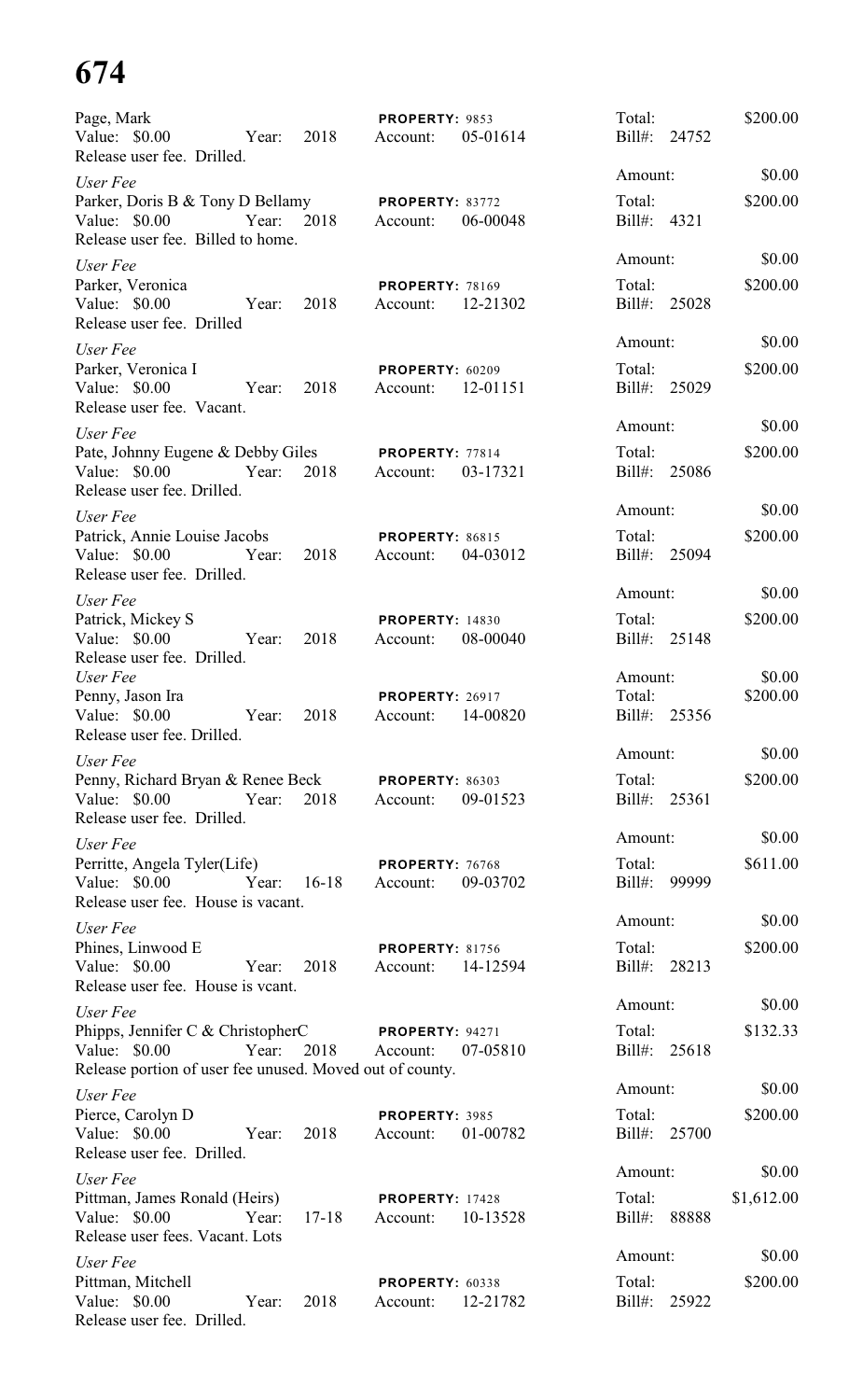| User Fee                                                                                            |                     |      |                                    |          | Amount:             |              | \$0.00               |
|-----------------------------------------------------------------------------------------------------|---------------------|------|------------------------------------|----------|---------------------|--------------|----------------------|
| Piver, Brenda<br>Value: \$0.00                                                                      | Year:               | 2018 | PROPERTY: 00000<br>Account:        | 07-05821 | Total:              | Bill#: 25931 | \$200.00             |
| Release user fee. Drilled.<br>User Fee                                                              |                     |      |                                    |          | Amount:             |              | \$0.00               |
| Porter Swamp Baptist Church PROPERTY: 00000                                                         |                     |      |                                    |          | Total:              |              | \$400.00             |
| Value: \$0.00<br>Release user fee. Uses a commercial hauler.                                        | Year: 2018 Account: |      |                                    | 18-00145 |                     | Bill#: 42537 |                      |
| User Fee                                                                                            |                     |      |                                    |          | Amount:             |              | \$0.00               |
| Powell Sammy & Peggy Nealey PROPERTY: 00000                                                         |                     |      |                                    |          | Total:              |              | \$200.00             |
| Value: \$0.00<br>Release user fee. Vacant.                                                          | Year: 2018 Account: |      |                                    | 06-29581 |                     | Bill#: 26518 |                      |
| User Fee                                                                                            |                     |      |                                    |          | Amount:             |              | \$0.00               |
| Powers, John Dean & Debra Ann Hinson PROPERTY: 91299<br>Value: \$0.00<br>Release user fee. Drilled. | Year:               |      | 2018 Account:                      | 03-01625 | Total:              | Bill#: 26582 | \$200.00             |
| User Fee                                                                                            |                     |      |                                    |          | Amount:             |              | \$0.00               |
| Price, Danny Joe(II)                                                                                |                     |      | <b>PROPERTY: 21008</b>             |          | Total:              |              | \$200.00             |
| Value: \$0.00<br>Release user fee. Drilled.                                                         | Year: 2018          |      | Account: 12-01030                  |          |                     | Bill#: 26740 |                      |
| User Fee                                                                                            |                     |      |                                    |          | Amount:             |              | \$0.00               |
| Price, Genevieve N.                                                                                 |                     |      | <b>PROPERTY: 30779</b>             |          | Total:              |              | \$200.00             |
| Value: \$0.00<br>Release user fee. Drilled.                                                         | Year: 2018          |      | Account: 16-00554                  |          |                     | Bill#: 26779 |                      |
| User Fee                                                                                            |                     |      |                                    |          | Amount:             |              | \$0.00               |
| Prince, Barbara C                                                                                   |                     |      | PROPERTY: 4258                     |          | Total:              |              | \$400.00             |
| Value: \$0.00 Year: 2018<br>Release user fees. Drilled.                                             |                     |      | Account:                           | 01-06904 |                     | Bill#: 27051 |                      |
| User Fee                                                                                            |                     |      |                                    |          | Amount:             |              | \$0.00               |
| Prince, James Bobby (ETAL))<br>Value: \$0.00<br>Release user fee. Vacant land.                      | Year:               | 2018 | <b>PROPERTY: 15809</b><br>Account: | 09-24321 | Total:<br>$Bill#$ : | 27105        | \$200.00             |
| User Fee                                                                                            |                     |      |                                    |          | Amount:             |              | \$0.00               |
| Prince, Kevin Mark                                                                                  |                     |      | PROPERTY: 76930                    |          | Total:              |              | \$200.00             |
| Value: \$0.00<br>Release user fee. Drilled.                                                         | Year:               | 2018 | Account:                           | 09-24335 |                     | Bill#: 27129 |                      |
| User Fee                                                                                            |                     |      |                                    |          | Amount:             |              | \$0.00               |
| Puckett, Richard G                                                                                  |                     |      | <b>PROPERTY: 11783</b>             |          | Total:              |              | \$200.00             |
| Value: \$0.00<br>Release user fee. Drilled.                                                         | Year:               | 2018 | Account:                           | 06-05419 |                     | Bill#: 27236 |                      |
| User Fee<br>Rabon, Cindy & Terry Cox                                                                |                     |      | PROPERTY: 91749                    |          | Amount:<br>Total:   |              | \$0.00<br>\$1,000.00 |
| Value: \$0.00<br>Release user fees.                                                                 | Year:               | 2018 | Account:                           | 07-02352 |                     | Bill#: 27305 |                      |
| User Fee                                                                                            |                     |      |                                    |          | Amount:             |              | \$0.00               |
| Rabon, Terry & cindy                                                                                |                     |      | PROPERTY: 60123                    |          | Total:              |              | \$400.00             |
| Value: \$0.00<br>Release user fees. Drilled.                                                        | Year:               | 2018 | Account:                           | 07-13358 |                     | Bill#: 27344 |                      |
| User Fee                                                                                            |                     |      |                                    |          | Amount:             |              | \$0.00               |
| Rackley, Renee                                                                                      |                     |      | PROPERTY: 00000                    |          | Total:              |              | \$200.00             |
| Value: \$0.00<br>Release user fee. Home no longer there.                                            | Year:               | 2018 | Account:                           | 11-00641 | $Bill#$ :           | 27358        |                      |
| User Fee                                                                                            |                     |      |                                    |          | Amount:             |              | \$0.00               |
| Rackley, Robert F. (Jr) & Barbara                                                                   |                     |      | PROPERTY: 00000                    |          | Total:              |              | \$400.00             |
| Value: \$0.00<br>Release user fees. Cans picked up. House is vacant.                                | Year:               | 2018 | Account:                           | 03-00453 | $Bill#$ :           | 27359        |                      |
| User Fee                                                                                            |                     |      |                                    |          | Amount:             |              | \$0.00               |
| Ray Anthony                                                                                         |                     |      | <b>PROPERTY: 13553</b>             |          | Total:              |              | \$200.00             |
| Value: \$0.00                                                                                       | Year:               | 2018 | Account:                           | 07-13380 | $Bill#$ :           | 27528        |                      |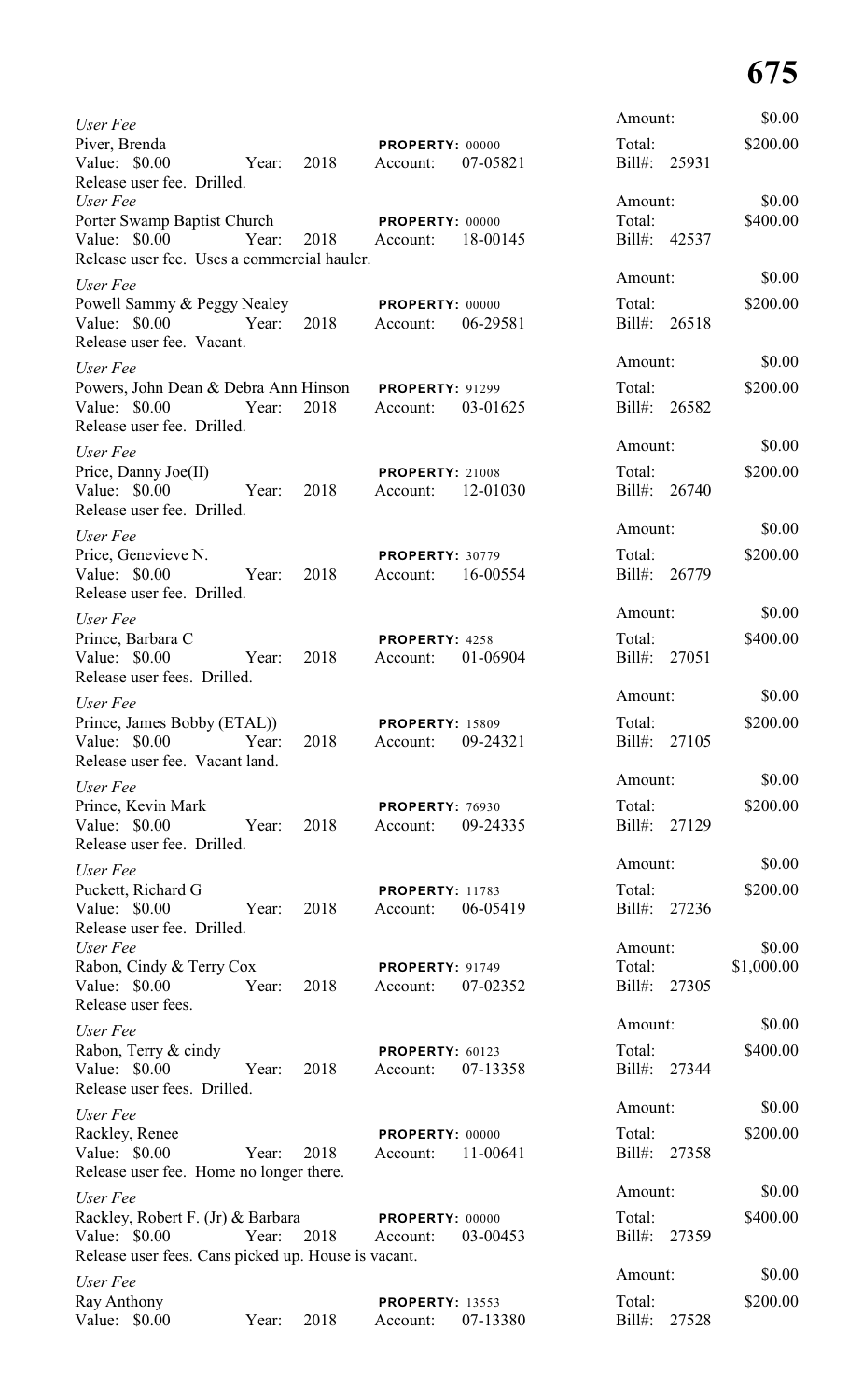| Release user fee. Can picked up.                                                                               |                                                |                                         |                    |
|----------------------------------------------------------------------------------------------------------------|------------------------------------------------|-----------------------------------------|--------------------|
| User Fee<br>Ray, Ralph<br>Value: $$0.00$<br>2018<br>Year:<br>Release user fee. Drilled.                        | PROPERTY: 77410<br>16-12626<br>Account:        | Amount:<br>Total:<br>$Bill#$ :<br>27618 | \$0.00<br>\$200.00 |
| User Fee<br>Reagan Joyce Brantley<br>Value: $$0.00$<br>Year:<br>2018<br>Release user fee. Billed to SWMH       | <b>PROPERTY: 97656</b><br>03-05758<br>Account: | Amount:<br>Total:<br>$Bill#$ :<br>27675 | \$0.00<br>\$200.00 |
| User Fee<br>Reaves, Howard Wayne<br>Value: \$0.00<br>Year:<br>2018<br>Release user fee. Drilled                | <b>PROPERTY: 75409</b><br>09-24637<br>Account: | Amount:<br>Total:<br>$Bill#$ :<br>27729 | \$0.00<br>\$200.00 |
| User Fee<br>Register, Casey Jay<br>Value: \$0.00<br>Year:<br>2018<br>Release user fee. Vacant.                 | <b>PROPERTY: 75173</b><br>03-02017<br>Account: | Amount:<br>Total:<br>$Bill#$ :<br>27965 | \$0.00<br>\$200.00 |
| User Fee<br>Register, Debbie F<br>Value: $$0.00$<br>2018<br>Year:<br>Release user fee. Billed to S/W           | PROPERTY: 7669<br>03-19420<br>Account:         | Amount:<br>Total:<br>Bill#: 27973       | \$0.00<br>\$200.00 |
| User Fee<br>Reid, Geraldine<br>Value: $$0.00$<br>2018<br>Year:<br>Release user fee. Dbilled.                   | <b>PROPERTY: 87949</b><br>08-15422<br>Account: | Amount:<br>Total:<br>Bill#: 28122       | \$0.00<br>\$200.00 |
| User Fee<br>Richardson, Patricia<br>Value: \$0.00<br>2018<br>Year:<br>Release user fee. Drilled.               | PROPERTY: 88287<br>11-02506<br>Account:        | Amount:<br>Total:<br>Bill#: 28321       | \$0.00<br>\$200.00 |
| User Fee<br>Richardson, Phyllis Ann<br>Value: \$0.00 Year: 2018<br>Release user fee. Drilled.                  | PROPERTY: 22338<br>12-23268<br>Account:        | Amount:<br>Total:<br>Bill#: 28324       | \$0.00<br>\$200.00 |
| User Fee<br>River Six, LLC<br>Value: \$0.00<br>2018<br>Year:<br>Release user fee. Vacant.                      | <b>PROPERTY: 28571</b><br>5-03609<br>Account:  | Amount:<br>Total:<br>Bill#: 28445       | \$0.00<br>\$200.00 |
| User Fee<br>Rivera, Rojelio Serrano<br>Value: \$0.00<br>Year:<br>2018<br>Release user fee. Drilled.            | PROPERTY: 7994<br>Account: 03-00933            | Amount:<br>Total:<br>Bill#: 28447       | \$0.00<br>\$200.00 |
| User Fee<br>Rooks, Barbara C<br>Value: \$0.00<br>2018<br>Year:<br>Release user fee. Billed to home.            | <b>PROPERTY: 91468</b><br>Account: 13-00723    | Amount:<br>Total:<br>Bill#: 28835       | \$0.00<br>\$200.00 |
| User Fee<br>Rooks, Barbara C<br>Value: \$0.00<br>Year:<br>2018<br>Release user fee. Billed on Act#13-00723     | <b>PROPERTY: 91469</b><br>Account: 13-00723    | Amount:<br>Total:<br>Bill#: 28836       | \$0.00<br>\$200.00 |
| User Fee<br>Rooks, Barbara C<br>2018<br>Value: $$0.00$<br>Year:<br>Release user fee. House is vacant           | PROPERTY: 86078<br>05-03435<br>Account:        | Amount:<br>Total:<br>Bill#: 28826       | \$0.00<br>\$200.00 |
| User Fee<br>Rooks, Barbara C<br>Value: $$0.00$<br>Year:<br>2018<br>Release user fee. Billed on another account | <b>PROPERTY: 91342</b><br>14-01619<br>Account: | Amount:<br>Total:<br>Bill#:<br>28838    | \$0.00<br>\$200.00 |
| User Fee<br>Rooks, Barbara C                                                                                   | <b>PROPERTY: 91352</b>                         | Amount:<br>Total:                       | \$0.00<br>\$200.00 |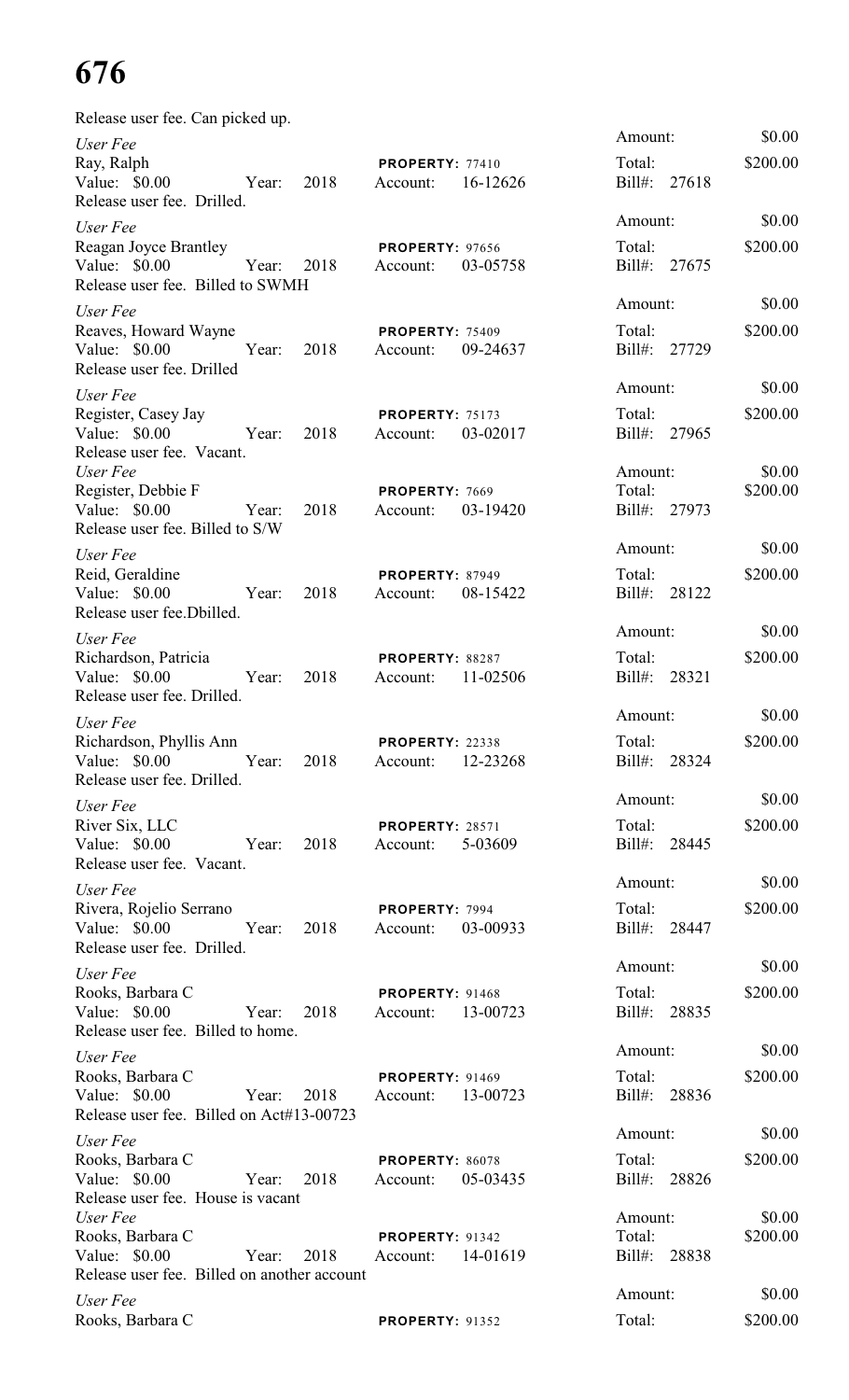| Value: \$0.00 		 Year: 2018 	 Account: 14-01619<br>Release user fee. Billed to home   |                     |      |                                    |          | Bill#: 28847           |        |          |
|---------------------------------------------------------------------------------------|---------------------|------|------------------------------------|----------|------------------------|--------|----------|
| User Fee                                                                              |                     |      |                                    |          | Amount:                |        | \$0.00   |
| Rooks, Jerome                                                                         |                     |      | <b>PROPERTY: 91457</b>             |          | Total:                 |        | \$400.00 |
| Value: $$0.00$                                                                        | Year: 2018 Account: |      |                                    | 13-00818 | Bill#: 99999           |        |          |
| Release user fee. Billed on Act#13-00043 lot is vacant.                               |                     |      |                                    |          |                        |        |          |
| User Fee                                                                              |                     |      |                                    |          | Amount:                |        | \$0.00   |
| Rooks, Jerome & Barbara<br>Value: \$0.00 		 Year: 2018 	 Account: 13-05656            |                     |      | <b>PROPERTY: 23743</b>             |          | Total:<br>Bill#: 28866 |        | \$400.00 |
| Release user fee. Drilled.                                                            |                     |      |                                    |          |                        |        |          |
| User Fee                                                                              |                     |      |                                    |          | Amount:                |        | \$0.00   |
| Rooks, Jerome & Barbara                                                               |                     |      | <b>PROPERTY: 75447</b>             |          | Total:                 |        | \$200.00 |
| Value: \$0.00 Year: 2018 Account:                                                     |                     |      |                                    | 01-00451 | Bill#: 28895           |        |          |
| Release user fee. Drilled.                                                            |                     |      |                                    |          |                        |        |          |
| User Fee                                                                              |                     |      |                                    |          | Amount:                |        | \$0.00   |
| Rooks, Jerome & Barbara<br>Value: \$0.00 Year: 2018 Account: 13-00818                 |                     |      | <b>PROPERTY: 00000</b>             |          | Total:<br>Bill#: 99999 |        | \$400.00 |
| Release user fee. Drilled. Propety#91456/91458                                        |                     |      |                                    |          |                        |        |          |
| User Fee                                                                              |                     |      |                                    |          | Amount:                |        | \$0.00   |
| Rooks, Jerome A & Barbara                                                             |                     |      | <b>PROPERTY: 91367</b>             |          | Total:                 |        | \$200.00 |
| Value: \$0.00 Year: 2018 Account: 14-01707                                            |                     |      |                                    |          | Bill#: 28887           |        |          |
| Release user fee. House is vacant.                                                    |                     |      |                                    |          |                        |        |          |
| User Fee                                                                              |                     |      |                                    |          | Amount:                |        | \$0.00   |
| Rooks, Jerome A & Barbara                                                             |                     |      | <b>PROPERTY: 1438</b>              |          | Total:                 |        | \$113.00 |
| Value: \$0.00 		 Year: 2018 	 Account: 01-06759<br>Release user fee. House is vacant. |                     |      |                                    |          | Bill#: 28907           |        |          |
| User Fee                                                                              |                     |      |                                    |          | Amount:                |        | \$0.00   |
| Rooks, Jerome A & Barbara                                                             |                     |      | <b>PROPERTY: 27308</b>             |          |                        | Total: | \$200.00 |
| Value: \$0.00 Year: 2018 Account:                                                     |                     |      |                                    | 14-02261 | Bill#: 28940           |        |          |
| Release user fee. House is vacant.                                                    |                     |      |                                    |          |                        |        |          |
| User Fee                                                                              |                     |      |                                    |          | Amount:                |        | \$0.00   |
| Rooks, Jerome A & Barbara<br>Value: \$0.00                                            | Year:               | 2018 | PROPERTY: 24627<br>Account:        | 13-04235 | Total:<br>Bill#: 28937 |        | \$200.00 |
| Release user fee. Billed to home.                                                     |                     |      |                                    |          |                        |        |          |
| User Fee                                                                              |                     |      |                                    |          | Amount:                |        | \$0.00   |
| Rooks, Jerome A & Barbara                                                             |                     |      | PROPERTY: 00000                    |          | Total:                 |        | \$400.00 |
| Value: $$0.00$                                                                        | Year:               | 2018 | Account:                           | 05-03406 | Bill#:                 | 99999  |          |
| Release user fee. House is vacant Prop#86071/86063                                    |                     |      |                                    |          | Amount:                |        | \$0.00   |
| User Fee                                                                              |                     |      |                                    |          |                        |        |          |
| <b>Runnion James Hugh</b><br>Value: $$0.00$                                           | Year:               | 2018 | PROPERTY: 82275<br>Account:        | 01-78301 | Total:<br>Bill#: 29160 |        | \$200.00 |
| Release user fee. Billed to SWMH                                                      |                     |      |                                    |          |                        |        |          |
| User Fee                                                                              |                     |      |                                    |          | Amount:                |        | \$0.00   |
| Sanderson, George Allen                                                               |                     |      | <b>PROPERTY: 22398</b>             |          | Total:                 |        | \$200.00 |
| Value: \$0.00                                                                         | Year:               | 2018 | Account:                           | 12-23863 | Bill#: 29430           |        |          |
| Release user fee. House vacant.                                                       |                     |      |                                    |          |                        |        |          |
| User Fee                                                                              |                     |      |                                    |          | Amount:                |        | \$0.00   |
| Scott, Annie R<br>Value: \$0.00                                                       | Year:               | 2018 | PROPERTY: 82230<br>Account:        | 06-32194 | Total:<br>Bill#: 29756 |        | \$200.00 |
| Release user fee. Drilled.                                                            |                     |      |                                    |          |                        |        |          |
| User Fee                                                                              |                     |      |                                    |          | Amount:                |        | \$0.00   |
| Sealey, Carolyn B                                                                     |                     |      | PROPERTY: 60210                    |          | Total:                 |        | \$200.00 |
| Value: \$0.00                                                                         | Year:               | 2018 | Account:                           | 12-24015 | $Bill#$ :              | 29864  |          |
| Release user fee. Drilled.                                                            |                     |      |                                    |          |                        |        |          |
| User Fee                                                                              |                     |      |                                    |          | Amount:                |        | \$0.00   |
| Segovia-Zamora Gilberto Antonio<br>Value: \$0.00                                      | Year:               | 2018 | <b>PROPERTY: 84380</b><br>Account: | 16-03002 | Total:<br>Bill#: 29917 |        | \$200.00 |
| Release user fee. Drilled.                                                            |                     |      |                                    |          |                        |        |          |
| User Fee                                                                              |                     |      |                                    |          | Amount:                |        | \$0.00   |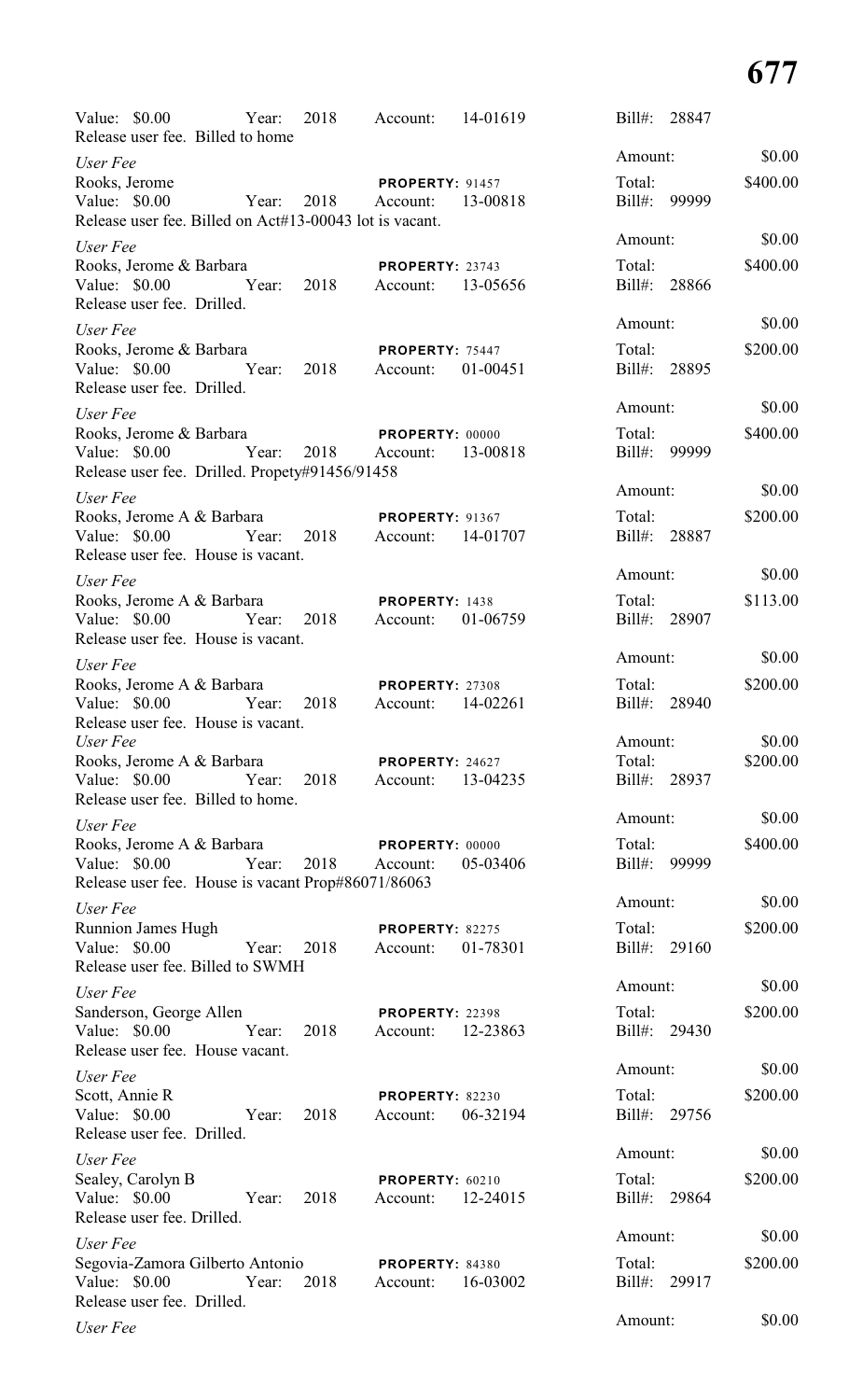| Sellers, Graham & Agnes M.<br>Value: \$0.00<br>Year: 2018<br>Release user fee. Drilled               | <b>PROPERTY: 16742/16737</b><br>09-25600<br>Account: | Total:<br>$Bill#$ :<br>99999 | \$400.00           |
|------------------------------------------------------------------------------------------------------|------------------------------------------------------|------------------------------|--------------------|
| User Fee                                                                                             |                                                      | Amount:                      | \$0.00             |
| Sellers, Johnny Dale & Peggy Jean<br>Value: \$0.00<br>2018<br>Year:<br>Release user fee. Overbilled. | <b>PROPERTY: 26143</b><br>14-13202<br>Account:       | Total:<br>Bill#: 30061       | \$600.00           |
| User Fee<br>Shaw, Ollie                                                                              | PROPERTY: 00000                                      | Amount:<br>Total:            | \$0.00<br>\$200.00 |
| Value: \$0.00<br>2018<br>Year:<br>Release user fee. Vacant                                           | 01-81702<br>Account:                                 | Bill#: 30459                 |                    |
| User Fee                                                                                             |                                                      | Amount:                      | \$0.00             |
| Shepard, Marylene & Letha<br>Value: \$0.00 Year:<br>2018<br>Release user fee. Drilled.               | <b>PROPERTY: 76234</b><br>06-32647<br>Account:       | Total:<br>Bill#: 30559       | \$200.00           |
| User Fee                                                                                             |                                                      | Amount:                      | \$0.00             |
| Shipman Edna T.<br>Value: \$0.00<br>2018<br>Year:<br>Release user fee. Drilled.                      | PROPERTY: 96336<br>01-05921<br>Account:              | Total:<br>Bill#: 30641       | \$200.00           |
| User Fee                                                                                             |                                                      | Amount:                      | \$0.00             |
| Sibbett, William Ernest& Tina<br>2018<br>Value: \$0.00<br>Year:<br>Release user fee. Drilled.        | PROPERTY: 5644<br>01-01220<br>Account:               | Total:<br>Bill#: 5644        | \$200.00           |
| User Fee                                                                                             |                                                      | Amount:                      | \$0.00             |
| Simmons, Clara Mae<br>Value: \$0.00<br>Year:<br>2018<br>Release user fee. Drilled.                   | PROPERTY: 7802<br>03-21264<br>Account:               | Total:<br>Bill#: 30902       | \$200.00           |
| User Fee                                                                                             |                                                      | Amount:                      | \$0.00             |
| Simmons, Danny Lee<br>Value: \$0.00<br>Year:<br>2018<br>Release user fee. 2 Cans Overbilled.         | PROPERTY: 7783<br>03-21240<br>Account:               | Total:<br>Bill#:<br>30908    | \$400.00           |
| User Fee                                                                                             |                                                      | Amount:                      | \$0.00             |
| Simmons, Danny Lee<br>Value: \$0.00<br>2018<br>Year:<br>Release user fee. Underwater.                | PROPERTY: 60423<br>03-21240<br>Account:              | Total:<br>Bill#: 30911       | \$200.00           |
| User Fee                                                                                             |                                                      | Amount:                      | \$0.00             |
| Simmons, K M (Jr) & Sonda<br>Value: \$0.00<br>Year:<br>2018<br>Release user fee. Can picked up       | PROPERTY: 7809<br>03-04412<br>Account:               | Total:<br>Bill#: 31017       | \$200.00           |
| User Fee                                                                                             |                                                      | Amount:                      | \$0.00             |
| Simmons, Minnie Ola<br>Value: \$0.00<br>Year:<br>2018<br>Release user fee. Drilled.                  | <b>PROPERTY: 75231</b><br>04-14423<br>Account:       | Total:<br>Bill#:<br>31056    | \$200.00           |
| User Fee                                                                                             |                                                      | Amount:                      | \$0.00             |
| Simmons, Sheri Goodson<br>Value: \$0.00<br>Year:<br>2018<br>Release user fee. Only trees on lot.     | <b>PROPERTY: 13426</b><br>07-00316<br>Account:       | Total:<br>Bill#: 31123       | \$200.00           |
| User Fee                                                                                             |                                                      | Amount:                      | \$0.00             |
| Simmons, Timothy D & Amanda K<br>Year:<br>Value: \$0.00<br>2018<br>Release user fee. Drilled.        | <b>PROPERTY: 88131</b><br>Account:<br>15-04858       | Total:<br>Bill#: 31138       | \$200.00           |
| User Fee                                                                                             |                                                      | Amount:                      | \$0.00             |
| Simon, Carolyn H<br>Value: \$0.00<br>Year:<br>2018<br>Release user fee. Drilled.                     | <b>PROPERTY: 17822</b><br>10-00355<br>Account:       | Total:<br>Bill#: 31168       | \$200.00           |
| User Fee                                                                                             |                                                      | Amount:                      | \$0.00             |
| Smith, Christine Jenifer<br>Value: \$0.00<br>Year:<br>2018<br>Release user fee. Single Wide Drilled. | <b>PROPERTY: 92091</b><br>07-02709<br>Account:       | Total:<br>Bill#: 31684       | \$200.00           |
| User Fee                                                                                             |                                                      | Amount:                      | \$0.00             |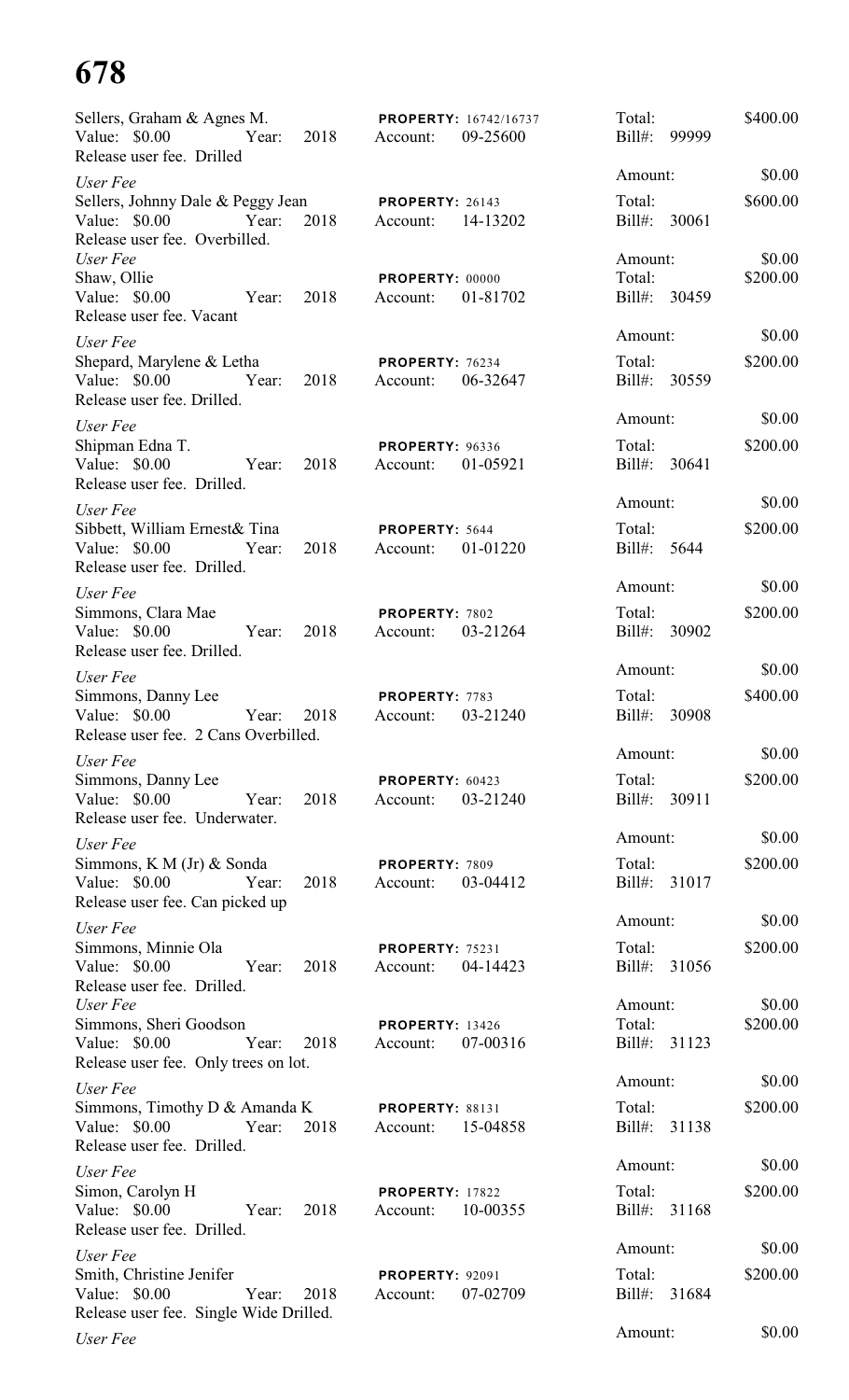| Smith, David M. (III) & Susan<br>Value: $$0.00$<br>Release user fee. Drilled          | Year: | 2018 | PROPERTY: 4861<br>Account:         | 01-01741 | Total:<br>Bill#:            | 31737        | \$113.00           |
|---------------------------------------------------------------------------------------|-------|------|------------------------------------|----------|-----------------------------|--------------|--------------------|
| User Fee                                                                              |       |      |                                    |          | Amount:                     |              | \$0.00             |
| Smith, Gurley Kenneth & Diane<br>Value: $$0.00$                                       | Year: | 2018 | <b>PROPERTY: 13676</b><br>Account: | 07-15380 | Total:                      | Bill#: 31887 | \$200.00           |
| Release user fee. Drilled.                                                            |       |      |                                    |          | Amount:                     |              | \$0.00             |
| User Fee<br>Smith, Harold Dean<br>Value: $$0.00$                                      | Year: | 2018 | PROPERTY: 7992<br>Account:         | 03-03814 | Total:<br>Bill#: 7992       |              | \$200.00           |
| Release user fee. Only has 2 cans billed for 3.                                       |       |      |                                    |          |                             |              |                    |
| User Fee                                                                              |       |      |                                    |          | Amount:                     |              | \$0.00             |
| Smith, James Earl<br>Value: $$0.00$<br>Release user fee. House is vacant.             | Year: | 2018 | <b>PROPERTY: 00000</b><br>Account: | 12-25647 | Total:                      | Bill#: 31956 | \$200.00           |
| User Fee                                                                              |       |      |                                    |          | Amount:                     |              | \$0.00             |
| Smith, Leo $(Jr)$ & Janice<br>Value: \$0.00<br>Release user fee. Drilled.             | Year: | 2018 | <b>PROPERTY: 13679</b><br>Account: | 07-15480 | Total:<br>Bill#: 32121      |              | \$200.00           |
| User Fee<br>Smith, Mildred J.<br>Value: \$0.00                                        | Year: | 2018 | <b>PROPERTY: 97986</b><br>Account: | 14-04147 | Amount:<br>Total:<br>Bill#: | 32208        | \$0.00<br>\$200.00 |
| Release user fee. Land                                                                |       |      |                                    |          |                             |              |                    |
| User Fee                                                                              |       |      |                                    |          | Amount:                     |              | \$0.00             |
| Smith, Morgan C. & Sidney Hazel                                                       |       |      | <b>PROPERTY: 19449</b>             |          | Total:                      |              | \$200.00           |
| Value: \$0.00<br>Release user fee. Vacant.                                            | Year: | 2018 | Account:                           | 11-25164 | Bill#:                      | 32217        |                    |
|                                                                                       |       |      |                                    |          | Amount:                     |              | \$0.00             |
| User Fee<br>Soles, Mabel M<br>Value: \$0.00<br>Release user fee. House vacant.        | Year: | 2018 | PROPERTY: 00000<br>Account:        | 13-37382 | Total:<br>$Bill#$ :         | 32637        | \$113.00           |
| User Fee                                                                              |       |      |                                    |          | Amount:                     |              | \$0.00             |
| Soles, Ricky J & Shana R<br>Value: \$0.00<br>Release user fee. Drilled.               | Year: | 2018 | <b>PROPERTY: 25758</b><br>Account: | 13-01365 | Total:<br>Bill#: 32701      |              | \$200.00           |
| User Fee                                                                              |       |      |                                    |          | Amount:                     |              | \$0.00             |
| Soles, Roger Dale<br>Value: \$0.00<br>Release user fee. Vacant land                   | Year: | 2018 | <b>PROPERTY: 30596</b><br>Account: | 16-13500 | Total:                      | Bill#: 32709 | \$200.00           |
| User Fee                                                                              |       |      |                                    |          | Amount:                     |              | \$0.00             |
| Sotomayer, Frank<br>Value: \$0.00<br>Release user fee. Drilled.                       | Year: | 2018 | PROPERTY: 86207<br>Account:        | 11-34880 | Total:                      | Bill#: 32775 | \$200.00           |
| User Fee                                                                              |       |      |                                    |          | Amount:                     |              | \$0.00             |
| Spaulding, Herman L.<br>Value: \$0.00                                                 | Year: | 2018 | PROPERTY: 96183<br>Account:        | 08-03856 | Total:                      | Bill#: 33050 | \$200.00           |
| Release user fee. Drilled.                                                            |       |      |                                    |          | Amount:                     |              | \$0.00             |
| User Fee<br>Spaulding, Jeffrey                                                        |       |      | PROPERTY: 27685                    |          | Total:                      |              | \$200.00           |
| Value: \$0.00                                                                         | Year: | 2018 | Account:                           | 15-05575 |                             | Bill#: 33069 |                    |
| Release user fee. Vacant.                                                             |       |      |                                    |          |                             |              |                    |
| User Fee                                                                              |       |      |                                    |          | Amount:                     |              | \$0.00             |
| Spivey, Eugene<br>Value: \$0.00<br>Release user fee. Drilled.                         | Year: | 2018 | PROPERTY: 5034<br>Account:         | 01-87780 | Total:<br>Bill#: 33343      |              | \$200.00           |
| User Fee                                                                              |       |      |                                    |          | Amount:                     |              | \$0.00             |
| Spivey, Jacqueline G<br>Value: $$0.00$<br>Release user fee. Uses a commercial hauler. | Year: | 2018 | PROPERTY: 00000<br>Account:        | 01-35041 | Total:                      | Bill#: 33359 | \$200.00           |
| User Fee                                                                              |       |      |                                    |          | Amount:                     |              | \$0.00             |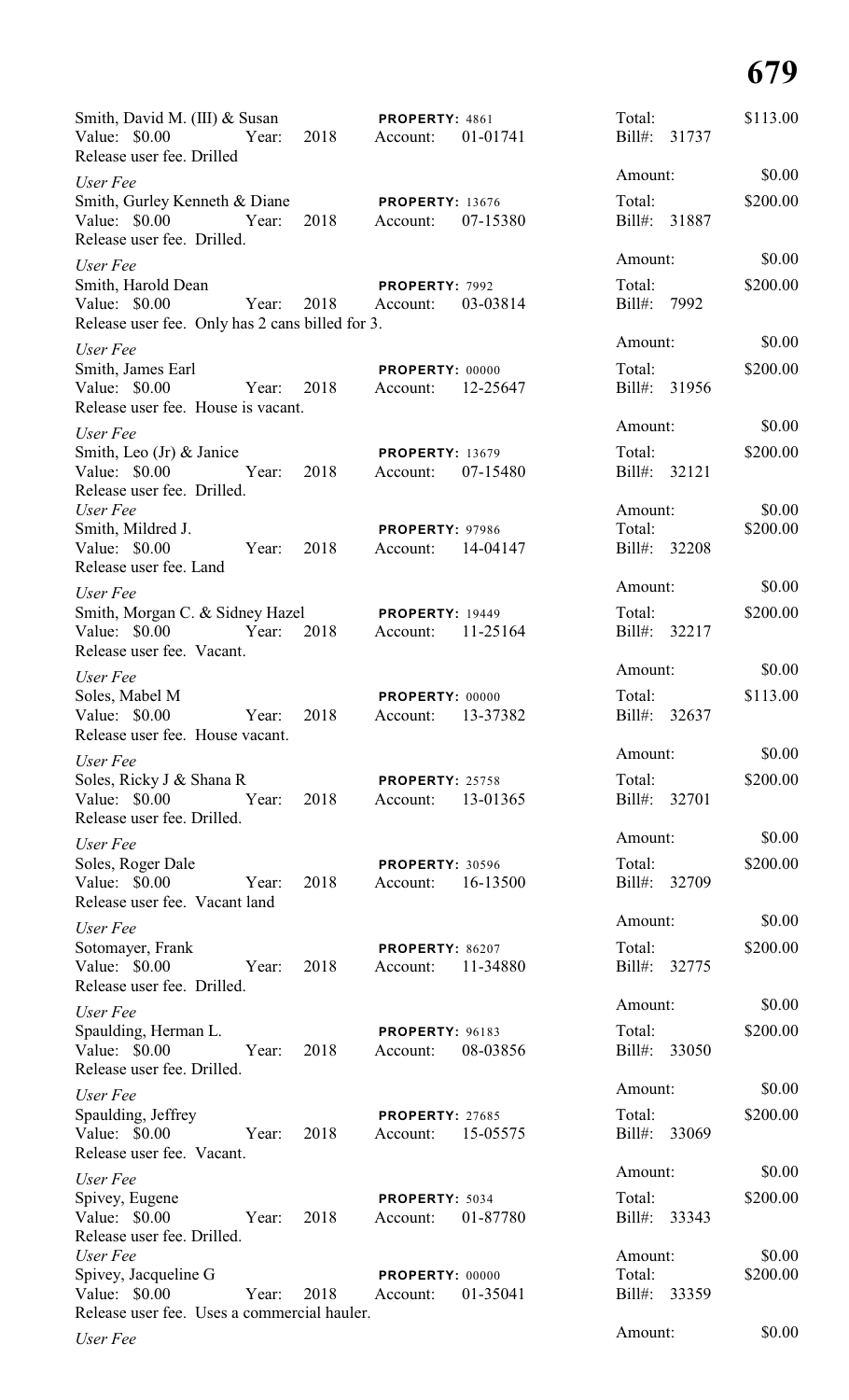| Spivey, Ricky Lee (JR)<br>Value: \$0.00<br>Release user fee. Billed to S/W                                      | Year: | 2018      | <b>PROPERTY: 86535</b><br>Account: | 09-00205 | Total:<br>Bill#: 33457 |       | \$200.00   |
|-----------------------------------------------------------------------------------------------------------------|-------|-----------|------------------------------------|----------|------------------------|-------|------------|
|                                                                                                                 |       |           |                                    |          | Amount:                |       | \$0.00     |
| User Fee<br>Spivey, Robert<br>Value: \$0.00<br>Release user fee. Drilled.                                       | Year: | 2018      | PROPERTY: 63228<br>Account:        | 09-28505 | Total:<br>Bill#: 33458 |       | \$200.00   |
| User Fee                                                                                                        |       |           |                                    |          | Amount:                |       | \$0.00     |
| Spivey, Robert Edward<br>Value: $$0.00$                                                                         | Year: | 2018      | PROPERTY: 00000<br>Account:        | 09-01245 | Total:<br>Bill#: 33459 |       | \$200.00   |
| Release user fee. Deceased owner.                                                                               |       |           |                                    |          | Amount:                |       | \$0.00     |
| User Fee<br>Squires, Kathy Floyd<br>Value: $$0.00$                                                              | Year: | 2018      | PROPERTY: 00000<br>Account:        | 01-01399 | Total:<br>Bill#: 33552 |       | \$200.00   |
| Release user fee. Home is gone.                                                                                 |       |           |                                    |          | Amount:                |       | \$0.00     |
| User Fee                                                                                                        |       |           |                                    |          |                        |       |            |
| Squires, Lela P<br>Value: \$0.00<br>Release user fee. Drilled.                                                  | Year: | 2018      | PROPERTY: 29504<br>Account:        | 15-00812 | Total:<br>Bill#: 33556 |       | \$200.00   |
| User Fee                                                                                                        |       |           |                                    |          | Amount:                |       | \$0.00     |
| Stanley, Donald Michael<br>Value: \$0.00<br>Release user fee. Billed to land.                                   | Year: | 2018      | PROPERTY: 00000<br>Account:        | 09-05168 | Total:<br>Bill#:       | 33699 | \$200.00   |
| User Fee                                                                                                        |       |           |                                    |          | Amount:                |       | \$0.00     |
| Stanley, Donald Michael<br>Value: \$0.00<br>Release user fee. Drilled.                                          | Year: | $17 - 18$ | PROPERTY: 75073<br>Account:        | 09-03049 | Total:<br>Bill#:       | 99999 | \$1,203.00 |
| User Fee                                                                                                        |       |           |                                    |          | Amount:                |       | \$0.00     |
| Stanley, Edwin Lambert<br>Value: \$0.00<br>Release user fees. Overcharged for cans that property does not have. | Year: | 2018      | PROPERTY: 5125<br>Account:         | 01-04881 | Total:<br>Bill#:       | 33712 | \$800.00   |
| User Fee                                                                                                        |       |           |                                    |          | Amount:                |       | \$0.00     |
| Stephens, Louvenia<br>Value: \$0.00<br>Release user fee. Drilled.                                               | Year: | 2018      | <b>PROPERTY: 89975</b><br>Account: | 01-04617 | Total:<br>Bill#: 34111 |       | \$200.00   |
| User Fee                                                                                                        |       |           |                                    |          | Amount:                |       | \$0.00     |
| Stephens, Louvenia<br>Value: \$0.00<br>Release user fee. Drilled.                                               | Year: | 2018      | <b>PROPERTY: 87506</b><br>Account: | 01-04617 | Total:<br>Bill#:       | 34109 | \$200.00   |
| User Fee                                                                                                        |       |           |                                    |          | Amount:                |       | \$0.00     |
| Stephens, Mary<br>Value: \$0.00<br>Release user fee. Vacant                                                     | Year: | 2018      | <b>PROPERTY: 22726</b><br>Account: | 12-26700 | Total:<br>Bill#:       | 34127 | \$200.00   |
| User Fee                                                                                                        |       |           |                                    |          | Amount:                |       | \$0.00     |
| Stephens, Mollie<br>Value: \$0.00<br>Release user fee. Drilled.                                                 | Year: | 2018      | PROPERTY: 22728<br>Account:        | 12-26723 | Total:<br>Bill#: 34143 |       | \$200.00   |
| User Fee                                                                                                        |       |           |                                    |          | Amount:                |       | \$0.00     |
| Stephens, William Heirs<br>Value: \$0.00<br>Release user fee. Vacant                                            | Year: | 2018      | <b>PROPERTY: 22741</b><br>Account: | 12-26840 | Total:<br>Bill#: 34181 |       | \$200.00   |
| User Fee                                                                                                        |       |           |                                    |          | Amount:                |       | \$0.00     |
| Stevens, Myrtle Long<br>Value: \$0.00<br>Release user fee. Drilled.                                             | Year: | 2018      | PROPERTY: 84834<br>Account:        | 03-02217 | Total:<br>Bill#: 34259 |       | \$200.00   |
| User Fee                                                                                                        |       |           |                                    |          | Amount:                |       | \$0.00     |
| <b>Stewart, Mark Wesley</b><br>Value: $$0.00$<br>Release user fee. House is condemned.                          | Year: | 2018      | <b>PROPERTY: 25622</b><br>Account: | 13-38310 | Total:<br>$Bill#$ :    | 34344 | \$113.00   |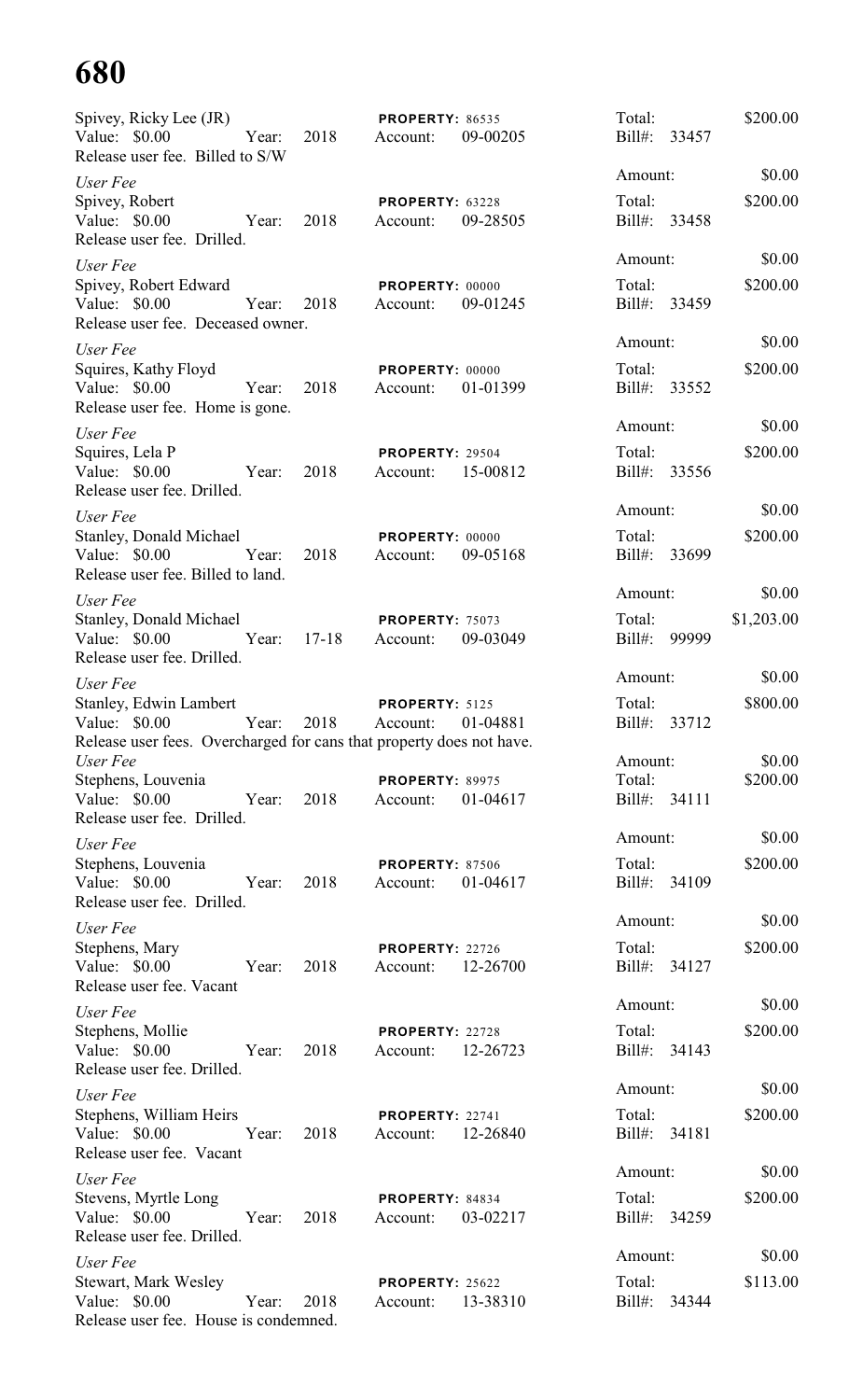| User Fee                                                                                               |       |      |                                    |          | Amount:                 |       | \$0.00   |
|--------------------------------------------------------------------------------------------------------|-------|------|------------------------------------|----------|-------------------------|-------|----------|
| Stocks, Bradley K & Erica B<br>Value: \$0.00<br>Release user fee. Drilled.                             | Year: | 2018 | PROPERTY: 90842<br>Account:        | 03-01145 | Total:<br>Bill#: 34368  |       | \$200.00 |
| User Fee                                                                                               |       |      |                                    |          | Amount:                 |       | \$0.00   |
| Stocks, Gayle H.<br>Value: \$0.00<br>Release user fee. Home is vacant                                  | Year: | 2018 | <b>PROPERTY: 12930</b><br>Account: | 07-16724 | Total:<br>Bill#: 34411  |       | \$200.00 |
| User Fee                                                                                               |       |      |                                    |          | Amount:                 |       | \$0.00   |
| Strawn, Kay<br>Value: \$0.00<br>Release user fee. Drilled.                                             | Year: | 2018 | <b>PROPERTY: 19592</b><br>Account: | 11-01316 | Total:<br>Bill#: 34546  |       | \$200.00 |
| User Fee                                                                                               |       |      |                                    |          | Amount:                 |       | \$0.00   |
| Strickland, Eugene(Heirs)<br>Value: \$0.00<br>Release user fee. Home is vacant.                        | Year: | 2018 | PROPERTY: 4081<br>Account:         | 01-90602 | Total:<br>Bill#: 34764  |       | \$200.00 |
| User Fee                                                                                               |       |      |                                    |          | Amount:                 |       | \$0.00   |
| Strickland, J G<br>Value: \$0.00<br>Release user fee. Drilled.                                         | Year: | 2018 | <b>PROPERTY: 12200</b><br>Account: | 06-38448 | Total:<br>Bill#: 34801  |       | \$200.00 |
| User Fee                                                                                               |       |      |                                    |          | Amount:                 |       | \$0.00   |
| Strickland, Jack<br>Value: \$0.00<br>Release user fee. Drilled.                                        | Year: | 2018 | PROPERTY: 20173<br>Account:        | 11-26409 | Total:<br>Bill#: 34802  |       | \$200.00 |
| User Fee                                                                                               |       |      |                                    |          | Amount:                 |       | \$0.00   |
| Strickland, Joseph Allen & Bonnie Faye<br>Value: $$0.00$                                               | Year: | 2018 | <b>PROPERTY: 20210</b><br>Account: | 11-26400 | Total:<br>Bill#: 34840  |       | \$200.00 |
| Release user fee. Vacant home.                                                                         |       |      |                                    |          |                         |       |          |
| User Fee                                                                                               |       |      |                                    |          | Amount:                 |       | \$0.00   |
| Strickland, Lloyd(Dec) & Gwendolyn<br>Value: \$0.00<br>Release user fee. Billed for 2 cans only has 1. | Year: | 2018 | <b>PROPERTY: 25637</b><br>Account: | 13-38580 | Total:<br>Bill#: 34872  |       | \$200.00 |
| User Fee                                                                                               |       |      |                                    |          | Amount:                 |       | \$0.00   |
| Strickland, Michael L.<br>Value: \$0.00<br>Release user fee. Drilled.                                  | Year: | 2018 | <b>PROPERTY: 24294</b><br>Account: | 13-38603 | Total:<br>Bill#: 34895  |       | \$200.00 |
| User Fee                                                                                               |       |      |                                    |          | Amount:                 |       | \$0.00   |
| Strickland, Nancy McPherson<br>Value: \$0.00<br>Year:<br>Release user fee. Already billed to SWMH      |       | 2018 | PROPERTY: 91682<br>Account:        | 09-05409 | Total:<br>Bill#: 34919  |       | \$200.00 |
| User Fee                                                                                               |       |      |                                    |          | Amount:                 |       | \$0.00   |
| Stubbs, William Dianne                                                                                 |       |      | PROPERTY: 27233                    |          | Total:                  |       | \$200.00 |
| Value: \$0.00<br>Release user fee. Only land.<br>User Fee                                              | Year: | 2018 | Account:                           | 14-16430 | Bill#: 35074<br>Amount: |       | \$0.00   |
| Sullivan, Rickie Lee                                                                                   |       |      | PROPERTY: 78622                    |          | Total:                  |       | \$200.00 |
| Value: \$0.00<br>Release user fee.Dbilled.                                                             | Year: | 2018 | Account:                           | 16-15763 | Bill#: 35249            |       |          |
| User Fee                                                                                               |       |      |                                    |          | Amount:                 |       | \$0.00   |
| Sutherland, Shawna Rd<br>Value: \$0.00<br>Release user fee. Drilled.                                   | Year: | 2018 | <b>PROPERTY: 77361</b><br>Account: | 07-03243 | Total:<br>Bill#:        | 35328 | \$200.00 |
| User Fee                                                                                               |       |      |                                    |          | Amount:                 |       | \$0.00   |
| Sutherland, William Mark & Carol<br>Value: \$0.00<br>Release user fee. Drilled.                        | Year: | 2018 | PROPERTY: 83474<br>Account:        | 08-04719 | Total:<br>Bill#:        | 35329 | \$200.00 |
| User Fee                                                                                               |       |      |                                    |          | Amount:                 |       | \$0.00   |
| Taylor, Kevin Heath<br>Value: \$0.00                                                                   | Year: | 2018 | <b>PROPERTY: 87791</b><br>Account: | 12-02837 | Total:<br>$Bill#$ :     | 35590 | \$400.00 |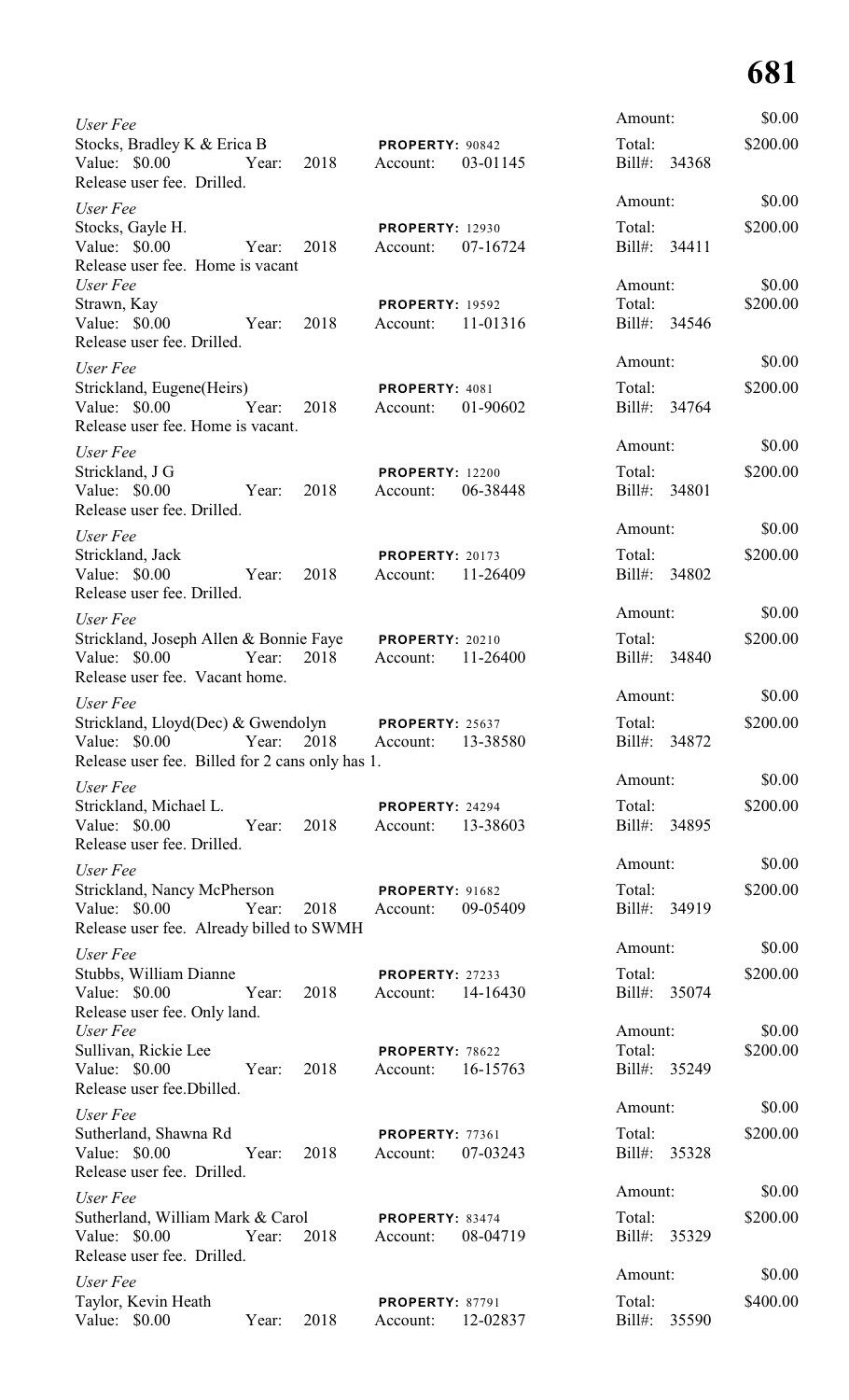| Release user fee. Trash can billed on 12-04814                                                                       |                                                |                                   |                    |
|----------------------------------------------------------------------------------------------------------------------|------------------------------------------------|-----------------------------------|--------------------|
| User Fee<br>Taylor, Lori<br>Value: $$0.00$<br>2018<br>Year:<br>Release portion of user fee. Prepayment.              | <b>PROPERTY: 86919</b><br>03-02806<br>Account: | Amount:<br>Total:<br>Bill#: 35591 | \$0.00<br>\$81.58  |
| User Fee<br>Thomas, Ernestine<br>Value: $$0.00$<br>2018<br>Year:<br>Release user fee. Drilled.                       | <b>PROPERTY: 20257</b><br>11-27120<br>Account: | Amount:<br>Total:<br>Bill#: 35870 | \$0.00<br>\$200.00 |
| User Fee<br>Thompson, Gloria Ann<br>Value: \$0.00<br>Year:<br>2018<br>Release user fee. Drilled.                     | <b>PROPERTY: 63904</b><br>01-93743<br>Account: | Amount:<br>Total:<br>Bill#: 36085 | \$0.00<br>\$200.00 |
| User Fee<br>Thompson, Patricia Marie<br>Value: \$0.00<br>Year:<br>2018<br>Release user fee. Drilled.                 | PROPERTY: 88545<br>03-01121<br>Account:        | Amount:<br>Total:<br>Bill#: 36223 | \$0.00<br>\$200.00 |
| User Fee<br>Thompson, Samuel Keith<br>Value: \$0.00<br>Year:<br>2018<br>Release user fee. Vacant.                    | PROPERTY: 92218<br>01-06215<br>Account:        | Amount:<br>Total:<br>Bill#: 36276 | \$0.00<br>\$200.00 |
| User Fee<br>Todd, Cory Donovan (ETALS)<br>Value: \$0.00<br>Year:<br>2018<br>Release user fee. Billed to Act#16-01101 | <b>PROPERTY: 83826</b><br>16-00029<br>Account: | Amount:<br>Total:<br>Bill#: 36488 | \$0.00<br>\$200.00 |
| User Fee<br>Turbeville, Sarah<br>Value: \$0.00<br>2018<br>Year:<br>Release user fee. Vacant                          | <b>PROPERTY: 22891</b><br>12-27940<br>Account: | Amount:<br>Total:<br>Bill#: 37033 | \$0.00<br>\$200.00 |
| User Fee<br>Turbeville, Taft & Beulah<br>Value: \$0.00<br>2018<br>Year:<br>Release user fee. Vacant                  | <b>PROPERTY: 17062</b><br>09-30880<br>Account: | Amount:<br>Total:<br>Bill#: 37035 | \$0.00<br>\$200.00 |
| User Fee<br>Turbeville, Taft & Beulah<br>Value: \$0.00<br>Year:<br>2018<br>Release user fee. Vacant                  | <b>PROPERTY: 17066</b><br>09-04523<br>Account: | Amount:<br>Total:<br>Bill#: 37034 | \$0.00<br>\$200.00 |
| User Fee<br>Turner, Francis Neal<br>Value: $$0.00$<br>Year:<br>2018<br>Release user fee. No house on property.       | <b>PROPERTY: 89659</b><br>01-07861<br>Account: | Amount:<br>Total:<br>Bill#: 37073 | \$0.00<br>\$200.00 |
| User Fee<br>Turner, Jerry Edison<br>Value: \$0.00<br>Year:<br>2018<br>Release user fee. Home is burned.              | PROPERTY: 86558<br>13-40822<br>Account:        | Amount:<br>Total:<br>Bill#: 37088 | \$0.00<br>\$200.00 |
| User Fee<br>Tyree, Eva Mae<br>Value: \$0.00<br>2018<br>Year:<br>Release user fee. Empty lot.                         | <b>PROPERTY: 83058</b><br>01-07770<br>Account: | Amount:<br>Total:<br>Bill#: 37218 | \$0.00<br>\$400.00 |
| User Fee<br>Vann, Annie & Alvin Jr ETAL<br>Value: \$0.00<br>2018<br>Year:<br>Release user fee. Vacant.               | PROPERTY: 30731<br>16-01341<br>Account:        | Amount:<br>Total:<br>Bill#: 37367 | \$0.00<br>\$200.00 |
| User Fee<br>Vann, Earlene<br>Value: $$0.00$<br>2018<br>Year:<br>Release user fee. Vacant.                            | PROPERTY: 75394<br>07-05032<br>Account:        | Amount:<br>Total:<br>Bill#: 37368 | \$0.00<br>\$200.00 |
| User Fee<br>Vann, Geneva                                                                                             | PROPERTY: 89773                                | Amount:<br>Total:                 | \$0.00<br>\$200.00 |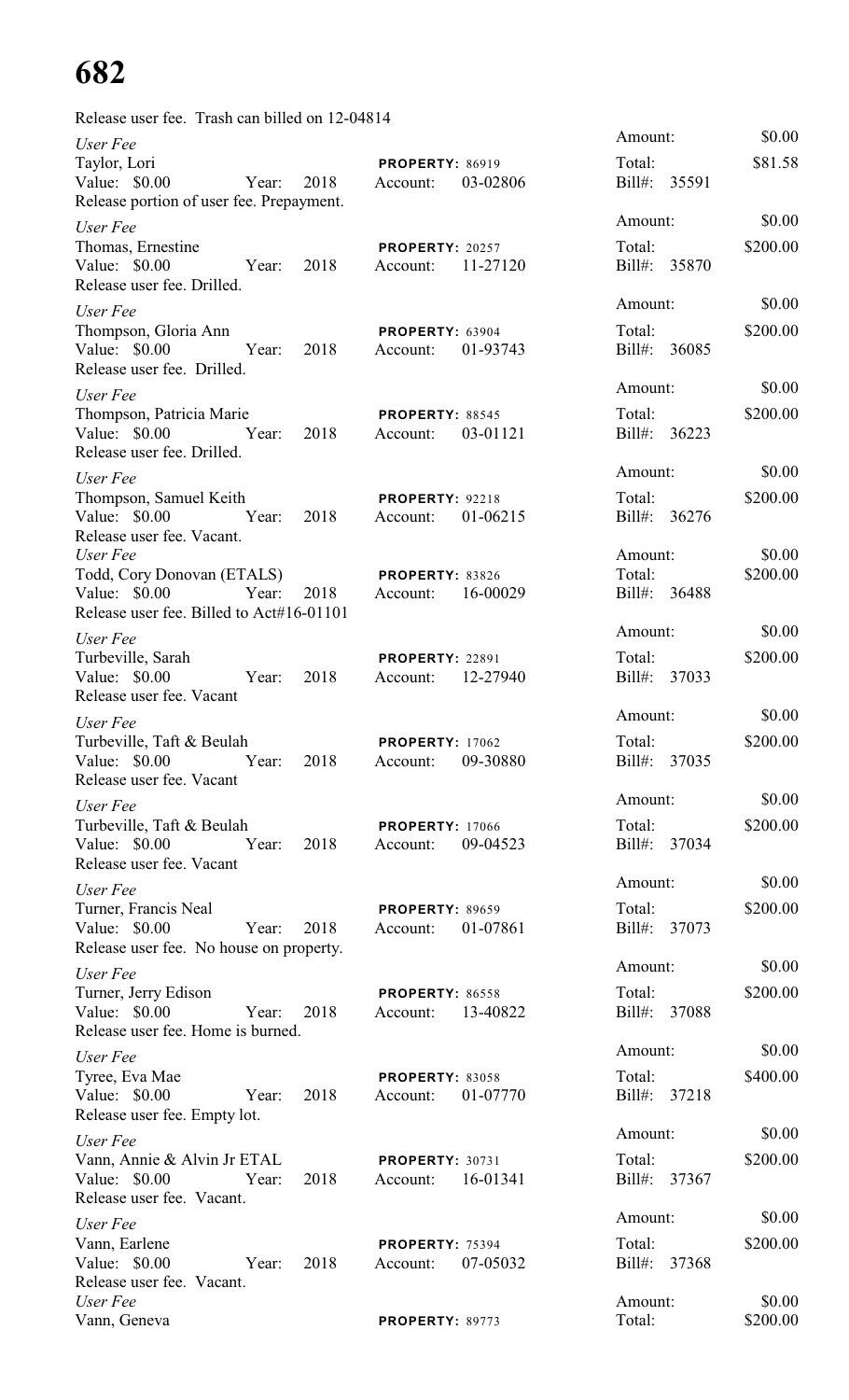| Value: \$0.00<br>Release user fee. Vacant.                                                   | Year: | 2018 | Account:                           | 16-16480                                                                              | Bill#:                 | 37379 |          |
|----------------------------------------------------------------------------------------------|-------|------|------------------------------------|---------------------------------------------------------------------------------------|------------------------|-------|----------|
| User Fee                                                                                     |       |      |                                    |                                                                                       | Amount:                |       | \$0.00   |
| Vann, Geneva Earlene<br>Value: $$0.00$<br>Release user fee. Vacant.                          | Year: | 2018 | <b>PROPERTY: 60096</b><br>Account: | 16-03021                                                                              | Total:<br>Bill#: 37388 |       | \$200.00 |
| User Fee                                                                                     |       |      |                                    |                                                                                       | Amount:                |       | \$0.00   |
| Vaught, Anna Marie Price<br>Value: \$0.00<br>Release user fee. Only 1 can.                   | Year: | 2018 | <b>PROPERTY: 75955</b><br>Account: | 06-03969                                                                              | Total:<br>Bill#: 37411 |       | \$200.00 |
| User Fee                                                                                     |       |      |                                    |                                                                                       | Amount:                |       | \$0.00   |
| Vause, Michael Wayne<br>Value: \$0.00<br>Release can Drilled                                 | Year: | 2018 | <b>PROPERTY: 78269</b><br>Account: | 03-25709                                                                              | Total:<br>Bill#: 37433 |       | \$200.00 |
| User Fee                                                                                     |       |      |                                    |                                                                                       | Amount:                |       | \$0.00   |
| Vendrov, Kimberly C<br>Value: $$0.00$<br>Release user fee. Drilled.                          | Year: | 2018 | <b>PROPERTY: 19253</b><br>Account: | 11-05634                                                                              | Total:<br>Bill#: 37447 |       | \$200.00 |
| User Fee                                                                                     |       |      |                                    |                                                                                       | Amount:                |       | \$0.00   |
| Wade, Betty W (ETAL)<br>Value: \$0.00<br>Release user fee. Drilled.                          | Year: | 2018 | <b>PROPERTY: 10031</b><br>Account: | 05-00552                                                                              | Total:<br>Bill#: 37768 |       | \$200.00 |
| User Fee                                                                                     |       |      |                                    |                                                                                       | Amount:                |       | \$0.00   |
| Waldron, Jeanette<br>Value: \$0.00<br>Release user fees. Triple billed.                      | Year: | 2018 | PROPERTY: 5730<br>Account:         | 01-04819                                                                              | Total:<br>Bill#: 37826 |       | \$400.00 |
| User Fee                                                                                     |       |      |                                    |                                                                                       | Amount:                |       | \$0.00   |
| Walker, Billy Ray & Edna M.<br>Value: $$0.00$<br>Release user fee. Can picked up             | Year: | 2018 | <b>PROPERTY: 13889</b><br>Account: | 07-18460                                                                              | Total:<br>Bill#:       | 37843 | \$200.00 |
| User Fee                                                                                     |       |      |                                    |                                                                                       | Amount:                |       | \$306.71 |
| Walker, Jeanette & Laura Tobey<br>Value: \$0.00<br>City(38.10) release Columbus Rescue(7.62) | Year: | 2018 | <b>PROPERTY: 86752</b><br>Account: | 06-05542<br>Release user fee and property value. Overbilled. DWMH burned. Release Yam | Total:<br>Bill#:       | 37907 | \$552.43 |
| User Fee                                                                                     |       |      |                                    |                                                                                       | Amount:                |       | \$0.00   |
| Ward, Archie W & Christopher<br>Value: \$0.00<br>Release user fee. Drilled.                  | Year: | 2018 | <b>PROPERTY: 13552</b><br>Account: | 07-04801                                                                              | Total:<br>Bill#:       | 38224 | \$200.00 |
| User Fee                                                                                     |       |      |                                    |                                                                                       | Amount:                |       | \$0.00   |
| Ward, Daniel Clinton<br>Value: \$0.00<br>Release user fee. Land only.                        | Year: | 2018 | PROPERTY: 77974<br>Account:        | 13-05641                                                                              | Total:<br>Bill#:       | 38367 | \$200.00 |
| User Fee                                                                                     |       |      |                                    |                                                                                       | Amount:                |       | \$0.00   |
| Ward, Earl Calton<br>Value: \$0.00<br>Release user fee. Billed to S\W                        | Year: | 2018 | PROPERTY: 63544<br>Account:        | 03-26400                                                                              | Total:<br>$Bill#$ :    | 38429 | \$200.00 |
| User Fee                                                                                     |       |      |                                    |                                                                                       | Amount:                |       | \$0.00   |
| Ward, James Floyd<br>Value: \$0.00<br>Release user fee. No house on property.                | Year: | 2018 | PROPERTY: 90277<br>Account:        | 15-02949                                                                              | Total:<br>Bill#:       | 38555 | \$200.00 |
| User Fee                                                                                     |       |      |                                    |                                                                                       | Amount:                |       | \$0.00   |
| Ward, James Floyd & Rachel W<br>Value: \$0.00<br>Release user fee. Vacant.                   | Year: | 2018 | PROPERTY: 90477<br>Account:        | 03-04031                                                                              | Total:<br>Bill#:       | 38556 | \$200.00 |
| User Fee                                                                                     |       |      |                                    |                                                                                       | Amount:                |       | \$0.00   |
| Ward, James G.<br>Value: \$0.00<br>Release user fee. Vacant.                                 | Year: | 2018 | PROPERTY: 76486<br>Account:        | 02-01647                                                                              | Total:<br>Bill#:       | 38558 | \$200.00 |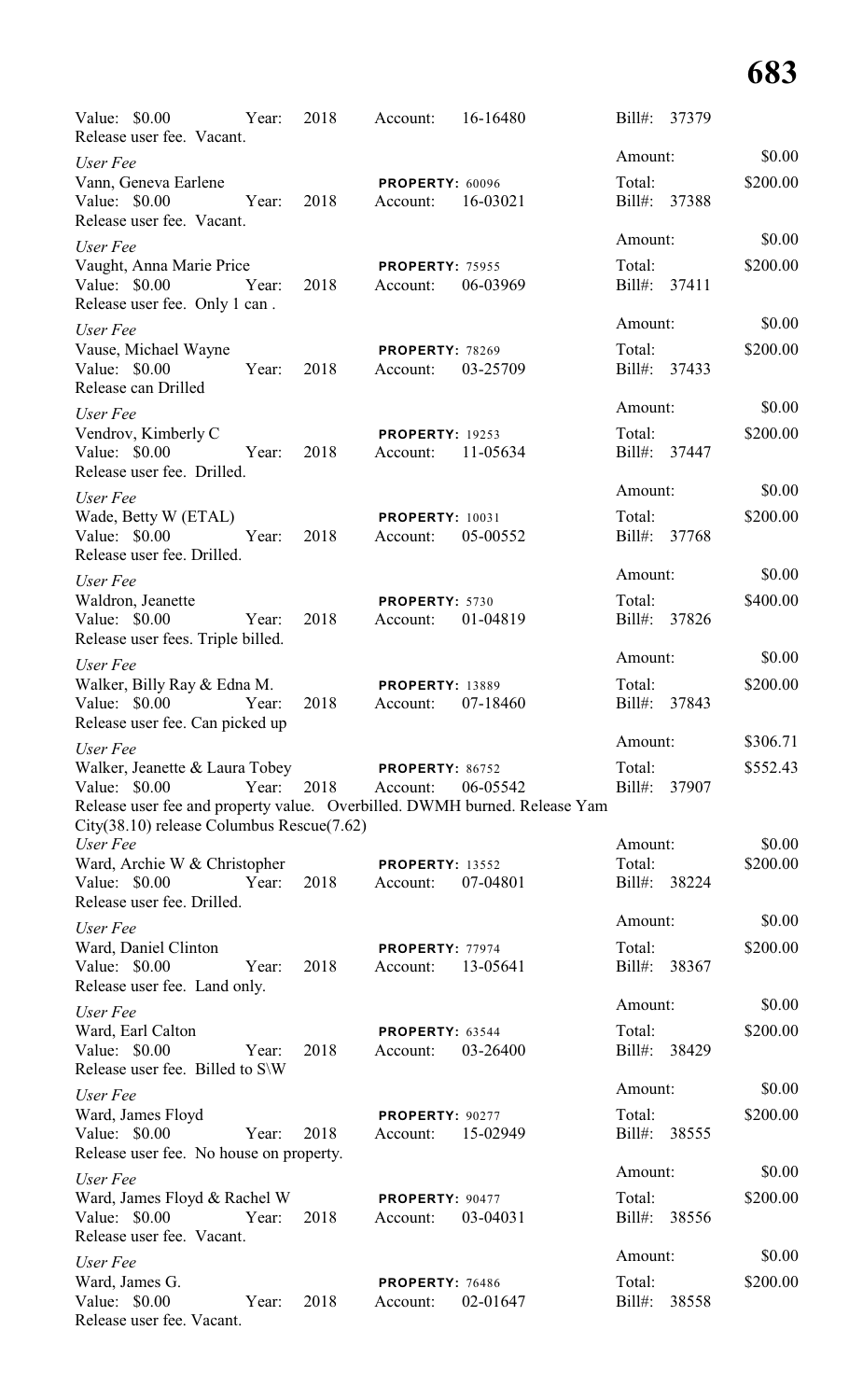| User Fee                                                                                                |             |      |                                    |          | Amount:                           | \$0.00             |
|---------------------------------------------------------------------------------------------------------|-------------|------|------------------------------------|----------|-----------------------------------|--------------------|
| Ward, Johnathan L.<br>Value: \$0.00<br>Release user fee. Drilled.                                       | Year:       | 2018 | PROPERTY: 8306<br>Account:         | 03-04257 | Total:<br>Bill#:<br>38647         | \$200.00           |
| User Fee                                                                                                |             |      |                                    |          | Amount:                           | \$0.00             |
| Ward, Kell<br>Value: \$0.00<br>Release user fee. Vacant.                                                | Year:       | 2018 | <b>PROPERTY: 81516</b><br>Account: | 09-32371 | Total:<br>$Bill#$ :<br>38678      | \$200.00           |
| User Fee                                                                                                |             |      |                                    |          | Amount:                           | \$0.00             |
| Ward, Noah Lee<br>Value: \$0.00<br>Release user fee. Drilled.                                           | Year:       | 2018 | <b>PROPERTY: 77650</b><br>Account: | 09-32413 | Total:<br>$Bill#$ :<br>38787      | \$200.00           |
| User Fee<br>Ward, Noah Lee<br>Value: \$0.00<br>Release user fee. Billed to SWMH                         | Year:       | 2018 | <b>PROPERTY: 77650</b><br>Account: | 09-32413 | Amount:<br>Total:<br>Bill#: 38787 | \$0.00<br>\$200.00 |
|                                                                                                         |             |      |                                    |          | Amount:                           | \$0.00             |
| User Fee<br>Ward, Pamela Denise<br>Value: \$0.00<br>Release user fees. Drilled.                         | Year:       | 2018 | <b>PROPERTY: 88604</b><br>Account: | 03-00924 | Total:<br>Bill#: 38798            | \$400.00           |
| User Fee                                                                                                |             |      |                                    |          | Amount:                           | \$0.00             |
| Ward, Porcha Michelle & Joseph Dakota<br>Value: \$0.00<br>Release user fee. Billed to Singlewide.       | Year:       | 2018 | <b>PROPERTY: 86548</b><br>Account: | 02-02108 | Total:<br>$Bill#$ :<br>38821      | \$200.00           |
| User Fee                                                                                                |             |      |                                    |          | Amount:                           | \$0.00             |
| Ward, Porcha Michelle & Joseph Dakota<br>Value: \$0.00<br>Release user fee. Billed to Singlewide.       | Year:       | 2018 | <b>PROPERTY: 87497</b><br>Account: | 02-04353 | Total:<br>$Bill#$ :<br>38822      | \$200.00           |
| User Fee                                                                                                |             |      |                                    |          | Amount:                           | \$0.00             |
| Ward, Purl Otto Jr<br>Value: \$0.00<br>Release user fee. Vacant house                                   | Year:       | 2018 | PROPERTY: 00000<br>Account:        | 02-02134 | Total:<br>Bill#: 38828            | \$200.00           |
| User Fee                                                                                                |             |      |                                    |          | Amount:                           | \$0.00             |
| Ward, Roger D & Pamela<br>Value: \$0.00<br>Release user fee. Empty lot.                                 | Year:       | 2018 | PROPERTY: 88629<br>Account:        | 03-04618 | Total:<br>Bill#: 38899            | \$200.00           |
| User Fee                                                                                                |             |      |                                    |          | Amount:                           | \$0.00             |
| Ward, Sandra W.<br>Value: \$0.00<br>Release user fee. Vacant.                                           | Year:       | 2018 | PROPERTY: 23286<br>Account:        | 12-31760 | Total:<br>Bill#: 38938            | \$200.00           |
| User Fee                                                                                                |             |      |                                    |          | Amount:                           | \$0.00             |
| Wardens & Vestry Of Grace Episcopal<br>Value: \$0.00<br>Release user fees. Sold tp Chris Smith.         | Year: 16-18 |      | PROPERTY: 00000<br>Account:        | 18-02536 | Total:<br>Bill#: 99999            | \$350.00           |
| User Fee                                                                                                |             |      |                                    |          | Amount:                           | \$0.00             |
| Warters, Frances Walters<br>Value: \$0.00<br>Release user fee. Drilled.                                 | Year:       | 2018 | <b>PROPERTY: 17108</b><br>Account: | 09-32847 | Total:<br>Bill#: 39102            | \$200.00           |
| User Fee<br>Watkins, Norman Lee & Joann<br>Value: $$0.00$                                               | Year:       | 2018 | <b>PROPERTY: 24136</b><br>Account: | 13-42644 | Amount:<br>Total:<br>Bill#: 39173 | \$0.00<br>\$200.00 |
| Release user fee. Drilled                                                                               |             |      |                                    |          |                                   |                    |
| User Fee<br>Watts, Christy<br>Value: \$0.00<br>Release portion of user fee unused. Moved out of county. | Year:       | 2018 | PROPERTY: 00000<br>Account:        | 11-04031 | Amount:<br>Total:<br>Bill#: 39281 | \$0.00<br>\$115.41 |
| User Fee                                                                                                |             |      |                                    |          | Amount:                           | \$0.00             |
| Watts, Mary Lisa W<br>Value: \$0.00                                                                     | Year:       | 2018 | PROPERTY: 88954<br>Account:        | 09-01823 | Total:<br>$Bill#$ :<br>88957      | \$200.00           |
|                                                                                                         |             |      |                                    |          |                                   |                    |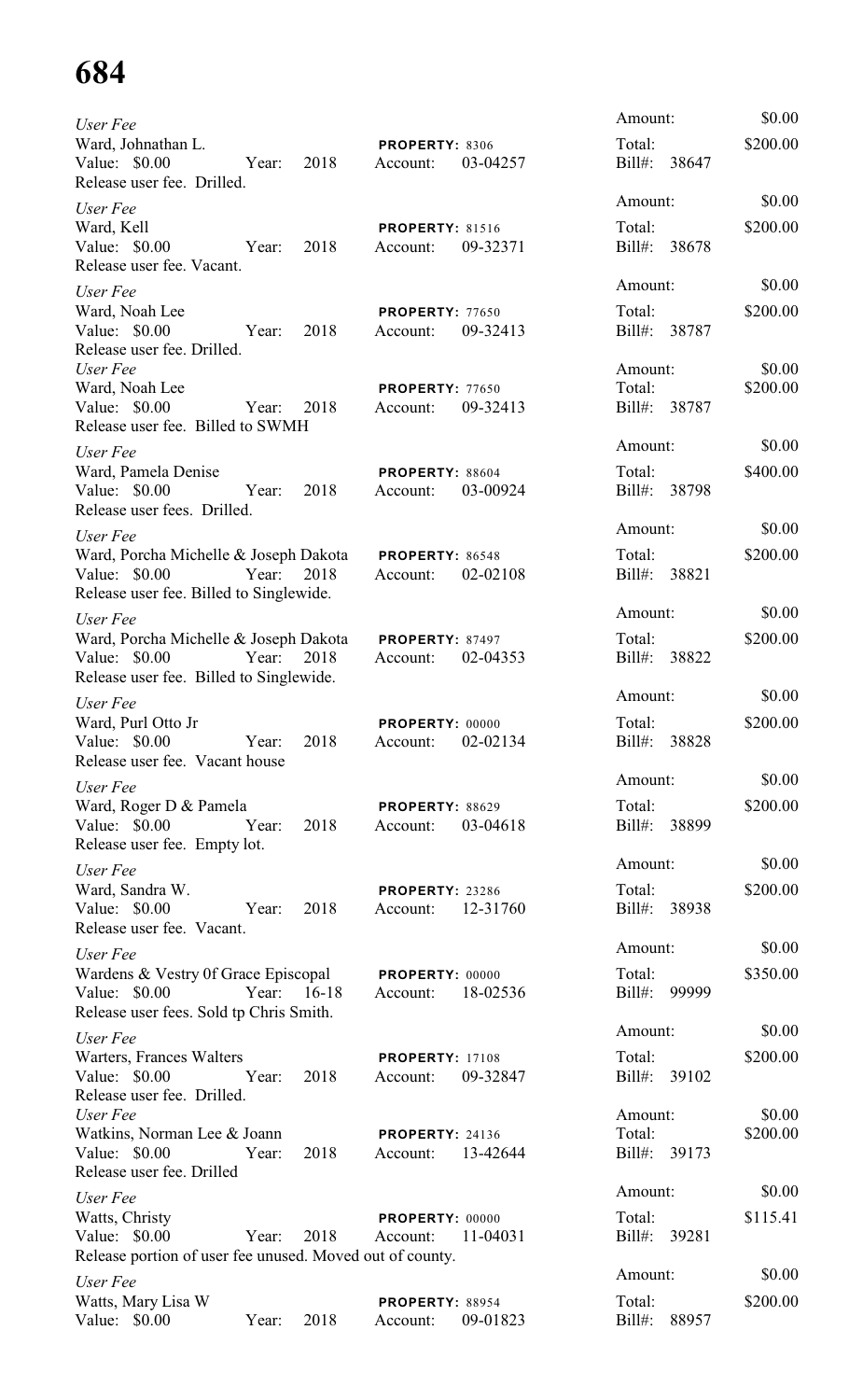| Release user fee. Drilled.                                                                                                     |      |                                             |          |                                   |                    |
|--------------------------------------------------------------------------------------------------------------------------------|------|---------------------------------------------|----------|-----------------------------------|--------------------|
| User Fee<br>Webb, Beulah M.<br>Value: \$0.00<br>Year:<br>Release user fee. Drilled.                                            | 2018 | PROPERTY: 89637<br>Account:                 | 04-01813 | Amount:<br>Total:<br>Bill#: 39603 | \$0.00<br>\$200.00 |
| User Fee<br>Webb, Beulah M.<br>Value: \$0.00<br>Year:<br>Release user fee. Drilled.                                            | 2018 | PROPERTY: 89637<br>Account:                 | 04-01813 | Amount:<br>Total:<br>Bill#: 39603 | \$0.00<br>\$200.00 |
| User Fee<br>White, Jackie Ray<br>Value: \$0.00 Year:<br>Release user fee. Vacant.                                              | 2018 | <b>PROPERTY: 13908</b><br>Account:          | 07-19000 | Amount:<br>Total:<br>Bill#: 39997 | \$0.00<br>\$200.00 |
| User Fee<br>White, Jackie Ray<br>Value: \$0.00 Year:<br>Release user fee. Vacant.                                              | 2018 | PROPERTY: 77500<br>Account:                 | 03-04836 | Amount:<br>Total:<br>Bill#: 39993 | \$0.00<br>\$200.00 |
| User Fee<br>White, Leonard B<br>Value: \$0.00<br>Year:<br>Release user fee. Billed to SWMH                                     | 2018 | PROPERTY: 9999<br>Account:                  | 05-07482 | Amount:<br>Total:<br>Bill#: 40058 | \$0.00<br>\$200.00 |
| User Fee<br>Williams, Charles Edward & Vangeline PROPERTY: 88584<br>Value: $$0.00$<br>Year: 2018<br>Release user fee. Drilled. |      | Account:                                    | 06-01044 | Amount:<br>Total:<br>Bill#: 40450 | \$0.00<br>\$200.00 |
| User Fee<br>Williams, James Timothy<br>Value: \$0.00<br>Year:<br>Release portion of user fee unused. Moved out of county.      | 2018 | PROPERTY: 00000<br>Account:                 | 01-07458 | Amount:<br>Total:<br>Bill#: 40609 | \$0.00<br>\$132.33 |
| User Fee<br>Williams, Jonathan Hunter<br>Value: \$0.00 Year:<br>Release user fee. Drilled.                                     | 2018 | PROPERTY: 76178<br>Account:                 | 01-06334 | Amount:<br>Total:<br>Bill#: 40650 | \$0.00<br>\$200.00 |
| User Fee<br>Williams, Lenwood & Minerva<br>Value: \$0.00<br>Year:<br>Release user fee. Vacant lot.                             | 2018 | PROPERTY: 142<br>Account:                   | 02-06820 | Amount:<br>Total:<br>Bill#: 40679 | \$0.00<br>\$400.00 |
| User Fee<br>Williams, Wade Lenwood<br>Value: $$0.00$<br>Year:<br>Release user fee. Vacant lot.                                 | 2018 | <b>PROPERTY: 17222</b><br>Account:          | 09-33713 | Amount:<br>Total:<br>Bill#: 40874 | \$0.00<br>\$200.00 |
| User Fee<br>Williams, Willie J.<br>Value: \$0.00<br>Year:<br>Release user fee. House burned.                                   | 2018 | PROPERTY: 75504<br>Account:                 | 08-03749 | Amount:<br>Total:<br>Bill#: 40886 | \$0.00<br>\$200.00 |
| User Fee<br>Williamson, Eric & Alice<br>Value: \$0.00<br>Year:<br>Release user fee. Land only.                                 | 2018 | <b>PROPERTY: 95077</b><br>Account: 12-01162 |          | Amount:<br>Total:<br>Bill#: 41018 | \$0.00<br>\$200.00 |
| User Fee<br>Williamson, Randy Paul& Grace Ann<br>Value: \$0.00<br>Year:<br>Release user fee. Drilled.                          | 2018 | <b>PROPERTY: 83473</b><br>Account:          | 12-05506 | Amount:<br>Total:<br>Bill#: 41226 | \$0.00<br>\$200.00 |
| User Fee<br>Williamson, Rickey MC & Gail<br>Value: \$0.00<br>Year:<br>Release user fee. Vacant.                                | 2018 | <b>PROPERTY: 75971</b><br>Account: 12-31647 |          | Amount:<br>Total:<br>Bill#: 41233 | \$0.00<br>\$200.00 |
| User Fee<br>Wilson Farm Nursery, Inc.                                                                                          |      | PROPERTY: 00000                             |          | Amount:<br>Total:                 | \$0.00<br>\$200.00 |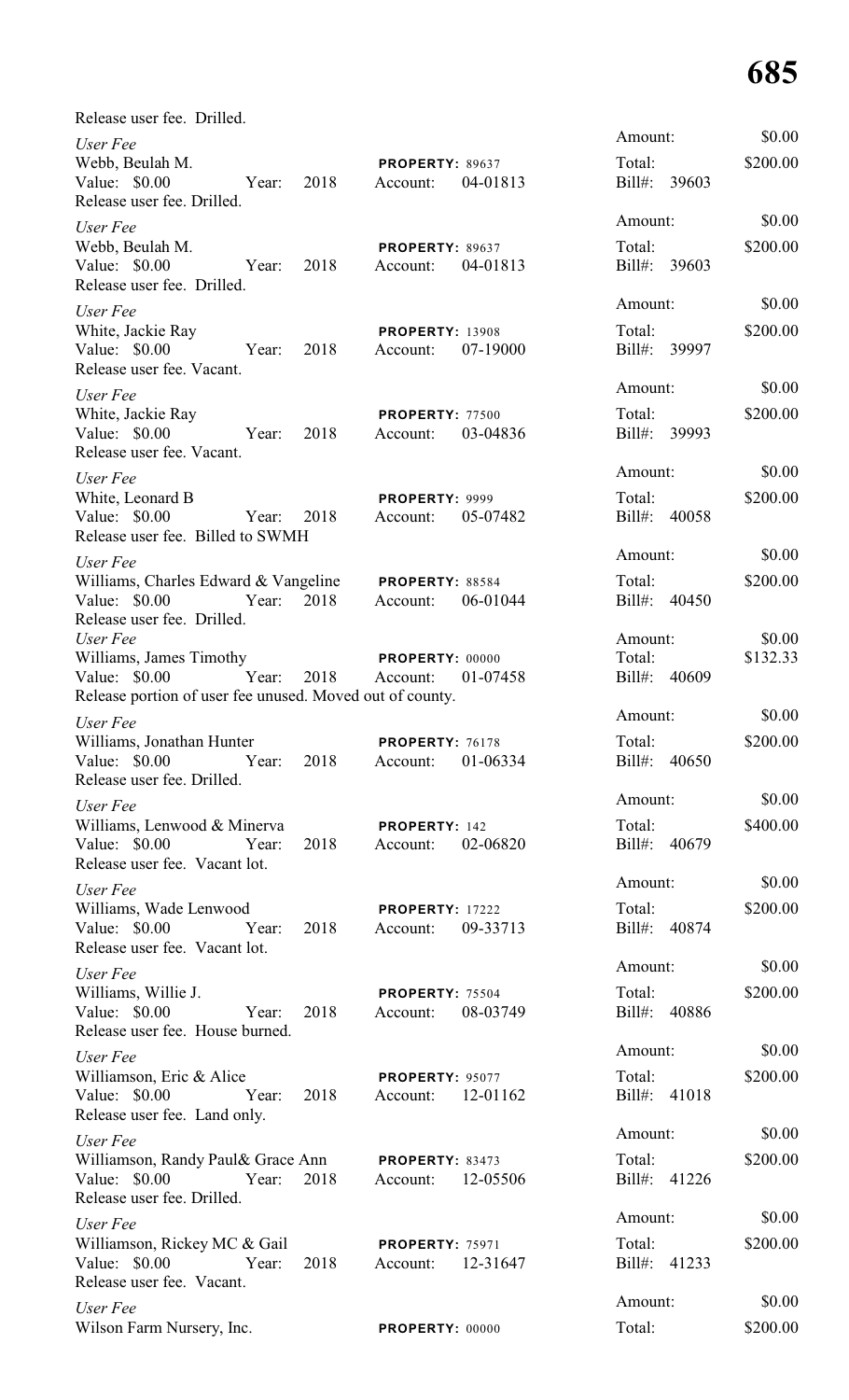| Value: \$0.00                                      | Year: | 2018 | Account:               | 16-00909 | Bill#: 41431       |          |
|----------------------------------------------------|-------|------|------------------------|----------|--------------------|----------|
| Release user fee. S/W being destroyed.<br>User Fee |       |      |                        |          | Amount:            | \$0.00   |
| Wilson, Eloise                                     |       |      | PROPERTY: 76232        |          | Total:             | \$200.00 |
| Value: \$0.00<br>Release user fee. Drilled.        | Year: | 2018 | Account:               | 02-06627 | Bill#: 41430       |          |
| User Fee                                           |       |      |                        |          | Amount:            | \$0.00   |
| Wilson, Thelma Delores                             |       |      | <b>PROPERTY: 23335</b> |          | Total:             | \$200.00 |
| Value: \$0.00<br>Release user fee. Drilled.        | Year: | 2018 | Account:               | 12-32425 | Bill#: 41544       |          |
| User Fee                                           |       |      |                        |          | Amount:            | \$0.00   |
| Wise, Debra Smith                                  |       |      | <b>PROPERTY: 14370</b> |          | Total:             | \$200.00 |
| Value: \$0.00<br>Release user fee. Drilled         | Year: | 2018 | Account:               | 08-21037 | Bill#: 41579       |          |
| User Fee                                           |       |      |                        |          | Amount:            | \$0.00   |
| Witmer, James V                                    |       |      | <b>PROPERTY: 29980</b> |          | Total:             | \$200.00 |
| Value: \$0.00<br>Release user fee. Empty lot.      | Year: | 2018 | Account:               | 16-03648 | Bill#: 41592       |          |
| User Fee                                           |       |      |                        |          | Amount:            | \$0.00   |
| Wooten, Antionette P.                              |       |      | PROPERTY: 22254        |          | Total:             | \$200.00 |
| Value: \$0.00<br>Release user fee. Vacant land.    | Year: | 2018 | Account:               | 12-32509 | Bill#: 41685       |          |
| User Fee                                           |       |      |                        |          | Amount:            | \$0.00   |
| Worley, Kimberly M. & Donald L.                    |       |      | <b>PROPERTY: 26855</b> |          | Total:             | \$200.00 |
| Value: $$0.00$<br>Release user fee. Drilled.       | Year: | 2018 | Account:               | 14-05416 | Bill#: 41859       |          |
| User Fee                                           |       |      |                        |          | Amount:            | \$0.00   |
| Worley, Lanier B                                   |       |      | PROPERTY: 23347        |          | Total:             | \$200.00 |
| Value: \$0.00<br>Release user fee. Vacant land.    | Year: | 2018 | Account:               | 12-32580 | $Bill#$ :<br>41860 |          |
|                                                    |       |      |                        |          | Amount:            | \$0.00   |
| User Fee<br>Wright, Eloise Jackson                 |       |      | PROPERTY: 2744         |          | Total:             | \$200.00 |
| Value: $$0.00$                                     | Year: | 2018 | Account:               | 02-09453 | Bill#: 42041       |          |
| Release user fee. House is vacant.                 |       |      |                        |          |                    |          |
| User Fee                                           |       |      |                        |          | Amount:            | \$0.00   |
| Young, Willie Paul & Hilda                         |       |      | PROPERTY: 30880        |          | Total:             | \$200.00 |
| Value: \$0.00<br>Release user fee. Drilled.        | Year: | 2018 | Account:               | 16-18345 | Bill#: 42435       |          |
|                                                    |       |      |                        |          |                    |          |

### **Agenda Item #19: DISCUSSION - ADDITIONAL FUNDS REQUEST MADE by COLUMBUS COUNTY SCHOOLS:**

Chairman Amon E. McKenzie conducted the following discussion relative to the additional funds request made by Columbus County Schools.

- 1. **Commissioner Byrd:** stated the following: -Why did you take children from Chadbourn and take them to Evergreen and not to the school located in Chadbourn? **Barbarta Yates Lockamy:** to provide more resources at Evergreen.
- 2. **Commissioner Russ:** read the following information received from citizens: -Having a local school in a community will have more positive effects than negative effects in combining the schools;
	- -The more schools in operation means more cost to the County;

-Combining schools in the County would be a greater savings to the citizens;

-Expenditures for capital improvement and basic maintenance will reduce because there are no need to upgrade and maintain duplicate facilities;

-Another issue to consider with combining schools is safety by having fewer campuses throughout the County because our law officers would have fewer schools to monitor;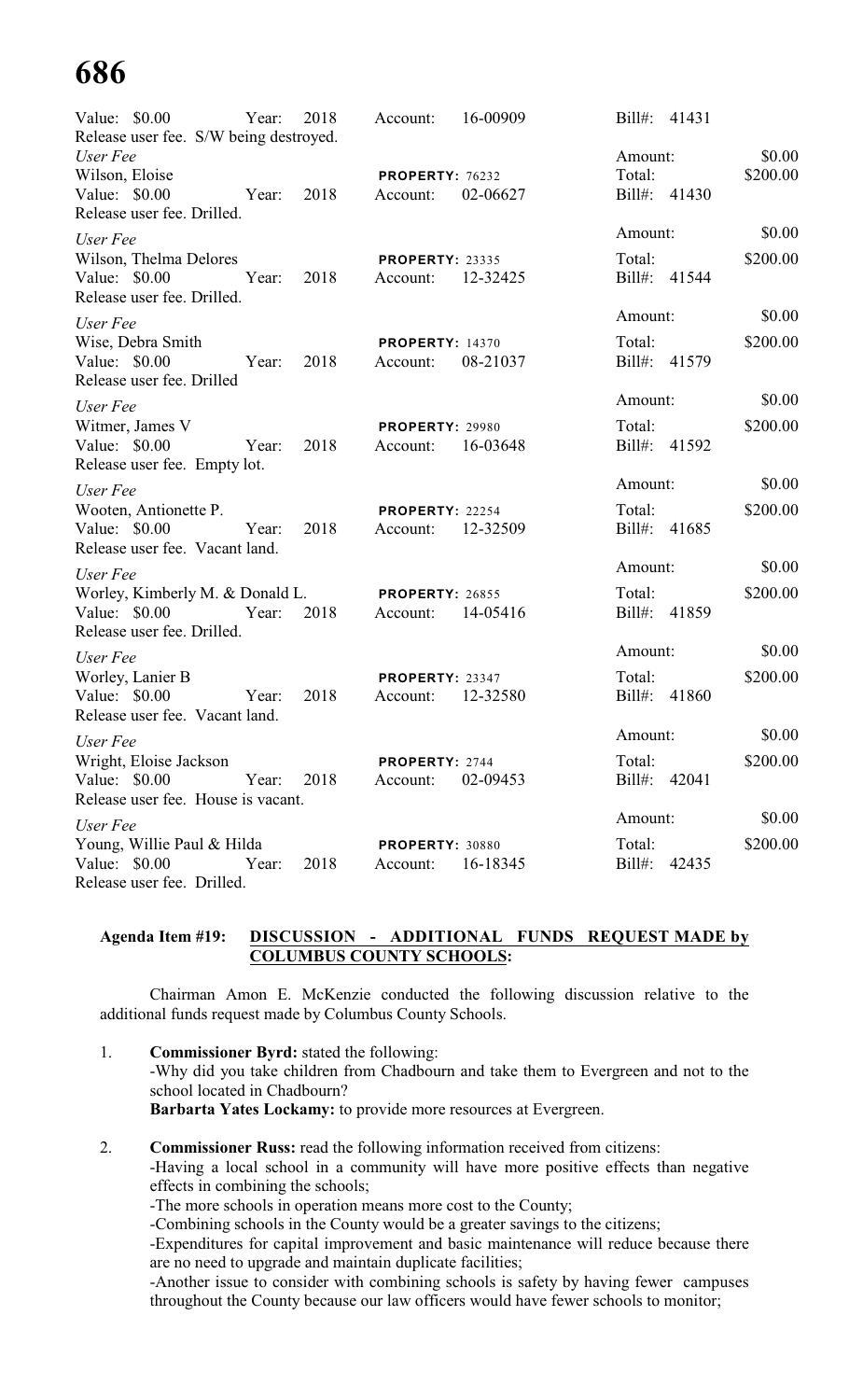-Combining schools means combining resources and allows for more adequate academic opportunities by having more courses for students, enhanced programs and a higher quality of education;

-More activities and sports can flourish with a combined funding; **and**

-By combining schools, everyone involved can become a bigger part of the community.

### 3. **Vice Chairman Burroughs:** stated the following:

-I appreciate what you have done in addressing the problem;

-If you continue down the path the consultant laid out for you, and reduce our footprint, you will address your problem; **and**

-I appreciate the efforts you are taking.

### 4. **Commissioner McDowell:** stated the following:

-I will mirror what Vice Chairman Burroughs said;

-There have been some hard decisions to make;

-There could be savings in other places;

-There is a need to follow the study that was done by David Clinton; **and**

-Whatever we can do to maintain the quality of education, whether it be in the county or city system, I am in favor of it.

### 5. **Commissioner Bullard:** stated the following:

-I support the decision the Columbus County Board of Education made;

-The children at the Chadbourn School was not getting the quality education they needed; **and**

-Always put the kids first in your thinking and actions.

### 6. **Commissioner Prevatte:** stated the following:

-In The News Reporter, one of your Board members stated the County Commissioners mandated that you close the school, and that is not true;

-Your lawyer spoke on behalf of the school Board, and he stated he encouraged us to merge the school systems and he said that we had \$60 million in our Fund Balance, and he stated that we gave more money to the city schools than the county schools, and that is not true;

-One of your Board members stated in the paper today when he questioned if they had to accept what we gave them, and your lawyer stated no, you could sue and then it would lead to mediation which would involve costs;

-This action could take money away from the children for their needed education;

-In the letter that was received by Mike Stephens, County Manager, from Alan Faulk, Columbus County Schools Superintendent, there are some legalities that are not being met, and this request cannot be delivered; **and**

-Both school systems will be receiving money that will be based on ADM figures.

### 7. **Commissioner Amon E. McKenzie:** stated the following:

-We, in Columbus County, will take care of our children;

-Based on rules and regulations, and legal advice, we will appropriate funds for Current Expenses to Columbus County Schools and Whiteville City Schools, on an even ADM split.

### **MOTION:**

Commissioner Prevatte made a motion to appropriate additional funds in the amount of five hundred thousand, one hundred forty-three and 00/100 (\$500,143.00) dollars to Columbus County Schools, Current Expenses, and two hundred two thousand, eight hundred fifty-seven, and 00/100 (\$202,857.00) dollars to Whiteville City Schools, Current Expenses, seconded by Commissioner McDowell. The motion unanimously passed.

### **Agenda Item #20: COMMENTS:**

Chairman McKenzie opened the floor for comments. The following spoke.

### A. **Department Manager:**

**Amanda Harrelson (Department of Aging):** stated the following: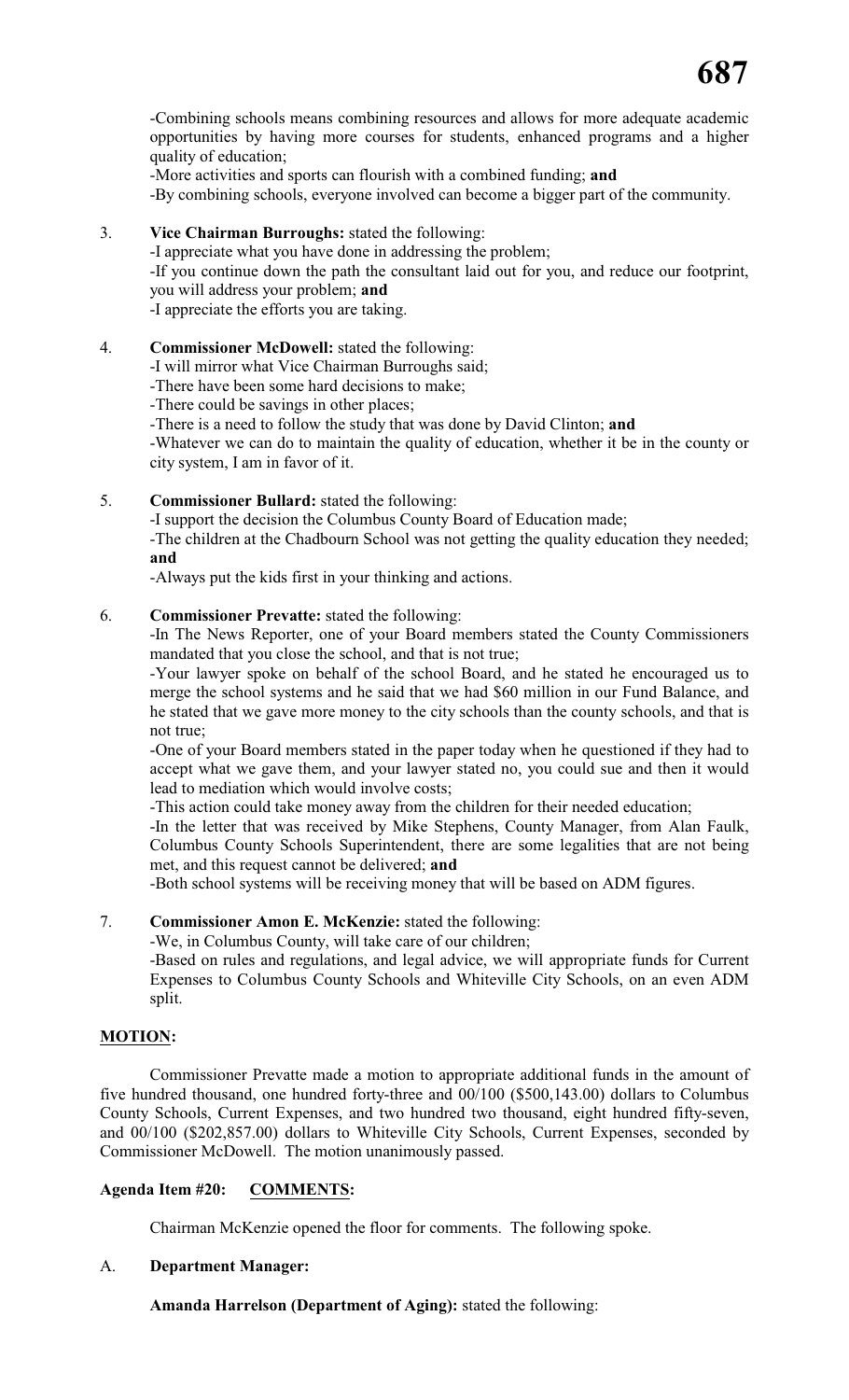-Arby's has contacted the Department of Aging and stated they were having a Bingo Night for seniors on September 11, 2018, from 5:00 P.M. until 6:00 P.M.;

-The seniors will be given 10% off the price of their meal;

-This is new and if it works, they will offer this twice a month; **and**

-We need to give Arby's a head count of the ones that plan to attend.

**Lady in Audience:** since the Board has given additional funds Columbus County Schools, does this mean we are going back to Chadbourn middle School? Chairman McKenzie replied stating the Board of Commissioners has no control over this. The Columbus County Board of Education is in control of this matter.

### B. **Board of Commissioners:**

1. **Commissioner Prevatte:** I would like to say thank you to Loretta Shipman for all of her hard work at the Animal Shelter, I would like to say thank you to Julie Strickland for her participation in summer programs for kids which they enjoy, and I would like to say thank you to Ms. Amanda Prince for her hard work as our new attorney, and I am hearing good reports.

### 2. **Commissioner Russ:** stated the following:

-I would like for this Board to send a Resolution of Support to the North Carolina Wildlife Commission to do an assessment for a No Wake Zone in Big Creek at Lake Waccamaw; **and**

-There is no wake zone in Big Creek, and the one-man boats that are trying to fish are being bombarded by larger boats traveling at high rates of speed making great difficulty for the one-man boats.

### **MOTION:**

Commissioner Russ made a motion for the Board to send a Resolution of Support to the North Carolina Wildlife Commission to do an assessment for the State to put a No Wake Zone in Big Creek, seconded by Vice Chairman Burroughs. The motion unanimously passed.

- 3. **Vice Chairman Burroughs:** Larry, you need to check the air conditioner out in this building.
- 4. **Commissioner Bullard:** Amanda, did you get the stone from Cole Monument? Amanda Harrelson, Director of Aging, replied stating she would check into that.

### C. **County Manager (Michael E. Stephens):** stated the following:

-I met with Kim Smith, Health Director, and her staff, last week regarding mosquitoes -The mosquito control program is non-existent;

-Mosquito trucks fog out the highway, and this is very ineffective;

-We need more equipment and manpower; **and**

-We may look at this next year.

### D. **County Attorney (Amanda B. Prince):** stated the following:

-Even though you voted to approve the money for the schools, this request for emergency transfer needs to be addressed by the Board; **and**

-If you don't address it within thirty (30) days, it is seen as an approval.

### **MOTION:**

Commissioner Prevatte made a motion to turn down the emergency request made by Columbus County Schools to transfer Capital Outlay funds in the amount of five hundred thousand and 00/100 (\$500,000.00) dollars in a letter bearing no date, seconded by Commissioner Byrd. The motion unanimously passed.

### **RECESS REGULAR SESSION and enter into CLOSED SESSION in ACCORDANCE with N.C.G.S. § 143-318.11(a) (5) (i) NEGOTIATING CONTRACT for PROPOSED ACQUISITION on REAL PROPERTY:**

At 9:24 P.M., Commissioner McDowell made a motion to recess Regular Session and enter into Closed Cession in accordance with N.C.G.S. § 143-318.11(a) (5) (i) Negotiating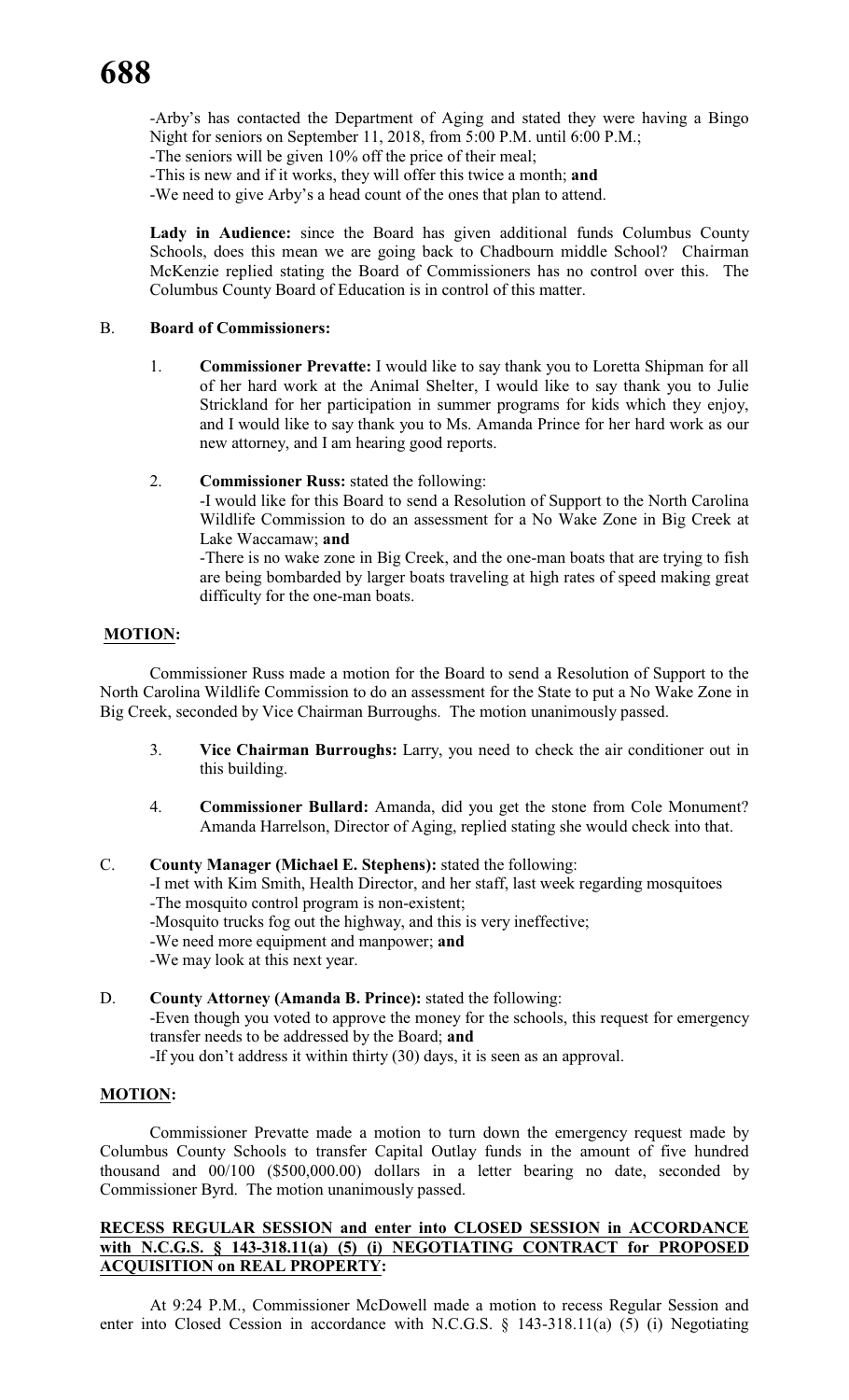Contract for Proposed Acquisition on Real Property, after a five (5) minute recess, seconded by Commissioner Bullard. The motion unanimously passed.

### **Agenda Item #21: CLOSED SESSION in ACCORDANCE with N.C.G.S. § 143- 318.11(a) (5) (i) NEGOTIATING CONTRACT for PROPOSED ACQUISITION on REAL PROPERTY:**

No official action was taken .

### **ADJOURN CLOSED SESSION and resume REGULAR SESSION:**

At 9:37 P.M., Commissioner McDowell made a motion to adjourn Closed Session and resume Regular Session, seconded by Commissioner Russ. The motion unanimously passed.

### **READING and APPROVAL of CLOSED SESSION GENERAL ACCOUNT:**

Chairman McKenzie requested that Amanda B. Prince, County Attorney, orally read the Closed Session General Account. Ms. Prince orally read the following: *"The County Manager discussed with the Board of Commissioners possible purchase or lease of real property. No decision or action was taken"*.

Commissioner Byrd made a motion to approve the Closed Session General Account, seconded by Commissioner Russ. The motion unanimously passed.

### **Agenda Item #22: ADJOURNMENT:**

At 9:38 P.M., Commissioner Prevatte made a motion to adjourn, seconded by Commissioner Byrd. The motion unanimously passed.

### **APPROVED:**

**\_\_\_\_\_\_\_\_\_\_\_\_\_\_\_\_\_\_\_\_\_\_\_\_\_\_\_\_ \_\_\_\_\_\_\_\_\_\_\_\_\_\_\_\_\_\_\_\_\_\_\_\_\_\_\_\_\_\_ JUNE B. HALL, Clerk to Board AMON E. McKENZIE, Chairman**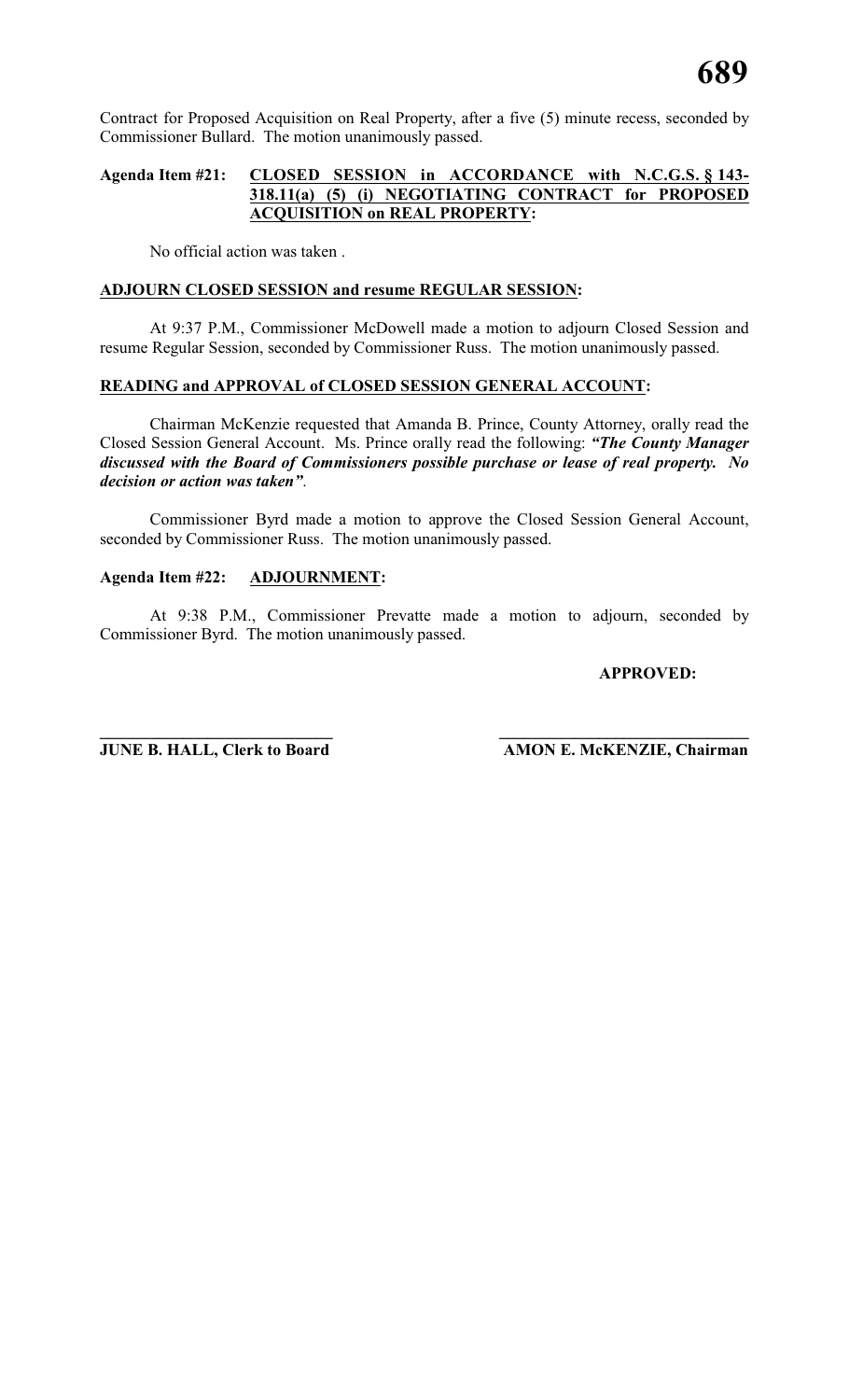The Honorable Columbus County Commissioners met on the above stated date and at the above stated time in the Dempsey B. Herring Courthouse Annex Building, located at 112 West Smith Street, Whiteville, North Carolina, to act as the Columbus County Water and Sewer District I Board.

### **COMMISSIONERS PRESENT: APPOINTEES PRESENT:**

James E. Prevatte June B. Hall, **Clerk to the Board** P. Edwin Russ Ricky Bullard Charles T. McDowell

Amon E. McKenzie, **Chairman** Mike Stephens, **County Manager** Trent Burroughs, Vice-Chairman Amanda B. Prince, County Attorney Giles E. Byrd **Bobbie Faircloth, Finance Officer** 

### **MEETING CALLED TO ORDER:**

At 8:27 P.M., Chairman Amon E. McKenzie called the **combination meeting** of Columbus County Water and Sewer Districts I, II, III, IV and V Board Meeting to order.

### **Agenda Item #17: COLUMBUS COUNTY WATER and SEWER DISTRICTS I, II, III, IV and V - APPROVAL of BOARD MEETING MINUTES:**

August 06, 2018 **Combination Meeting** of Columbus County Water and Sewer Districts I, II, III, IV and V Board Meeting **(5 sets)**

Vice Chairman Burroughs made a motion to approve the August 06, 2018 Columbus County Water and Sewer District I Board Meeting, as recorded, seconded by Commissioner Bullard. The motion unanimously passed.

### **ADJOURNMENT:**

At 8:28 P.M., Commissioner Byrd made a motion to adjourn, seconded by Commissioner McDowell. The motion unanimously passed.

\_\_\_\_\_\_\_\_\_\_\_\_\_\_\_\_\_\_\_\_\_\_\_\_\_\_\_\_\_ \_\_\_\_\_\_\_\_\_\_\_\_\_\_\_\_\_\_\_\_\_\_\_\_\_\_\_\_\_\_\_\_\_\_\_

**APPROVED:**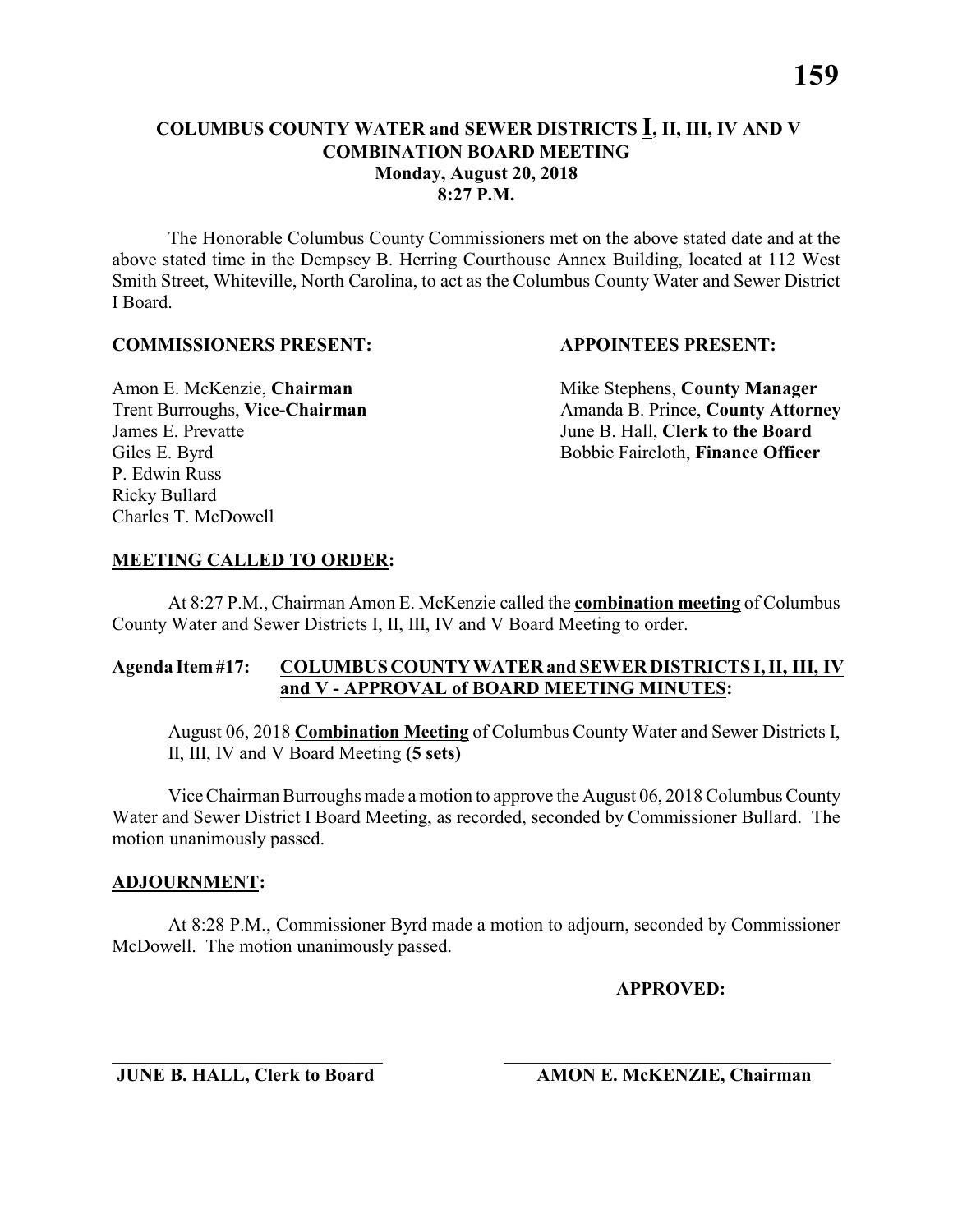The Honorable Columbus County Commissioners met on the above stated date and at the above stated time in the Dempsey B. Herring Courthouse Annex Building, located at 112 West Smith Street, Whiteville, North Carolina, to act as the Columbus County Water and Sewer District II Board.

### **COMMISSIONERS PRESENT: APPOINTEES PRESENT:**

James E. Prevatte June B. Hall, **Clerk to the Board** P. Edwin Russ Ricky Bullard Charles T. McDowell

Amon E. McKenzie, **Chairman** Mike Stephens, **County Manager** Trent Burroughs, Vice-Chairman Amanda B. Prince, County Attorney Giles E. Byrd **Bobbie Faircloth, Finance Officer** 

### **MEETING CALLED TO ORDER:**

At 8:27 P.M., Chairman Amon E. McKenzie called the **combination meeting** of Columbus County Water and Sewer Districts I, II, III, IV and V Board Meeting to order.

### **Agenda Item #17: COLUMBUS COUNTY WATER and SEWER DISTRICTS I, II, III, IV and V - APPROVAL of BOARD MEETING MINUTES:**

August 06, 2018 **Combination Meeting** of Columbus County Water and Sewer Districts I, II, III, IV and V Board Meeting **(5 sets)**

Vice Chairman Burroughs made a motion to approve the August 06, 2018 Columbus County Water and Sewer District II Board Meeting, as recorded, seconded by Commissioner Bullard. The motion unanimously passed.

### **ADJOURNMENT:**

At 8:28 P.M., Commissioner Byrd made a motion to adjourn, seconded by Commissioner McDowell. The motion unanimously passed.

\_\_\_\_\_\_\_\_\_\_\_\_\_\_\_\_\_\_\_\_\_\_\_\_\_\_\_\_\_ \_\_\_\_\_\_\_\_\_\_\_\_\_\_\_\_\_\_\_\_\_\_\_\_\_\_\_\_\_\_\_\_\_\_\_

**APPROVED:**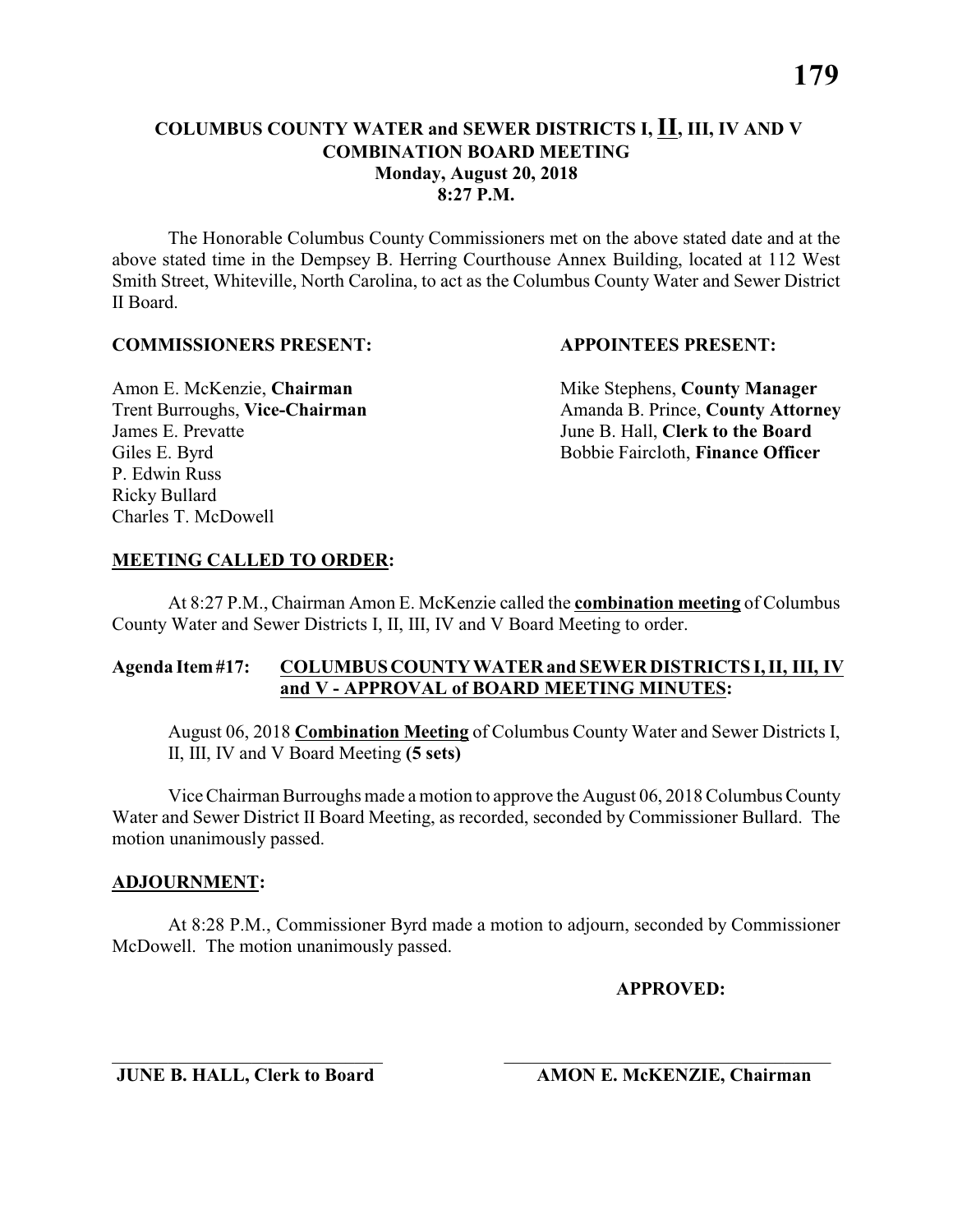The Honorable Columbus County Commissioners met on the above stated date and at the above stated time in the Dempsey B. Herring Courthouse Annex Building, located at 112 West Smith Street, Whiteville, North Carolina, to act as the Columbus County Water and Sewer District III Board.

### **COMMISSIONERS PRESENT: APPOINTEES PRESENT:**

James E. Prevatte June B. Hall, **Clerk to the Board** P. Edwin Russ Ricky Bullard Charles T. McDowell

Amon E. McKenzie, **Chairman** Mike Stephens, **County Manager** Trent Burroughs, Vice-Chairman Amanda B. Prince, County Attorney Giles E. Byrd **Bobbie Faircloth, Finance Officer** 

### **MEETING CALLED TO ORDER:**

At 8:27 P.M., Chairman Amon E. McKenzie called the **combination meeting** of Columbus County Water and Sewer Districts I, II, III, IV and V Board Meeting to order.

### **Agenda Item #17: COLUMBUS COUNTY WATER and SEWER DISTRICTS I, II, III, IV and V - APPROVAL of BOARD MEETING MINUTES:**

August 06, 2018 **Combination Meeting** of Columbus County Water and Sewer Districts I, II, III, IV and V Board Meeting **(5 sets)**

Vice Chairman Burroughs made a motion to approve the August 06, 2018 Columbus County Water and Sewer District III Board Meeting, as recorded, seconded by Commissioner Bullard. The motion unanimously passed.

### **ADJOURNMENT:**

At 8:28 P.M., Commissioner Byrd made a motion to adjourn, seconded by Commissioner McDowell. The motion unanimously passed.

\_\_\_\_\_\_\_\_\_\_\_\_\_\_\_\_\_\_\_\_\_\_\_\_\_\_\_\_\_ \_\_\_\_\_\_\_\_\_\_\_\_\_\_\_\_\_\_\_\_\_\_\_\_\_\_\_\_\_\_\_\_\_\_\_

### **APPROVED:**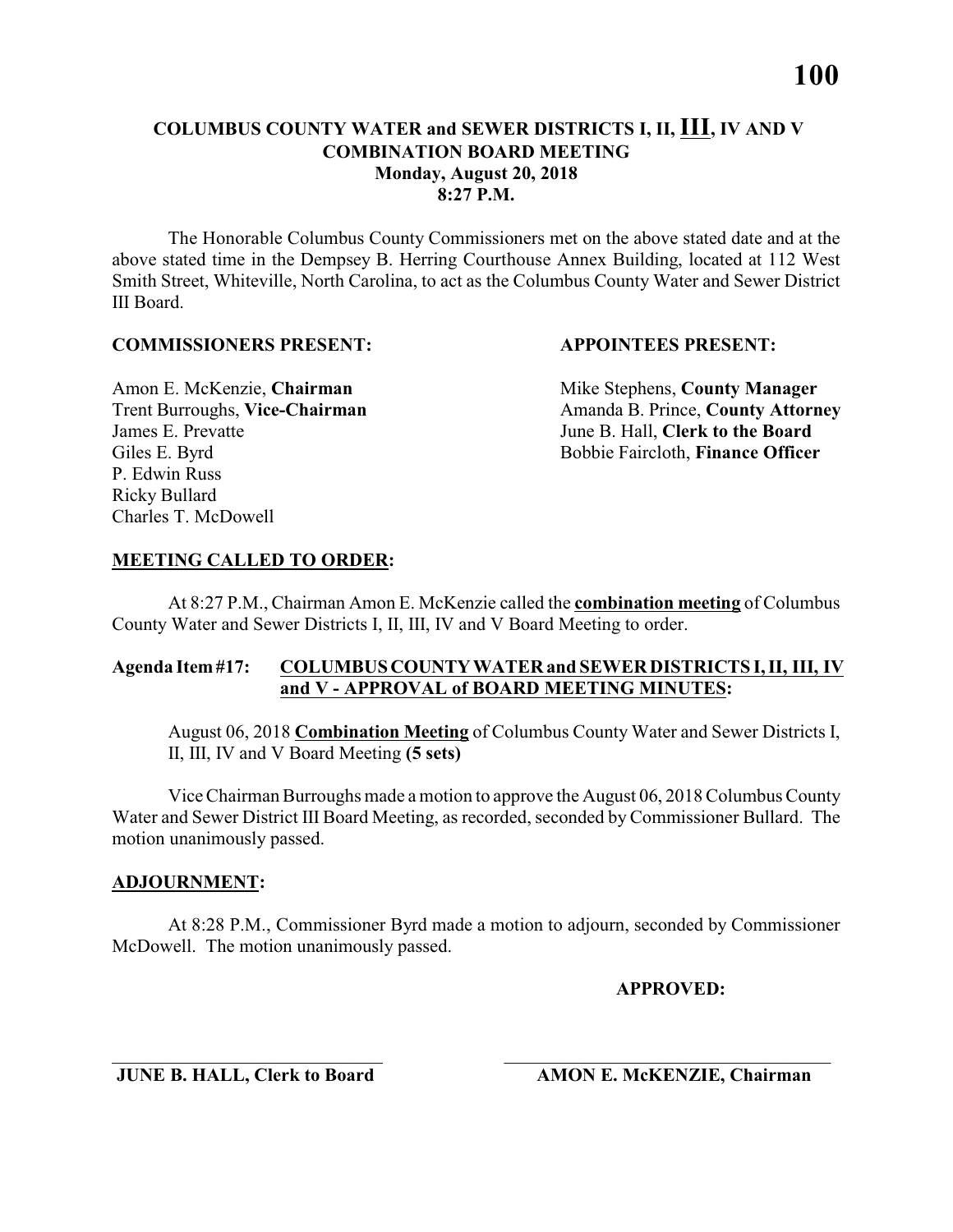The Honorable Columbus County Commissioners met on the above stated date and at the above stated time in the Dempsey B. Herring Courthouse Annex Building, located at 112 West Smith Street, Whiteville, North Carolina, to act as the Columbus County Water and Sewer District IV Board.

### **COMMISSIONERS PRESENT: APPOINTEES PRESENT:**

James E. Prevatte June B. Hall, **Clerk to the Board** P. Edwin Russ Ricky Bullard Charles T. McDowell

Amon E. McKenzie, **Chairman** Mike Stephens, **County Manager** Trent Burroughs, Vice-Chairman Amanda B. Prince, County Attorney Giles E. Byrd **Bobbie Faircloth, Finance Officer** 

### **MEETING CALLED TO ORDER:**

At 8:27 P.M., Chairman Amon E. McKenzie called the **combination meeting** of Columbus County Water and Sewer Districts I, II, III, IV and V Board Meeting to order.

### **Agenda Item #17: COLUMBUS COUNTY WATER and SEWER DISTRICTS I, II, III, IV and V - APPROVAL of BOARD MEETING MINUTES:**

August 06, 2018 **Combination Meeting** of Columbus County Water and Sewer Districts I, II, III, IV and V Board Meeting **(5 sets)**

Vice Chairman Burroughs made a motion to approve the August 06, 2018 Columbus County Water and Sewer District IV Board Meeting, as recorded, seconded by Commissioner Bullard. The motion unanimously passed.

### **ADJOURNMENT:**

At 8:28 P.M., Commissioner Byrd made a motion to adjourn, seconded by Commissioner McDowell. The motion unanimously passed.

\_\_\_\_\_\_\_\_\_\_\_\_\_\_\_\_\_\_\_\_\_\_\_\_\_\_\_\_\_ \_\_\_\_\_\_\_\_\_\_\_\_\_\_\_\_\_\_\_\_\_\_\_\_\_\_\_\_\_\_\_\_\_\_\_

### **APPROVED:**